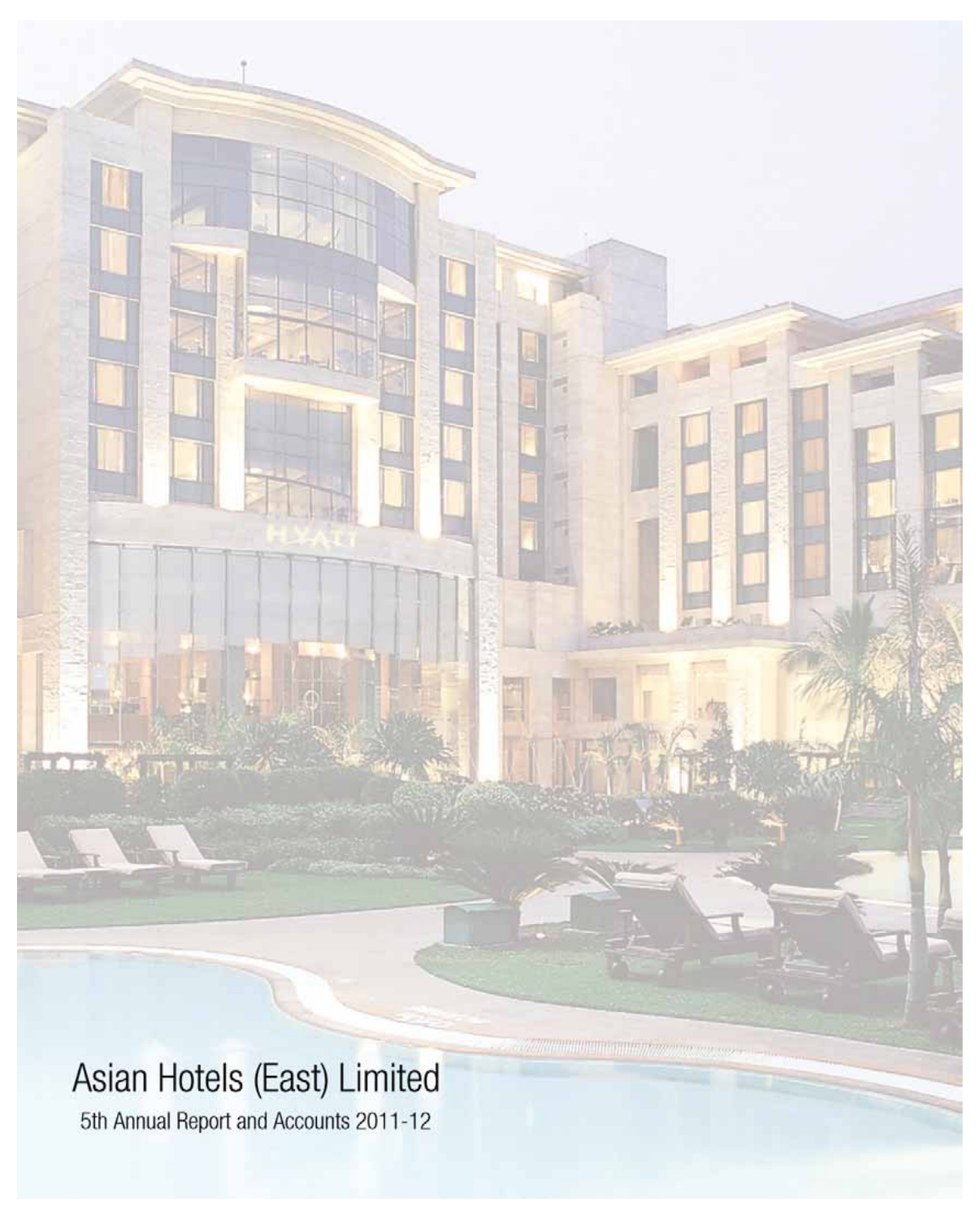





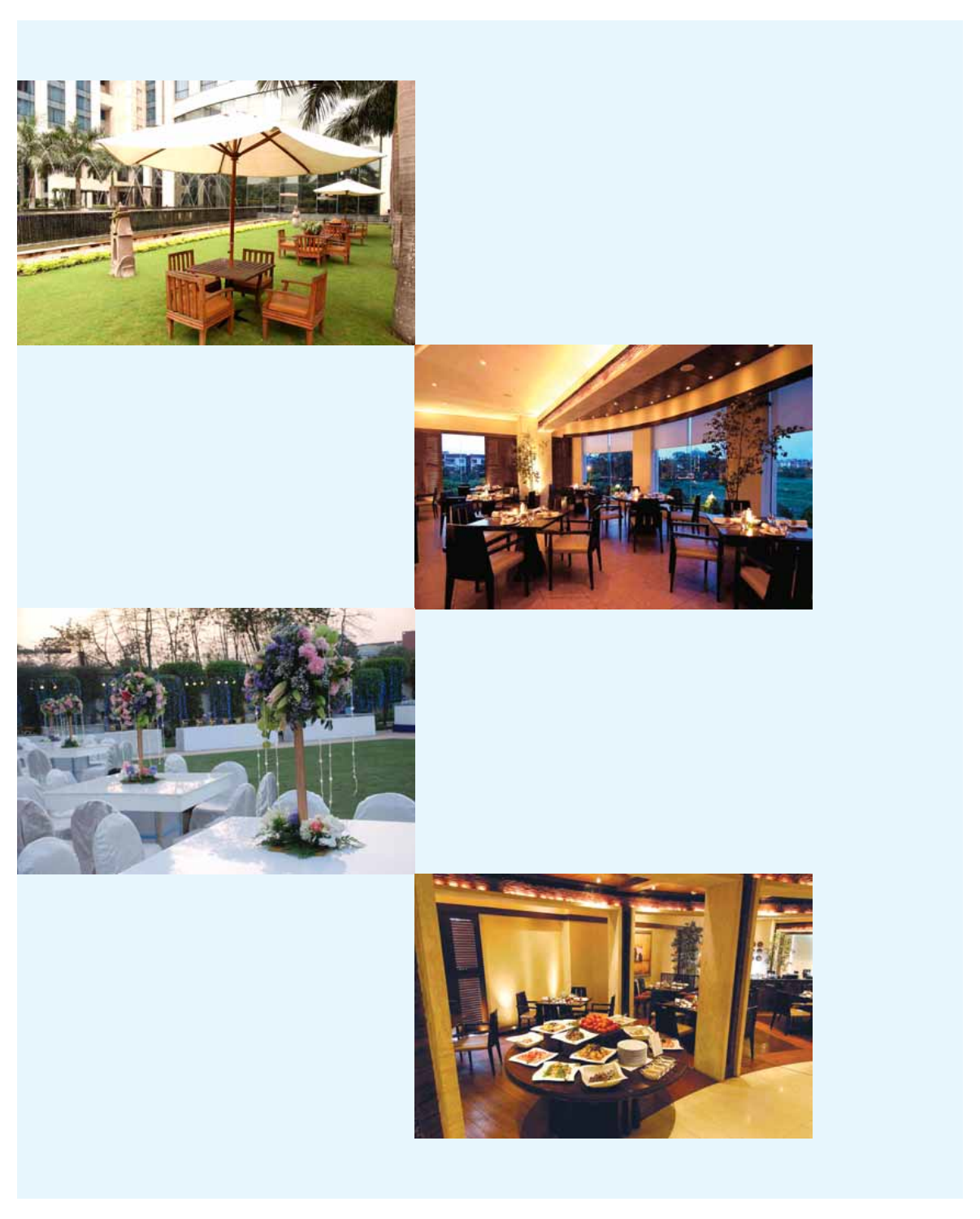### **BOARD OF DIRECTORS**

- Radhe Shyam Saraf Chairman
	-
- Arun K Saraf Joint Managing Director
- Umesh Saraf - Joint Managing Director
- Rama Shankar Jhawar Independent Director
- S. S. Bhandari Independent Director
- Padam K Khaitan Independent Director

### **CHIEF LEGAL OFFICER & COMPANY SECRETARY**

Saumen Chattopadhyay

### **AUDITORS**

S. S. Kothari Mehta & Co. Chartered Accountants 21, Lansdowne Place 4th Floor, Kolkata - 700 029, W.B., India

### **BANKERS**

Standard Chartered Bank IDBI Bank Limited State Bank of India

### **REGISTERED OFFICE**

Hyatt Regency Kolkata JA-1, Sector-III, Salt Lake City Kolkata - 700 098, W. B., India Tel.No.033-2335 1234 Fax No. 033-2335 8246 www.ahleast.com

### **REGISTRAR & SHARE TRANSFER AGENT**

Karvy Computershare Private Limited 17-24, Vittal Rao Nagar, Madhapur Hyderabad - 500 081 Andhra Pradesh, India

| <b>CONTENTS</b>                                                                                                                 |           |
|---------------------------------------------------------------------------------------------------------------------------------|-----------|
| <b>Notice</b>                                                                                                                   | $2 - 3$   |
| Directors' Report                                                                                                               | $4 - 7$   |
| along with following annexure :                                                                                                 |           |
| Annexure-A, Particulars as per the Companies (Disclosure of<br>Particulars in the Report of the Board of Directors) Rules, 1988 | 8         |
| Annexure-B, Particulars of Employees pursuant to the provisions<br>of Section 217(2A) of the Companies Act, 1956                | 8         |
| Annexure-C, Management Discussion and Analysis                                                                                  | $9 - 10$  |
| Annexure-D, Report on Corporate Governance                                                                                      | $11 - 20$ |
| Auditors' Report                                                                                                                | $21 - 23$ |
| Accounts – Asian Hotels (East) Limited (Standalone)                                                                             | $24-42$   |
| Statement pursuant to Section 212                                                                                               | 43        |
| of the Companies Act, 1956                                                                                                      |           |
| Annual Reports of the Subsidiaries                                                                                              |           |
| (a) GJS Hotels Limited                                                                                                          | 44-57     |
| (b) Regency Convention Centre and Hotels Limited                                                                                | 58-73     |
| Auditors' Report on Consolidated                                                                                                | 74        |
| Financial Statement of Asian Hotels (East)                                                                                      |           |
| Limited and its Subsidiary Companies                                                                                            |           |
| <b>Consolidated Accounts</b>                                                                                                    | 75-92     |
| Green Initiative Letter and Request Registration Form                                                                           | 93        |
| <b>Blank Page</b>                                                                                                               | 94        |
| Proxy Form & Attendance Slip                                                                                                    | 95        |
| <b>Blank Page</b>                                                                                                               | 96        |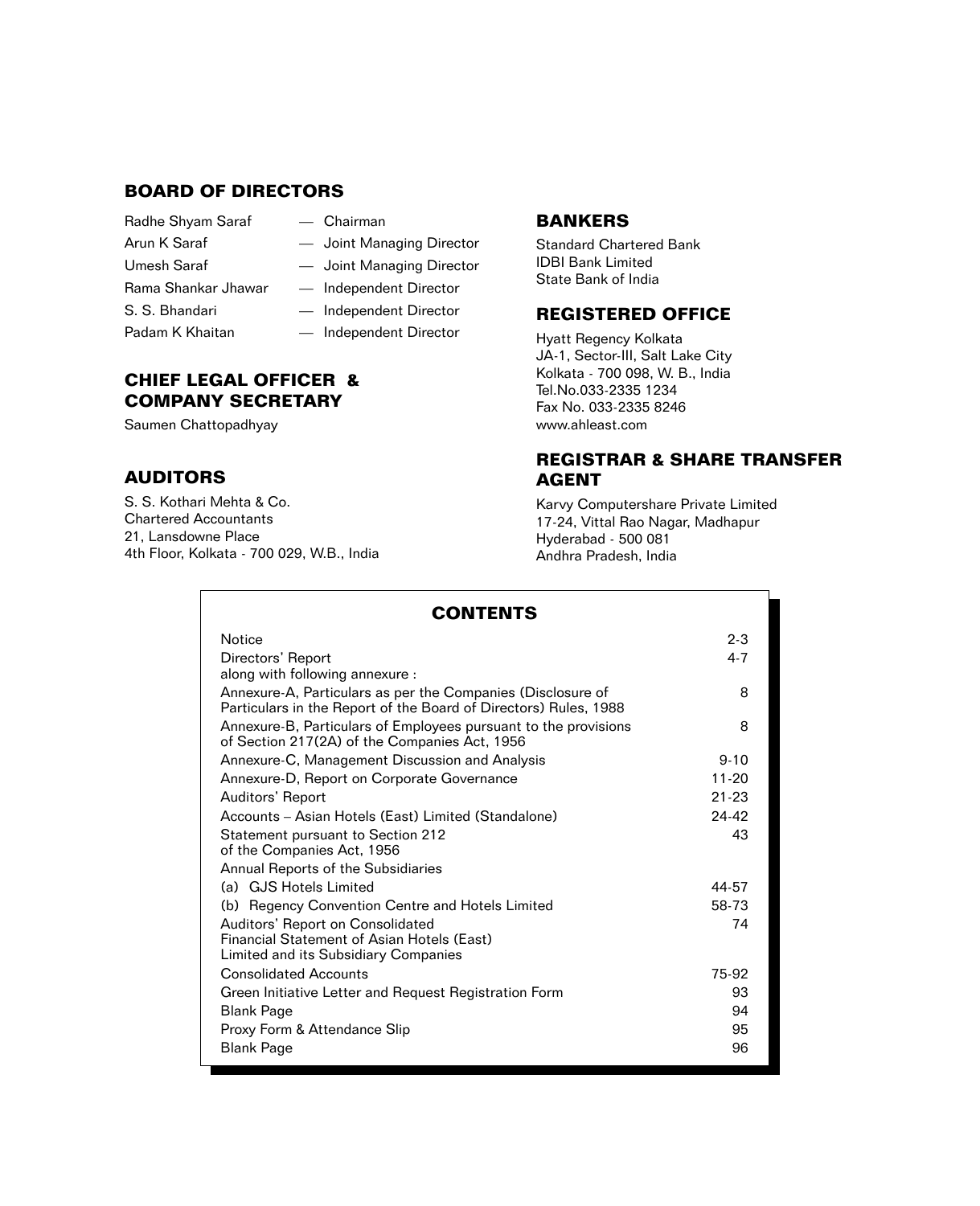#### **NOTICE**

#### **NOTICE IS HEREBY GIVEN THAT THE 5TH ANNUAL GENERAL MEETING OF THE COMPANY WILL BE HELD AT REGENCY BALL ROOM, HYATT REGENCY KOLKATA, JA-1, SECTOR-III, SALT LAKE CITY, KOLKATA - 700 098, WEST BENGAL, ON THURSDAY, THE 19TH JULY, 2012 AT 11.00 A.M. TO TRANSACT THE FOLLOWING BUSINESS :-**

#### **ORDINARY BUSINESS**:

- 01. To consider and adopt the audited Balance Sheet as at 31st March 2012, the Statement of Profit and Loss for the year ended on that date and the reports of the Board of Directors and Auditors thereon.
- 02. To declare a dividend on equity shares.
- 03. To appoint a Director in place of Mr. Padam K Khaitan, who retires by rotation and being eligible, offers himself for re-appointment.
- 04. To appoint the Statutory Auditors of the Company and to fix their remuneration.

#### **Registered Office: By Order of the Board of Directors** Hyatt Regency Kolkata JÁ-1, Sector- III<br>Salt Lake City **Saumen Chattopadhyay**<br>Chief Legal Officer & Kolkata - 700 098 **Date: 11th May 2012 Company Secretary**

#### **Notes:**

2

- (01) **A member entitled to attend and vote at the above Meeting is entitled to appoint a proxy to attend and vote instead of himself and such proxy need not be a member of the Company. Proxies, in order to be effective, must be deposited to the Company at the Registered Office of the Company not less than 48 hours before the commencement of the Meeting.**
- (02) Members/Proxies should bring the enclosed Attendance Slip duly filled in and signed in terms of specimen signature lodged with the Company alongwith their copies of Annual Report for attending the Meeting. Members attending the Annual General Meeting are requested to bring with them DP & Client ID Numbers, Folio Numbers for dematerialized holdings and physical holdings respectively. The Company would accept only the Attendance Slip from a member actually attending the Meeting or from the person attending as a proxy under a valid proxy form registered with the Company not less than 48 hours before the commencement of the Meeting. Attendance Slips of Members/valid proxies not personally present at the Meeting or relating to Proxies which are invalid will not be accepted from any other member/person.
- (03) Corporate Members intending to send their authorized representatives under Section 187 of the Companies Act, 1956, are requested to send a duly certified copy of the Board Resolution authorizing their representatives to attend and vote at the Meeting.
- (04) In case of joint holding, the joint holder whose name stands first, as per the Company's records, shall alone be entitled to vote.
- (05) The Register of Members and the Share Transfer Books of the Company will remain closed from 12th July 2012 to 19th July 2012 (both days inclusive).
- (06) Final Dividend on equity shares, when approved at the Meeting, will be paid/credited/dispatched on or after 23rd July 2012 to those members.
	- (a) whose names appear as beneficial owners as at the end of business hours on 11th July 2012 in the list to be furnished by National Securities Depository Limited and Central Depository Services (India) Limited in respect of the shares held in electronic form, and
	- (b) whose names appear as members in the Register of Members of the Company after giving effect to valid share transfers in physical form lodged with the Company on or before 11th July 2012.
- (07) Members holding shares in physical form are requested to notify to the Company's Registrar and Share Transfer Agent, M/s. Karvy Computershare Private Limited, Plot No. 17 to 24, Vittal Rao Nagar, Madhapur, Hyderabad-500 081 quoting their folio, any change in their registered address with pin code/mandate/bank details and in case their shares are held in dematerialized form, this information should be passed on to their respective Depository Participants.
- (08) Kind attention of the members are drawn to the recent Circular bearing No.18/2011 dated 29.04.2011 issued by the Ministry of Corporate Affairs (MCA) read with their earlier Circular bearing No.17/2011 dated 21.04.2011, wherein it is clarified that Company would be complying the provisions of Section 53 of the Companies Act, 1956, if the service of the document has been made through electronic mode provided the Company has obtained e-mail addresses of its members for sending the notice/documents through e-mail by giving an advance opportunity to every shareholders, to register their e-mail addresses and changes therein from time to time with the Company. Further, it is also clarified that Company would be in compliance of provisions of Section 219(1) of the Companies Act, 1956, in case, a copy of Balance Sheet etc., is sent by electronic mail to its members subject to the above cited compliance.

In view of the above, notice is hereby given to every member of the Company including NRI shareholders to get their e-mail addresses registered with their respective Depository Participants (DP) in case shares are held in Demat form and with the Registrar & Share Transfer Agent (RTA) viz. Karvy Computershare Private Limited, Hyderabad, if the shares are held by them in physical mode. If the e-mail addresses are already registered with the respective DPs/RTA of the Company by the shareholders, it is requested to ensure that registered e-mail ids are current, operative and all the addressed correspondences are received through it.

- (09) All NRI Members of the Company are hereby requested to get their Indian Postal addresses, e-mail ids and bank details with their NRE/NRO account nos. registered with their respective DP/RTA of the Company, so as to facilitate to provide smoother, faster, cost effective and proper service to them by the Company.
- (10) The Securities and Exchange Board of India (SEBI) has made it mandatory for all companies to use the bank account details furnished by the depositories for depositing dividends. Dividend will be credited to the Member's bank account through NECS wherever complete core banking details are available with the Company. In case where the core banking details are not available, dividend warrants will be issued to the Members with bank details printed thereon as available in the Company's record.

In view of the above, all the members of the Company having their holding in Demat form are requested to get their latest postal addresses, email Ids and bank details, such as name of the bank, its address, A/c No., IFS Code and MICR No. etc. recorded with the respective DPs, so as to facilitate a smooth remittance of dividend by way of NECS/NEFT by the Company. Request is also made to the shareholders having their shares in physical mode to get their latest postal addresses, e-mail ids and above cited bank account details recorded with RTA of the Company by way of written request letter duly signed.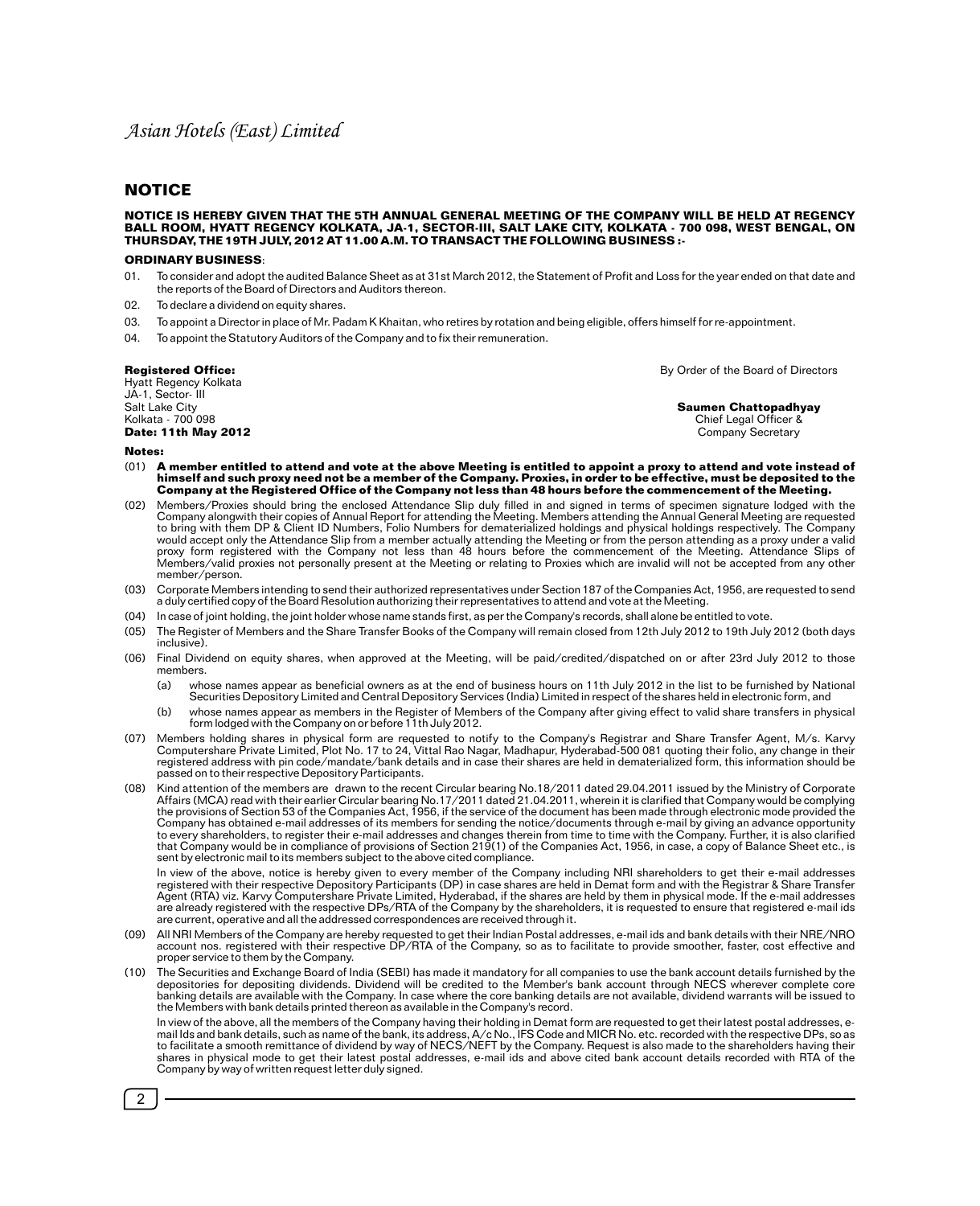- (11) The Securities and Exchange Board of India (SEBI) has mandated the submission of Permanent Account Number (PAN) by every participant in securities market. Members holding shares in electronic form are, therefore requested to submit the PAN to their Depository Participants with whom they are maintaining their demat accounts. Members holding shares in physical form can submit their PAN details to the Company/ RTA.
- (12) Members holding shares in physical form can avail the facility of nomination in respect of shares held by them pursuant to the amendment in the Companies Act, 1956. The prescribed Form (Form 2B) can be obtained from the Registrar & Share Transfer Agent. Members desiring to avail this facility may send their Nomination Form duly filled in, to the Company or its Registrar & Share Transfer Agent by quoting their respective folio numbers.
- (13) Members are requested to send all communications relating to shares and unclaimed dividends either to the Company at its registered office address or to the Registrar and Share Transfer Agent, M/s. Karvy Computershare Private Limited, at its address mentioned earlier in this Notice.
- (14) Members are requested to encash their Dividend Warrants on receipt, as Dividend remaining unclaimed for 7 years are required to be transferred to the Investor Education & Protection Fund established by the Central Government under Section 205C of the Companies Act, 1956. Once unclaimed dividends are transferred to this fund, members will not be entitled to claim these dividends.
- (15) The Company is in process of completing compliance with Clause 5A II of the Listing Agreement.
- (16) Members are requested not to carry any briefcase, carry bag, shopping bag and the like to the venue since these will not be allowed inside for security reasons. The Meeting is for members or their proxies only. Please avoid being accompanied by non-member/children.
- (17) The Company is also in receipt of complaints from various shareholders from time to time regarding non-receipt of Annual Report. In this connection, kind attention of the shareholders is drawn towards SEBI's Circular No. Cir/CFD/DCR/5/2010 dated 07.05.2010 read with amended Clause 31 of the Listing Agreement whereby filing of the soft copy of the full Annual Report to BSE by every listed company is made mandatory and in turn BSE is putting that Annual Report on its website for the reference and perusal of all the interested members. Hence, members may download the copy of full Annual Report of the Company from BSE website for their immediate reference and perusal. Further, the Company is also maintaining a functional website in compliance with Clause 54 of the Listing Agreement entered with the stock exchanges. Annual Report and other documents are available on the website of the Company for inspection.
- (18) It is also noticed that many members holding shares in physical mode are holding insignificant shares under multiple folios. In order to provide cost effective, faster and prompt service, all Members concerned are requested to get their shareholding consolidated in one folio only.
- (19) Disclosure pursuant to Clause 49(IV)(G) of the Listing Agreement with respect to the Director seeking appointment and re-appointment at the forthcoming AGM is given herein below:

#### **Mr. Padam K Khaitan**

Mr. Padam K Khaitan is an Attorney-at-Law & Advocate with over 34 years of experience in legal field and is a Partner of M/s. Khaitan & Co., Advocates, Kolkata.

Mr. Padam K Khaitan is on the Board of the following Companies:

| 1)<br>2)<br>3)<br>4)<br>5)<br>6)<br>7)<br>8)<br>9) | Ramkrishna Forgings Limited<br>Rungamattee Tea & Industries Limited<br>Williamson Magor & Co. Ltd.<br>Cheviot Company Limited<br>Manjushree Plantations Limited<br>R.V. Investment & Dealers Limited<br>Khaitan Consultants Limited<br><b>GJS Hotels Limited</b><br>McNally Sayaji Engineering Ltd.                                                        |     |                       | 10)<br>11)<br>12)<br>13)<br>14)<br>15)<br>16)<br>17) | Kilburn Engineering Ltd.<br>Upper Ganges & Sugar Industries Ltd.<br>Time Leverage Instruments (P) Limited<br>Cheviot Agro Industries Pvt. Limited<br>Auro Holdings Pvt. Ltd.<br>Auro Investments Pvt. Ltd.<br><b>ITSA Warehouses Pvt. Ltd.</b><br>NOTT Investments Pvt. Ltd. |     |                                                                                                                   |
|----------------------------------------------------|------------------------------------------------------------------------------------------------------------------------------------------------------------------------------------------------------------------------------------------------------------------------------------------------------------------------------------------------------------|-----|-----------------------|------------------------------------------------------|------------------------------------------------------------------------------------------------------------------------------------------------------------------------------------------------------------------------------------------------------------------------------|-----|-------------------------------------------------------------------------------------------------------------------|
| Foreign Companies:                                 |                                                                                                                                                                                                                                                                                                                                                            |     |                       |                                                      |                                                                                                                                                                                                                                                                              |     |                                                                                                                   |
|                                                    | 18) Trans Global Plc                                                                                                                                                                                                                                                                                                                                       | 19) | Novener SAS           |                                                      |                                                                                                                                                                                                                                                                              | 20) | <b>Uniross SA</b>                                                                                                 |
|                                                    | Names of firms in which he is a partner:                                                                                                                                                                                                                                                                                                                   |     |                       |                                                      |                                                                                                                                                                                                                                                                              |     |                                                                                                                   |
| 1)                                                 | Khaitan & Co., Kolkata                                                                                                                                                                                                                                                                                                                                     | 2)  | Khaitan & Co., Mumbai |                                                      |                                                                                                                                                                                                                                                                              | 3)  | Khaitan & Co., Bangalore                                                                                          |
| 4)                                                 | Khaitan & Co. LLP                                                                                                                                                                                                                                                                                                                                          | 5)  | Khaitan & Co. AOP     |                                                      |                                                                                                                                                                                                                                                                              |     |                                                                                                                   |
|                                                    | Mr. Padam K Khaitan is not holding any shares capital of 2% or more in any Companies.                                                                                                                                                                                                                                                                      |     |                       |                                                      |                                                                                                                                                                                                                                                                              |     |                                                                                                                   |
|                                                    | He is the Chairman/Member in the following Committees:                                                                                                                                                                                                                                                                                                     |     |                       |                                                      |                                                                                                                                                                                                                                                                              |     |                                                                                                                   |
| Chairman:                                          | Shareholders Grievance Committee of Manjushree Plantations Ltd.<br>Borrowing Committee of Kilburn Engineering Ltd.                                                                                                                                                                                                                                         |     |                       |                                                      |                                                                                                                                                                                                                                                                              |     | Share Transfer & Shareholders'/Investors' Grievance-cum Share Transfer Committee of Kilburn Engineering Ltd.      |
| Member:                                            | Audit Committee of Magor & Co. Ltd.<br>Shareholders' Grievance Commitee of Williamson Magor & Co. Ltd.<br>Remuneration Committee of Williamson Magor & Co. Ltd.<br>Shareholders' Grievance Committee of McNally Sayaji Engineering Ltd.<br>Audit Committee of McNally Sayaji Engineering Ltd.<br>Remuneration Committee of McNally Sayaji Engineering Ltd. |     |                       |                                                      |                                                                                                                                                                                                                                                                              |     |                                                                                                                   |
|                                                    | Mr. Padam K Khaitan, aged about 58 years, does not have any equity share of the Company.                                                                                                                                                                                                                                                                   |     |                       |                                                      |                                                                                                                                                                                                                                                                              |     |                                                                                                                   |
|                                                    |                                                                                                                                                                                                                                                                                                                                                            |     |                       |                                                      |                                                                                                                                                                                                                                                                              |     | Except Mr. Padam K Khaitan, none of the other Directors may be deemed to be concerned or interested in this item. |

Hyatt Regency Kolkata JA-1, Sector- III

**Registered Office: By Order of the Board of Directors** 

Salt Lake City **Saumen Chattopadhyay**<br>Kolkata - 700 098 **Saumen Chattopadhyay**<br>Chief Legal Officer & Chief Legal Officer & **Date: 11th May 2012 Company Secretary Date: 11th May 2012**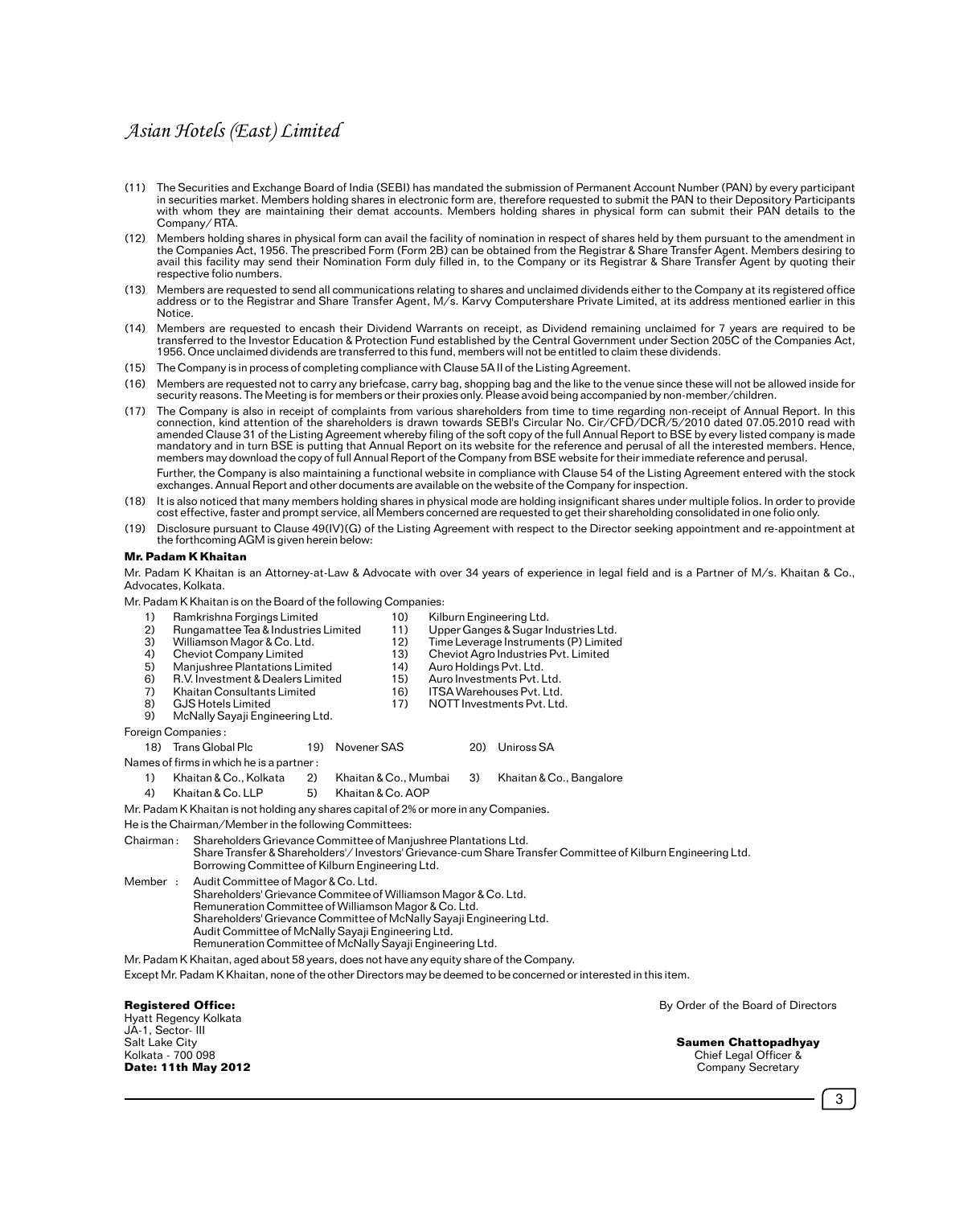### **DIRECTORS' REPORT**

#### **To the Members,**

Your Directors take pleasure in presenting their 5th Annual Report on the business and operation of the Company together with the audited annual accounts of the Company for the year ended 31st March 2012.

#### **FINANCIAL HIGHLIGHTS**

Your Company's performance during the year under review is summarised as under:

| <b>Particulars</b>                              |          | <b>Standalone</b><br>(Rs. in lacs) | <b>Consolidated</b><br>(Rs. in lacs) |           |  |
|-------------------------------------------------|----------|------------------------------------|--------------------------------------|-----------|--|
|                                                 | 2011-12  | 2010-11                            | 2011-12                              | 2010-11   |  |
| <b>Total Revenue</b>                            | 10097.65 | 10095.17                           | 10097.66                             | 10198.16  |  |
| Profit before Depreciation and Tax Expenses     | 4284.92  | 4300.53                            | 4277.18                              | 4398.73   |  |
| Less: Depreciation                              | 685.03   | 679.51                             | 685.03                               | 679.52    |  |
| Profit Before Tax                               | 3599.89  | 3621.01                            | 3592.14                              | 3719.21   |  |
| Less: Current Tax                               | 801.68   | 623.00                             | 801.58                               | 625.50    |  |
| Deferred Tax                                    | (5.52)   | (18.67)                            | (5.52)                               | (18.67)   |  |
| Profit for the year                             | 2803.72  | 3016.68                            | 2796.08                              | 3112.38   |  |
| Add: Balance in Statement of Profit & Loss      | 12273.25 | 10154.61                           | 12474.07                             | 10259.74  |  |
| Less: Transferred to General Reserve            | 280.37   | 301.67                             | 280.37                               | 301.67    |  |
| Proposed Dividend on Equity/ Preference* Shares | 514.82   | $513.13*$                          | 514.82                               | $513.13*$ |  |
| Tax on Dividend                                 | 83.52    | 83.24                              | 83.52                                | 83.24     |  |
| <b>Closing Balance</b>                          | 14198.26 | 12273.25                           | 14391.44                             | 12474.07  |  |

\*Proposed Dividend includes dividend proposed on both equity and preference shares of the Company.

#### **STAND-ALONE PERFORMANCE**

- l Total Revenue during the financial year 2011-12 increased to Rs. 10097.65 lacs as against Rs. 10095.17 lacs during the financial year 2010-11.
- l Profit Before Tax during the financial year 2011-12 is Rs. 3599.89 lacs as against Rs. 3621.01 lacs during the financial year 2010-11.
- l Profit for the year is Rs. 2803.72 lacs during the financial year 2011-12 as compared to Rs. 3016.68 lacs during the financial year 2010-11.

#### **CONSOLIDATED PERFORMANCE**

- **Consolidated Total Revenue during the financial year 2011-12 is Rs. 10097.66 lacs as against Rs. 10198.16 lacs during the financial year** 2010-11.
- l Profit Before Tax during the financial year 2011-12 is Rs. 3592.14 lacs as against Rs. 3719.21 lacs during the financial year 2010-11.
- l Profit for the year is Rs. 2796.08 lacs during the financial year 2011-12 as compared to Rs. 3112.38 lacs during the financial year 2010-11.

#### **APPROPRIATIONS**

During the year 2011-12 an amount of Rs. 280.37 lacs has been appropriated to General Reserve (Rs.301.67 lacs last year).

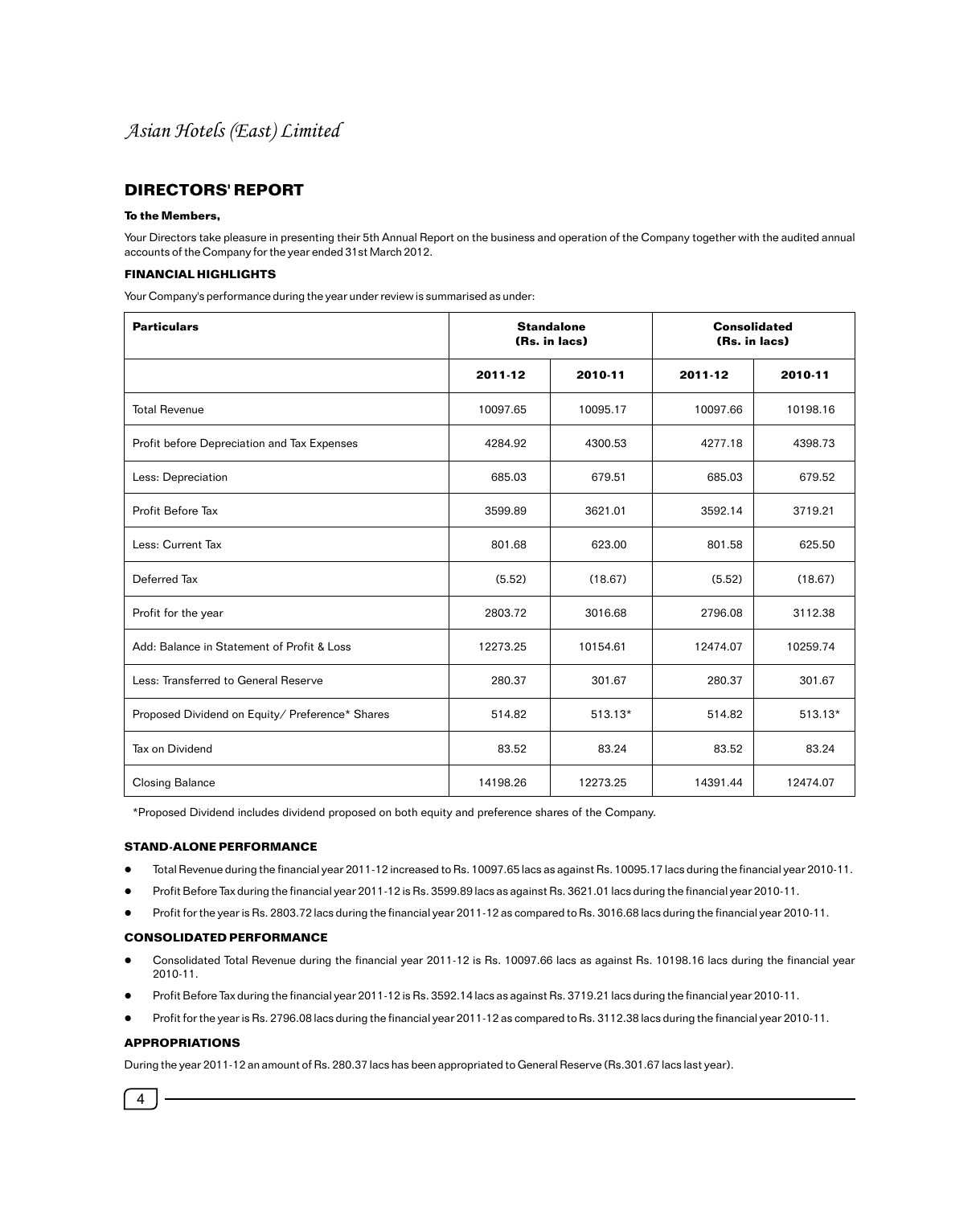#### **DIVIDEND**

The Board of Directors are pleased to recommend a dividend @ 45%, i.e. Rs. 4.50/- per equity share (previous year Rs. 4.50/- per equity share) on 1,14,40,585 equity shares of Rs. 10/- each for the year ended 31st March 2012. The total cost to the Company on account of dividend payment will be Rs. 598.34 lacs including dividend distribution tax of Rs. 83.52 lacs.

#### **ISSUE AND ALLOTMENT OF EQUITY SHARES PURSUANT TO CONVERSION OF 27,780 1% FULLY CONVERTIBLE PREFERENCE SHARES (FCPS) OF THE COMPANY AND ITS CONSEQUENT LISTING AND TRADING**

During the financial year 2011-12 the Company had issued and allotted 38,803 equity shares of Rs. 10/- each to the preference shareholders pursuant to conversion of their 27,780 1% Fully Convertible Preference Shares (FCPS) in terms of Clause 5.3.1 of the sanctioned Scheme of Arrangement and Demerger and directions of the stock exchanges under Chapter VII of SEBI (Issue of Capital and Disclosure Requirements) Regulations, 2009 and these shares were subsequently listed and traded taking the issued, subscribed and paid-up equity capital of the Company to Rs. 11,44,05,850/- consisting of 1,14,40,585 equity shares of Rs. 10/- each fully paid up duly listed on the stock exchanges. As on the date of the Report, the Company has no outstanding preference share capital.

#### **BUSINESS OVERVIEW**

Your Board is pleased to inform you that during the financial year 2011-12 with a focus on marketing efforts, cost control and effective working capital management, the Company maintained its performance which has already been highlighted above and in the Management Discussion and Analysis.

Hyatt Regency Kolkata (HRK) follows an On-line Customer Satisfaction Survey called HyattSat, based on the ratings between the scale of 1 to 10, where 10 indicates the maximum positive and rating 1 is for the maximum negative. Ratings by the guests on the Hotel are satisfactory. Your Board is constantly on the look out for offering the highest consistency in quality, service and setting new standards to make the guests feel at home. Adequate internal controls have been laid down by the Company to safeguard and protect its assets as well as to improve the overall productivity of its operations and even steps were taken by your Board during the financial year 2011-12 to conduct a complete Insurance Audit in order to evaluate the risk involved and the right mix of insurance coverage to be taken for ensuring safety, security and quality.

#### **COMPLIANCE WITH NOTIFICATION NO. S.O. 301(E) DATED 8TH FEBRUARY 2011 ISSUED BY THE MINISTRY OF CORPORATE AFFAIRS UNDER SECTION 211(3) OF THE COMPANIES ACT, 1956**

Since Central Government had issued a Notification No. S.O. 301 (E) dated 8th February 2011 in exercise of the powers conferred by Section 211(3) of the Companies Act, 1956 granting general exemption to some specified class of companies, including hotel companies, from disclosing certain information in their Statement of Profit and Loss as required under Part-II of Schedule VI of the Companies Act, 1956 subject to fulfillment of few conditions, your Company has duly complied with all conditions of the notification to seek general exemption under Section 211(4) of the Companies Act, 1956, paras 3(i)(a) and 3(ii)(d) of Part II of Schedule VI of the Companies Act, 1956 dealing with the disclosure of quantitative details of turnover of each class of goods, opening and closing stock, purchases, production and consumption of raw material in the financial statements for the financial year ended 31st March 2012. Your Board has passed necessary resolution to comply with one of the conditions of the notification for the same.

#### **SUBSIDIARY COMPANIES**

GJS Hotels Limited and Regency Convention Centre and Hotels Limited continue to be wholly owned subsidiary and subsidiary of your Company.

As required under Section 212 of the Companies Act, 1956, the Audited Statements of Accounts, along with the Report of the Board of Directors relating to the Company's subsidiaries together with respective Auditors' Reports thereon for the year ended 31st March 2012 are annexed.

#### **OPENING OF HYATT REGENCY CHENNAI**

Your Company, together with its wholly-owned subsidiary GJS Hotels Limited, holds investment of around Rs. 266 Crores in preference share capital of Robust Hotels Private Limited which owns Hyatt Regency Chennai, a 5 Star premium business hotel located in Chennai's central business district and which was opened on 8th August 2011. The 327-room Hyatt Regency Chennai, with a project cost of around Rs. 656 Crores, opens with more than 20,000 sq ft (1,900 sq m) of versatile convention and event space, a fully-equipped fitness centre, some great restaurants and a sun-filled atrium lobby with soothing water features and green landscaping. The Hotel has been received well by the guests.

#### **AUDITORS & AUDITORS' REPORT**

M/s S. S. Kothari Mehta & Co., Chartered Accountants, Kolkata, the present auditors of the Company, retires at the forthcoming Annual General Meeting and is eligible for re-appointment as auditors. Members are requested to re-appoint them and fix their remuneration. The Company has received confirmation from the firm to the effect that their reappointment, if made, would be within the prescribed limits under Section 224(1B) of the Companies Act, 1956 and they are not disqualified for reappointment within the meaning of Section 226 of the said Act. The Audit Committee of the Board has recommended their re-appointment.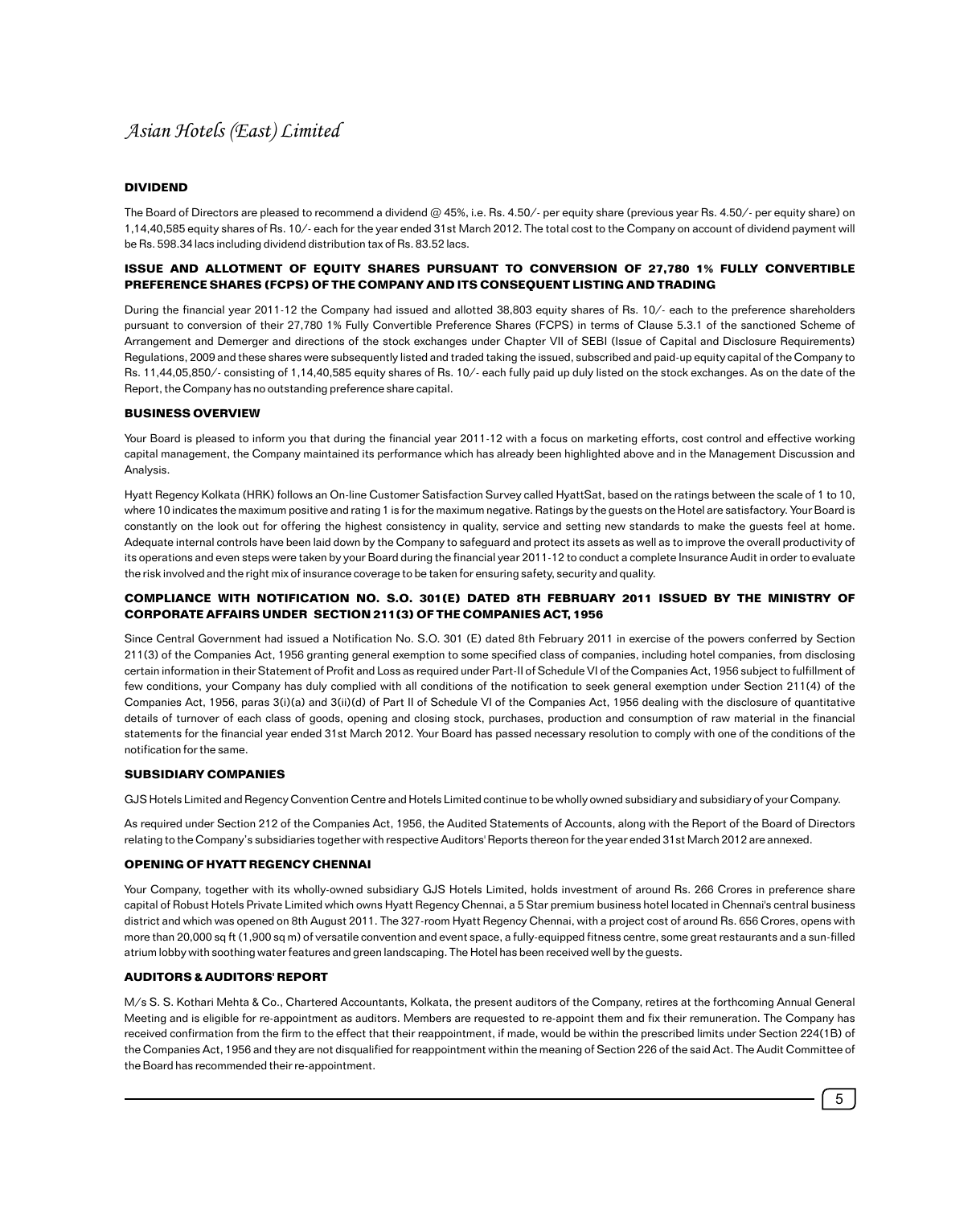Directors' clarification/explanations/comments under Section 217(3) of the Companies Act, 1956 for observation and comments referred in the Clause 4(V) of the Auditors' Report including Auditors' Report on Consolidated Financial Statements read with Note 33 and 27to the Notes forming part of Accounts and Consolidated Financial Statements respectively are as under:

#### **Observation of the Auditors:**

No provision for impairment has been made in respect of the investment made by the Company in its subsidiary namely Regency Convention Centre and Hotels Limited.

#### **Our Explanation:**

Regency Convention Centre and Hotels Limited (RCC) is in possession of two opinions given by the highest legal authorities which, inter-alia, states that RCC has fair chance of winning the legal disputes with the Airport Authority of India (AAI). In view of this, your Board is hopeful about the outcome of the Suit, pending before the Hon'ble High Court of Bombay, involving RCC as plaintiff and accordingly your Company has not made any provision for impairment in the value of investment made in RCC. Lately, AAI has made an effort to resolve the issue amicably by offering an alternate pocket of land in lieu of the suit land. Your subsidiary has accepted the proposal subject to the alternate land is free, clear and unencumbered.

During the year under review, Internal Audit of the Company has been carried out by M/s. KSMN & Company, Chartered Accountants, Kolkata. Their findings have been satisfactory.

Further, Secretarial Audit has been carried by a firm of Company Secretaries. The Secretarial Audit Report confirms that the Company has complied with all the applicable provisions of the Companies Act, 1956, Depositories Act, 1996, Listing Agreements with the Stock Exchanges, Securities Contracts (Regulation) Act, 1956 and all the Regulations and Guidelines of SEBI as applicable to the Company, including the SEBI (Substantial Acquisitions of Shares and Takeovers) Regulations, 2011 and the SEBI (Prohibitions of Insider Trading) Regulations, 1992.

#### **BOARD OF DIRECTORS**

Mr. Padam K Khaitan retires by rotation and being eligible, offers himself for reappointment at the ensuing Annual General Meeting.

The Board of Directors appointed Mr. Anil Goenka, a Chartered Accountant as an alternate to Mr. R. S. Jhawar on 10th November 2011, who vacated office on 17th November 2011. The Board placed on record its appreciation for the services rendered by the outgoing Director during his tenure.

#### **DIRECTORS' RESPONSIBILITY STATEMENT UNDER SECTION 217(2AA) OF THE COMPANIES ACT, 1956**

Pursuant to Section 217(2AA) of the Companies Act, 1956 your Directors confirm as under:

- that in the preparation of annual accounts for the year ended 31st March 2012, the applicable Accounting Standards have been followed along with proper explanation relating to materials departures, if any;
- that the Directors have selected such accounting policies and applied them consistently and made judgements and estimates that are reasonable and pursuant so as to give a true and fair view of the state of affairs of the Company at the end of the financial year under review and of the profit of the Company for the financial year;
- that the Directors have taken proper and sufficient care for the maintenance of adequate accounting records in accordance with the provisions of the Act for safeguarding the assets of the Company and for preventing and detecting fraud and other irregularities; and
- that the Directors have prepared the annual accounts on a going concern basis.

#### **PARTICULARS OF ENERGY CONSERVATION, TECHNOLOGY ABSORPTION AND FOREIGN EXCHANGE EARNINGS AND OUTGO**

The information required pursuant to Section 217(1)(e) of the Companies Act, 1956, read with the Companies (Disclosure of Particulars in the Report of Board of Directors) Rules ,1988, pertaining to conservation of energy, technology absorption, and foreign exchange earnings and outgo, to the extent possible in the opinion of your Directors, is annexed hereto being Annexure-A and forming part of this Report.

The Company's earnings and outgo in foreign exchange for the year under review were Rs. 3349.22 lacs /Rs. 671.75 lacs respectively.

#### **PARTICULARS OF EMPLOYEES**

As required under Section 217(2A) of the Companies Act, 1956 read with the Companies (Particulars of Employees) Rules, 1975 as amended, particulars of the employees concerned are given in the Annexure-B which is attached hereto and forms part of the Directors' Report.

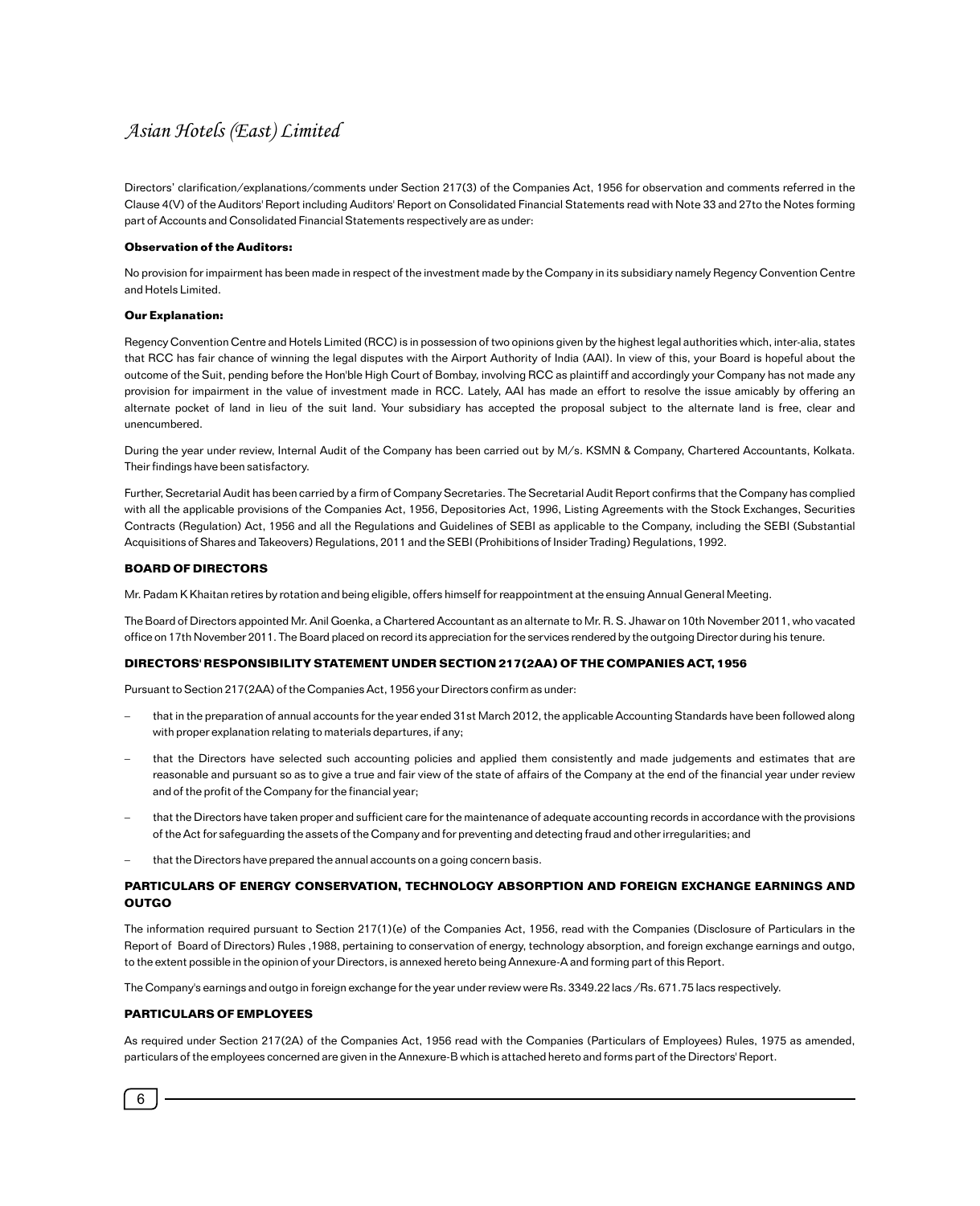#### **MANAGEMENT DISCUSSION AND ANALYSIS AND CORPORATE GOVERNANCE**

Pursuant to Clause 49 of the Listing Agreement with the Stock Exchanges, Report on Management Discussion and Analysis Report as Annexure-C and Corporate Governance as Annexure-D and Compliance Certificate on Corporate Governance are annexed to this Report.

#### **CORPORATE SOCIAL RESPONSIBILITY**

The Company is associated with charitable and social activities and thereby playing a pro-active role in the socio-economic growth. During the financial year 2011-12, your Company celebrated Earth Hour, Green Board, Best out of Waste Activity and Earth Day.

#### **ACKNOWLEDGEMENT**

Your Directors wish to place on record their appreciation towards all associates including customers, the Government of India, Government of West Bengal, Government Agencies, Hyatt International Corporation, U.S.A., Bankers, Suppliers, Shareholders, Employees and others who have reposed their confidence in the Company.

For and on behalf of the Board of Directors

Place: Kolkata **Radhe Shyam Saraf** Date: 11th May 2012 Chairman Chairman Chairman Chairman Chairman Chairman Chairman Chairman Chairman Chairman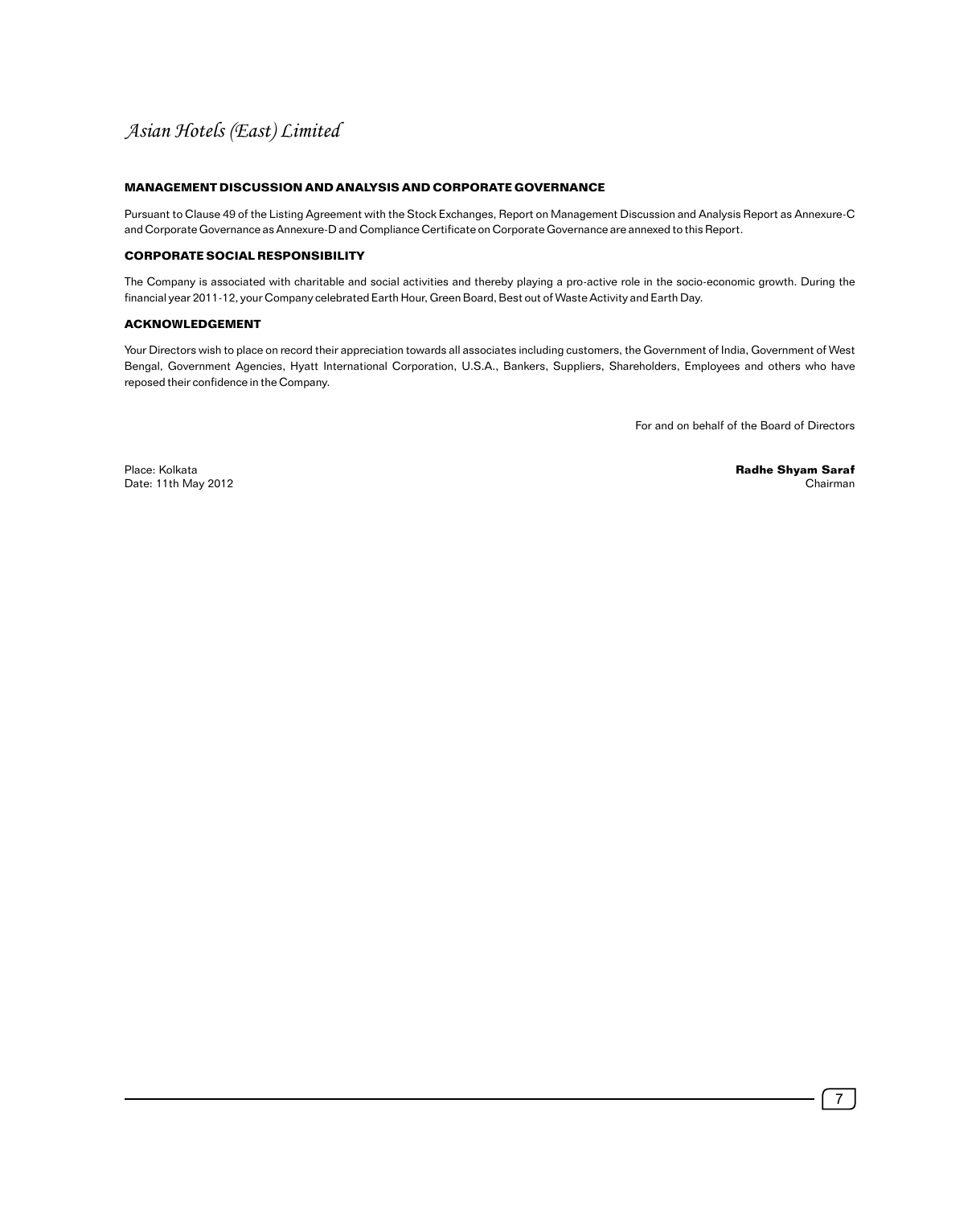#### **ANNEXURE - A FORMING PART OF DIRECTORS' REPORT**

**PARTICULARS AS PER THE COMPANIES (DISCLOSURE OF PARTICULARS IN THE REPORT OF THE BOARD OF DIRECTORS) RULES, 1988**

#### **A) CONSERVATION OF ENERGY**

| SI. No.        | <b>Energy Conservation measures taken during the year 2011-12</b>                                    | <b>Impact (savings in</b><br><b>Rupees per annum)</b> |
|----------------|------------------------------------------------------------------------------------------------------|-------------------------------------------------------|
|                | Installation of Steam Traps                                                                          | 1.50.000                                              |
| 2              | LED light installation                                                                               | 1,25,000                                              |
| 3              | VFD installation for club prana AHU                                                                  | 28,000                                                |
| $\overline{4}$ | Installation of Heat Exchanger to recover the heat from steam condensate                             | 50.000                                                |
| 5              | Air condition Automation done for Finance, Exe office, Human Resources,<br>Guchhi, Bar and La Cucina | 3.00.000                                              |

#### **B**) **TECHNOLOGY ABSORPTION**

In the opinion of the Board, the required particulars, pertaining to technology absorption in items of Rule 2 of the Companies (Disclosures of Particulars in the Report of Directors) Rules, 1988, are not applicable as hotel forms part of the service industry and the Company does not have any manufacturing operations.

#### **ANNEXURE - B FORMING PART OF DIRECTORS' REPORT**

#### **PARTICULARS OF EMPLOYEE PURSUANT TO THE PROVISIONS OF SECTION 217 (2A) OF THE COMPANIES ACT,1956**

| SI. No. Name |  | Aqe<br>(Years) | Designation/<br><b>Nature of duties</b> | Gross<br>Remuneration*<br>(Rs.) | Oualification | Experience<br>(in Years) | Date of<br>commencement   Employment<br>of emplovment   held | <b>Particulars of</b> |
|--------------|--|----------------|-----------------------------------------|---------------------------------|---------------|--------------------------|--------------------------------------------------------------|-----------------------|
|--------------|--|----------------|-----------------------------------------|---------------------------------|---------------|--------------------------|--------------------------------------------------------------|-----------------------|

#### **EMPLOYED FOR FULL YEAR**

|   | Arun K Saraf          | 53 | Joint Managing<br>Director | 16,360,069 | Graduate in<br><b>Business</b><br>Administration | 30 | 04.08.2010 | Asian Hotels Ltd.,<br>Executive Director.<br>5 years              |
|---|-----------------------|----|----------------------------|------------|--------------------------------------------------|----|------------|-------------------------------------------------------------------|
| 2 | Umesh Saraf           | 49 | Joint Managing<br>Director | 14.352.000 | B.Sc                                             | 27 | 22.02.2010 | Asian Hotels Ltd.,<br><b>Managing Director</b><br>(East), 4 years |
| 3 | Marc Steven<br>Lorenz | 47 | General Manager            | 10,127,196 | Graduate in<br>Hotel<br>Management               | 19 | 11.12.2010 | <b>Grand Hyatt</b><br>Santiago, Resident<br>Manager, 4 years      |

#### **EMPLOYED FOR PART OF THE FINANCIAL YEAR**

(NONE)

#### **Notes :**

\*Gross remuneration comprises of Basic Salary, HRA, Special Allowance, Company's contribution to Provident Fund, LTA, monetary value of perquisites, if any, on the basis of Income Tax Rules, performance incentive, encashment of Restricted Stock Unit and Commission to Managing Directors on payment basis.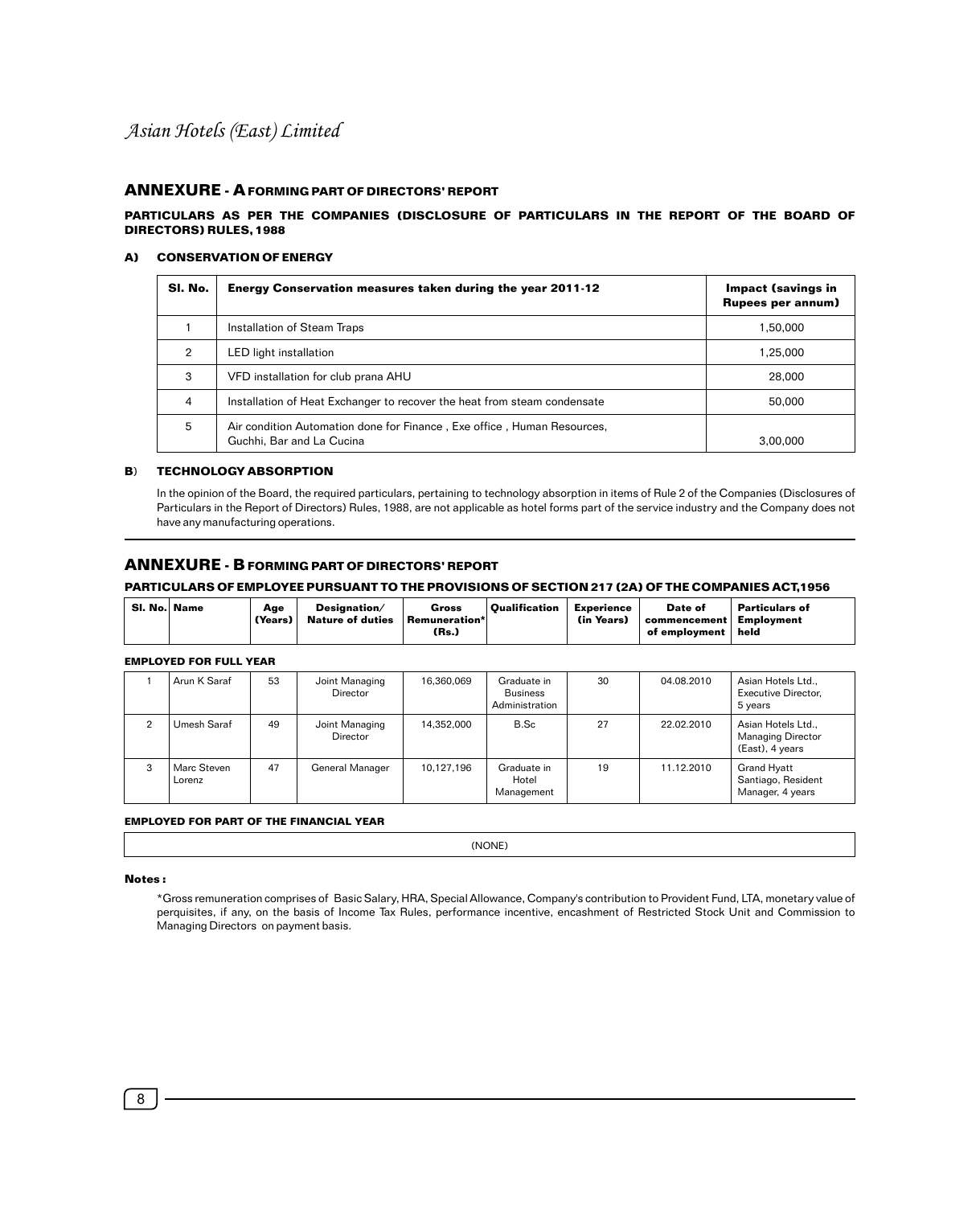### **ANNEXURE - C FORMING PART OF DIRECTORS' REPORT MANAGEMENT DISCUSSION AND ANALYSIS**

#### **INDUSTRY STRUCTURE, DEVELOPMENT, OPPORTUNITIES AND OUTLOOK**

The Indian hospitality sector is expected to witness high growth over the long term. The next one or two years may be a phase of building before the high growth trajectory emerges. The sector will see robust growth in the coming years. Both international and domestic travels are expected to grow in the coming years with particularly domestic travel having the great potential for the sector. Business travel and MICE (Meetings, Incentives, Conferences and Exhibitions) might also be the other possible growth segments. Locational preference for investment in the sector will be metros, Tier I and Tier II towns. Budget and mid-market segments have emerged as the most preferred investment categories. To make the most of the longterm growth of this sector, hotel developers are expected to invest significantly in the next two to three years and considering that India will be the prime market for growth in the hotel business, top international hotel brands are expected to offer their service to the hotel developers in India. Since there will be growth in across all the locations and categories, Kolkata will also witness a good number of branded hotels coming to the city which has already a large pipeline inventory with commissioning scheduled over the next five years.

In a bid to attract more foreign tourist arrivals in 2012, the Ministry of Tourism (MoT) has decided to aggressively promote India as a '12 months destination'. Certain measures like Visa-on-Arrival (VoA) scheme by the Government of India has a long term positive impact on drawing travellers. This VoA facility is also available from Kolkata Airport to the citizens of 11 countries. The Ministry of Tourism (MoT) has also indentified 45 mega tourist destinations/circuits in consultation with the concerned state governments and union territories (UTs) administrations on the basis of footfall and their future tourism potential. Steps like these should make a positive impact on the hotels operating in the identified mega tourist destinations and circuits.

#### **RISKS, CONCERNS AND THREATS**

India has often been cited as one of the most lucrative albeit difficult markets to develop properties in. Issues like land availability, rising land prices, licensing issues, multiple approvals, complex approval procedures, high financing costs lead to a long development cycle of 3-5 years for a 5 star hotel in India which ultimately results in high room tariffs and long gestation periods for achieving break even. There are several other challenges in the sector that needs to be addressed & key among them include talent management, tax and regulatory issues and the infrastructure deficit. Around five (5) luxury/business hotels are expected to be operational in Kolkata in next 2-3 years. Your Board has already advised the Management for taking all-out efforts for ensuring existing market share and be prepared for meeting the challenges.

The Union Budget 2012-13 has impacted the Indian hospitality industry with the hike of a 2% in the service tax from the existing 10%. With the service tax hike and other hikes in indirect taxes, custom and excise duties, the construction and operation of the hotels would become more difficult and expensive. Given the intense competition in the industry, the players will have limited ability to pass on the service tax through higher room rates.

#### **SEGMENTWISE PERFORMANCE**

The Company operates in the only segment i.e., hoteliering.

#### **FINANCIAL AND OPERATING PERFORMANCE**

#### **Standalone Financials**

#### **Revenue**

Total Revenue during the financial year 2011-12 increased to Rs. 10097.65 lacs as against Rs. 10095.17 lacs during the financial year 2010-11.

#### **Profit Before Tax (PBT)**

Profit Before Tax during the financial year 2011-12 is Rs. 3599.89 lacs as against Rs. 3621.01 lacs during the financial year 2010-11.

#### **Profit for the year**

Profit for the year is Rs. 2803.72 lacs during the financial year 2011-12 as compared to Rs. 3016.68 lacs during the financial year 2010-11.

#### **Consolidated Financials**

The current year results include the results of the 3 companies including 2 subsidiaries. These have been prepared under historical cost convention accrual basis to comply in all material respect with the mandatory accounting standards notified by the Companies Accounting Rules, 2006 (as amended) and the relevant provisions of the Companies Act, 1956. These subsidiaries are yet to start their operation.

#### **Revenue**

Consolidated total Revenue during the financial year 2011-12 is Rs. 10097.66 lacs as against Rs. 10198.16 lacs during the financial year 2010-11.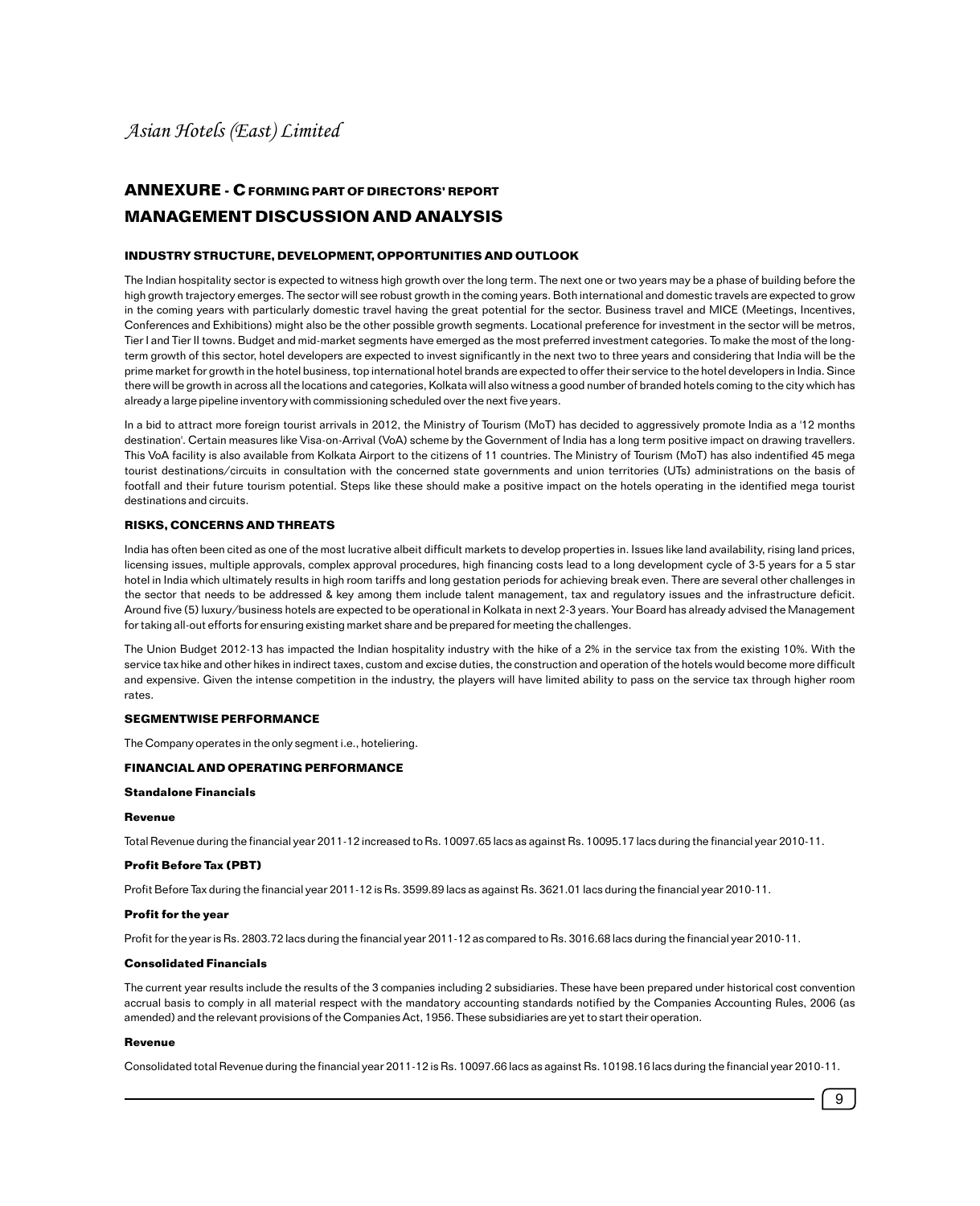#### **Profit Before Tax (PBT)**

Profit Before Tax during the financial year 2011-12 is Rs. 3592.14 lacs as against Rs. 3719.21 lacs during the financial year 2010-11.

#### **Profit for the year**

Profit for the year is Rs. 2796.08 lacs during the financial year 2011-12 as compared to Rs. 3112.38 lacs during the financial year 2010-11.

#### **Net Worth**

The net worth in the current year stands at Rs. 77855.77 lacs as compared to Rs. 71703.26 lacs in the previous year.

The Average Room Rate during the year under review was recorded at Rs. 7242/-. Room and rental revenues in the financial year 2011-12 is Rs. 3975/- lacs.

The Food and Beverage revenue in the financial year 2011-12 is Rs. 3490/- lacs.

#### **EFFICIENT INTERNAL CONTROL SYSTEM**

Adequate internal controls have been laid down by the Company to safeguard and protect its assets as well as to improve the overall productivity of its operations. The Internal Auditor carries out in-depth internal audits for each department of Hotel Hyatt Regency Kolkata. The detailed process of review not only ensures reliability of control systems and legal compliances with applicable legislation, defined policies and processes but also reviews efficiency of systems and ensures safeguarding of tangible and intangible assets. The Audit Committee of the Board reviews the findings of the Internal Auditor and closely monitors the implementation of their recommendations by reviewing the compliance reports furnished.

#### **DEVELOPMENT IN HUMAN RESOURCES AND INDUSTRIAL RELATIONS**

The Company's real strength lies in the commitment and quality of its people. Hotel Hyatt Regency Kolkata is known worldwide for its impeccable services – a reflection of careful employee selection, training and motivation. Employees are provided opportunity to grow and prosper. The authority and responsibility chain is clearly defined and the employees are free to convey their ideas and suggestions to their superiors. Team meetings are held at frequent intervals to improve communication and interactions between the employees.

Industrial relations remained stable throughout the financial year 2011-12.

As on 31st March 2012, the number of people employed by the Company was 323.

#### **CAUTIONARY STATEMENT**

Statements made in the Management Discussion and Analysis, describing the Company's objectives, projections, estimates, predictions and expectations may be forward looking statement within the meaning of applicable laws and regulations. Actual results might differ materially from those either expressed or implied.

For and on behalf of the Board of Directors

Place: Kolkata **Radhe Shyam Saraf** Date: 11th May 2012 Chairman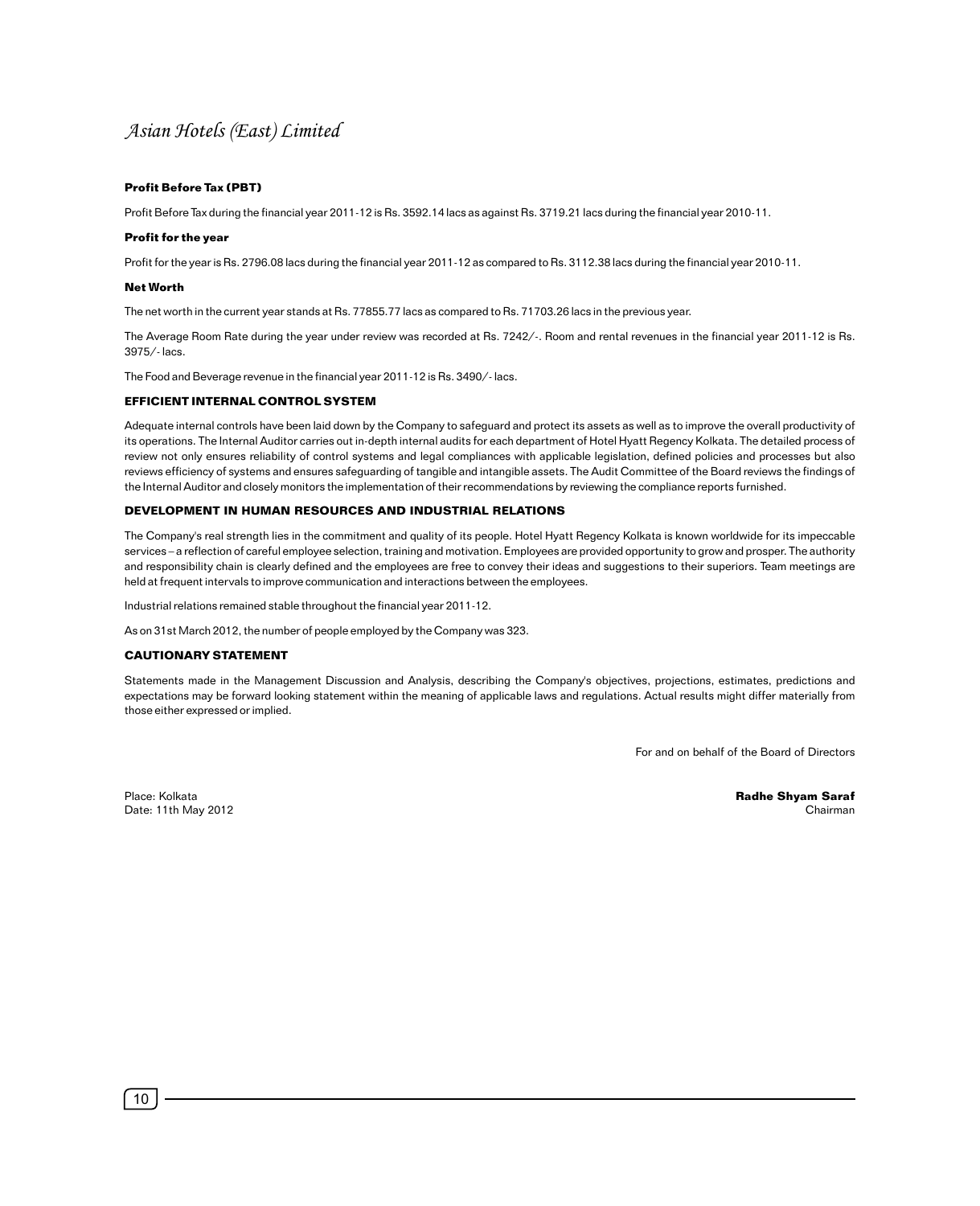#### **ANNEXURE - D FORMING PART OF DIRECTORS' REPORT**

### **REPORT ON CORPORATE GOVERNANCE**

#### **COMPANY'S PHILOSOPHY ON CORPORATE GOVERNANCE**

Asian Hotels (East) Limited believes that good Corporate Governance is essential to achieve long term corporate goals and enhance stakeholders' value. The Company's philosophy on Corporate Governance is aimed at the attainment of highest level of transparency, accountability and compliance of laws in all facets of operations, leading to best standards of Corporate Governance. This has enabled your Company to earn the trust and goodwill of its investors, business partners, employees and the communities in which it operates. It is Asian Hotels (East) Limited's belief that good ethics make good business sense and our business practices are in keeping with this spirit of maintaining the highest level of ethical standards. The Board of Directors has also institutionalized best management practices to bring about an atmosphere of accountability. Systems have been put into place to ensure effective strategic planning, optimum risk management, financial plans, budgets, integrity controls, reporting, communication policy with emphasis on transparency and full disclosure on the various facts of the Company's operations, its functioning, financial and total compliance with all statutory/regulatory requirements not only in the letter of the law but also in its sprit.

The Company has complied with the provisions of Clause 49 of the Listing Agreement with Stock Exchanges, which deals with the compliance of Corporate Governance requirements as detailed below:

#### **BOARD OF DIRECTORS**

The Composition of the Board complies with the provisions of the Companies Act, 1956 and the Listing Agreement with the Stock Exchanges.

As at the end of the financial year 2011-12, the total Board strength of six (6) Directors includes a Non-Executive Chairman, two (2) Joint Managing Directors and three (3) other Independent Directors.

None of the Directors is a Director in more than 15 Companies and Member of more than 10 Committees and Chairman of more than 5 Committees as specified in Clause 49, across all the companies in which he is a Director.

The Board normally meets four times a year and as and when required. The time gap between two Board Meetings has not exceeded the limit of four months as specified under Clause 49(I)(C) of the Listing Agreement with the Stock Exchanges. During the financial year under review, four (4) Board Meetings were held i.e. on 28th May 2011, 29th July 2011, 14th November 2011 and 3rd February 2012. In addition, the Board approved various resolutions by circulation on 30th April 2011, 4th July 2011, 7th October 2011, 4th November 2011, 23rd December 2011 and 10th March 2012 during the year.

All statutory and other significant and material information as mentioned in Annexure IA to Clause 49 of the Listing Agreement are placed before the Board to enable it to discharge its responsibility of strategic supervision of the Company as trustees of the shareholders. The Board also reviews periodically the compliance of all applicable laws. The members of the Board have the complete freedom to express their opinion and decisions are taken after detailed discussion.

Details of Director seeking re-appointment at the ensuing Annual General Meeting have been furnished in the Notice convening the meeting of the members. No Directors hold any equity shares of the Company.

Pursuant to the provisions of Clause 49(I) of the Listing Agreement, the composition of the Board, details of Directorships held, Committee Memberships / Chairmanships held, and attendance of the Director at the Board Meetings and previous Annual General Meeting (AGM) are given below as on 31st March 2012:

| SI.<br>No.     | <b>Name of Director</b>                                                                  | Category                                      | No. of Board<br><b>Meetings</b><br>attended | <b>Last AGM</b><br>attended | No. of other<br>Directorship(s) $#$ | No. of<br>Membership(s) $/$<br><b>Chairmanship(s) of</b><br><b>Board Committees in</b><br>other Companies + |          |  |
|----------------|------------------------------------------------------------------------------------------|-----------------------------------------------|---------------------------------------------|-----------------------------|-------------------------------------|-------------------------------------------------------------------------------------------------------------|----------|--|
|                |                                                                                          |                                               |                                             |                             |                                     | Member                                                                                                      | Chairman |  |
| 1 <sub>1</sub> | Mr. Radhe Shyam<br>Saraf @                                                               | Non-Independent,<br>Non-Executive<br>Chairman | $\Omega$                                    | Yes                         |                                     | 0                                                                                                           | $\Omega$ |  |
| 2.             | Mr. R. S. Jhawar                                                                         | Independent,<br>Non-Executive                 | 3                                           | No.                         | 7                                   |                                                                                                             |          |  |
| 3.             | Mr. S. S. Bhandari                                                                       | Independent,<br>Non-Executive                 | 4                                           | Yes                         | $\overline{2}$                      | $\overline{2}$                                                                                              |          |  |
| 4.             | Mr. Padam K Khaitan                                                                      | Independent,<br>Non-Executive                 | 3                                           | No                          | 10                                  | 4                                                                                                           |          |  |
| 5.             | Mr. Arun K Saraf @                                                                       | Joint Managing<br>Director                    | $\overline{2}$                              | Yes                         | 3                                   |                                                                                                             | $\Omega$ |  |
| 6.             | Mr. Umesh Saraf @                                                                        | Joint Managing<br>Director                    | 4                                           | Yes                         | 6                                   | 0                                                                                                           | $\Omega$ |  |
| 7 <sub>1</sub> | Mr. Anil Goenka<br>(w.e.f. 10th November<br>2011 to 17th November<br>$2011$ <sup>*</sup> | Alternate Director                            |                                             | N.A.                        | N.A.                                | N.A.                                                                                                        | N.A.     |  |

The Directorship held by Directors as mentioned above does not include Alternate Directorships and Directorships in Foreign Companies, Companies Registered under Section 25 of the Companies Act, 1956 and Private Limited Companies.

In accordance with Clause 49, Memberships/Chairmanships of only the Audit Committee and Shareholders'/ Investors' Grievance Committees in all Public Limited Companies [excluding Asian Hotels (East) Limited] have been considered.

@ No Directors other than Mr. Radhe Shyam Saraf, Mr. Arun K Saraf and Mr. Umesh Saraf are related to each other as father, sons and brothers.

Further, Mr. Anil Goenka, a Chartered Accountant was appointed as an Alternate Director to Mr. R. S. Jhawar pursuant to Section 313 of the Companies Act, 1956 by Resolution passed through Circulation on 10th November 2011. Mr. Anil Goenka vacated such office on 17th November 2011 on return of Mr. R.S. Jhawar to the State of West Bengal.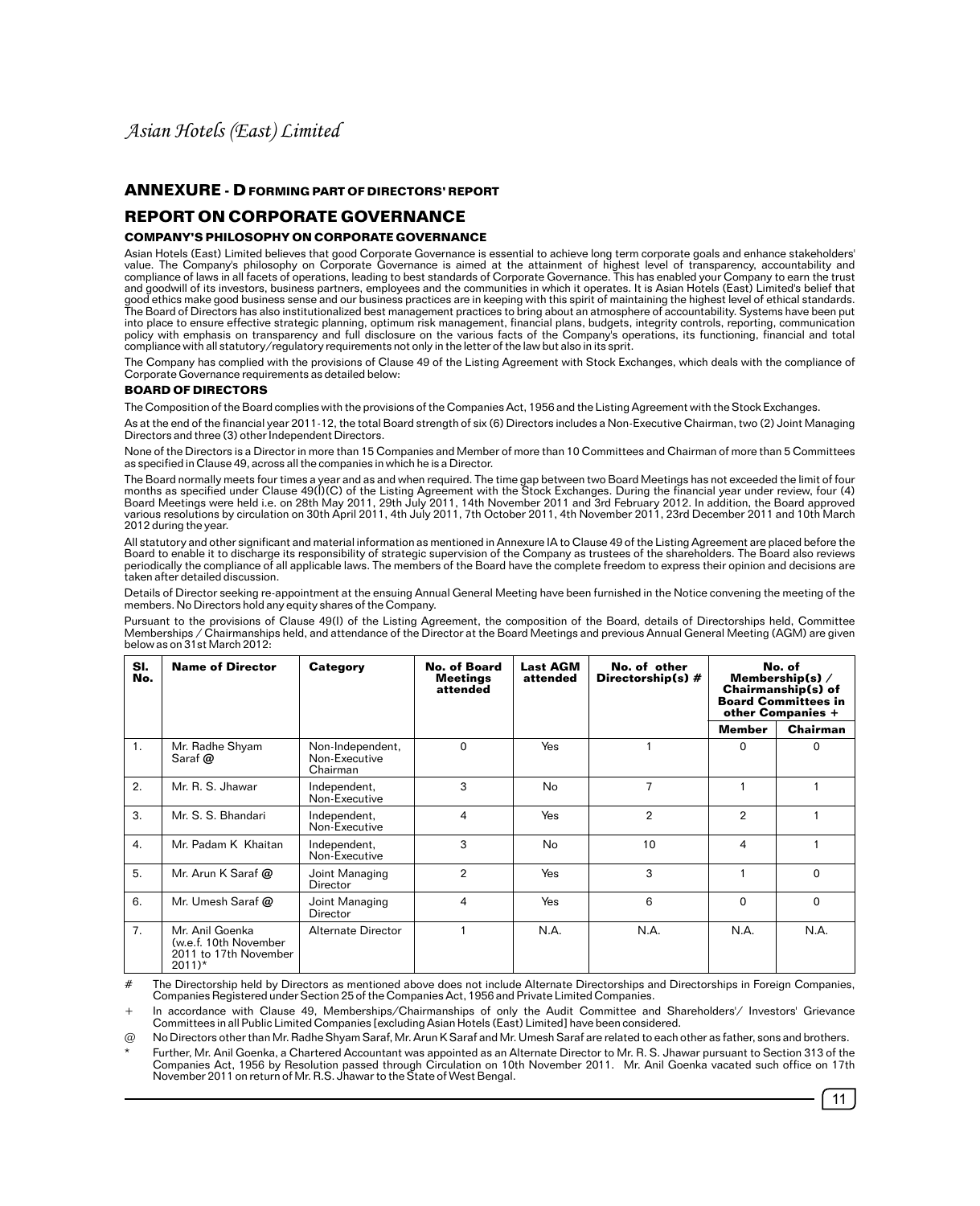#### **COMMITTEE OF BOARD OF DIRECTORS**

#### **1) Audit Committee**

The role and terms of reference of the Audit Committee are in conformity with the provisions of Section 292A of the Companies Act, 1956 and Clause 49 of the Listing Agreements with the Stock Exchanges. The terms of reference of the Committee are wide enough to cover the matters specified for Audit Committee under the Listing Agreements.

The Committee presently comprises three (3) Directors amongst which two (2) are Independent Non-Executive Directors, namely Mr. S. S. Bhandari and Mr. R. S. Jhawar and one (1) is Joint Managing Director namely Mr. Umesh Saraf.

During the year under review Mr. Anil Goenka, Chartered Accountant, was appointed as Member of the Audit Committee subsequent to his appointment as an Alternate Director to Mr. R.S. Jhawar. He ceased to be a Member upon his vacation of office of directorship as alternate.

All the members of the Audit Committee possess sound knowledge on accounts, audit, finance, internal controls etc. Mr. S. S. Bhandari had been senior partner in leading firms of Chartered Accountants. Mr. R. S. Jhawar, a Chartered Accountant, is a renowned financial professional in the industry. Mr. Umesh Saraf has held Managing Directorship in renowned Indian Companies. Mr. Anil Goenka is a Practising Chartered Accountant. Further, the Chairman of the Audit Committee was present at the last Annual General Meeting.

During the financial year 2011-12, four (4) Audit Committee meetings were held on 28th May 2011, 29th July 2011, 14th November 2011, and 3rd February 2012 respectively. Necessary quorum was present for all the meetings. The time gaps between any two Audit Committee meetings were not more than four months.

Attendance of each Member at the Audit Committee meeting held during the year:

| <b>Name of the Chairman/Member</b>                                   | <b>Meetings Attended</b> |
|----------------------------------------------------------------------|--------------------------|
| Mr. S. S. Bhandari - Chairman                                        |                          |
| Mr. R. S. Jhawar                                                     |                          |
| Mr. Umesh Saraf                                                      |                          |
| Mr. Anil Goenka<br>(w.e.f. 10th November 2011 to 17th November 2011) |                          |

Mr. Saumen Chattopadhyay, Chief Legal Officer & Company Secretary is the Secretary to the Audit Committee.

Mr. Radhe Shyam Saraf, Chairman, Mr. Arun K Saraf, Joint Managing Director, Mr. Bimal K Jhunjhunwala, Vice President-Corporate Finance, Mr. Prosenjit De, Director of Finance and Mr. Mark Steven Lorenz, General Manager along with the Statutory and Internal Auditors of the Company attend the Meetings of the Audit Committee.

#### **2) Remuneration Committee**

The Remuneration Committee acts in terms of the prescribed provisions of Part II of Schedule XIII of the Companies Act, 1956 as well as requirement of Clause 49 of the Listing Agreement with Stock Exchanges and shall review and/or determine the remuneration packages of the executive directors of the Company.

The composition of the Committee is as under:

| <b>Name of Member</b> | <b>Status</b> |
|-----------------------|---------------|
| Mr. R. S. Jhawar      | Chairman      |
| Mr. S. S. Bhandari    | Member        |
| Mr. Padam K Khaitan   | Member        |

The Committee did not meet during the year. The Remuneration Committee when required, reviews the remuneration packages of the Joint Managing Directors and recommend suitable revision to the Board. The remuneration is then subject to Members' approval.

Details of remuneration paid/payable to the Directors during the financial year ended 31st March 2012:

(a) Joint Managing Directors

|                  |               |                                      |                              |                                                   | (NS. III LAGS <i>)</i>                         |
|------------------|---------------|--------------------------------------|------------------------------|---------------------------------------------------|------------------------------------------------|
| <b>Name</b>      | <b>Salary</b> | <b>Perquisites</b><br>and allowances | <b>Commission</b><br>payable | <b>Total amount</b><br>paid/payable<br>in 2011-12 | <b>Period of</b><br>appointment                |
| Mr. Arun K Saraf | 73.92         | 39.60                                | 71.29                        | 184.81                                            | 5 years starting<br>from 4th August<br>2010    |
| Mr. Umesh Saraf  | 73.92         | 39.60                                | 71.29                        | 184.81                                            | 5 years starting<br>from 22nd February<br>2010 |

**(Rs. in Lacs)**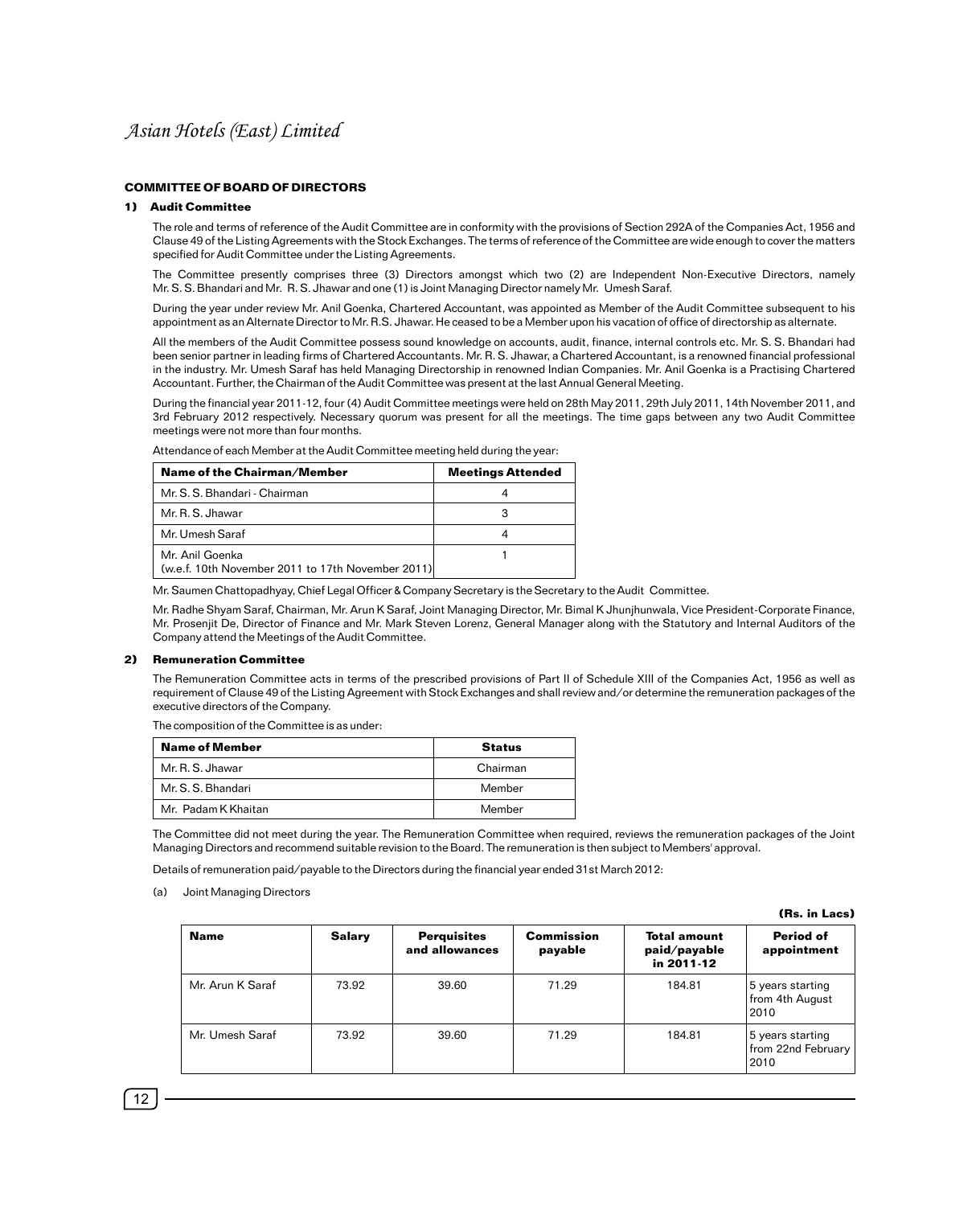(b) Non-Executive Directors :

| <b>Name</b>                                                            | Sitting fees (Rs.)* |
|------------------------------------------------------------------------|---------------------|
| Mr. Radhe Shyam Saraf                                                  |                     |
| Mr. S. S. Bhandari                                                     | 96.000              |
| Mr. R. S. Jhawar                                                       | 77.000              |
| Mr. Padam K Khaitan                                                    | 41,000              |
| Mr. Anil Goenka (w.e.f. 10th November 2011 to<br>17th Novemember 2011) | 24.000              |

No remuneration other than sitting fees for attending Board and Committee Meetings was paid to the Non-Executive Directors. A conveyance of Rs. 3,000/- is paid for all meetings attended on the same day. The above figures are exclusive of the conveyance expenses paid to the Directors/Members.

The Company does not have any stock option plan or performance linked incentive or bonus for the Joint Managing Directors.

Mr. Saumen Chattopadhyay, Chief Legal Officer & Company Secretary acts as Secretary to the Remuneration Committee.

There were no other shares and convertible instruments held by any Director of the Company. There were no pecuniary relationships or transaction between any of the Non- Executive Directors and the Company.

#### **3) Share Transfer and Shareholders'/Investors' Grievance Committee**

The Company has a Share Transfer and Shareholders'/Investors' Grievance Committee to carry out handling of transfer and transmission of shares, issue of duplicate/re-materialise shares and consolidation and splitting of certificates etc. and handling of shareholders'/investors' grievances. The brief terms of reference of the Committee include redressing of shareholders and investors' complaints like transfer of shares, non-receipt of Annual Reports, non-receipt of declared dividends etc. and to expedite the process of share transfer. The Committee also monitors implementation and compliance of the Company's Code of Conduct for prohibition of insider trading in pursuance of SEBI (Prohibition of Insider Trading) Regulations, 1992.

The composition of the Committee is as under:

| Name of the Members | <b>Status</b> |
|---------------------|---------------|
| Mr. Padam K Khaitan | Chairman      |
| Mr. R.S. Jhawar     | Member        |
| Mr. Umesh Saraf     | Member        |

The Committee meets on need basis. The Committee met once on 29th July 2011 during the year which was attended by all the Members. In addition, the Committee approved 29 Resolutions by Circulation for effecting registration of transfer of shares and other issues concerning investors' services during the year.

The total number of complaints received and replied to the satisfaction of shareholders during the year under review were 67. There are no pending complaints as on 31st March 2012. Further, all the requests for transfer of shares have also been processed in time and no transfer was pending for registration for more than 30 days as on 31st March 2012.

Minutes of meetings of the Share Transfer and Shareholders'/Investors' Grievance Committee/Resolutions by Circulations are circulated to the Board.

#### **Compliance Officer**

Mr. Saumen Chattopadhyay, Chief Legal Officer & Company Secretary is the Compliance Officer and acts as Secretary to the Committee.

#### **GENERAL BODY MEETINGS**

| <b>Financial Year</b> | <b>Nature of meeting</b>             | <b>Venue</b>                                                                                                    | Date       | <b>Time</b> | <b>Special</b><br><b>Resolutions</b><br>passed |
|-----------------------|--------------------------------------|-----------------------------------------------------------------------------------------------------------------|------------|-------------|------------------------------------------------|
| 2008-09               | 2nd Annual<br><b>General Meeting</b> | Conference Room, Hyatt Regency Delhi,<br>Bhikaji Cama Place, Mahatma Gandhi Marg,<br>New Delhi - 110607         | 29.09.2009 | 3.30 p.m    | None                                           |
| 2009-10               | 3rd Annual<br><b>General Meeting</b> | Regency Ball Room, Hyatt Regency Kolkata,<br>JA-1, Sector-III, Salt Lake City, Kolkata- 700098,<br>West Bengal. | 29.09.2010 | 11.30 a.m   | None                                           |
| 2010-11               | 4th Annual<br><b>General Meeting</b> | Regency Ball Room, Hyatt Regency Kolkata,<br>JA-1, Sector-III, Salt Lake City, Kolkata- 700098,<br>West Bengal. | 24.08.2011 | 11.00 a.m   | None                                           |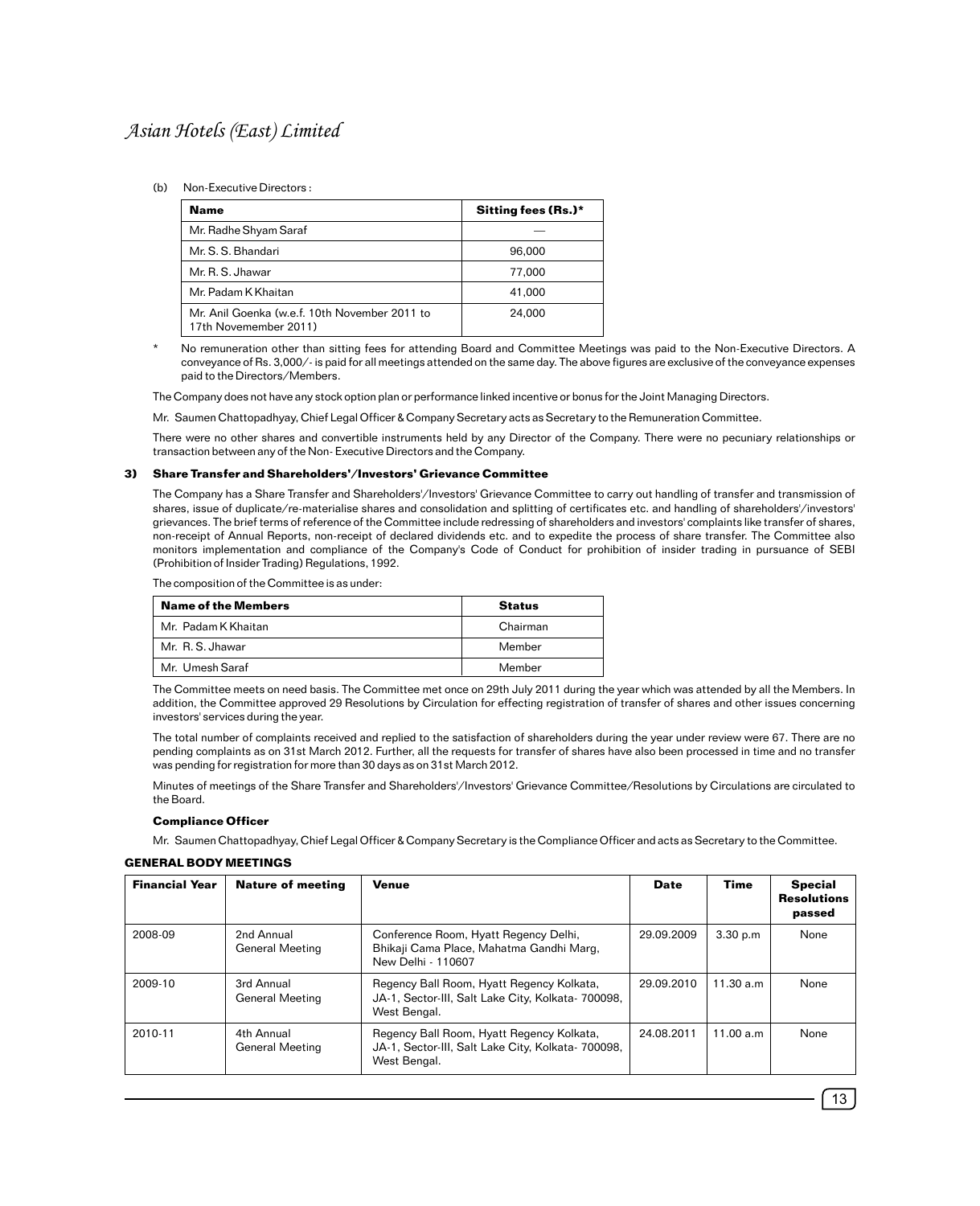#### **Postal Ballot**

No resolutions were passed through Postal Ballot under Section 192A of the Companies Act, 1956 during the financial year 2011-12.

#### **SUBSIDIARY**

The Company has two subsidiaries out of which one is wholly owned and a material non-listed Indian subsidiary within the meaning of the explanations given in Explanations 1 of Clause 49(III) of the Listing Agreement with the Stock Exchanges.

Pursuant to Clause 49(III)(i) of the Listing Agreement with the Stock Exchanges, Mr. Padam K Khaitan, Independent Director of the Company is on the Board of GJS Hotels Limited, a material non-listed Indian subsidiary of the Company.

#### **DISCLOSURES**

- (i) There were no materially significant related party transactions that may have potential conflict with the interest of the Company at large. The Register of Contracts containing transactions in which Directors are interested is placed before the Audit Committee/Board regularly for its approval. Transactions with related parties as per AS 18 are disclosed in the Notes to the Annual Accounts for the financial year 2011-12.
- (ii) No strictures or penalties have been imposed on the Company by the Stock Exchanges or by the Securities Exchange Board of India (SEBI) or by any statutory authority on any matters related to capital markets during the last three years.
- (iii) The Company has followed all relevant Accounting Standards notified by the Companies (Accounting Standard) Rules, 2006 while preparing the Financial Statements.
- (iv) The Company has in place a mechanism to inform the Board members about the risk assessment and mitigation plans and periodical review to ensure that the critical risks are controlled by the executive management through means of a properly defined framework.
- (v) The Company has not come out with any public issue or right issue etc. during the financial year under review. However, during the financial year 38,803 equity shares of Rs. 10/- each were issued to the preference shareholders consequent to conversion of their 27,780 1% Fully Convertible Preference Shares (FCPS) in terms of Clause 5.3.1 of the sanctioned Scheme of Arrangement and Demerger and under Chapter VII of SEBI (Issue of Capital and Disclosure Requirements) Regulations, 2009.
- (vi) The Company has complied with all the applicable requirements of the Listing Agreements with the Stock Exchanges where the equity shares of the Company are listed. The Company has adopted a suitable reporting system on compliances of all major laws applicable to the Company, which is placed before the Board of Directors of the Company at its periodic meeting.
- (vii) The Company has not adopted the non-mandatory requirements of the Listing Agreement except relating to the Remuneration Committee.

#### **COMPLIANCE**

#### **Code of Conduct**

The Company has adopted a Code of Conduct for Board and Senior Management in terms of Clause 49(I)(D) of the Listing Agreement with the Stock Exchanges. All Directors and the Senior Management personnel have affirmed in writing their adherence to the above Code. The full text of the Code is displayed at Company's website www.ahleast.com. A declaration signed by the Joint Managing Director is attached and forms part of the Annual Report of the Company.

#### l **Corporate Governance Compliance**

The Company has complied with the requirements as laid down in Clause 49 of the Listing Agreements with the Stock Exchanges for the purpose of Corporate Governance. A certificate has been obtained from M/s. S.S. Khothari Mehta & Co., Chartered Accountants, the Statutory Auditors of the Company.

#### l **Code of Conduct for Prevention of Insider Trading and Code of Corporate Disclosure Practices**

As per the SEBI (Prohibition of Insider Trading) Regulations, 1992, the Company has adopted a Code of Conduct for Prevention of Insider Trading and Code of Corporate Disclosure Practices. All the Directors, employees at the senior management level and other employees and all concerned who could have access to the unpublished price sensitive information of the Company are governed by this Code. The Company has appointed Mr. Saumen Chattopadhyay, Chief Legal Officer & Company Secretary, as Compliance Officer who is responsible for setting forth procedures, implementation and compliance of the Code of Conduct for trading in Company's securities. During the year under review there has been due compliance with the said Code and the Code underwent amendment pursuant to SEBI Notification No. LAD-NRO/GN/2011-12/16/26150 dated 16th August 2011 and to make it more in line with the prescribed Model Code.

#### **CEO/CFO CERTIFICATION**

The Joint Managing Director and Vice President-Corporate Finance of the Company have issued necessary certificate to the Board pursuant to the provisions of Clause 49(V) of the Listing Agreements with the Stock Exchanges and the same is attached and forms part of the Annual Report.

#### **INFORMATION PURSUANT TO CLAUSE 49 (IV)(G) OF THE LISTING AGREEMENT**

The Company has furnished information pursuant to Clause 49(IV)(G)(i) of the Listing Agreements with the Stock Exchanges, relating to the appointment of a new Director or re-appointment of a Director. Shareholders may kindly refer to the Notice convening the 5th Annual General Meeting of the Company and this Corporate Governance Report. The names of the Companies in which the person concerned holds Directorship and Membership of Committees of the Board are given separately.

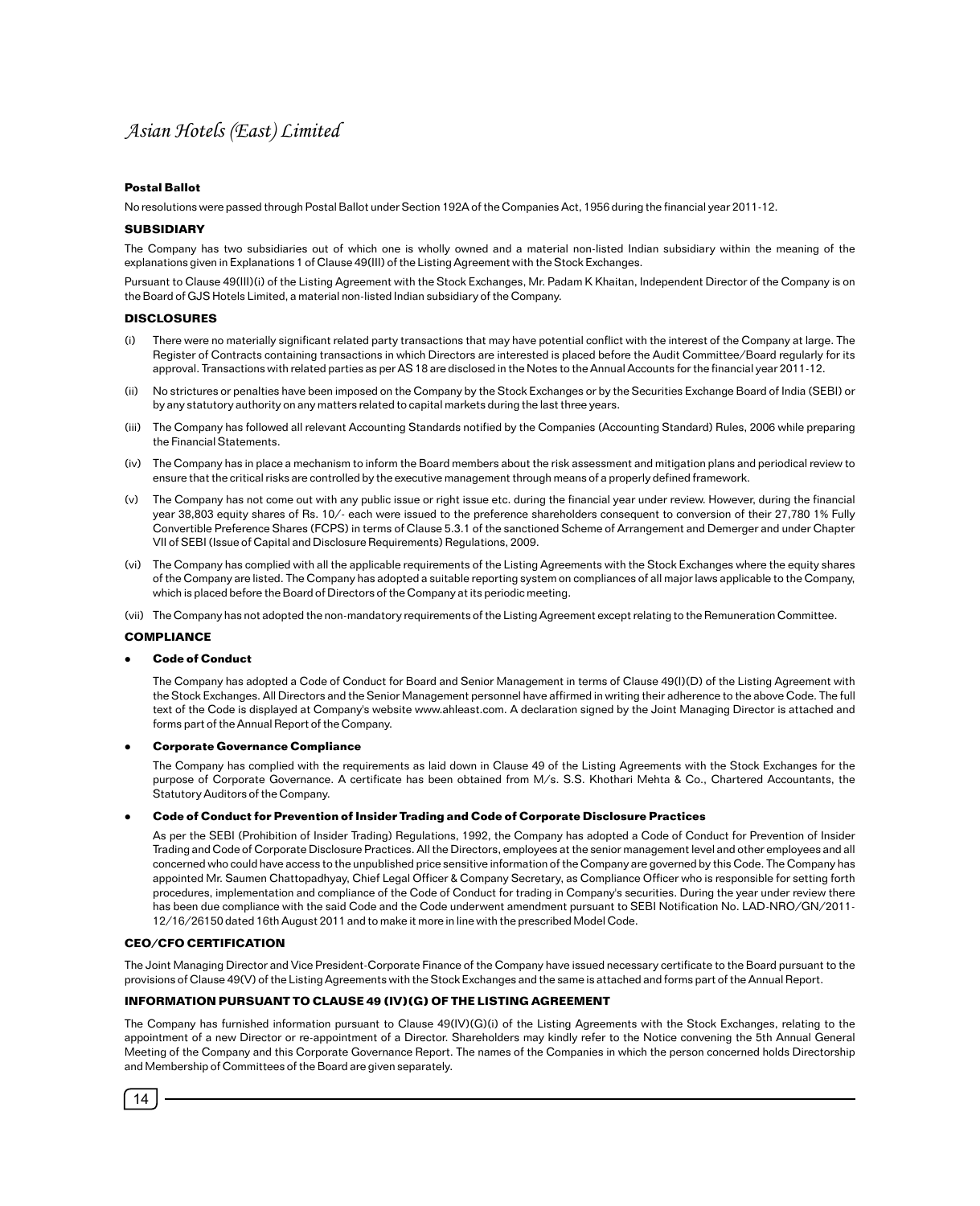#### **MEANS OF COMMUNICATION**

The quarterly, half-yearly and yearly financial results of the Company are sent to the Stock Exchanges immediately after these are approved by the Board. These are widely published in the Financial Express and Mint, all India editions and Aajkal and Sakalbela, Kolkata edition only.

These results alongwith Annual Reports, Shareholding Patterns and quarterly Corporate Governance Report, etc. pursuant to Clause 52 and Clause 54 of the Listing Agreement with the Stock Exchanges are simultaneously posted on the Corporate Filing and Dissemination System (CFDS) viz. www.corpfiling.co.in website maintained by SEBI in association with the National Informatics Centre (NIC) and on the website of the Company at www.ahleast.com.

#### **GENERAL SHAREHOLDERS' INFORMATION**

#### **Annual General Meeting**

| Day, Date & Time                                                                     | ÷ | Thursday, 19th July 2012<br>At 11.00 a.m.<br>Regency Ball Room, Hyatt Regency Kolkata,<br>JA-1, Sector III, Salt Lake City, Kolkata - 700 098. |
|--------------------------------------------------------------------------------------|---|------------------------------------------------------------------------------------------------------------------------------------------------|
| <b>Financial Year</b>                                                                | ÷ | 31st March 2012                                                                                                                                |
| <b>Financial Calendar</b>                                                            |   |                                                                                                                                                |
| 1st Ouarterly Results<br>2nd Quarterly/ Half yearly Results<br>3rd Ouarterly Results |   | Within 45 days from the end of the quarter                                                                                                     |
| Audited yearly Results for the<br>year ending 31st March 2012                        |   | Within 60 days of the end of the Financial Year.                                                                                               |
| <b>Date of Book closure</b>                                                          | ÷ | 12th July 2012 to 19th July 2012 (both days inclusive)                                                                                         |
| <b>Dividend Payment date</b>                                                         | ÷ | Within 30 days from the date of declaration.                                                                                                   |
|                                                                                      |   |                                                                                                                                                |

#### **Listing on Stock Exchanges**

Details of listing of equity shares of the Company:

| SI.No. | <b>Name and address of the Stock Exchanges</b>                                                                               | Scrip Code/ Symbol | <b>ISIN</b>  |
|--------|------------------------------------------------------------------------------------------------------------------------------|--------------------|--------------|
|        | <b>BSE Limited.</b><br>Phiroze Jeejeebhoy Towers, Dalal Street, Mumbai-400 001                                               | 533227             |              |
| 2.     | National Stock Exchange Limited.<br>Exchange Plaza, C-1, Block-G, Bandra - Kurla Complex,<br>Bandra (East), Mumbai - 400 051 | AHLEAST            | INE926K01017 |

Annual listing fees as prescribed, has been paid by the Company to the above Stock Exchanges for the financial year 2012-13.

The Company has paid the annual custody/issuer fee to NSDL and CDSL for the financial year 2012-13.

#### **Corporate Identity Number (CIN):** L15122WB2007PLC162762

#### **Market Price Data during the period from April 2011 to March 2012**

| Month    | <b>Bombay Stock Exchange</b> |            |                                               | <b>National Stock Exchange</b> |             |            |                                               |                                      |
|----------|------------------------------|------------|-----------------------------------------------|--------------------------------|-------------|------------|-----------------------------------------------|--------------------------------------|
|          | High<br>Rs.                  | Low<br>Rs. | Total<br>Number of<br><b>Shares</b><br>Traded | Sensex<br>(Closing)            | High<br>Rs. | Low<br>Rs. | Total<br>Number of<br><b>Shares</b><br>Traded | S&P CNX<br><b>NIFTY</b><br>(Closing) |
| Apr 2011 | 324.90                       | 285.00     | 20,032                                        | 19,135.96                      | 325.00      | 271.00     | 28,229                                        | 5,749.50                             |
| May 2011 | 312.00                       | 258.00     | 115,104                                       | 18,503.28                      | 316.90      | 255.55     | 168,925                                       | 5,560.15                             |
| Jun 2011 | 337.00                       | 295.00     | 33,086                                        | 18.845.87                      | 339.00      | 295.00     | 34,970                                        | 5,647.40                             |
| Jul 2011 | 336.00                       | 299.00     | 4,996                                         | 18,197.20                      | 339.90      | 295.00     | 10,006                                        | 5,482.00                             |
| Aug 2011 | 339.00                       | 270.55     | 116,584                                       | 16.676.75                      | 337.95      | 250.25     | 116,591                                       | 5,001.00                             |
| Sep 2011 | 352.00                       | 275.05     | 61,068                                        | 16,453.76                      | 349.90      | 285.00     | 70,658                                        | 4,943.25                             |
| Oct 2011 | 330.00                       | 292.10     | 4,737                                         | 17,705.01                      | 343.00      | 272.25     | 22,899                                        | 5,326.60                             |
| Nov 2011 | 325.00                       | 270.00     | 8,865                                         | 16,123.46                      | 314.50      | 253.00     | 13,346                                        | 4,832.05                             |
| Dec 2011 | 327.90                       | 256.50     | 101,134                                       | 15,454.92                      | 325.50      | 253.70     | 91,646                                        | 4,624.30                             |
| Jan 2012 | 316.45                       | 281.00     | 2,983                                         | 17,193.55                      | 315.00      | 284.50     | 8,480                                         | 5,199.25                             |
| Feb 2012 | 329.00                       | 280.00     | 15,624                                        | 17,752.68                      | 330.00      | 278.90     | 9,538                                         | 5,385.20                             |
| Mar 2012 | 325.00                       | 273.60     | 13,073                                        | 17,404.20                      | 324.90      | 270.40     | 19,659                                        | 5,295.55                             |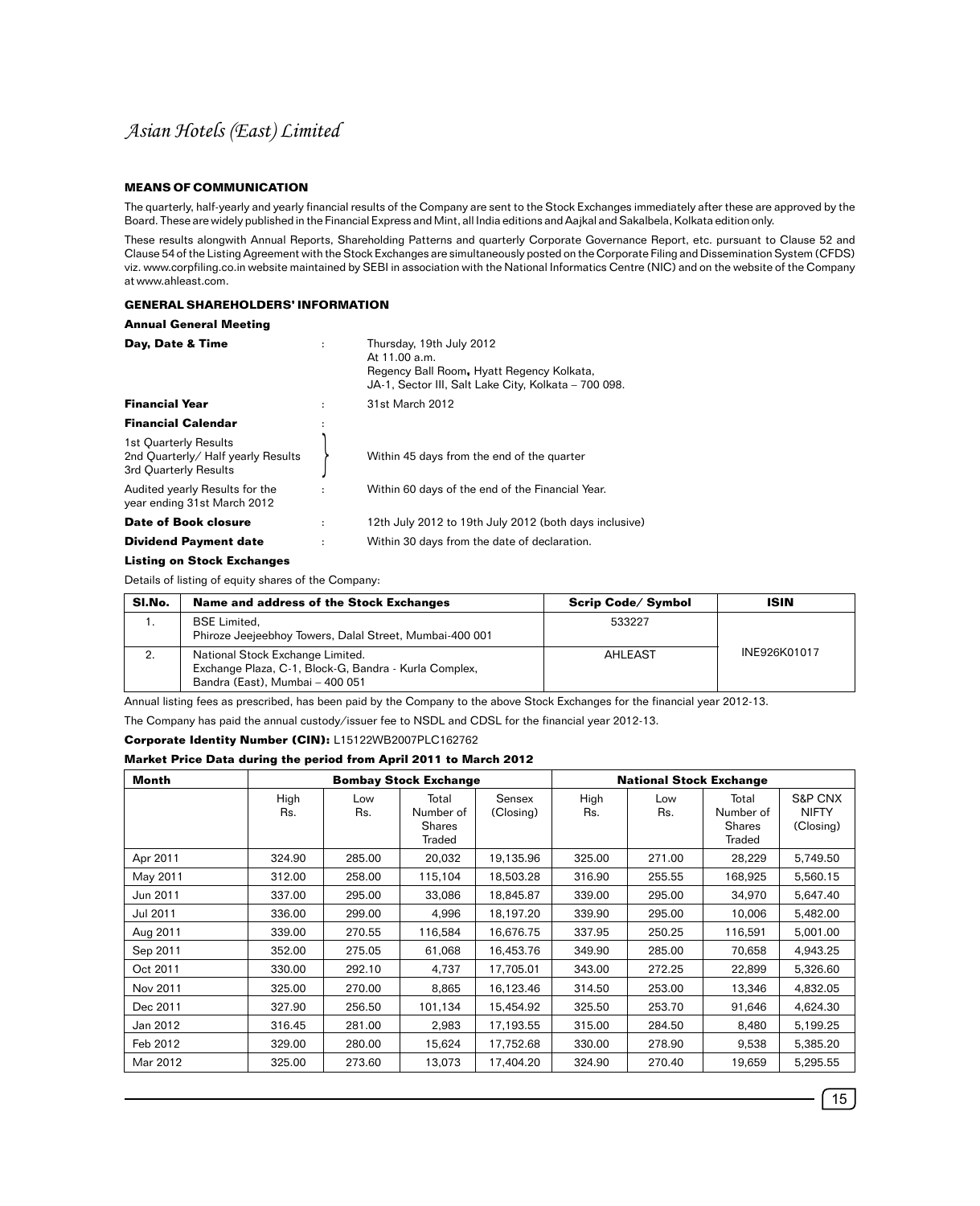

#### **Share Transfer System**

Share transfers in physical form are generally registered within a fortnight from the date of receipt provided the documents are found to be in order. Share Transfer & Shareholders'/ Investors' Grievance Committee considers and approves the transfer proposals.

In view of the Securities and Exchange Board of India (SEBI) Circular No. CIR/OIAE/2/2011 dated 3rd June 2011, the Company has obtained a user ID and password for processing the investor complaints in a centralized web based SEBI Complaints Redress System 'SCORES'. This enables the investors' online viewing of the actions taken by the Company on the complaints and its current status by logging on to the SEBI's website i.e. www.sebi.gov.in. The Company affirms that no shareholders' complaints was lying pending as on 31st March 2012 under SCORES.

Requests for dematerialization of shares being in order is generally processed within 21 days of receipt of the request and the confirmation is given to the respective depositories i.e., National Securities Depository Limited (NSDL) and Central Depository Services (India) Limited (CDSL).

#### **Unclaimed Shares**

The Company has issued three (3) reminders, including the first reminder issued in the previous financial year, to the holders of Unclaimed Equity Shares of the Company at their registered addresses available with the Company, pursuant to Clause 5A II of the Listing Agreements and there has been fair number of responses. Further, the Company has opened an unclaimed suspense account under the nomenclature of AHEL-Unclaimed Suspense Account and these shares will be transferred into this account after being consolidated into one folio. The voting rights on the shares after being transferred to such account shall remain frozen till the rightful owner of such shares claims shares.

| <b>Financial Year</b> | <b>Date of Declaration</b> | <b>Equity Dividend per share (Rs.)</b> |
|-----------------------|----------------------------|----------------------------------------|
| 2009-10               | 29th September 2010        | $3.00/-$                               |
| 2010-11               | 24th August 2011           | $4.50/-$                               |

#### **Equity Dividend History of the Company**

#### **Transfer of unpaid/unclaimed equity dividend to Investors Education & Protection Fund (IEPF)**

Pursuant to Sections 205A & 205C & other applicable provisions, if any, of the Companies Act, 1956, all unclaimed / unpaid equity dividend remaining unpaid or unclaimed for a period of 7 years from the date they became due for payment will be transferred to the IEFP established by the Central Government. No claim shall lie against the said Fund or the Company for the amounts so transferred nor shall any payment be made in respect of such claims. Members who have not yet encashed their equity dividend warrant(s) for the financial year 2009-10 and 2010-11 are requested to make their claims by submitting their un-encashed warrant(s) without any delay to the Company / Company's Registrar & Share Transfer Agent, M/s. Karvy Computershare Private Limited, Hyderabad.

The following table of information relating to the outstanding dividend accounts and the dates by which they need to be transferred:

| <b>Financial Year</b> | <b>Date of Declaration</b> | Date of payment   | Date on which dividend<br>will become part of IEPF |
|-----------------------|----------------------------|-------------------|----------------------------------------------------|
| 2009-10               | 29th September 2010        | 20th October 2010 | 28th September 2017                                |
| 2010-11               | 24th August 2011           | 30th August 2011  | 23rd August 2018                                   |

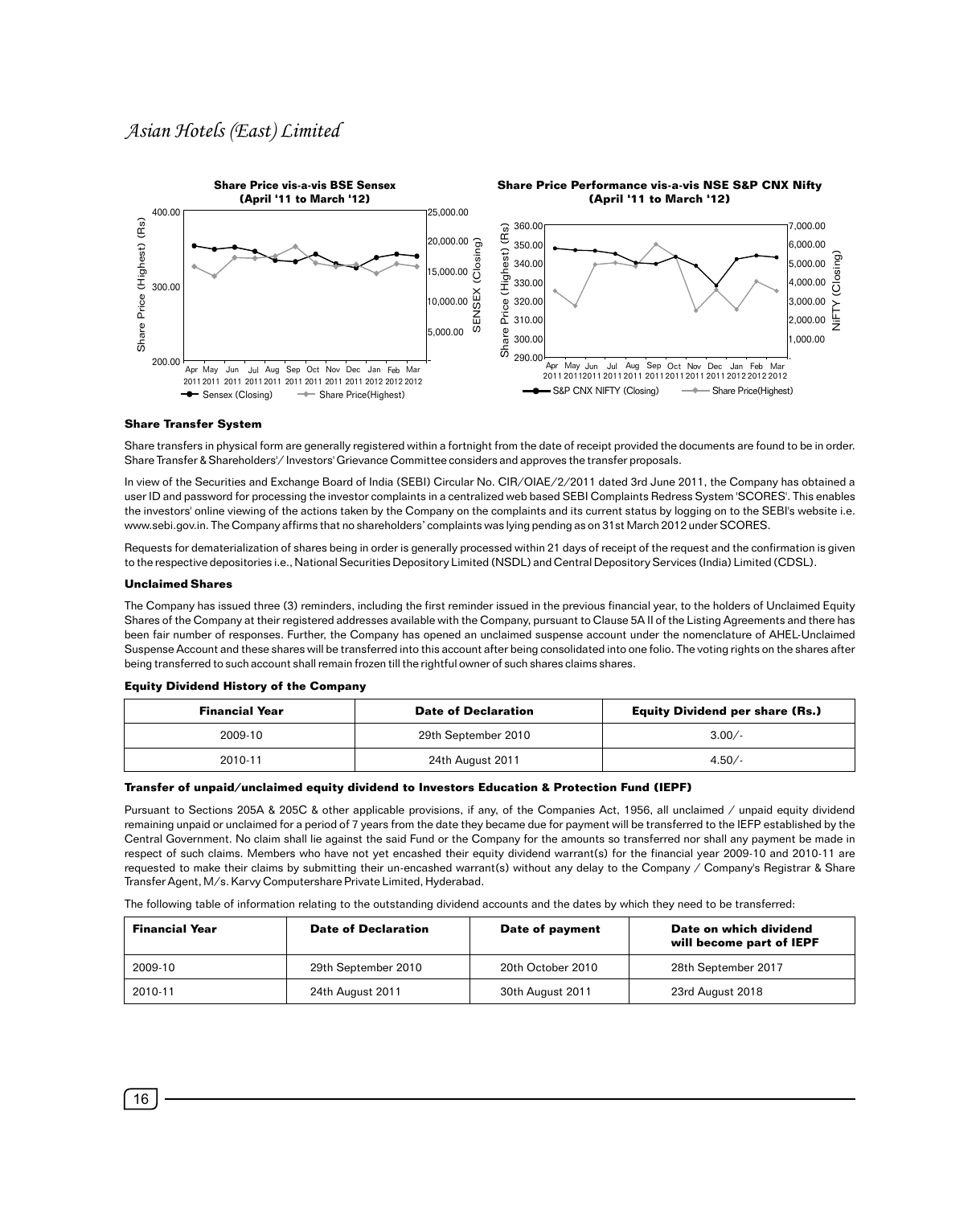|                | DISTRIBUTION SCHEDULE AS ON 31/03/2012 |              |            |                     |          |  |  |
|----------------|----------------------------------------|--------------|------------|---------------------|----------|--|--|
| SI. No.        | Category                               | <b>Cases</b> | % of Cases | <b>Amount (Rs.)</b> | % Amount |  |  |
|                | $-5000$<br>upto 1                      | 15898        | 96.96      | 9265190.00          | 8.10     |  |  |
| $\overline{2}$ | 5001<br>$-10000$                       | 283          | 1.73       | 2024590.00          | 1.77     |  |  |
| 3              | 10001<br>$-20000$                      | 105          | 0.64       | 1452480.00          | 1.27     |  |  |
| 4              | 20001<br>$-30000$                      | 31           | 0.19       | 777710.00           | 0.68     |  |  |
| 5              | 30001<br>40000<br>$\sim$               | 20           | 0.12       | 700910.00           | 0.61     |  |  |
| 6              | $-50000$<br>40001                      | 12           | 0.07       | 548070.00           | 0.48     |  |  |
| 7              | 50001<br>$-100000$                     | 18           | 0.11       | 1315060.00          | 1.15     |  |  |
| 8              | 100001 & ABOVE                         | 29           | 0.18       | 98321840.00         | 85.94    |  |  |
|                | Total:                                 | 16396        | 100.00     | 114405850.00        | 100.00   |  |  |

#### **Distribution of Shareholding as on 31st March 2012**

#### **No. of Shares**

Physical : 4,37,600

Electronic Mode:

– NSDL : 1,07,27,020

– CDSL : 2,75,965

### **Shareholding Pattern as on 31st March 2012**

|    | Category                            | <b>No. of Shares held</b> | % of shareholding |
|----|-------------------------------------|---------------------------|-------------------|
| А. | <b>Promoters shareholding</b>       |                           |                   |
|    | - Indian                            | 3127072                   | 27.33             |
|    | - Foreign                           | 3630630                   | 31.74             |
|    | <b>Total Promoters Shareholding</b> | 6757702                   | 59.07             |
| В. | <b>Public Shareholding</b>          |                           |                   |
|    | - Mutual Fund                       | 575                       | 0.01              |
|    | - Indian Financial Institutions     | 185282                    | 1.62              |
|    | - Banks                             | 642594                    | 5.61              |
|    | $-$ FII's                           | 31871                     | 0.28              |
|    | $-$ NRI's                           | 237568                    | 2.08              |
|    | - Bodies Corporate (Domestic)       | 2140428                   | 18.70             |
|    | - Individuals (Indian Public)       | 1399189                   | 12.23             |
|    | - Clearing members                  | 6295                      | 0.06              |
|    | - Foreign Corporate Bodies          | 38803                     | 0.34              |
|    | $-$ Trust                           | 278                       | 0.00              |
|    | <b>Total Public Shareholding</b>    | 4682883                   | 40.93             |
|    | <b>TOTAL</b>                        | 11440585                  | 100               |

 $\boxed{17}$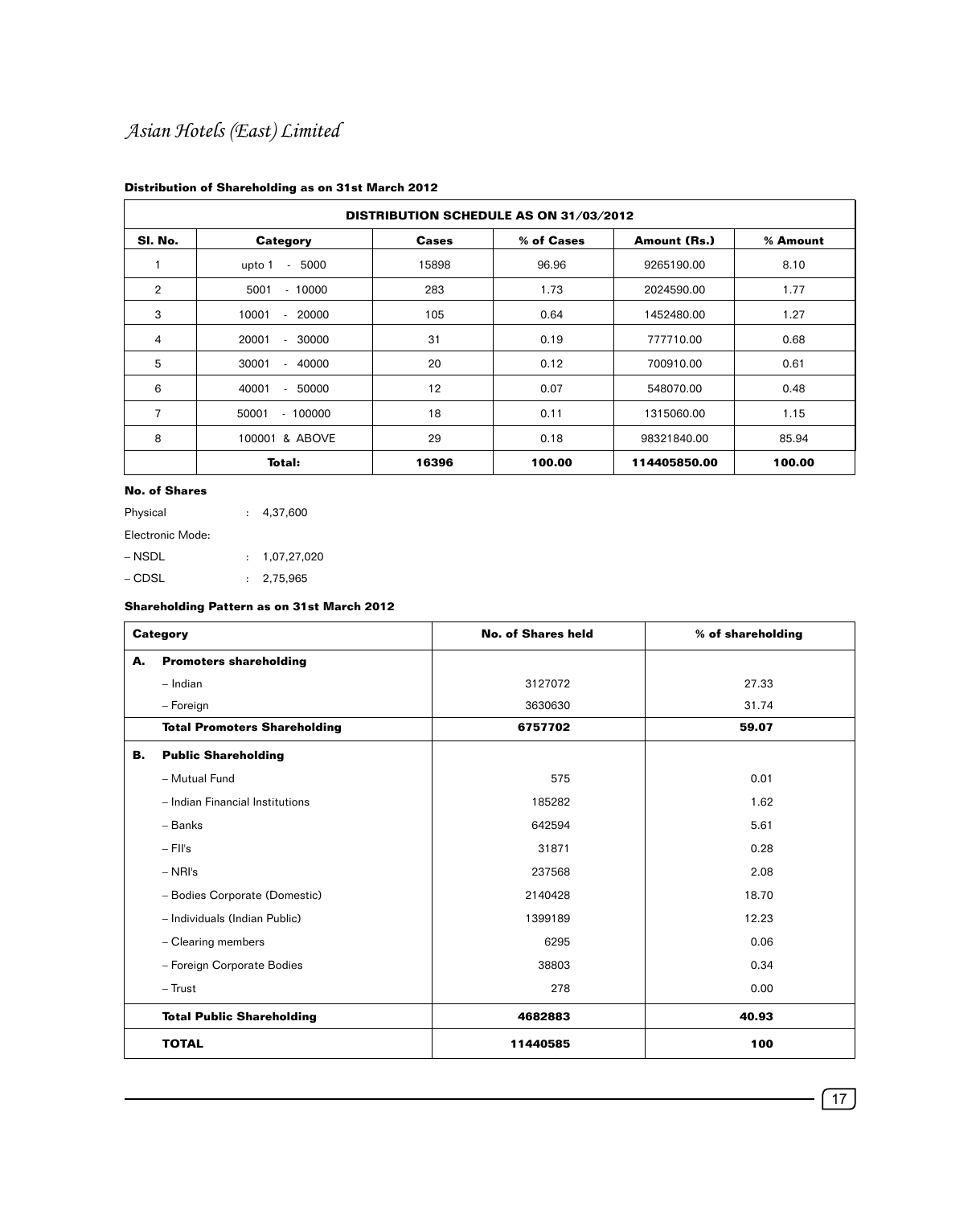#### **Registrar and Share Transfer Agent**

Madhapur, Hyderabad- 500 081 Website: www.karvy.com Tel No. 040-23114058/ 23420818, Fax No. 040-23420814 E-mail: mailmanager@karvy.com

#### **Karvy Computershare Private Limited Karvy Computershare Private Limited**

'Karvy House' 49, Jatin Das Road, Kolkata 700 029 Tel No. 033- 2464 4891 / 7231/2463-4787-89

#### **Dematerialisation of Equity Shares**

1,10,02,985 shares (equivalent to 96.17%) of the total outstanding shares of the Company are held in dematerialized form as on 31st March 2012.

The Company's shares are traded at BSE & NSE.

The Company has not issued GDRs/ADRs/Warrants or any Convertible Instruments likely to impact on equity.

#### **Hotel Location**

Hyatt Regency Kolkata Plot JA-1, Sector III, Salt Lake City Kolkata 700 098

#### **Address for correspondence**

The investor may address their correspondence directly to the Legal & Secretarial Department located at the registered office of the Company (as detailed below) or to the Registrar & Share Transfer Agent at the addresses mentioned in this Report.

#### **Registered Office Address**

Legal & Secretarial Department Asian Hotels (East) Limited Hyatt Regency Kolkata JA-1, Sector III, Salt Lake City Kolkata 700 098 Telephone No. :033-2335-1009 Fax No. : 033-2335-8246

#### **Exclusive e-mail ID for Investors' Grievances**

Pursuant to Clause 47(f) of the Listing Agreement with the Stock Exchange, the following e-mail id has been designated for communicating investors' grievances:

investorrelations@ahleast.com.

For and on behalf of the Board of Directors

Date: 11th May 2012

Place: Kolkata **Radhe Shyam Saraf**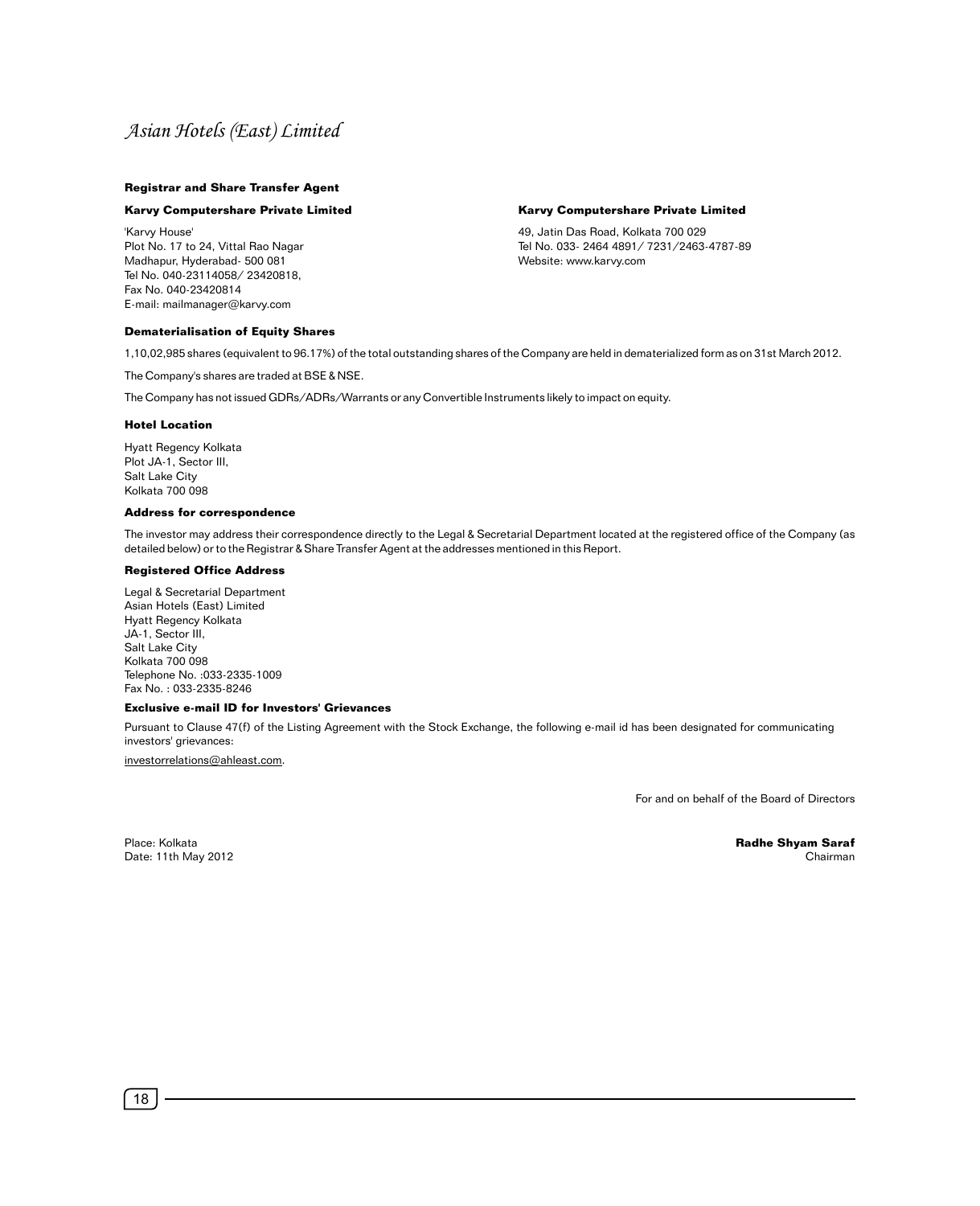To

The Board of Directors Asian Hotels (East) Limited Hyatt Regency Kolkata, JA-1,Sector - III, Salt Lake City Kolkata 700 098.

#### **Sub: Joint Managing Director/ Vice President - Corporate Finance Certification pursuant to Clause 49V of the Listing Agreement with the Stock Exchanges.**

We, the undersigned, in our capacities as the Joint Managing Director / Vice President Corporate Finance of Asian Hotels (East) Limited ("the Company") to the best of our knowledge and belief certify that:

- (a) We have reviewed the Financial Statements and Cash Flow Statement for the year ended 31st March 2012 and based on our knowledge and belief, we state that:
	- (i) These statements do not contain any materially untrue statement or omit any material fact or contain statements that might be misleading.
	- (ii) These statements together present true and fair view of the Company's affairs and are in compliance with existing Accounting Standards, applicable laws & regulations.
- (b) We further state that to the best of our knowledge and belief, there are no transactions executed into by the Company during the year which are fraudulent, illegal or violate the Company's Code of Conduct.
- (c) We are responsible for establishing & maintaining Internal Controls for financial reporting and we have evaluated the effectiveness of the internal control systems of the Company pertaining to financial reporting and we have disclosed to the Auditors and the Audit Committee those deficiencies, of which we are aware, in the design or operation of the internal control system, if any, and that we have taken the required steps to rectify these deficiencies.
- (d) We have indicated, based on our evaluation, wherever applicable, to the Auditors and the Audit Committee:
	- (i) significant changes, if any, in internal control over financial reporting during the year;
	- (ii) significant changes, if any, in accounting policies during the year and that the same has been disclosed in the notes to the financial statements; and
	- (iii) instances of fraud which we have become aware and the involvement therein, if any, of management or an employee having significant role in the Company's internal control system over financial reporting.

Thanking you,

Yours faithfully,

For **Asian Hotels (East) Limited**

Place: Kolkata **Umesh Saraf Bimal K Jhunjhunwala** Vice President-Corporate Finance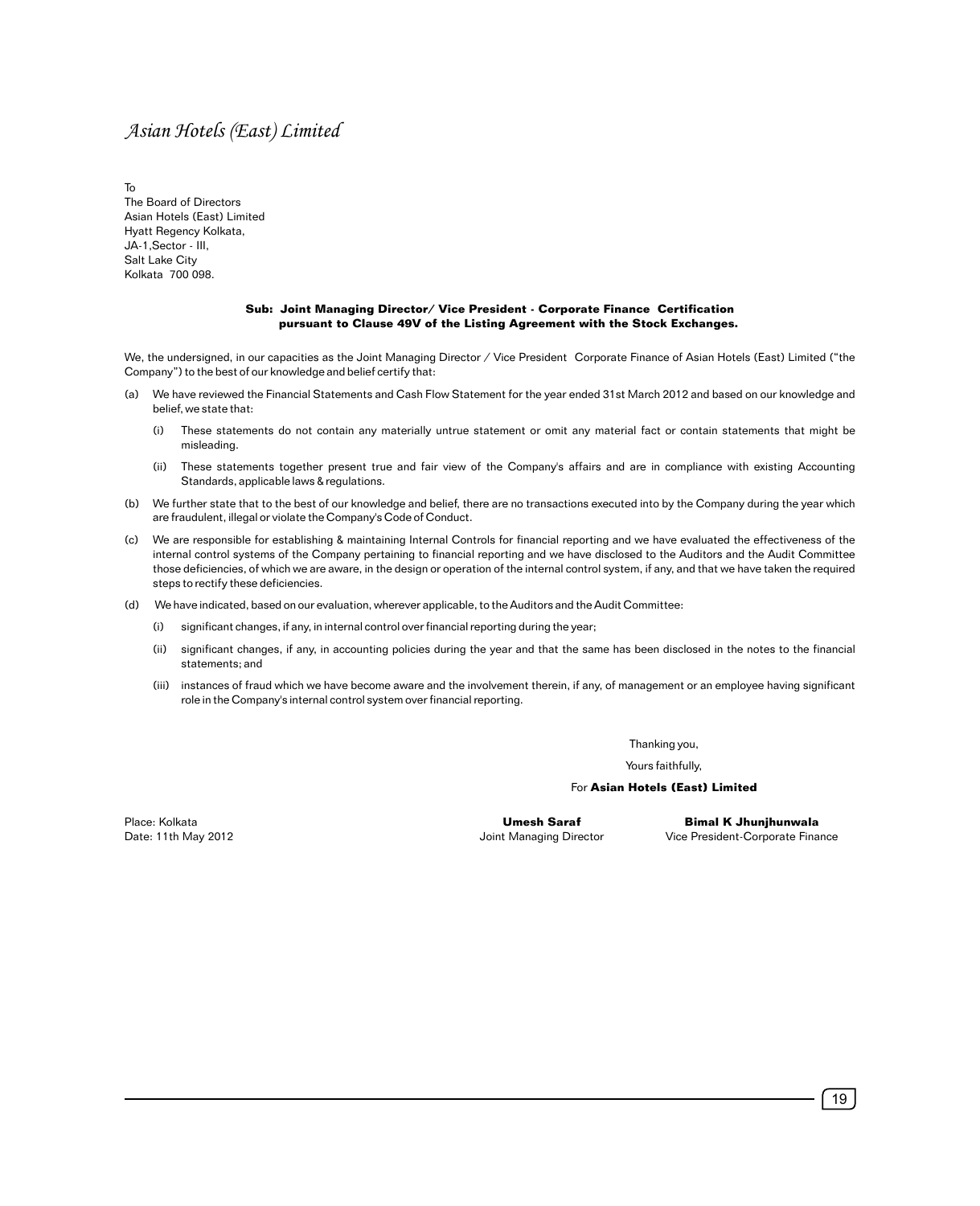#### **DECLARATION**

In compliance with Clause 49(I)(D) of the Listing Agreement, I, Umesh Saraf, Joint Managing Director of the Company hereby declare on the basis of information furnished to me that all Board Members and Senior Managerial Personnel have affirmed in writing the compliance of their respective Code of Conducts adopted by the Board for Financial Year 2011-12.

For **Asian Hotels (East) Limited**

Place: Kolkata **Umesh Saraf**

Date: 11th May 2012 Joint Managing Director

#### **AUDITOR'S CERTIFICATE ON COMPLIANCE WITH THE CONDITIONS OF CORPORATE GOVERNANCE UNDER CLAUSE 49 OF THE LISTING AGREEMENT**

To

The Members of Asian Hotels (East) Limited

We have reviewed the implementation of Corporate Governance procedure by the company during the twelve-month period ended 31st March 2012 as stipulated in Clause 49 of the Listing Agreement with the Stock Exchanges in India with the relevant records/documents maintained by the Company furnished to us for our review and the report of Corporate Governance as approved by the Board of Directors.

The Compliance of conditions of Corporate Governance is the responsibility of the management. Our examination was limited to procedures and implementation thereof, adopted by the Company for ensuring the compliance of the conditions of Corporate Governance. It is neither an audit, nor an expression of opinion on the financial statements of the Company.

In our opinion and to the best of our information and according to the explanations given to us and the representation made by the Directors and the management, we certify that the Company has complied in all material respects with the conditions of Corporate Governance as stipulated in Clause 49 of the above-mentioned Listing Agreement.

We further state that such compliance is neither an assurance as to the future viability of the Company nor of the efficiency or effectiveness with which the management has conducted the affairs of the Company.

> For **S. S. Kothari Mehta & Company** Chartered Accountants Firm Registration No: 000756N

Place: Kolkata Partner

**K K Tulshan** Date: 11th May 2012 Membership No: 085033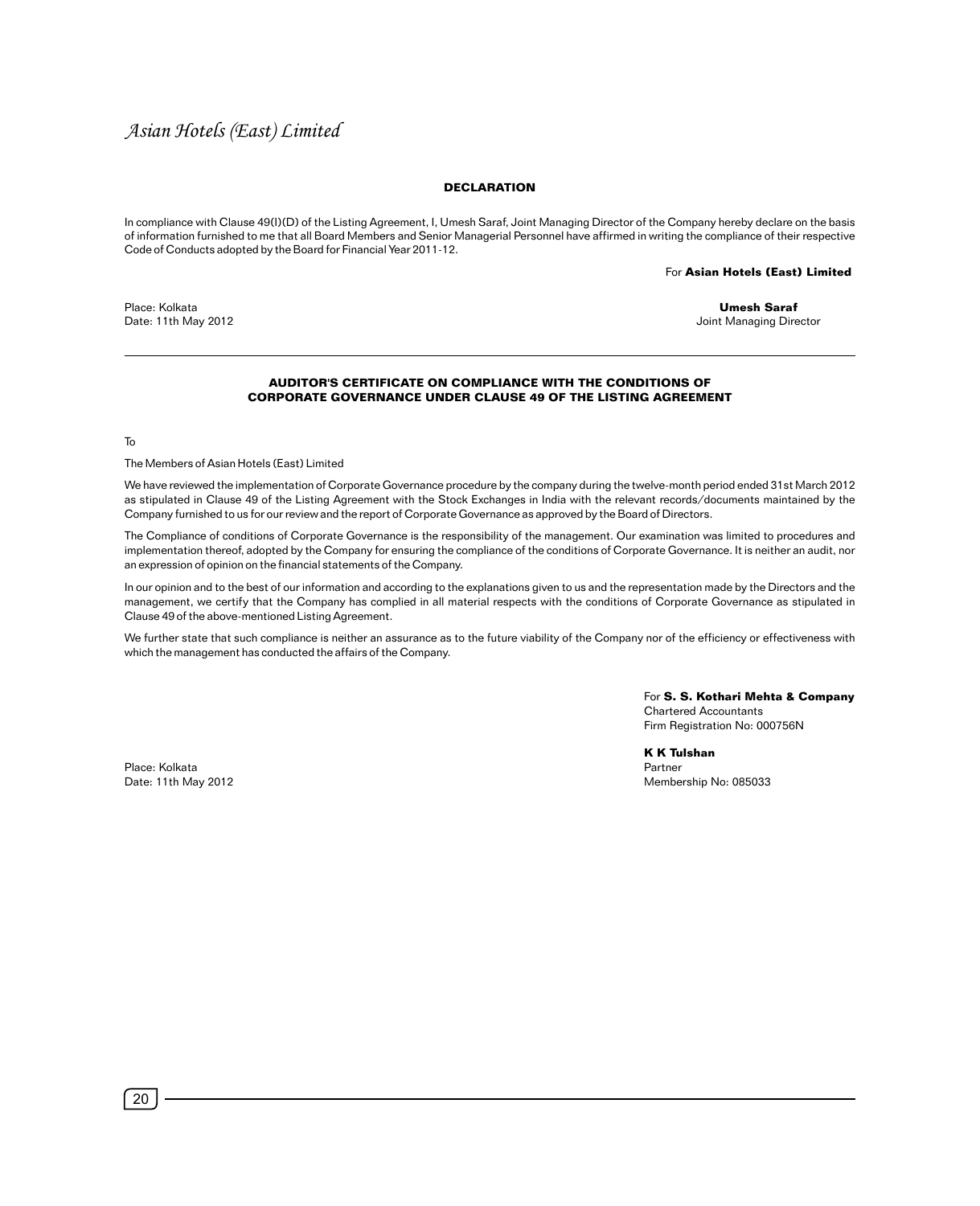### **AUDITORS' REPORT**

#### **TO THE MEMBERS OF ASIAN HOTELS (EAST) LIMITED**

- 1. We have audited the attached Balance Sheet of **ASIAN HOTELS (EAST) LIMITED** as at March 31, 2012 and also the Statement of Profit & Loss and the Cash Flow Statement for the year ended on that date and annexed thereto. These financial statements are the responsibility of the company's management. Our responsibility is to express an opinion on these financial statements based on our audit.
- 2. We have conducted our audit in accordance with auditing standards generally accepted in India. Those Standards require that we plan and perform the audit to obtain reasonable assurance about whether the financial statements are free of material misstatement. An audit includes examining on a test basis, evidence supporting the amounts and disclosures in the financial statements. An audit also includes assessing the accounting principles used and significant estimates made by management, as well as evaluating the overall financial statement presentation. We believe that our audit provides a reasonable basis for our opinion.
- 3. As required by the Companies (Auditors' Report) Order 2003 (as amended) issued by the Central Government of India in terms of sub-section (4A) of Section 227 of the Companies Act, 1956, we enclose in the Annexure a statement on the matters specified in Paragraphs 4 and 5 of the said Order.
- 4. Further to our comments in the Annexure referred to above, we report that:
	- I) We have obtained all the information and explanations, which to the best of our knowledge and belief were necessary for the purposes of our audit;
	- II) In our opinion, proper Books of Account as required by law have been kept by the company so far as it appears from our examination of those books;
	- III) The Balance Sheet, Statement of Profit and Loss and Cash Flow Statement dealt with by this report are in agreement with the books of account;
	- IV) In our opinion, the Balance Sheet, Statement of Profit & Loss and Cash Flow statement dealt with by this report comply with the Accounting Standards referred to in sub-section ( 3C ) of section 211 of Companies Act, 1956;
	- V) Without qualifying our opinion, we draw attention to Note 33 in Note to Financial Statements of the Notes annexed to the Accounts regarding the investment in Regency Convention Centre and Hotels Limited (a subsidiary company) amounting to Rs. 2579.01 lakhs and other receivables amounting to Rs. 435.18 lakhs relating thereto. As elucidated in the said note, considering that the value of the investments cannot be reasonably ascertained at present, resultantly, no provision for impairment has been made in the said financial statements.
	- VI) On the basis of written representations received from the directors, as on 31st March, 2012, and taken on record by the Board of Directors, we report that none of the directors is disqualified as on 31st March, 2012 from being appointed as director in terms of clause (g) of sub-section (1) of Section 274 of the Companies Act, 1956;
	- VII) Read with the foregoing, in our opinion and to the best of our information and according to the explanations given to us, the said accounts give the information required by the Companies Act, 1956, in the manner so required and give a true and fair view in conformity with the accounting principles generally accepted in India;
		- (a) In the case of the Balance Sheet, of the state of affairs of the Company as at 31st March, 2012,
		- (b) In the case of the Statement of Profit and Loss, of the Profit for the year ended on that date and
		- (c) In the case of the Cash Flow Statement, of the cash flows for the year ended on that date.

For **S. S. Kothari Mehta & Company** Chartered Accountants Firm Registration No: 000756N

Place: Kolkata Partner

**K K Tulshan** Date: 11th May 2012 **Date: 11th May 2012** Membership No: 085033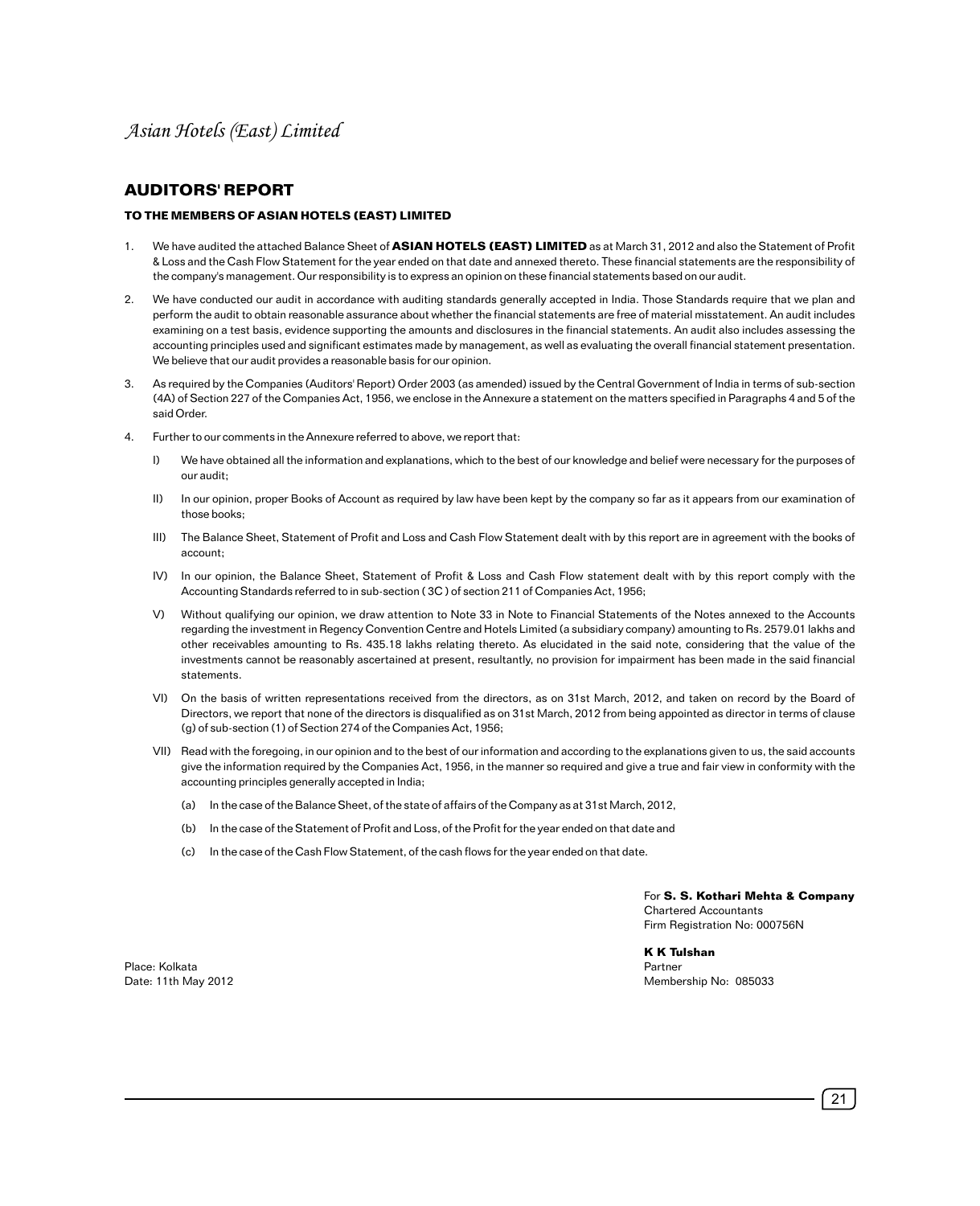### **ANNEXURE TO THE AUDITORS' REPORT**

#### **(Referred to in paragraph 3 of our report of even date to the members of Asian Hotels (East) Limited as at and for the year ended March 31, 2012)**

- i) a) The Company has maintained proper records showing full particulars, including quantitative details and situation of fixed assets.
	- b) Fixed assets have been physically verified by the management during the period and as informed, no material discrepancies were noticed on such verification.
	- c) There was no substantial disposal of fixed assets during the period.
- ii) a) The stocks of stores, provisions, beverages, crockery etc., have been physically verified during the period by the management. In our opinion, the frequency of verification is reasonable.
	- b) In our opinion and according to the information and explanations given to us, the procedures of physical verification of stocks followed by the management were found reasonable and adequate in relation to the size of the Company and the nature of its business.
	- c) The Company is maintaining proper records of inventory. The discrepancies noticed on verification between the physical stocks and book records were not material in relation to the operations of the Company and the same have been properly dealt with in the books of accounts.
- iii) The Company has not granted or taken any loan, secured or unsecured, to or from companies covered in the register maintained u/s 301 of the Companies Act, 1956. Therefore, the provisions of clauses (iii) (b) to (g) of the Companies (Auditor's Report) Order, 2003 (as amended) are not applicable.
- iv) In our opinion and according to the information and explanation given to us, there are adequate internal control systems commensurate with the size of the Company and the nature of its business for the purchase of inventory, fixed assets and for the sale of goods and services. During the course of our audit, no major weakness has been noticed in the internal control system in respect of these areas.
- v) a) Based on the audit procedures applied by us and according to the information and explanations provided by the management, we are of the opinion that the particulars of contracts or arrangements that need to be entered into the register maintained under section 301 of the Companies Act,1956 have been so entered.
	- b) According to the information and explanations given to us, there is no transaction in excess of Rs. 5 lakhs in respect of any party and hence the question of reasonable prices in respect of such transactions having regard to the prevailing market prices does not arise.
- vi) The Company has not accepted any deposits within the meaning of Section 58A, 58AA or any other relevant provisions of the Companies Act, 1956 and rules framed there under during the period.
- vii) In our opinion, the Company has an adequate internal audit system commensurate with the size of the Company and the nature of its business.
- viii) To the best of our knowledge, maintenance of cost records under section 209 (1) (d) of the Companies Act, 1956 as prescribed by the Central Government is not applicable to the Company.
- ix) a) According to the records of the Company examined by us, the Company has been *generally* regular in depositing with appropriate authorities undisputed statutory dues including Provident Fund, Investor Education and Protection Fund, Employees State Insurance, Income-tax, Sales-Tax, Wealth Tax, Service tax, Custom Duty, Excise Duty, Cess and other applicable statutory dues.

According to the information and explanations given to us, there are no undisputed amounts payable in respect of the aforesaid dues that were outstanding as at 31st March 2012 for a period of more than six months from the date they became payable.

b) According to the records of the Company examined by us, and according to the information and explanations given to us, there are no dues in respect of Income Tax, Custom Duty, Wealth Tax, Excise Duty, Sales Tax, Service Tax and Cess which have not been deposited on account of any dispute except as given below-:

| <b>Nature of Dues</b> | Amount ( $\bar{\tau}$ in lakhs) |
|-----------------------|---------------------------------|
| Sales Tax / VAT       | 55.83                           |
| Service Tax           | 102.89                          |
| <b>FSIC</b>           | 21.80                           |

- x) Since the Company has been registered for less than five years, reporting on accumulated losses at the end of the year and cash loss is not required.
- xi) As the Company does not have any dues payable to any Financial Institutions, Banks and Debenture Holder, the provisions of clause 4(xi) of the Companies (Auditor's Report) Order, 2003 are not applicable to the Company.
- xii) According to the information and explanations given to us and based on the documents and records produced to us, the Company has not granted loans and advances against security by way of pledge of shares, debentures and other securities.

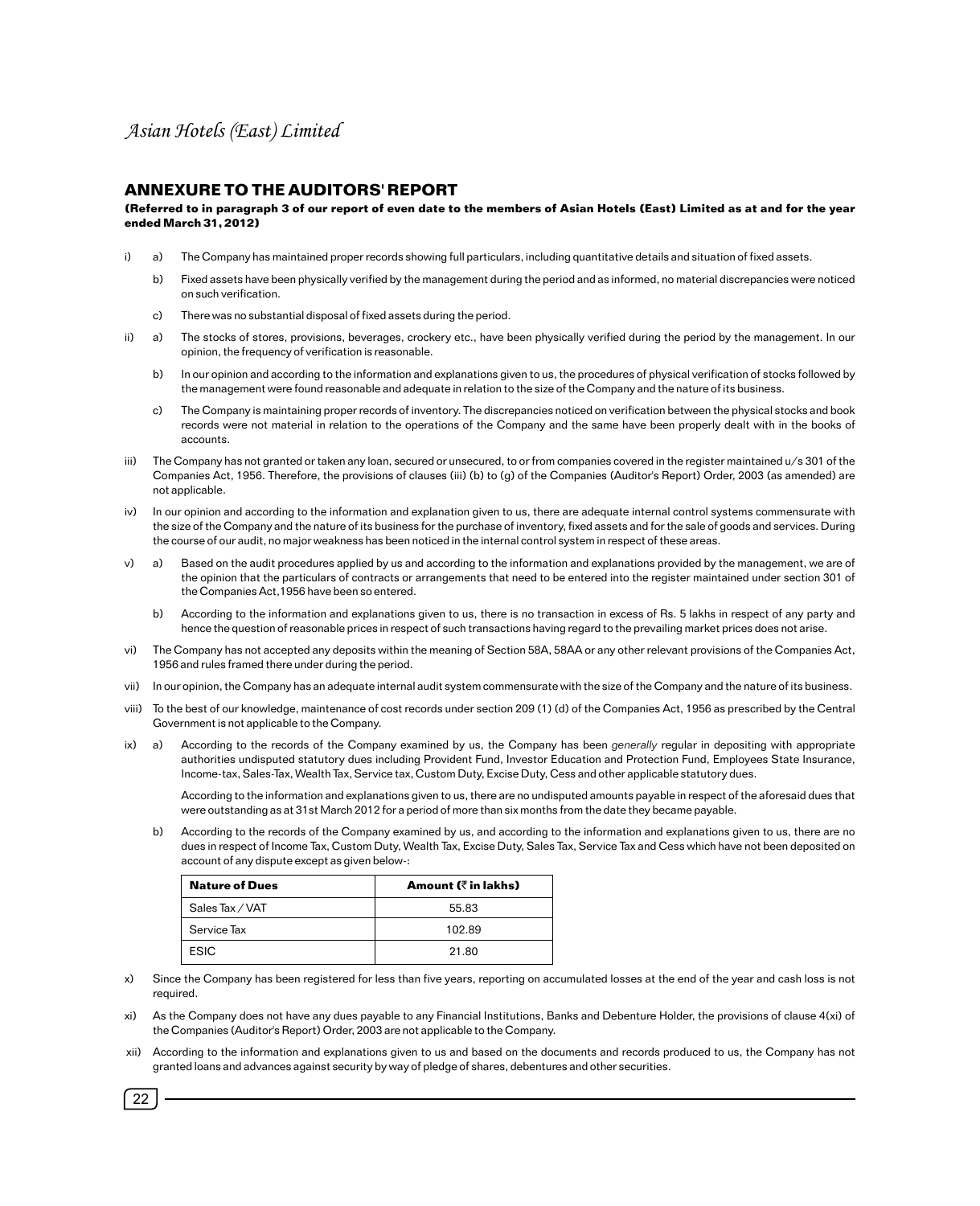- xiii) In our opinion, the Company is not a Chit fund/ Nidhi/ Mutual Benefit Fund/ Society. Therefore, the provisions of clause 4(xiii) of the Companies (Auditors' Report) Order 2003 (as amended) are not applicable.
- xiv) Based on our examination of the records and evaluation of the related internal controls, we are of the opinion that proper records have been maintained of the transactions and contracts of dealing or trading in shares, securities, debentures and other investments and timely entries have been made in those records. We also report that the Company has held the shares, securities, debentures and other investments in its own name.
- xv) According to the information and explanations given to us, the Company has not given guarantees, comfort for loans taken by others from bank or financial institutions.
- xvi) There were no term loans raised during the period by the Company for any purpose. The provisions of clause 4(xvi) of the Companies (Auditor's Report) Order, 2003 are not applicable to the Company.
- xvii) According to the information and explanation given to us and on an overall examination of the balance sheet of the Company, we report that no funds raised on short term basis have been used for long term investment.
- xviii) The Company has not made any preferential allotment of shares to parties or companies covered in the register maintained under section 301 of the Companies Act, 1956. The provisions of clause 4(xviii) of the Companies (Auditor's Report) Order, 2003 are not applicable to the Company.
- xix) The Company has not issued any debentures during the period; the provisions of clause 4(xix) of the Companies (Auditor's Report) Order, 2003 are not applicable to the Company.
- xx) As the Company has not raised any money through public issue during the period, the provisions of clause 4(xx) of the Companies (Auditor's Report) Order, 2003 are not applicable to the Company.
- xxi) Based upon the audit procedures performed for the purpose of reporting the true and fair view of the financial statements and as per the information and explanations given by the management, we report that no instances of fraud on or by the Company has been noticed or reported during the course of our audit.

For **S. S. Kothari Mehta & Company** Chartered Accountants Firm Registration No: 000756N

Place: Kolkata Partner (1992)<br>Date: 11th May 2012

### **K K Tulshan** Membership No: 085033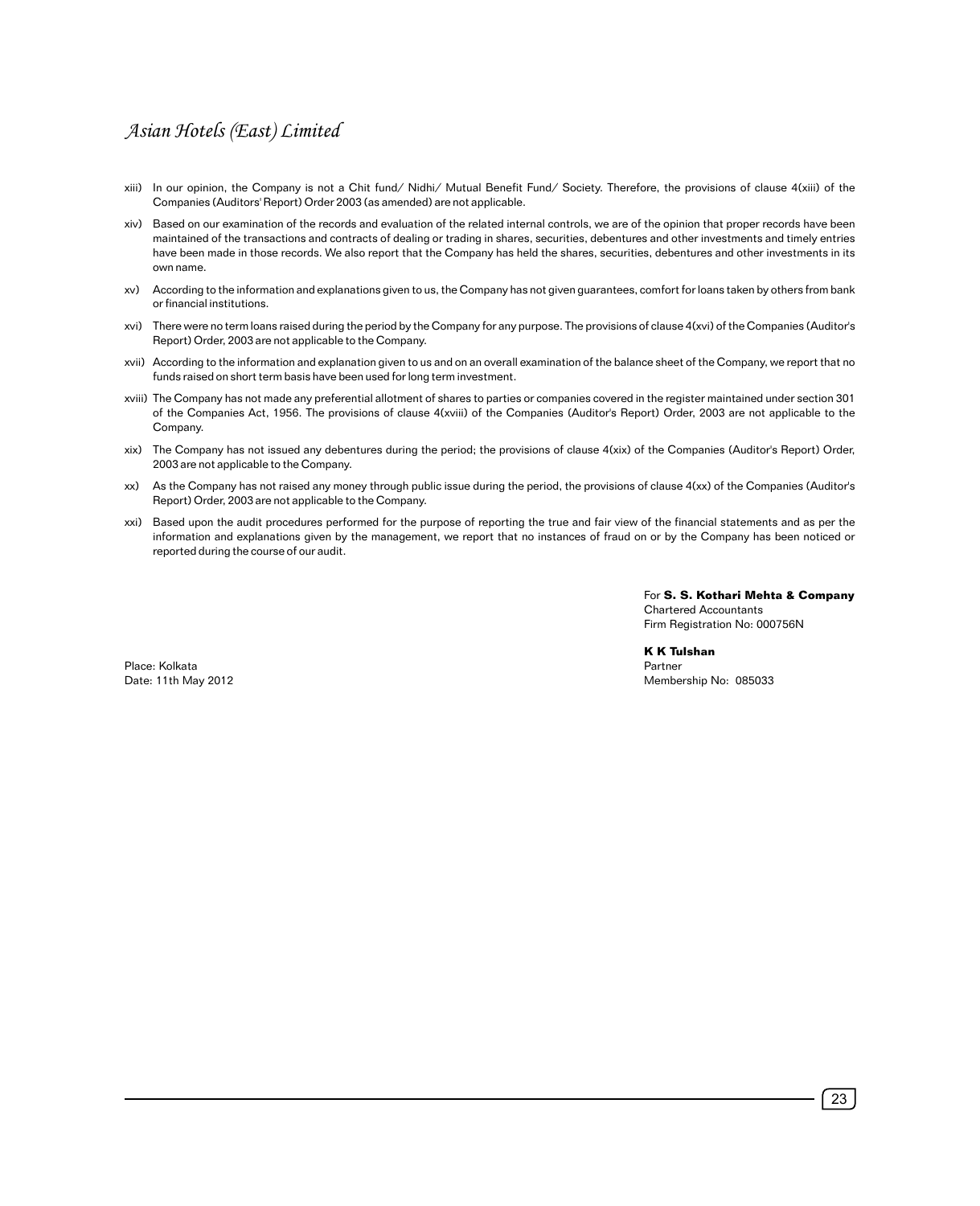### **BALANCE SHEET as at 31st March 2012**

|               |                                            |             |                        | Amount in ₹     |
|---------------|--------------------------------------------|-------------|------------------------|-----------------|
|               |                                            | <b>Note</b> | As at                  | As at           |
|               |                                            |             | <b>31st March 2012</b> | 31st March 2011 |
|               | <b>Equity and Liabilities</b>              |             |                        |                 |
|               | <b>Shareholders' Fund</b>                  |             |                        |                 |
| (a)           | <b>Share Capital</b>                       | 3           | 114,405,850            | 114,295,620     |
| (b)           | Reserves and Surplus                       | 4           | 7,809,660,563          | 7,589,233,062   |
|               |                                            |             | 7,924,066,413          | 7,703,528,682   |
|               | <b>Non-Current Liabilities</b>             |             |                        |                 |
| (a)           | Deferred Tax Liabilities                   | 5           | 210,648,195            | 211,200,618     |
| (b)           | Long Term Provisions                       | 6           | 12,263,058             | 9,086,942       |
|               |                                            |             | 222,911,253            | 220,287,560     |
|               | <b>Current Liabilities</b>                 |             |                        |                 |
| (a)           | <b>Trade Payables</b>                      | 7           | 85,452,984             | 75,836,252      |
| (b)           | <b>Other Current Liabilities</b>           | 8           | 37,593,584             | 29,969,896      |
| (c)           | <b>Short Term Provisions</b>               | 9           | 60,086,847             | 59,885,031      |
|               |                                            |             | 183,133,415            | 165,691,179     |
|               | <b>Total</b>                               |             | 8,330,111,081          | 8,089,507,421   |
| <b>Assets</b> |                                            |             |                        |                 |
|               | <b>Non-Current Assets</b>                  |             |                        |                 |
| (a)           | <b>Fixed Assets</b>                        | 10          |                        |                 |
|               | (i)<br><b>Tangible Assets</b>              |             | 1,507,367,567          | 1,571,656,643   |
|               | (ii)<br>Capital Work-In-Progress           |             | 15,774,447             | 15,774,447      |
| (b)           | Non-Current Investments                    | 11          | 3,219,640,784          | 3,219,640,784   |
| (c)           | Long Term Loans and Advances               | 12          | 55,345,889             | 53,521,996      |
|               |                                            |             | 4,798,128,687          | 4,860,593,870   |
|               | <b>Current Assets</b>                      |             |                        |                 |
| (a)           | <b>Current Investments</b>                 | 13          | 2,020,786,779          | 2,885,611,356   |
| (b)           | Inventories                                | 14          | 17,214,440             | 21,029,417      |
| (c)           | <b>Trade Receivables</b>                   | 15          | 27,083,431             | 18,856,435      |
| (d)           | Cash and Bank Balances                     | 16          | 655,546,693            | 44,402,422      |
| (e)           | Short Term Loans and Advances              | 17          | 777,590,214            | 254,330,828     |
| (f)           | <b>Other Current Assets</b>                | 18          | 33,760,837             | 4,683,093       |
|               |                                            |             | 3,531,982,394          | 3,228,913,551   |
|               | <b>Total</b>                               |             | 8,330,111,081          | 8,089,507,421   |
|               | Notes forming part of Financial Statements | $1 - 39$    |                        |                 |

As per our report of even date **For and on behalf of the Board of Directors** 

| For S. S. Kothari Mehta & Company |                      | <b>Radhe Shyam Saraf</b>   | Chairman                |
|-----------------------------------|----------------------|----------------------------|-------------------------|
| <b>Chartered Accountants</b>      |                      | <b>Arun K Saraf</b>        | Joint Managing Director |
| Firm Registration No.: 000756N    |                      | <b>Umesh Saraf</b>         | Joint Managing Director |
| <b>K K Tulshan</b>                |                      | <b>Rama Shankar Jhawar</b> | Director                |
| Partner                           |                      | <b>S S Bhandari</b>        | Director                |
| Membership No. 085033             |                      | <b>Padam K Khaitan</b>     | Director                |
| Dlaga - Kallista                  | Dimal K. Ikonikomoda |                            | Cannan Chattanadhuau    |

Place : Kolkata **Bimal K Jhunjhunwala**<br>
Date : 11th May 2012 **Saumen Chatter State Chatter School** Vice President - Corporate Finance

Saumen Chattopadhyay<br>Chief Legal Officer & Company Secretary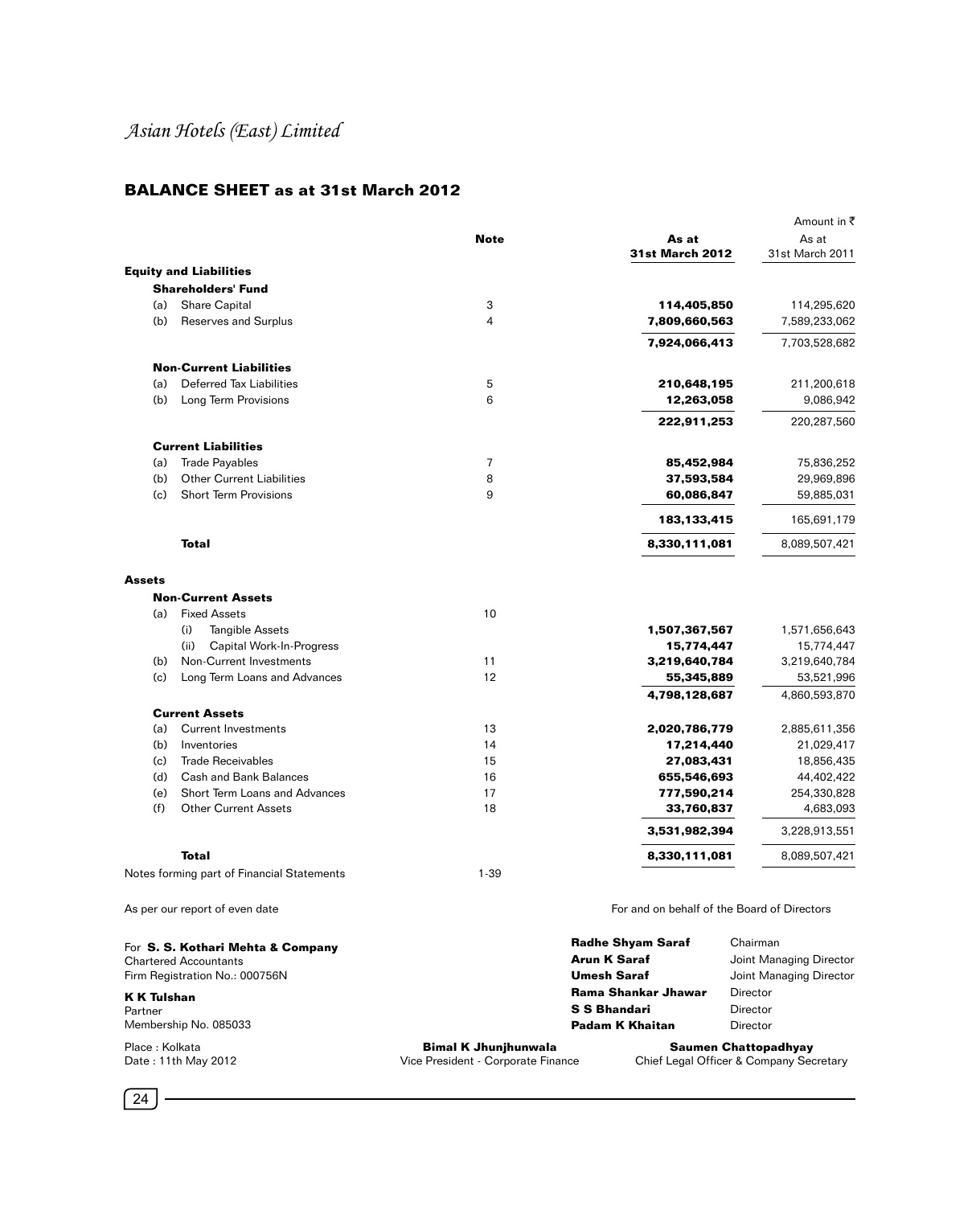|                                                       |             |                                             | Amount in ₹                   |
|-------------------------------------------------------|-------------|---------------------------------------------|-------------------------------|
|                                                       | <b>Note</b> | <b>Year Ended</b><br><b>31st March 2012</b> | Year Ended<br>31st March 2011 |
| Income                                                |             |                                             |                               |
| <b>Revenue from Operations</b>                        | 19          | 843,973,512                                 | 826,067,194                   |
| Other Income                                          | 20          | 165,791,638                                 | 183,450,189                   |
|                                                       |             | 1,009,765,150                               | 1,009,517,383                 |
| <b>Expenditure</b>                                    |             |                                             |                               |
| Consumption of Provisions, Beverages, Smokes & Others | 21          | 94,223,575                                  | 92,356,240                    |
| <b>Employee Benefits Expenses</b>                     | 22          | 181,915,097                                 | 162,815,200                   |
| Depreciation & Amortization Expenses                  | 10          | 68,503,726                                  | 67,951,667                    |
| <b>Other Expenses</b>                                 | 23          | 305,134,213                                 | 324,292,730                   |
|                                                       |             | 649,776,611                                 | 647,415,837                   |
| <b>Profit Before Tax</b>                              |             | 359,988,539                                 | 362,101,546                   |
| <b>Tax Expenses</b>                                   |             |                                             |                               |
| Current tax                                           |             | 80,168,482                                  | 62,300,000                    |
| Deferred tax                                          |             | (552, 423)                                  | (1,866,681)                   |
| <b>Profit for the Year</b>                            |             | 280,372,480                                 | 301,668,227                   |
| <b>Earnings per Equity Share</b>                      | 25          |                                             |                               |
| <b>Basic</b><br>(a)                                   |             | 24.51                                       | 26.46                         |
| (b)<br>Diluted                                        |             | 24.51                                       | 26.37                         |
| Notes forming part of Financial Statements            | $1 - 39$    |                                             |                               |

### **STATEMENT OF PROFIT AND LOSS for the year ended 31st March 2012**

For **S. S. Kothari Mehta & Company** Chartered Accountants Firm Registration No.: 000756N

**K K Tulshan** Partner Membership No. 085033

As per our report of even date **For and on behalf of the Board of Directors** 

**Radhe Shyam Saraf** Chairman **Arun K Saraf Joint Managing Director Umesh Saraf** Joint Managing Director **Rama Shankar Jhawar** Director **S S Bhandari** Director **Padam K Khaitan** Director

Place : Kolkata **Bimal K Jhunjhunwala Saumen Chattopadhyay**

Chief Legal Officer & Company Secretary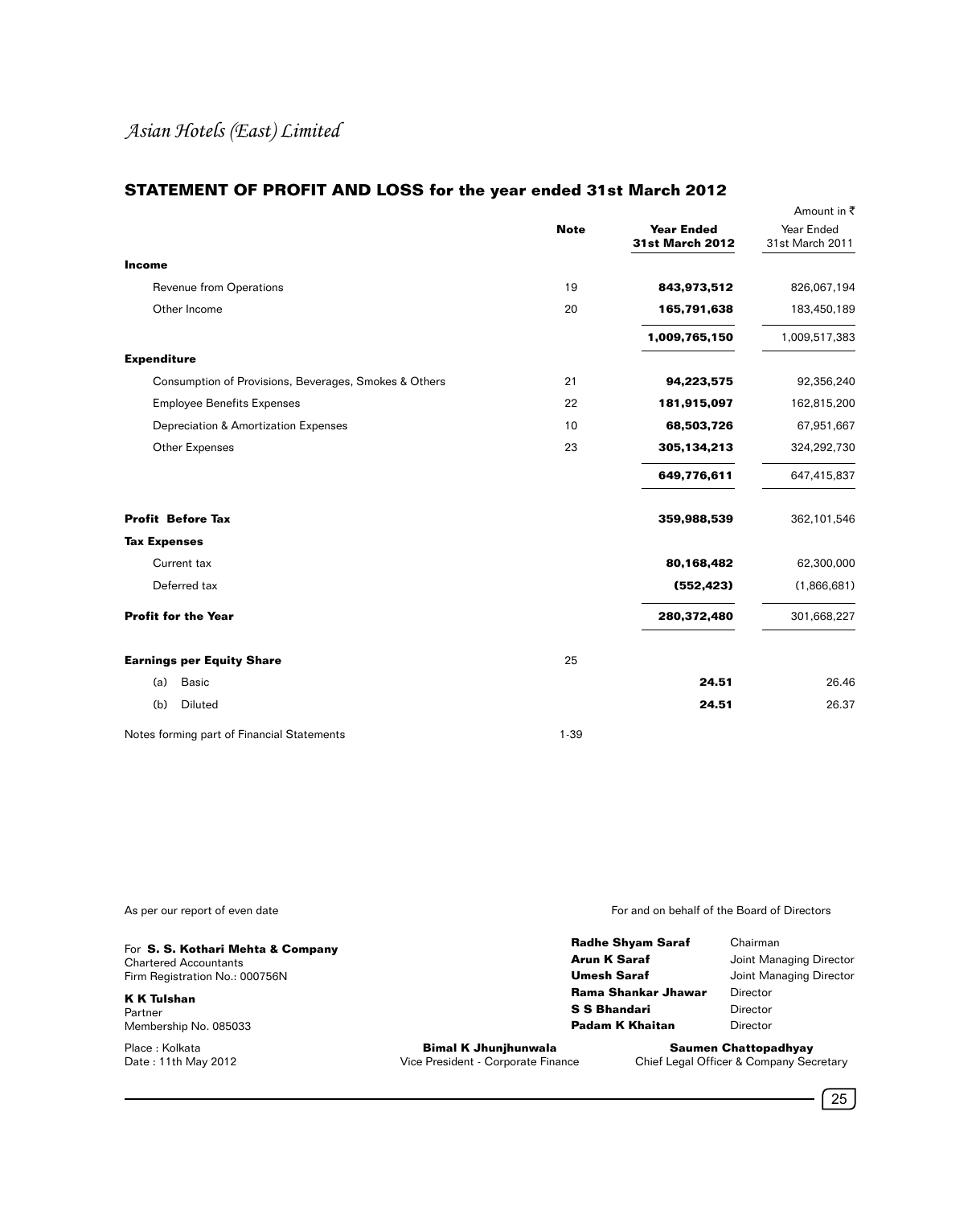### **CASH FLOW STATEMENT for the year ended 31st March 2012**

|                                                                                                             |          | <b>Year Ended</b><br><b>31 March, 2012</b>  | Amount in ₹<br>Year Ended<br>31 March, 2011 |
|-------------------------------------------------------------------------------------------------------------|----------|---------------------------------------------|---------------------------------------------|
| <b>Cash Flow from Operating Activities</b>                                                                  |          |                                             |                                             |
| Profit before tax<br>Adjustment for:                                                                        |          | 359,988,539                                 | 362,101,546                                 |
| Depreciation/amortization                                                                                   |          | 68,503,726                                  | 67,951,667                                  |
| Loss/(profit) on sale of fixed assets                                                                       |          | 2,125,017                                   | 953,898                                     |
| Provision for bad and doubtful debts written back                                                           |          | (184, 237)                                  | 150,000                                     |
| Net loss/(gain) on sale of current investments                                                              |          | (5,526,367)                                 | 108,076                                     |
| Interest income                                                                                             |          | (65, 287, 538)                              | (33,739,503)                                |
| Dividend income                                                                                             |          | (94, 793, 496)                              | (149, 710, 686)                             |
| <b>Operating profit before working capital changes</b><br>Movements in working capital :                    |          | 264,825,644                                 | 247,814,998                                 |
| Increase/(decrease) in trade payables                                                                       |          | 9,616,732                                   | (28,028,448)                                |
| Increase/(decrease) in long term provisions                                                                 |          | 3,176,116                                   | 975,229                                     |
| Increase/(decrease) in short term provisions                                                                |          | 2,117                                       |                                             |
| Increase/(decrease) in other current liabilities                                                            |          | 6,944,497                                   | 269,463                                     |
| Decrease/(increase) in trade receivables                                                                    |          | (8,042,759)                                 | 5,573,204                                   |
| Decrease/(increase) in inventories                                                                          |          | 3,814,977                                   | (90, 935)                                   |
| Decrease/(increase) in long term loans and advances<br>Decrease/(increase) in short term loans and advances |          | (1,880,000)                                 | (93,000)                                    |
|                                                                                                             |          | 11,415,615                                  | 8,511,681                                   |
| Cash generated from /(used in) operations                                                                   |          | 289,872,939                                 | 234,932,192                                 |
| Direct taxes paid (net of refunds)                                                                          |          | (78, 948, 219)                              | (72,098,951)                                |
| Net cash flow from/ (used in) Operating Activities (A)                                                      |          | 210,924,720                                 | 162,833,241                                 |
| <b>Cash Flow from Investing Activities</b>                                                                  |          |                                             |                                             |
| Payments for fixed assets                                                                                   |          | (8,277,748)                                 | (13,045,414)                                |
| Proceeds from sale of fixed assets                                                                          |          | 774,000                                     | 231,000                                     |
| Purchase of non-current investments                                                                         |          |                                             | (615, 374, 060)                             |
| Purchase of current investments<br>Proceeds from sale/maturity of current investments                       |          | (2,893,555,609)<br>3,763,906,553            | (5,797,020,728)<br>6,180,250,258            |
| Short term loans and advances given                                                                         |          | (616, 675, 000)                             | (274, 844, 375)                             |
| Short term loans and advances repaid                                                                        |          | 82,000,000                                  | 116,540,243                                 |
| Interest received                                                                                           |          | 36,209,794                                  | 29,056,410                                  |
| Dividend received                                                                                           |          | 94,793,496                                  | 149,710,686                                 |
| Net cash flow from/(used in) Investing Activities (B)                                                       |          | 459,175,486                                 | (224, 495, 980)                             |
| <b>Cash Flow from Financing Activities</b>                                                                  |          |                                             |                                             |
| Redemption of Preference shares                                                                             |          |                                             | (9,332,000)                                 |
| Dividend paid on shares<br>Tax on dividend paid                                                             |          | (50,631,606)                                | (34,214,004)                                |
|                                                                                                             |          | (8,324,329)                                 | (5,814,670)                                 |
| Net cash flow from/(used in) in Financing Activities (C)                                                    |          | (58, 955, 935)                              | (49,360,674)                                |
| Net increase/(decrease) in Cash and Cash Equivalents $(A + B + C)$                                          |          | 611,144,271                                 | (111, 023, 413)                             |
| Cash and Cash Equivalents at the beginning of the year<br>Cash and Cash Equivalents at the end of the year  |          | 44,402,422<br>655,546,693                   | 155,425,835                                 |
|                                                                                                             |          |                                             | 44,402,422                                  |
| Notes forming part of Financial Statements                                                                  | $1 - 39$ |                                             |                                             |
| As per our report of even date                                                                              |          | For and on behalf of the Board of Directors |                                             |

For **S. S. Kothari Mehta & Company** Chartered Accountants

Firm Registration No.: 000756N **K K Tulshan**

### Partner

Membership No. 085033

Place : Kolkata **Bimal K Jhunjhunwala Saumen Chattopadhyay**

**Radhe Shyam Saraf** Chairman

**Rama Shankar Jhawar** Director **S S Bhandari** Director **Padam K Khaitan** Director

**Arun K Saraf Joint Managing Director Umesh Saraf** Joint Managing Director

Chief Legal Officer & Company Secretary

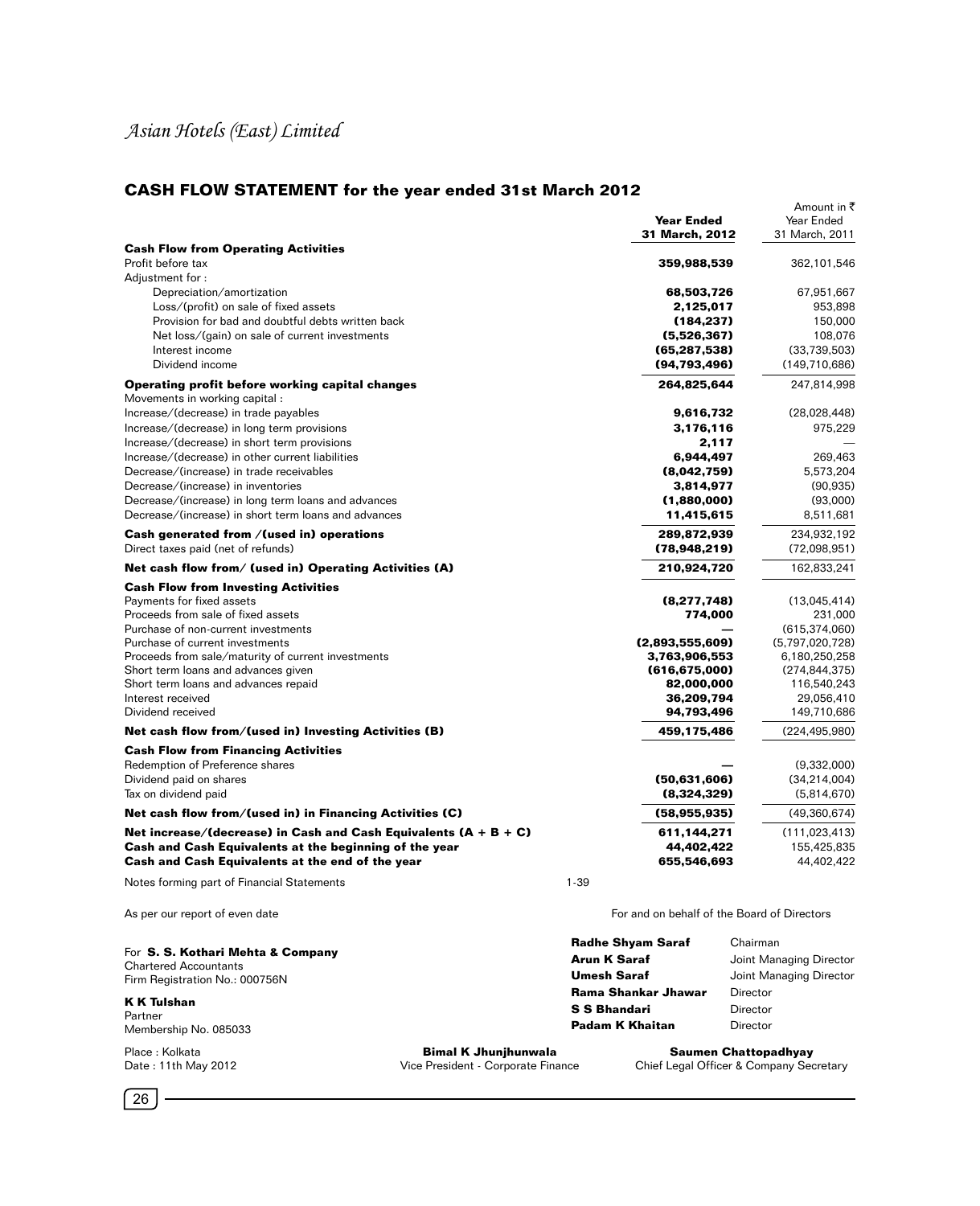#### **1. Corporate Overview**

Asian Hotels (East) Limited is a Public Limited Company listed with Bombay Stock Exchange and National Stock Exchange and is primarily engaged in the Hotel business through "Hyatt Regency Kolkata" a five-star Hotel situated in the city of Kolkata.

#### **2. Basis of Preparation**

The financial statements have been prepared to comply with all material respects with the mandatory Accounting Standards (AS) notified under section 211(3C) of the Companies Act, 1956 and the relevant provisions of the Companies Act, 1956. The financial statements have been prepared under the historical cost convention on an accrual basis.

The accounting policies adopted in the preparation of financial statements are consistent with those of previous year, except for the change in accounting policy explained below, if any.

#### **2.1 Significant Accounting Policies**

#### **a. Presentation and disclosure of Financial Statements**

During the year ended 31st March 2012, the revised Schedule VI notified under the Companies Act, 1956 has become applicable to the Company, for the preparation and presentation of its financial statements. The adoption of revised Schedule VI does not impact recognition and measurement principles followed for the preparation of financial statements. However, it has significant impact on preparation and disclosures made in the financial statements. The Company has also reclassified the previous year figures in accordance with the requirements applicable in the current year.

#### **b. Use of Estimates**

The preparation of financial statements in conformity with Indian GAAP requires the management to make judgments, estimates and assumptions that affect the reported amounts of revenues, expenses, assets and liabilities and the disclosure of contingent liabilities, at the end of the reporting period. Although these estimates are based on the management's best knowledge of current events and actions, uncertainty about these assumptions and estimates could result in the outcomes requiring a material adjustment to the carrying amounts of assets or liabilities in future periods.

#### **c. Tangible Fixed Assets**

Tangible Fixed assets are stated at cost of acquisition or construction or at revalued amounts, net of impairment loss if any, less depreciation/amortization. Cost represents the direct expenses incurred on acquisition/construction of the assets and the relative share of indirect expenses relating to construction allocated in proportion to the direct costs involved.

#### **d. Depreciation**

Depreciation on fixed assets is calculated on a straight-line basis using the rates arrived at based on the useful lives estimated by the management, or those prescribed under the Schedule XIV to the Companies Act, 1956, whichever is higher. If the asset is purchased on or before the 15th of month depreciation is charged from the month of purchase, otherwise depreciation is charged from the month following the month of purchase. No depreciation is charged for the quarter on the assets sold/ discarded during the year.

#### **e. Impairment of Tangible Assets**

The carrying amounts of assets are reviewed at each balance sheet date, if there is any indication of impairment based on internal/external factors. An impairment loss is recognized wherever the carrying amount of an asset exceeds its recoverable amount. The recoverable amount is the greater of the asset's net selling price and value in use. Value in use is determined for assets or group of assets which are capable of generating independent cash flows i.e. cash generating units.

#### **f. Investments**

Investments, which are readily realizable and intended to be held for not more than one year from the date on which such investments are made, are classified as current investments. All other investments are classified as long-term investments.

On initial recognition, all investments are measured at cost. The cost comprises purchase price and directly attributable acquisition charges such as brokerage, fees and duties. If an investment is acquired, or partly acquired, by the issue of shares or other securities, the acquisition cost is the fair value of the securities issued. If an investment is acquired in exchange for another asset, the acquisition is determined by reference to the fair value of the asset given up or by reference to the fair value of the investment acquired, whichever is more clearly evident.

Current investments are carried in the financial statements at lower of cost and fair value determined on an individual investment basis. Long-term investments are carried at cost. However, provision for diminution in value is made to recognize a decline other than temporary in the value of the investments.

On disposal of an investment, the difference between its carrying amount and net disposal proceeds is charged or credited to the Statement of Profit and Loss.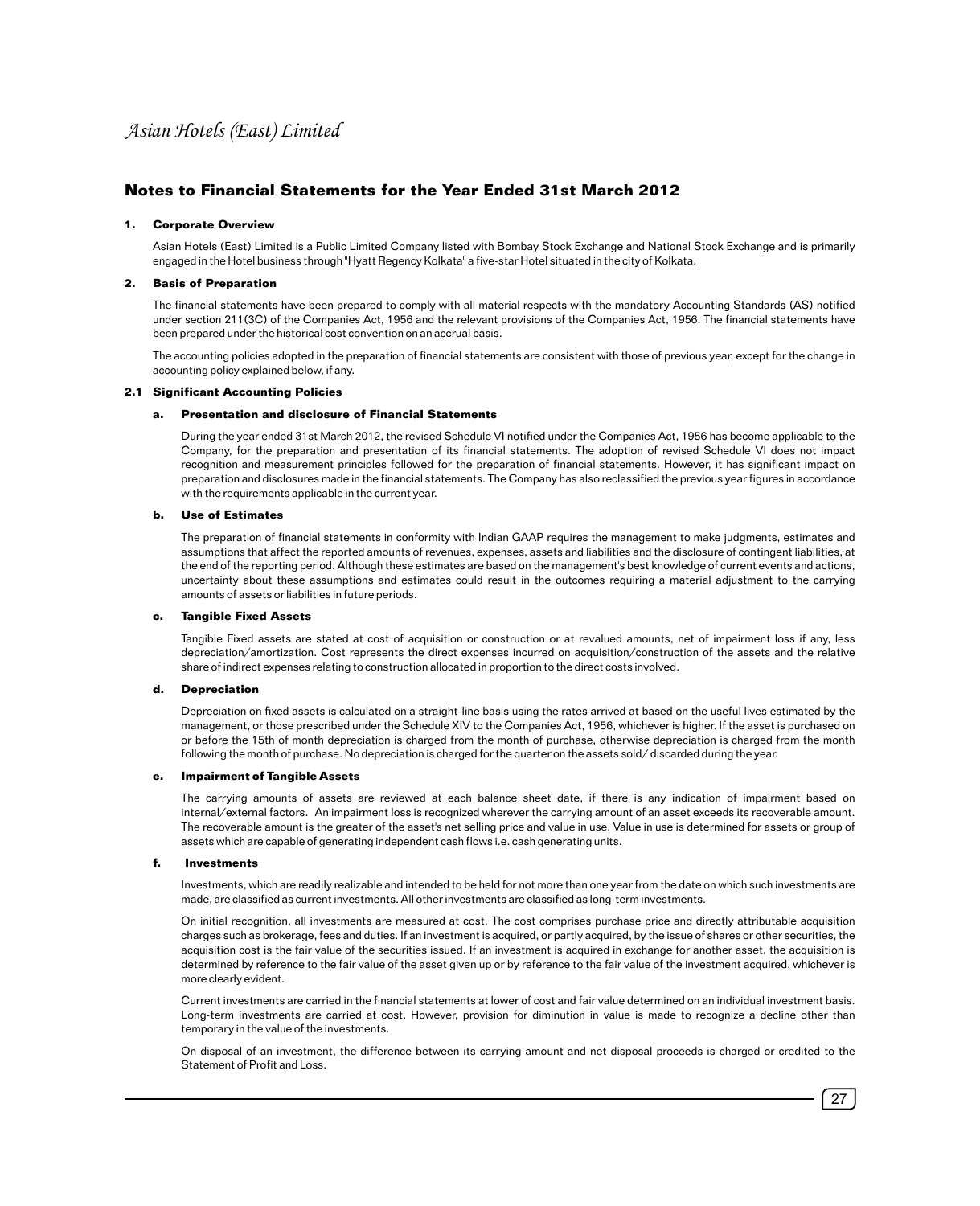#### **g. Inventories**

Inventory is valued at cost or net realizable value, whichever is lower. Net realizable value is the estimated realizable value in the normal course of business less the estimated costs necessary to make the sale.

Operating equipment in circulation is valued at weighted average cost less estimated diminution in value on account of usage.

Shares held as Stock- in -trade are valued at cost or market value whichever is lower.

#### **h. Revenue Recognition**

Revenue is recognized to the extent that it is probable that the economic benefits will flow to the Company and the revenue can be reliably measured.

- i. Revenue from rendering of hospitality services is recognized when the related services are performed and billed to the customer.
- ii. Interest income is recognized on time proportion basis taking into account the amount outstanding and the rate applicable.
- iii. Dividend income from investments is recognized when the Company's right to receive payment is established.
- iv. Income from hiring of vehicles is recognized on accrual basis on the basis of agreed rate.

#### **i. Foreign Currency Transaction**

#### **Initial recognition**

Foreign currency transactions are recorded in the reporting currency, by applying to the foreign currency amount the exchange rate between the reporting currency and the foreign currency at the date of the transaction.

#### **Conversion**

Foreign currency monetary items are retranslated using the exchange rate prevailing at the reporting date. Non-monetary items, which are measured in terms of historical cost denominated in a foreign currency, are reported using the exchange rate at the date of the transaction. Non-monetary items, which are measured at fair value or other similar valuation denominated in a foreign currency, are translated using the exchange rate at the date when such value was determined.

#### **Exchange differences**

Exchange differences are recognized as income or as expenses in the period in which they arise.

#### **Income in Foreign Exchange**

The bills for services rendered are raised in Indian Rupees. The payment received in foreign currency against these bills is credited and accounted for at the rate / rates prevalent on the date of receipt of payment. The gains / losses arising out of fluctuation in the exchange rates are accounted for on realization.

#### **Expenses remittable in foreign exchange**

These are charged based on invoices (including for earlier years) as approved and accepted by the appropriate authorities as applicable.

#### **j. Retirement and other employee benefits**

Provision for gratuity and leave encashment are based on actuarial valuation as on the date of the Balance Sheet. The valuation is done by an independent actuary using the projected unit credit method.

All employees are covered under contributory provident fund benefit of a contribution of 12% of salary. It is a defined contribution scheme and the contribution is charged to the Statement of Profit and Loss of the year when the contributions to the respective funds are due. There are no obligations other than the contributions payable to the respective fund.

#### **k. Income Taxes**

Tax expense comprises current and deferred tax. Current income-tax is measured at the amount expected to be paid to the tax authorities in accordance with the Income-tax Act, 1961 enacted in India and tax laws prevailing in the respective tax jurisdictions where the Company operates. The tax rates and tax laws used to compute the amount are those that are enacted or substantively enacted, at the reporting date. Current income tax relating to items recognized directly in equity is recognized in equity and not in the statement of profit and loss.

Deferred income taxes reflect the impact of timing differences between taxable income and accounting income originating during the current year and reversal of timing differences for the earlier years. Deferred tax is measured using the tax rates and the tax laws enacted or substantively enacted at the reporting date. Deferred income tax relating to items recognized directly in equity is recognized in equity and not in the statement of profit and loss.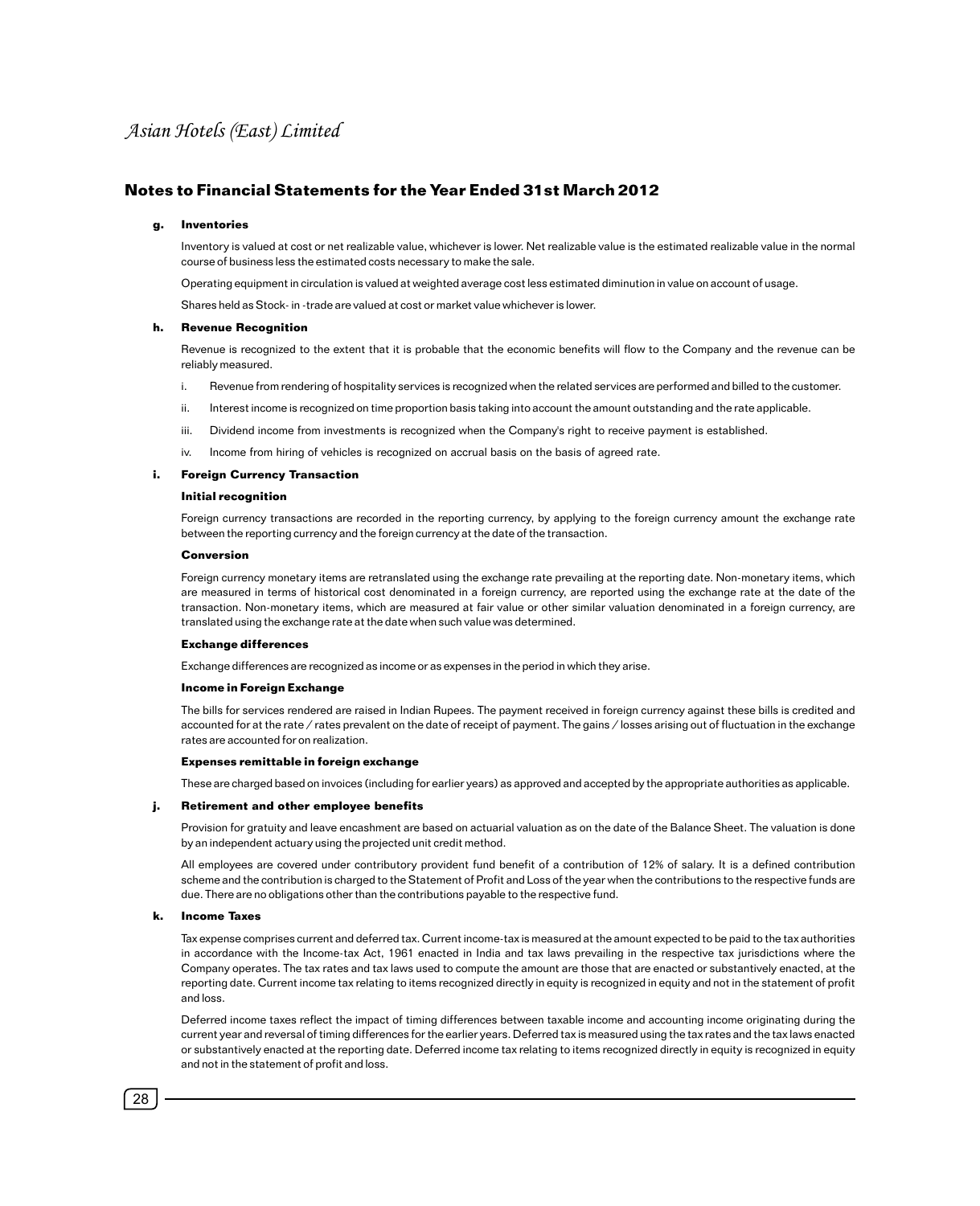Deferred tax liabilities are recognized for all taxable timing differences. Deferred tax assets are recognized for deductible timing differences only to the extent that there is reasonable certainty that sufficient future taxable income will be available against which such deferred tax assets can be realized.

Deferred tax assets and deferred tax liabilities are offset, if a legally enforceable right exists to set-off current tax assets against current tax liabilities and the deferred tax assets and deferred taxes relate to the same taxable entity and the same taxation authority.

Minimum alternate tax (MAT) paid in a year is charged to the statement of profit and loss as current tax. The Company recognizes MAT credit available as an asset only to the extent that there is convincing evidence that the Company will pay normal income tax during the specified period, i.e., the period for which MAT credit is allowed to be carried forward. In the year in which the Company recognizes MAT credit as an asset in accordance with the Guidance Note on Accounting for Credit Available in respect of Minimum Alternative Tax under the Income-tax Act, 1961, the said asset is created by way of credit to the statement of profit and loss and shown as "MAT Credit Entitlement." The Company reviews the "MAT credit entitlement" asset at each reporting date and writes down the asset to the extent the Company does not have convincing evidence that it will pay normal tax during the specified period.

#### **l. Earnings Per Share**

Basic earnings per share are calculated by dividing the net profit or loss for the period attributable to equity shareholders (after deducting preference dividends and attributable taxes) by the weighted average number of equity shares outstanding during the period. Partly paid equity shares are treated as a fraction of an equity share to the extent that they are entitled to participate in dividends relative to a fully paid equity share during the reporting period. The weighted average number of equity shares outstanding during the period is adjusted for events such as bonus issue, bonus element in a rights issue, share split, and reverse share split (consolidation of shares) that have changed the number of equity shares outstanding, without a corresponding change in resources.

For the purpose of calculating diluted earnings per share, the net profit or loss for the period attributable to equity shareholders and the weighted average number of shares outstanding during the period are adjusted for the effects of all dilutive potential equity shares.

#### **m. Provisions**

A provision is recognized when the Company has a present obligation as a result of past event, it is probable that an outflow of resources embodying economic benefits will be required to settle the obligation and a reliable estimate can be made of the amount of the obligation. Provisions are not discounted to their present value and are determined based on the best estimate required to settle the obligation at the reporting date. These estimates are reviewed at each reporting date and adjusted to reflect the current best estimates.

#### **n. Contingent Liabilities**

A contingent liability is a possible obligation that arises from past events whose existence will be confirmed by the occurrence or nonoccurrence of one or more uncertain future events beyond the control of the Company or a present obligation that is not recognized because it is not probable that an outflow of resources will be required to settle the obligation. A contingent liability also arises in extremely rare cases where there is a liability that cannot be recognized because it cannot be measured reliably. The Company does not recognize a contingent liability but discloses its existence in the financial statements.

#### **o. Cash and Cash Equivalents**

Cash and cash equivalents for the purposes of cash flow statement comprises cash at bank and in hand and short-term investments with an original maturity of three months or less.

#### **p. Dividend**

Dividend recommended by the Board of Directors, if any, is provided for in the accounts pending shareholders' approval.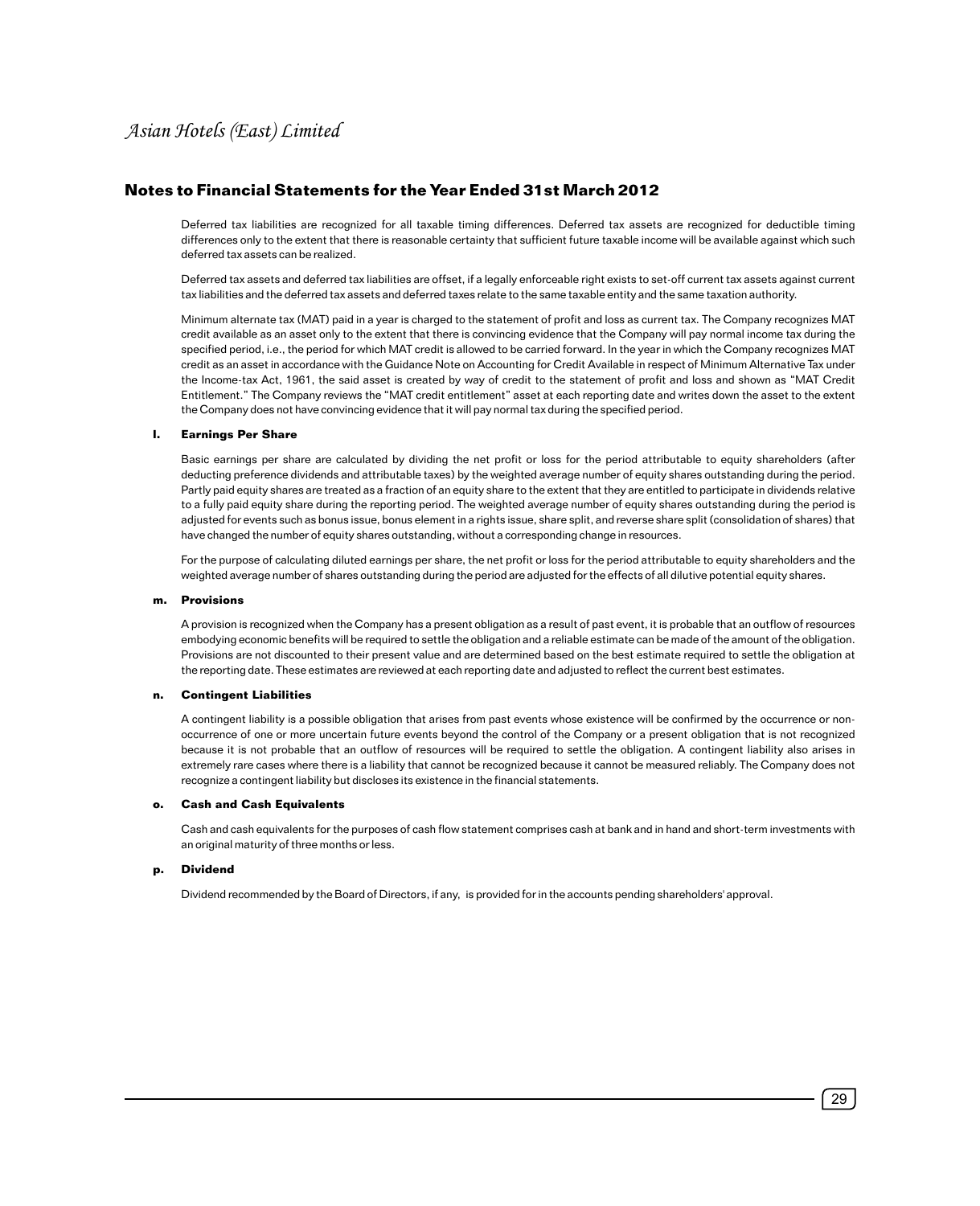|    |                                                                                           |                        | Amount in ₹     |
|----|-------------------------------------------------------------------------------------------|------------------------|-----------------|
| З. | <b>Share Capital</b>                                                                      | As at                  | As at           |
|    |                                                                                           | <b>31st March 2012</b> | 31st March 2011 |
|    | <b>Authorised Shares</b>                                                                  |                        |                 |
|    | 14,000,000 (31 March 2011: 14,000,000) Equity Shares of ₹10 each                          | 140,000,000            | 140,000,000     |
|    | 1,000,000(31 March 2011: 1,000,000) Preference Shares of ₹10 each                         | 10,000,000             | 10,000,000      |
|    | <b>Issued, Subscribed and fully Paid-up Shares</b>                                        |                        |                 |
|    | 11,440,585 (31 March 2011: 11,401,782) Equity Shares of ₹10 each                          | 114,405,850            | 114.017.820     |
|    | Nil (31 March 2011: 27,780) 1% Cumulative Fully Convertible Preference Shares of ₹10 each |                        | 277.800         |
|    |                                                                                           | 114.405.850            | 114.295.620     |
|    |                                                                                           |                        |                 |

#### **3.1 Reconciliation of the number of shares outstanding at the beginning and at the end of the reporting period**

| <b>Equity Shares</b>                    | As at 31st March 2012 |             | As at 31st March 2011 |             |  |
|-----------------------------------------|-----------------------|-------------|-----------------------|-------------|--|
|                                         | <b>No. of Shares</b>  | ₹           | No. of Shares         | ₹           |  |
| At the beginning of the year            | 11,401,782            | 114,017,820 | 11,401,782            | 114,017,820 |  |
| Issued during the year (refer note 3.2) | 38,803                | 388,030     |                       |             |  |
| At the end of the year                  | 11,440,585            | 114,405,850 | 11,401,782            | 114,017,820 |  |
| <b>1% Cumulative Fully Convertible</b>  | As at 31st March 2012 |             | As at 31st March 2011 |             |  |
| <b>Preference Shares (FCPS)</b>         | <b>No. of Shares</b>  | ₹           | No. of Shares         | ₹           |  |
| At the beginning of the year            | 27,780                | 277,800     | 27,780                | 277,800     |  |
| Issued during the year                  |                       |             |                       |             |  |
| Redemption/Conversion during the year   | 27,780                | 277,800     |                       |             |  |
| At the end of the year                  |                       |             | 27,780                | 277,800     |  |
| <b>1% Cumulative Redeemable</b>         | As at 31st March 2012 |             | As at 31st March 2011 |             |  |
| <b>Non-Convertible</b>                  | <b>No. of Shares</b>  | ₹           | No. of Shares         | ₹           |  |
| <b>Preference Shares (NCPS)</b>         |                       |             |                       |             |  |
| At the beginning of the year            |                       |             | 100,000               | 1,000,000   |  |
| Issued during the year                  |                       |             |                       |             |  |
| Redemption/Conversion during the year   |                       |             | 100,000               | 1,000,000   |  |
| At the end of the year                  |                       |             |                       |             |  |

**3.2 Conversion of Fully Convertible Preference Shares :** The Company vide Circular Resolution dated 30th April 2011, has issued and allotted fresh 38,910 equity shares of ₹10 each at a price of ₹385.53 per share (including security premium of ₹375.53 per share) to the holders of Fully Convertible Preference Shares (FCPS) holding 27,780 FCPS on conversion in terms of Clause 5.3.1 of the Scheme of Arrangement and Demerger between Asian Hotels Limited (Transferor Company) now renamed as Asian Hotels (North) Limited and its shareholders and creditors; Chillwinds Hotels Limited (Transferee Company-I) now renamed as Asian Hotels (West) Limited and its shareholders; and Vardhman Hotels Limited (Transferee Company-II) now renamed as Asian Hotels (East) Limited and it shareholders read with Chapter VII of SEBI (Issue of Capital and Disclosure Requirements) Regulations, 2009.

Subsequently, the company made applications to Bombay Stock Exchange Limited (BSE) and National Stock Exchange of India Limited (NSE), where the shares of the company are listed, for obtaining the in principle approval for the said issue and allotment of 38,910 equity shares.

While dealing with the Company's application for issue of in-principle approval by BSE and NSE, the Company was directed by them, to revise the issue price of ₹385.53. Accordingly, the Board of Directors of the Company considered the directions of the Stock Exchanges and revised the earlier issue price from ₹385.53 to ₹386.59 and consequently issued and allotted 38,803 equity shares of ₹10 each of the company with effect from 30th April, 2011, vide its Circular Resolution dated 4th July, 2011, in suspension to its earlier Board Resolution dated 30th April, 2011.

#### **3.3 Terms/rights attached to Equity Shares**

#### **Equity Shares**

The Company has one class of equity shares having a par value of ₹10 each. Each shareholder is eligible for one vote per share held. The dividend proposed by the Board of Directors is subject to the approval of the shareholders in the ensuing Annual General Meeting, except in case of interim dividend. In the event of liquidation, the equity shareholders are eligible to receive the remaining assets of the Company after distribution of all preferential amounts, in proportion to their shareholding.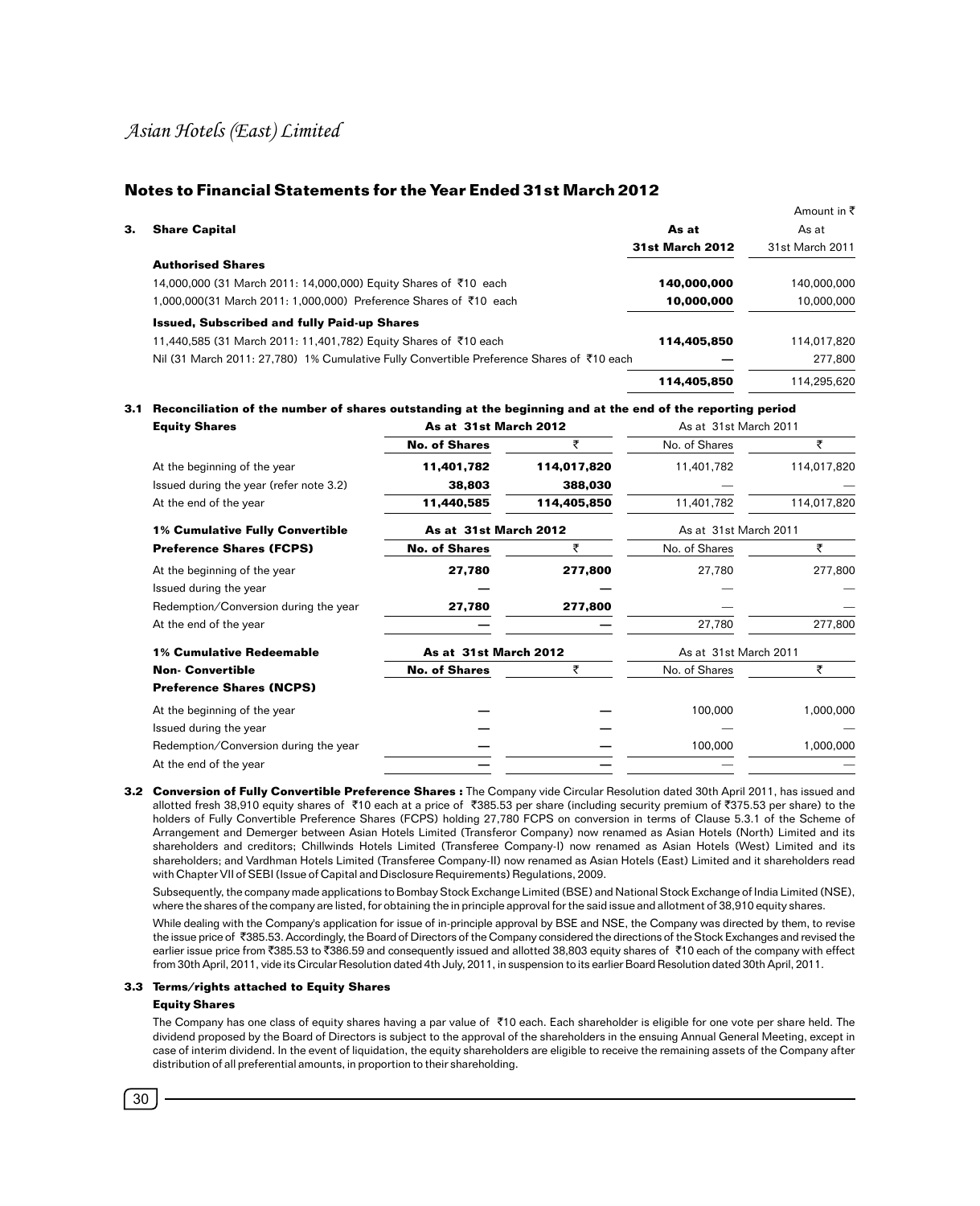### **Notes to Financial Statements for the Year Ended 31st March 2012**

Amount in  $\bar{z}$ 

#### **Preference Shares**

The rights, preferences and restrictions attached to the preference shares are in accordance with the provisions of the Companies Act, 1956, unless stated otherwise.

|  |  |  |  |  | 3.4 Details of shareholders holding more than 5% of the aggregate shares in the Company |  |  |  |
|--|--|--|--|--|-----------------------------------------------------------------------------------------|--|--|--|
|--|--|--|--|--|-----------------------------------------------------------------------------------------|--|--|--|

| <b>Equity Shares</b>                                                          | As at 31st March 2012 |              | As at 31st March 2011 |              |  |
|-------------------------------------------------------------------------------|-----------------------|--------------|-----------------------|--------------|--|
|                                                                               | <b>No. of Shares</b>  | % of Holding | No. of Shares         | % of Holding |  |
| Saraf Industries Limited                                                      | 3,630,630             | 31.73        | 3,630,630             | 31.84        |  |
| Forex Finance Private Limited                                                 | 3,127,072             | 27.33        | 3,127,072             | 27.43        |  |
| Jesmin Investments Limited                                                    | 693.851               | 6.06         | 693.851               | 6.09         |  |
| Axis Bank Limited                                                             | 620.974               | 5.43         |                       |              |  |
| <b>1% Cumulative Fully Convertible</b>                                        | As at 31st March 2012 |              | As at 31st March 2011 |              |  |
| <b>Preference Shares</b>                                                      | <b>No. of Shares</b>  | % of Holding | No. of Shares         | % of Holding |  |
| Fineline Holdings Limited                                                     |                       |              | 18.520                | 66.67        |  |
| <b>Global Operations Pte Limited</b><br>(Through its UDT enterprises Pty Ltd) |                       |              | 9,260                 | 33.33        |  |

**3.5** 11,401,782 equity shares of ₹10 each fully paid up have been issued during the fiscal year ended 31st March, 2010 pursuant to the scheme of Arrangement and Demerger approved by the Hon'ble Hight Court of Delhi vide order dated 13th January 2010.

| 4. | <b>Reserves and Surplus</b>                                                                                                                                                                                       | As at<br><b>31st March 2012</b> | As at<br>31st March 2011 |
|----|-------------------------------------------------------------------------------------------------------------------------------------------------------------------------------------------------------------------|---------------------------------|--------------------------|
|    | <b>Capital Reserve</b>                                                                                                                                                                                            | 141,043                         | 141,043                  |
|    | <b>Capital Redemption Reserve</b><br>(for redeemed Non Convertible Preference Shares-NCPS)                                                                                                                        | 2,000,000                       | 2,000,000                |
|    | <b>Securities Premium Account</b>                                                                                                                                                                                 |                                 |                          |
|    | <b>Opening Balance</b>                                                                                                                                                                                            | 14,723,400                      | 22,723,400               |
|    | Add: Created on conversion of 27,780 1% Cumulative Fully Convertible Preference<br>Shares of ₹10 each into 38,803 Equity Shares of ₹10 each at a premium of<br>₹376.59 each per Equity Share (Refer Note No. 3.2) | 14,612,822                      |                          |
|    | Less: Utilized for conversion of 27,780 1% Cumulative Fully Convertible Preference<br>Shares of ₹10 each at a premium of ₹530 each                                                                                | 14,723,400                      |                          |
|    | Less: Utilized for premium on redemption on 100,000 1% Redeemable NCPS of                                                                                                                                         |                                 |                          |
|    | ₹10 each a premium of ₹80 each                                                                                                                                                                                    |                                 | 8,000,000                |
|    | <b>Closing Balance</b>                                                                                                                                                                                            | 14,612,822                      | 14,723,400               |
|    | <b>Tourism Development Utilised Reserve</b>                                                                                                                                                                       | 533,202,000                     | 533,202,000              |
|    | <b>General Reserve</b>                                                                                                                                                                                            |                                 |                          |
|    | <b>Opening Balance</b>                                                                                                                                                                                            | 5,811,841,255                   | 5,781,674,432            |
|    | Add: Amount transferred from Statement of Profit and Loss                                                                                                                                                         | 28,037,248                      | 30,166,823               |
|    | <b>Closing Balance</b>                                                                                                                                                                                            | 5,839,878,503                   | 5,811,841,255            |
|    | <b>Surplus in the Statement of Profit and Loss</b>                                                                                                                                                                |                                 |                          |
|    | <b>Opening Balance</b>                                                                                                                                                                                            | 1,227,325,364                   | 1,015,461,585            |
|    | Add: Profit for the year                                                                                                                                                                                          | 280,372,479                     | 301,668,228              |
|    | Less: Appropriations                                                                                                                                                                                              |                                 |                          |
|    | Proposed final equity dividend *                                                                                                                                                                                  | 51,482,630                      | 51,308,019               |
|    | Tax on dividend                                                                                                                                                                                                   | 8,351,770                       | 8,324,329                |
|    | Dividend on NCPS                                                                                                                                                                                                  |                                 | 2,500                    |
|    | Dividend on FCPS                                                                                                                                                                                                  |                                 | 2,778                    |
|    | Transfer to general reserve                                                                                                                                                                                       | 28,037,248                      | 30,166,823               |
|    | <b>Closing Balance</b>                                                                                                                                                                                            | 1,419,826,195                   | 1,227,325,364            |
|    | <b>Total Reserves and Surplus</b>                                                                                                                                                                                 | 7,809,660,563                   | 7,589,233,062            |

The Board of Directors at their meeting held on 11th May 2012 has recommended a final dividend of  $\bar{e}$  4.50 per share (Previous Year  $\bar{e}$ 4.50 per share).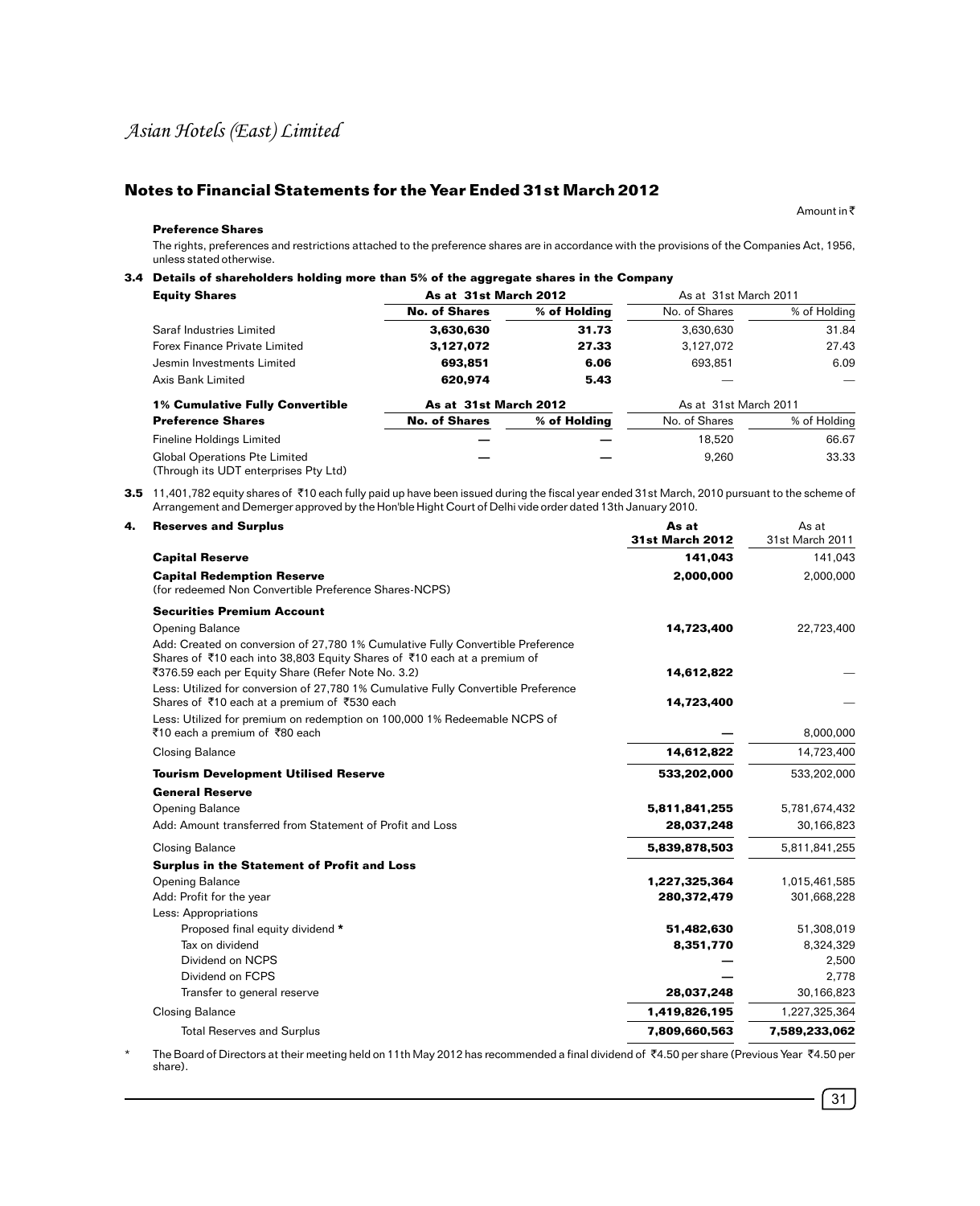### **Notes to Financial Statements for the Year Ended 31st March 2012**

|    |                                                                                                                                   |                        | Amount in ₹     |
|----|-----------------------------------------------------------------------------------------------------------------------------------|------------------------|-----------------|
|    |                                                                                                                                   | As at                  | As at           |
|    |                                                                                                                                   | <b>31st March 2012</b> | 31st March 2011 |
| 5. | <b>Deferred Tax Liabilities (net)</b>                                                                                             |                        |                 |
|    | <b>Deferred tax liabilities</b>                                                                                                   |                        |                 |
|    | Fixed assets: Impact of difference between tax depreciation and depreciation /<br>amortization charged in the financial reporting | 217,311,373            | 216,633,384     |
|    | Gross deferred tax liabilities                                                                                                    | 217,311,373            | 216,633,384     |
|    | <b>Deferred tax assets</b>                                                                                                        |                        |                 |
|    | <b>Gratuity Payable</b>                                                                                                           | 2,846,517              | 2,634,937       |
|    | Leave Encashment Payable                                                                                                          | 1,214,138              | 394,541         |
|    | Bonus Payable                                                                                                                     | 1,281,620              | 751,610         |
|    | Demerger Expenses u/s 35DD                                                                                                        | 541,998                | 812,997         |
|    | Provision for doubtful debts and advances                                                                                         | 778,905                | 838,681         |
|    | Gross deferred tax assets                                                                                                         | 6,663,178              | 5,432,766       |
|    | Net deferred tax liabilities                                                                                                      | 210,648,195            | 211,200,618     |
| 6. | <b>Long Term Provisions</b>                                                                                                       |                        |                 |
|    | Provision for employee benefits                                                                                                   |                        |                 |
|    | Provision for gratuity (refer note 24)                                                                                            | 8,634,424              | 7,906,301       |
|    | Provision for leave benefits (refer note 24)                                                                                      | 3,628,634              | 1,180,641       |
|    |                                                                                                                                   | 12,263,058             | 9,086,942       |
| 7. | <b>Trade Payables</b>                                                                                                             |                        |                 |
|    | Trade payables (including acceptances)<br>(refer note 30 for details of dues to micro and small enterprises)                      | 85,452,984             | 75,836,252      |
|    |                                                                                                                                   | 85,452,984             | 75,836,252      |
| 8. | <b>Other Current Liabilities</b>                                                                                                  |                        |                 |
|    | Advance from customers                                                                                                            | 22,641,204             | 17,499,393      |
|    | Salary Payable                                                                                                                    | 9,142,943              | 6,372,103       |
|    | Unpaid dividend                                                                                                                   | 1,126,692              | 447,501         |
|    | <b>Other Payables</b>                                                                                                             | 4,682,745              | 5,650,899       |
|    |                                                                                                                                   | 37,593,584             | 29,969,896      |
| 9. | <b>Short Term Provisions</b>                                                                                                      |                        |                 |
|    | Provision for employee benefits                                                                                                   |                        |                 |
|    | Provision for gratuity (refer note 24)                                                                                            | 138,938                | 214,941         |
|    | Provision for leave benefits (refer note 24)                                                                                      | 113,509                | 35,389          |
|    |                                                                                                                                   | 252,447                | 250,330         |
|    | Other provisions                                                                                                                  |                        |                 |
|    | Proposed equity dividend                                                                                                          | 51,482,630             | 51,308,019      |
|    | Proposed preference dividend                                                                                                      |                        | 2,778           |
|    | Dividend tax                                                                                                                      | 8,351,770              | 8,323,904       |
|    |                                                                                                                                   | 59,834,400             | 59,634,701      |
|    | <b>Total</b>                                                                                                                      | 60,086,847             | 59,885,031      |
|    |                                                                                                                                   |                        |                 |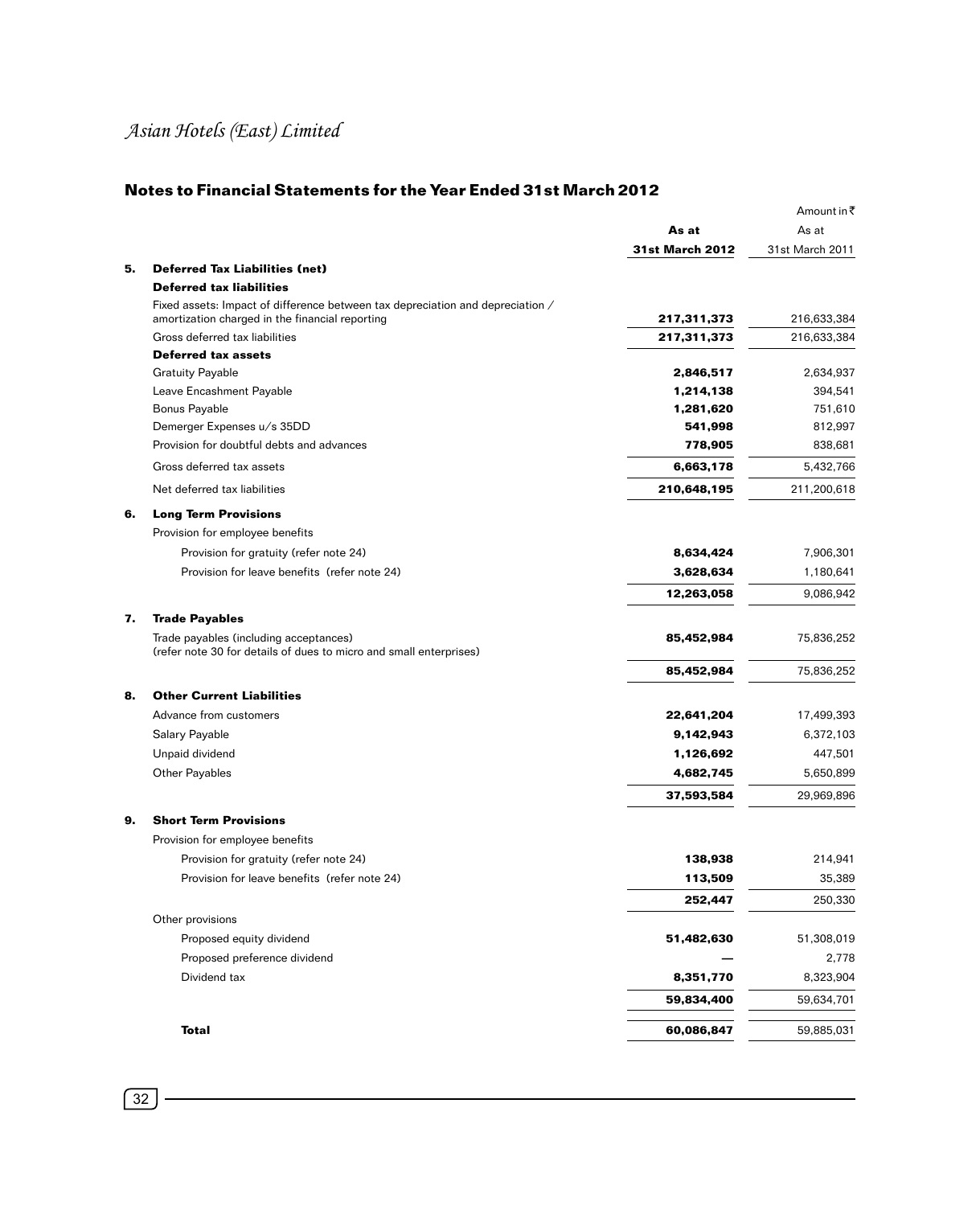### **Notes to Financial Statements for the Year Ended 31st March 2012**

Amount in  $\bar{\tau}$ 

### **10. Fixed Assets**

|                               | Gross Carrying Value<br>Depreciation |            |                                 |                                   | Net Carrying Value                 |                                   |                                 |                                   |                                   |                                   |
|-------------------------------|--------------------------------------|------------|---------------------------------|-----------------------------------|------------------------------------|-----------------------------------|---------------------------------|-----------------------------------|-----------------------------------|-----------------------------------|
| Particulars                   | Balance<br>as at<br>1st April 2011   | Additions  | Deduction<br>during the<br>year | Balance<br>as at<br>31 March 2012 | Balance<br>as at<br>1st April 2011 | Depreciation<br>for the<br>period | Deduction<br>during the<br>year | Balance<br>as at<br>31 March 2012 | Balance<br>as at<br>31 March 2012 | Balance<br>as at<br>31 March 2011 |
| <b>Tangible Assets</b>        |                                      |            |                                 |                                   |                                    |                                   |                                 |                                   |                                   |                                   |
| Lease Hold Land               | 255.755.628                          |            |                                 | 255,755,628                       |                                    |                                   |                                 |                                   | 255,755,628                       | 255,755,628                       |
| Previous Year                 | 255.755.628                          |            |                                 | 255.755,628                       | $\overline{\phantom{a}}$           |                                   |                                 |                                   | 255,755,628                       | 255, 755, 628                     |
| <b>Buildings</b>              | 984,836,462                          | 98.745     |                                 | 984.935.207                       | 131,813,069                        | 16,053,512                        | $\overline{\phantom{0}}$        | 147,866,581                       | 837.068.626                       | 853,023,393                       |
| Previous Year                 | 984.836.462                          |            |                                 | 984.836.462                       | 115.760.228                        | 16.052.841                        | $\overline{\phantom{0}}$        | 131,813,069                       | 853,023,393                       | 869.076.234                       |
| Plant and Equipment           | 708,347,625                          | 6.213.976  | 8.074.996                       | 706,486,605                       | 294,991,113                        | 34,797,364                        | 5.175.979                       | 324.612,498                       | 381,874,107                       | 413,356,512                       |
| Previous Year                 | 701,785,471                          | 8,964,048  | 2,401,894                       | 708.347.625                       | 261,920,724                        | 34,287,386                        | 1,216,997                       | 294.991.113                       | 413,356.512                       | 439, 864, 747                     |
| <b>Furniture and Fixtures</b> | 171.905.808                          | 189.644    |                                 | 172,095.452                       | 130,278,455                        | 16,254,127                        |                                 | 146.532.582                       | 25,562,870                        | 41.627.353                        |
| Previous Year                 | 171,730,980                          | 174,828    |                                 | 171,905,808                       | 114,051,549                        | 16,226,906                        | $\overbrace{\phantom{12332}}$   | 130,278,455                       | 41,627,353                        | 57,679,431                        |
| Vehicles                      | 15,219,285                           | 611,302    |                                 | 15,830.587                        | 7,325,528                          | 1,398,723                         |                                 | 8.724.251                         | 7.106.336                         | 7,893,757                         |
| Previous Year                 | 13.398.453                           | 1.820.832  |                                 | 15.219.285                        | 5.940.994                          | 1,384,534                         | $\overline{\phantom{0}}$        | 7.325.528                         | 7.893.757                         | 7.457.459                         |
| Total                         | 2.136,064,808                        | 7,113,667  | 8.074,996                       | 2.135,103,479                     | 564,408,165                        | 68,503.726                        | 5,175,979                       | 627.735,912                       | 1,507,367,567                     | 1.571,656,643                     |
| Previous Year                 | 2,127.506,994                        | 10.959,708 | 2,401,894                       | 2,136,064,808                     | 497.673,495                        | 67.951.667                        | 1.216,997                       | 564,408,165                       | 1,571,656.643                     | 1,629,833,498                     |
| Capital work-in-progress      | 15.774.447                           |            |                                 | 15,774,447                        |                                    |                                   |                                 |                                   | 15.774.447                        | 15,774,447                        |
| Previous Year                 | 15,774,447                           |            |                                 | 15.774,447                        |                                    |                                   |                                 |                                   | 15,774,447                        | 15.774.447                        |
| Total                         | 2,151.839,255                        | 7,113,667  | 8,074,996                       | 2,150,877,926                     | 564,408,165                        | 68.503,726                        | 5.175,979                       | 627,735,912                       | 1,523,142.014                     | 1,587,431,090                     |
| Previous Year                 | 2.143.281.441                        | 10,959,708 | 2.401.894                       | 2.151.839.255                     | 497.673.495                        | 67.951.667                        | 1.216.997                       | 564,408,165                       | 1,587,431,090                     |                                   |

|     |                                                                                                            | As at<br><b>31st March 2012</b> | As at<br>31st March 2011 |
|-----|------------------------------------------------------------------------------------------------------------|---------------------------------|--------------------------|
|     | <b>11. Non-Current Investments</b>                                                                         |                                 |                          |
|     | <b>Trade, Unquoted, Fully Paid Up</b>                                                                      |                                 |                          |
|     | <b>In Equity Shares of Subsidiary Companies</b>                                                            |                                 |                          |
|     | 91,652 (Previous year 91,652) Equity Shares of Regency Convention Centre and<br>Hotels Limited of ₹10 each | 257,901,724                     | 257,901,724              |
|     | 1,09,61,000 (Previous year 1,09,61,000) Equity Shares of GJS Hotels Limited of<br>$\bar{x}$ 10 each        | 2,346,365,000                   | 2,346,365,000            |
|     | In Preference Shares of Related Party                                                                      |                                 |                          |
|     | 43,00,000 (Previous Year 43,00,000) 12% Preference Shares of Robust Hotels<br>Private Limited of ₹100 each | 615,374,060                     | 615,374,060              |
|     |                                                                                                            | 3,219,640,784                   | 3,219,640,784            |
|     | Aggregate amount of Unquoted Investment                                                                    | 3,219,640,784                   | 3,219,640,784            |
| 12. | <b>Long Term Loans and Advances</b><br>(Unsecured, considered good)                                        |                                 |                          |
|     | Capital Advance                                                                                            | 3,249,784                       | 2,085,706                |
|     | <b>Security Deposit</b>                                                                                    | 3,331,745                       | 1,451,745                |
|     | Advances for acquisition of shares from shareholders of Regency Convention<br>Centre and Hotels Limited    | 33,448,275                      | 33,448,275               |
|     | Other loans and advances                                                                                   |                                 |                          |
|     | Advance Income Tax (net of provision for taxes)                                                            | 15,316,085                      | 16,536,270               |
|     |                                                                                                            | 55,345,889                      | 53,521,996               |
|     |                                                                                                            |                                 |                          |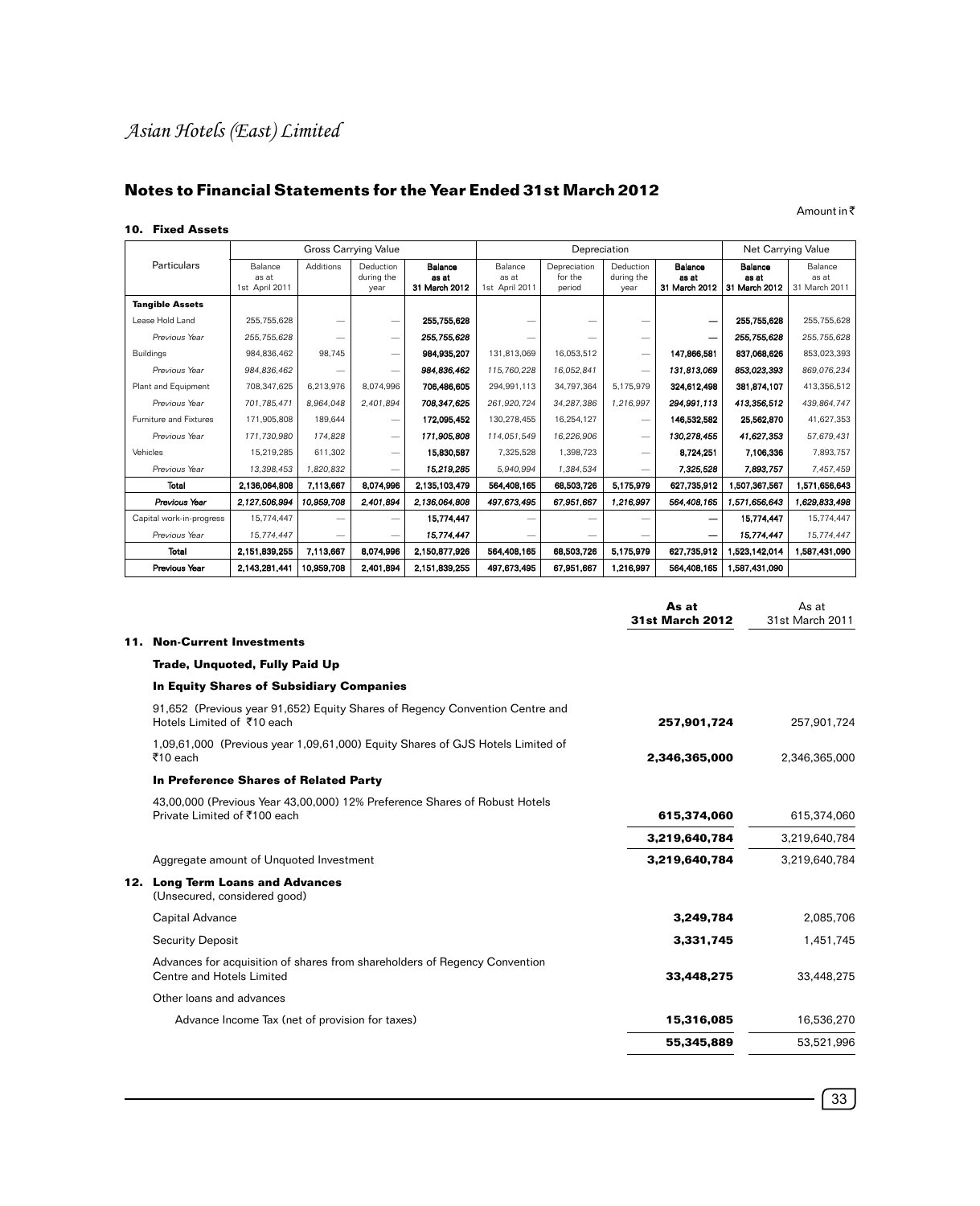### **Notes to Financial Statements for the Year Ended 31st March 2012**

|                                                               |                        | Amount in ₹     |
|---------------------------------------------------------------|------------------------|-----------------|
|                                                               | As at                  | As at           |
|                                                               | <b>31st March 2012</b> | 31st March 2011 |
| <b>13. Current Investments</b>                                |                        |                 |
| <b>Non-Trade, Unquoted</b>                                    |                        |                 |
| In Bonds, Shares and Debentures                               |                        |                 |
| Nil (Previous year 105) 10% Non Convertible Debentures of     |                        |                 |
| Brassco Estates Pvt. Ltd of ₹10,00,000 each                   |                        | 105,000,000     |
| Nil (Previous year 45) 10.2% Non Convertible Debentures of    |                        |                 |
| Brassco Estates Pvt. Ltd of ₹10,00,000 each                   |                        | 45.000.000      |
| Nil (Previous year 200) 11.5% Non Convertible Debentures of   |                        |                 |
| Harshil Projects Ltd of ₹10,00,000 each                       |                        | 193.315.200     |
| Nil (Previous year 100) 11% Bonds of Educomp Infrastructure & |                        |                 |
| School Management Ltd of ₹10,00,000 each                      |                        | 100,000,000     |
| Total (A)                                                     |                        | 443,315,200     |
|                                                               |                        |                 |

| <b>Non-Trade, Unquoted</b>                                    | As at 31st<br><b>March 2012</b> | As at 31st<br>March 2011 | As at 31st<br><b>March 2012</b> | As at 31st<br>March 2011 |
|---------------------------------------------------------------|---------------------------------|--------------------------|---------------------------------|--------------------------|
| <b>Investment in Mutual Fund</b>                              | <b>No. of Units</b>             | No. of Units             | ₹                               | ₹                        |
| (Face Value of ₹10 each, unless otherwise stated)             |                                 |                          |                                 |                          |
| Birla Sun life Fixed Term Plan-Series ET                      | 21,296,534                      |                          | 212,965,340                     |                          |
| <b>BSL Fixed Term Plan Series DX-Growth</b>                   | 4,604,329                       |                          | 46,043,290                      |                          |
| DSP Black Rock FMP - 12M - Series 14 Growth                   |                                 | 1,200,000                |                                 | 12,000,000               |
| DSP Black Rock FMP - 3M - Series 27 Dividend                  |                                 | 1,000,000                |                                 | 10,000,000               |
| DSP Black Rock FMP Series-35-3M                               | 1,800,000                       |                          | 18,000,000                      |                          |
| DWS Fixed Term Fund-Series 88                                 | 15,000,000                      |                          | 150,000,000                     |                          |
| DWS Money Plus Fund Institutional DDR                         |                                 | 2,037,142                |                                 | 20,532,349               |
| DWS Treasury Fund-Regular Plan-DDR                            | 810,249                         |                          | 8,282,365                       |                          |
| Fidelity FMP Series 5-Plan D- Dividend                        |                                 | 10,334,183               |                                 | 103,341,830              |
| HDFC FMP 370D December 2011(I)-Growth                         | 8,254,644                       |                          | 82,546,440                      |                          |
| HDFC FMP 391D March 2012(1) Growth                            | 1,784,913                       |                          | 17,849,130                      |                          |
| ICICI Prudential FMP - Series 54 - 1 year plan                | 10,000,000                      | 10,000,000               | 100,000,000                     | 100,000,000              |
| ICICI Prudential FMP Series 55 -1 Year Plan                   | 12,500,000                      |                          | 125,000,000                     |                          |
| Kotak Floater Long Term Fund - DDR                            | 993,983                         | 21,062,760               | 10,019,153                      | 212,308,411              |
| Kotak FMP Series 51-Growth                                    | 35,000,000                      |                          | 350,000,000                     |                          |
| Kotak FMP Series 80-Growth                                    | 37,751,658                      |                          | 377,516,580                     |                          |
| Kotak Gilt (Investment Regular) Growth (Face Value ₹35 each)  | 1,390,364                       |                          | 50,000,000                      |                          |
| Kotak Quarterly Interval Plan Series-1 Dividend               | 8,506,448                       | 31,000,000               | 85,064,481                      | 310,000,000              |
| Kotak Quarterly Interval Plan-Series 4-Option Dividend        |                                 | 1,999,340                |                                 | 20,000,000               |
| Reliance Fixed Horizon Fund-XIX-Series 10- Growth Plan        | 10,000,000                      | 10,000,000               | 100,000,000                     | 100,000,000              |
| Reliance Fixed Horizon Fund-XVIII-Series 6 -Dividend Plan     |                                 | 25,000,000               |                                 | 250,000,000              |
| Reliance Fixed Horizon Fund-XVIII-Series-5-Dividend Plan      |                                 | 20,000,381               |                                 | 20,003,814               |
| Reliance Fixed Horizon Fund-XVII-Series I-Dividend Plan       |                                 | 20,000,000               |                                 | 200,000,000              |
| Reliance Interval Fund-Quarterly Plan-Series I-Inst. Dividend |                                 | 38,173,946               |                                 | 382,488,151              |
| Reliance Quarterly Interval Fund Series-III-Institutional     |                                 | 20,193,517               |                                 | 202,010,129              |
| SBI Debt Fund Series-370 Days                                 | 10,000,000                      |                          | 100,000,000                     |                          |
| Tata Fixed Income Port Folio Fund-B3                          |                                 | 31,211,147               |                                 | 312,111,472              |
| UTI Fixed Income Interval Fund                                | 18,750,000                      | 18,750,000               | 187,500,000                     | 187,500,000              |
| Total (B)                                                     |                                 |                          | 2,020,786,779                   | 2,442,296,156            |
| Total $(A + B)$                                               |                                 |                          | 2,020,786,779                   | 2,885,611,356            |
| Aggregate amount of Unquoted Investment                       |                                 |                          | 2,020,786,779                   | 2,885,611,356            |
|                                                               |                                 |                          |                                 |                          |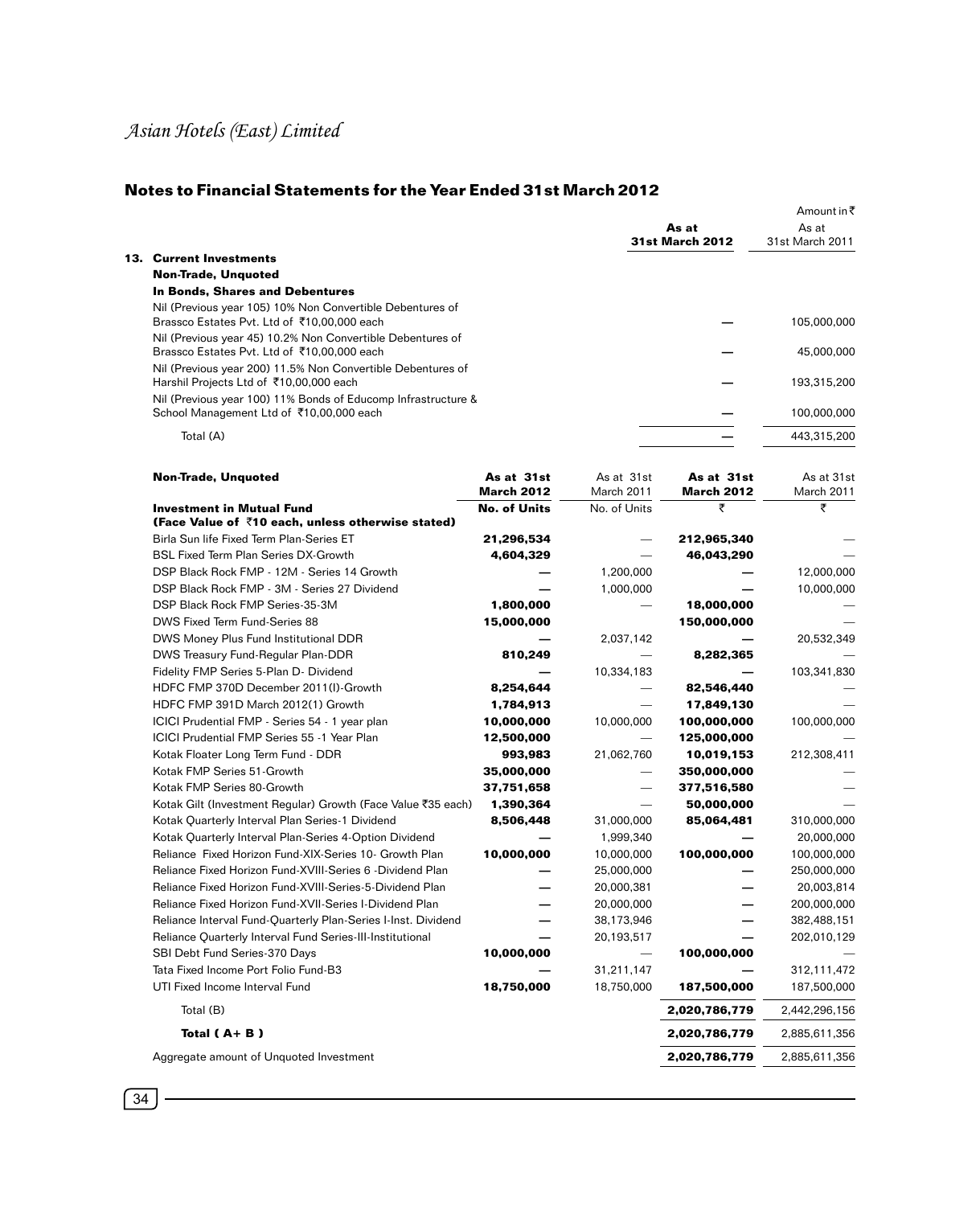|     |                                                                                                                          | As at<br><b>31st March 2012</b> | Amount in ₹<br>As at<br>31st March 2011 |
|-----|--------------------------------------------------------------------------------------------------------------------------|---------------------------------|-----------------------------------------|
|     | <b>14. Inventories</b>                                                                                                   |                                 |                                         |
|     | (Valued at Cost or Net realisable value whichever is lower)                                                              |                                 |                                         |
|     | Food, Liquor & Tobacco                                                                                                   | 11,175,708                      | 15,786,640                              |
|     | Crockery, Cutlery, Silverware & Linen                                                                                    | 3,388,861                       | 3,151,841                               |
|     | <b>General Stores &amp; Spares</b>                                                                                       | 2,649,871                       | 2,090,936                               |
|     | <b>15. Trade Receivables</b>                                                                                             | 17,214,440                      | 21,029,417                              |
|     | Outstanding for a period exceeding six months from the date they are due for payment                                     |                                 |                                         |
|     | Unsecured, considered good                                                                                               | 4,202,509                       | 2,705,626                               |
|     | Doubtful                                                                                                                 | 2,400,694                       | 2,584,931                               |
|     |                                                                                                                          |                                 |                                         |
|     |                                                                                                                          | 6,603,203                       | 5,290,557                               |
|     | Less: Provision for doubtful receivables                                                                                 | 2,400,694                       | 2,584,931                               |
|     | (A)<br>Other receivables                                                                                                 | 4,202,509                       | 2,705,626                               |
|     | Unsecured, considered good                                                                                               | 22,880,922                      | 16,150,809                              |
|     | (B)                                                                                                                      | 22,880,922                      | 16,150,809                              |
|     | Total $(A+B)$                                                                                                            | 27,083,431                      | 18,856,435                              |
| 16. | <b>Cash &amp; Bank Balances</b>                                                                                          |                                 |                                         |
|     | Cash & Cash Equivalents                                                                                                  |                                 |                                         |
|     | Balances with banks in Current Accounts                                                                                  | 10,325,155                      | 22,590,738                              |
|     | Cash on hand (Including Stamps in Hand ₹200,000)                                                                         | 1,214,103                       | 1,364,181                               |
|     | <b>Other Bank Balances</b>                                                                                               | 20,000,000                      | 20,000,002                              |
|     | Fixed Deposits- Held as security with Electricity Deptt.<br>Fixed Deposits- Maturing within 12 months of reporting dates | 622,880,743                     |                                         |
|     | <b>Unpaid Dividend Accounts</b>                                                                                          | 1,126,692                       | 447,501                                 |
|     |                                                                                                                          | 655,546,693                     | 44,402,422                              |
| 17. | <b>Short Term Loans and Advances</b>                                                                                     |                                 |                                         |
|     | (Unsecured, considered good)                                                                                             |                                 |                                         |
|     | Advances to Related Parties (refer note 17.1)                                                                            |                                 |                                         |
|     | <b>GJS Hotels Limited</b>                                                                                                | 668,525,000                     | 210,400,000                             |
|     | Regency Convention Centre and Hotels Limited                                                                             | 10,069,474                      | 8,519,474                               |
|     | Other loans and advances<br>Inter Corporate Deposits                                                                     | 75,000,000                      |                                         |
|     | Advance to Suppliers                                                                                                     | 2,960,436                       | 6,752,275                               |
|     | <b>Prepaid Expenses</b>                                                                                                  | 6,636,733                       | 2,929,000                               |
|     | Stamp Duty Recoverable from Odisha Govt.                                                                                 | 14,000,000                      | 14,000,000                              |
|     | VAT Credit Receivable                                                                                                    |                                 | 11,005,629                              |
|     | Others                                                                                                                   | 398,571                         | 724,450                                 |
|     |                                                                                                                          | 777,590,214                     | 254,330,828                             |
|     | 17.1 Additional disclosure under clause 32 of the listing agreement                                                      |                                 |                                         |
|     | Maximum amount outstanding at anytime during the year                                                                    |                                 |                                         |
|     | Regency Convention Centre and Hotels Limited                                                                             | 10,069,474                      | 8,584,024                               |
|     | <b>GJS Hotels Limited</b>                                                                                                | 720,525,000                     | 210,400,000                             |
| 18. | <b>Other Current Assets</b>                                                                                              |                                 |                                         |
|     | Interest accrued but not due on fixed deposits                                                                           | 33,760,837                      | 4,683,093                               |
|     |                                                                                                                          | 33,760,837                      | 4,683,093                               |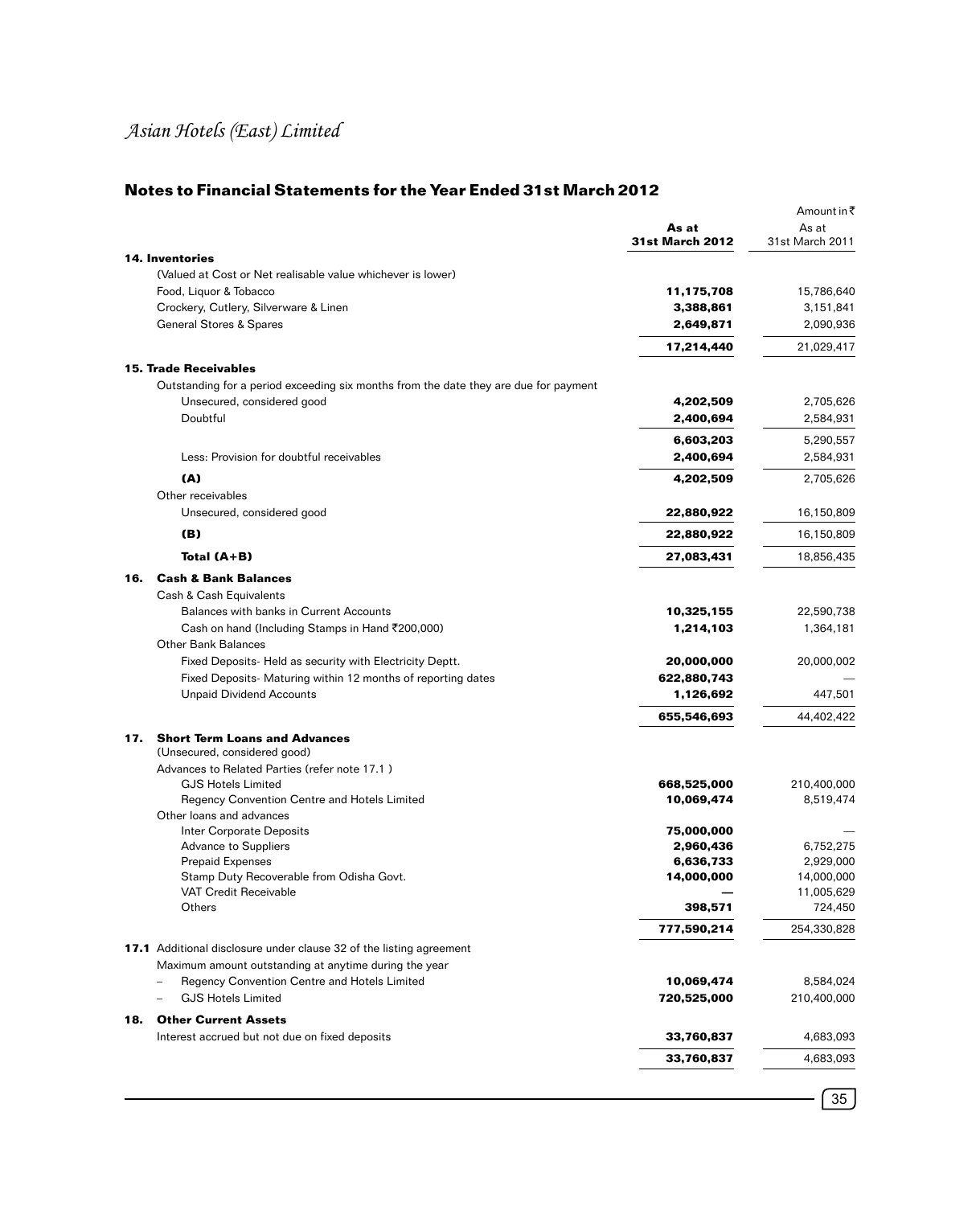## *Asian Hotels (East) Limited*

## **Notes to Financial Statements for the Year Ended 31st March 2012**

|                                                           |                        | Amount in ₹     |
|-----------------------------------------------------------|------------------------|-----------------|
|                                                           | <b>Year Ended</b>      | Year Ended      |
|                                                           | <b>31st March 2012</b> | 31st March 2011 |
| <b>19. Revenue From Operations</b>                        |                        |                 |
| Sale of Products                                          |                        |                 |
| Wines & Liquor                                            | 47,593,736             | 45,925,601      |
| Foods, Smokes and Other Beverages                         | 301,697,949            | 284,924,796     |
|                                                           | 349,291,685            | 330,850,397     |
| Less: Excise Duty                                         | 293,955                | 241,969         |
|                                                           | 348,997,730            | 330,608,428     |
| Sale of Services                                          |                        |                 |
| Rooms                                                     | 397,502,307            | 389, 152, 727   |
| Banquets Misc. Income                                     | 15,009,850             | 15,413,660      |
| Communication                                             | 9,285,157              | 8,923,903       |
| <b>Other Operating Revenue</b>                            | 73,178,468             | 81,968,476      |
|                                                           | 843,973,512            | 826,067,194     |
| 20. Other Income                                          |                        |                 |
| Interest Income from Current Investments                  | 7,238,537              | 31,286,329      |
| Interest Income from Others                               | 58,049,001             | 2,453,174       |
| Dividend Income from Current Investments                  | 94,793,496             | 149,710,686     |
| Net Gain on Sale of Current Investments                   | 5,526,367              |                 |
| Excess Provision written back                             | 184,237                |                 |
|                                                           | 165,791,638            | 183,450,189     |
| 21. Consumption of Provisions, Beverages, Smokes & Others |                        |                 |
| Wine & Liquor                                             |                        |                 |
| <b>Opening Stock</b><br>Add: Purchases                    | 11,460,693             | 8,379,033       |
|                                                           | 12,295,397             | 16,019,002      |
|                                                           | 23,756,090             | 24,398,035      |
| Less: Closing Stock                                       | 8,202,798              | 11,460,693      |
| (A)                                                       | 15,553,292             | 12,937,342      |
| Food, Provisions, Other Beverages & Smokes                |                        |                 |
| <b>Opening Stock</b>                                      | 4,325,947              | 4,141,750       |
| Add: Purchases                                            | 70,238,360             | 69,295,744      |
|                                                           | 74,564,307             | 73,437,494      |
| Less: Closing Stock                                       | 2,972,911              | 4,325,947       |
| (B)                                                       | 71,591,396             | 69,111,547      |
| Cost of Telephones                                        |                        |                 |
| <b>Cost of Calls</b>                                      | 207,756                | 165,459         |
| Lease Line Rentals                                        | 2,820,042              | 3,634,563       |
| (C)                                                       | 3,027,798              | 3,800,022       |
| Cost of Guest Transportation                              |                        |                 |
| Vehicle Fuel                                              | 3,050,132              | 6,201,687       |
| Vehicle Upkeep                                            | 1,000,957              | 305,642         |
| (D)                                                       | 4,051,089              | 6,507,329       |
|                                                           |                        |                 |
| Total $(A+B+C+D)$                                         | 94,223,575             | 92,356,240      |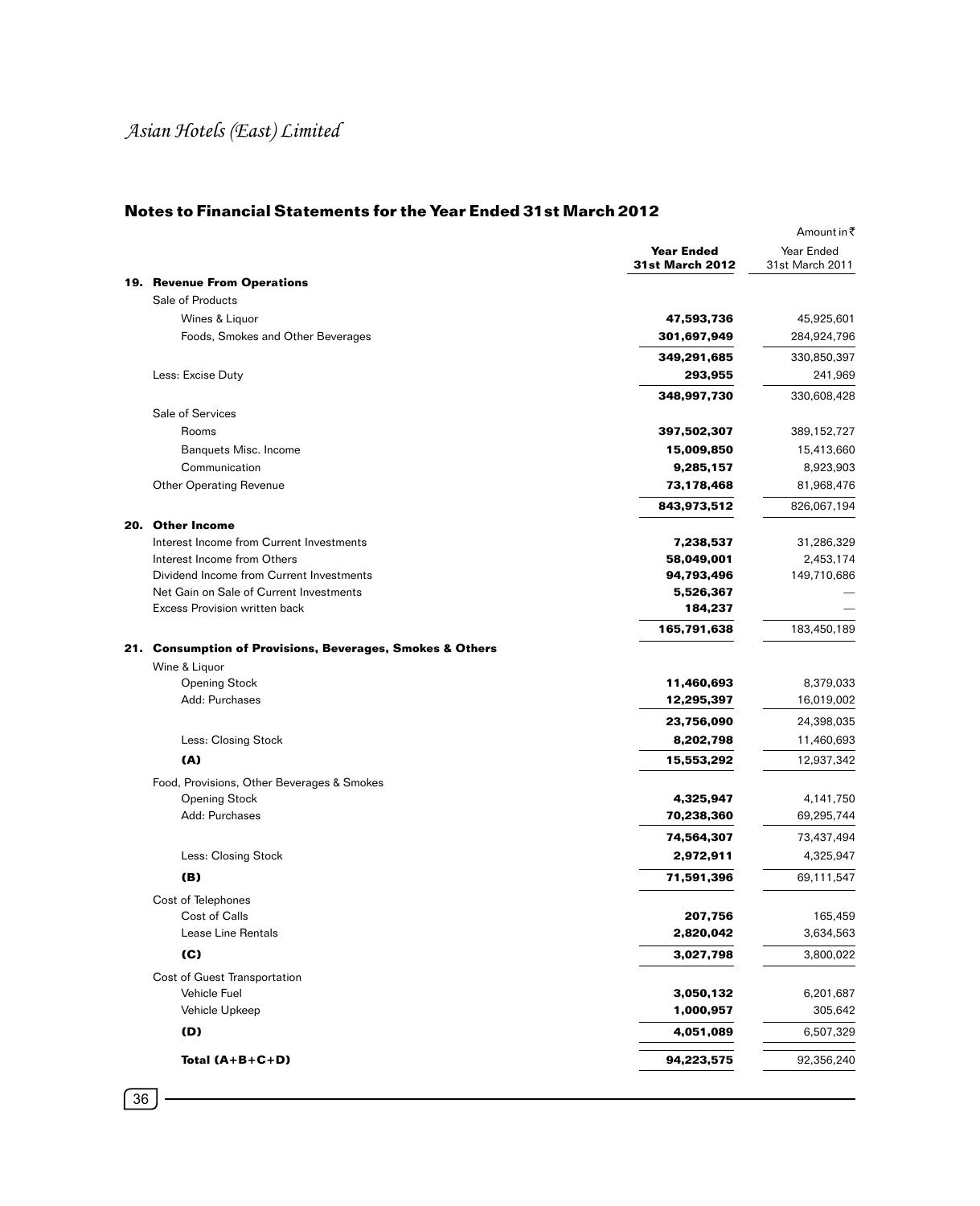# *Asian Hotels (East) Limited*

## **Notes to Financial Statements for the Year Ended 31st March 2012**

|       |                                                                             |                                             | Amount in₹                    |
|-------|-----------------------------------------------------------------------------|---------------------------------------------|-------------------------------|
|       |                                                                             | <b>Year Ended</b><br><b>31st March 2012</b> | Year Ended<br>31st March 2011 |
|       | 22. Employee Benefit Expenses                                               |                                             |                               |
|       | Salaries, wages and bonus                                                   | 151,146,864                                 | 134,342,828                   |
|       | Contribution to provident and other funds                                   | 9,858,301                                   | 7,529,083                     |
|       | Staff welfare expenses *                                                    | 17,978,972                                  | 17,806,263                    |
|       | Recruitment & Training                                                      | 2,930,960                                   | 3,137,026                     |
|       | *Staff welfare expenses includes                                            | 181,915,097                                 | 162,815,200                   |
|       | Cost of provisions consumed in Staff Cafeteria                              | 9,939,221                                   | 8,919,511                     |
|       | Less: Realisation on sale of food coupons to staff                          | 50,160                                      | 528,876                       |
|       |                                                                             | 9,889,061                                   | 8,390,635                     |
|       | 23. Other Expenses                                                          |                                             |                               |
|       | <b>Contract Labour and Service</b>                                          | 19,886,733                                  | 22,100,534                    |
|       | Linen, Room, Catering & Other supplies                                      | 30,077,126                                  | 25,220,729                    |
|       | <b>Operating Equipments Consumption</b>                                     | 4,366,410                                   | 7,908,941                     |
|       | Fuel, Power & Light                                                         | 84,246,763                                  | 83,354,381                    |
|       | Repairs, Maintenance & Refurbishing**                                       | 43,771,166                                  | 43,784,462                    |
|       | Lease Rent                                                                  | 308,268                                     | 231,193                       |
|       | Rent                                                                        |                                             | 39,827                        |
|       | Rates & Taxes                                                               | 5,910,912                                   | 2,873,797                     |
|       | Insurance                                                                   | 2,212,455                                   | 4,444,700                     |
|       | Directors' Sitting Fees                                                     | 238,000                                     | 204,000                       |
|       | Legal & Professional Expenses                                               | 13,403,615                                  | 24,760,892                    |
|       | Payment to Auditors                                                         | 678,284                                     | 649,589                       |
|       | <b>Printing &amp; Stationery</b>                                            | 2,627,495                                   | 2,689,721                     |
|       | Travelling & Conveyance***                                                  | 9,889,205                                   | 11,693,058                    |
|       | <b>Communication Expenses</b>                                               | 1,927,669                                   | 2,739,948                     |
|       | Prior Period Expenses                                                       | 77,067                                      |                               |
|       | <b>Technical Services</b>                                                   | 33,965,009                                  | 33,066,309                    |
|       | Advertisement & Publicity                                                   | 15,226,321                                  | 23,175,089                    |
|       | Shareholders' Meeting Expenses                                              | 74,054                                      | 118,188                       |
|       | <b>Postal Ballot Expenses</b>                                               |                                             | 157,675                       |
|       | Commission & Brokerage                                                      | 27,682,126                                  | 24,168,218                    |
|       | Charity & Donation                                                          | 4,563,700                                   | 7,602,000                     |
|       | Bank Charges and Commission                                                 | 278,657                                     | 264,371                       |
|       | Provision for Bad & Doubtful Debts                                          |                                             | 150,000                       |
|       | Loss on Sale of Current Investments                                         |                                             | 108,076                       |
|       | Loss on Sale of Fixed Assets                                                | 2,125,017                                   | 953,898                       |
|       | Miscellaneous Expenses                                                      | 1,598,161                                   | 1,833,134                     |
|       |                                                                             | 305,134,213                                 | 324,292,730                   |
| $***$ | Repairs, Maintenance & Refurbishing includes                                |                                             |                               |
|       | Repairs & Maintenance - Buildings                                           | 4,788,056                                   | 6,374,083                     |
|       | Repairs & Maintenance - Plant & Machinery<br>Repairs & Maintenance - Others | 23,349,168<br>15,554,120                    | 19,687,660<br>16,507,941      |
| $***$ | Travelling & Conveyance includes                                            |                                             |                               |
|       | <b>Travel of Directors</b>                                                  | 949,532                                     | 1,427,085                     |
|       |                                                                             |                                             |                               |

 $\boxed{37}$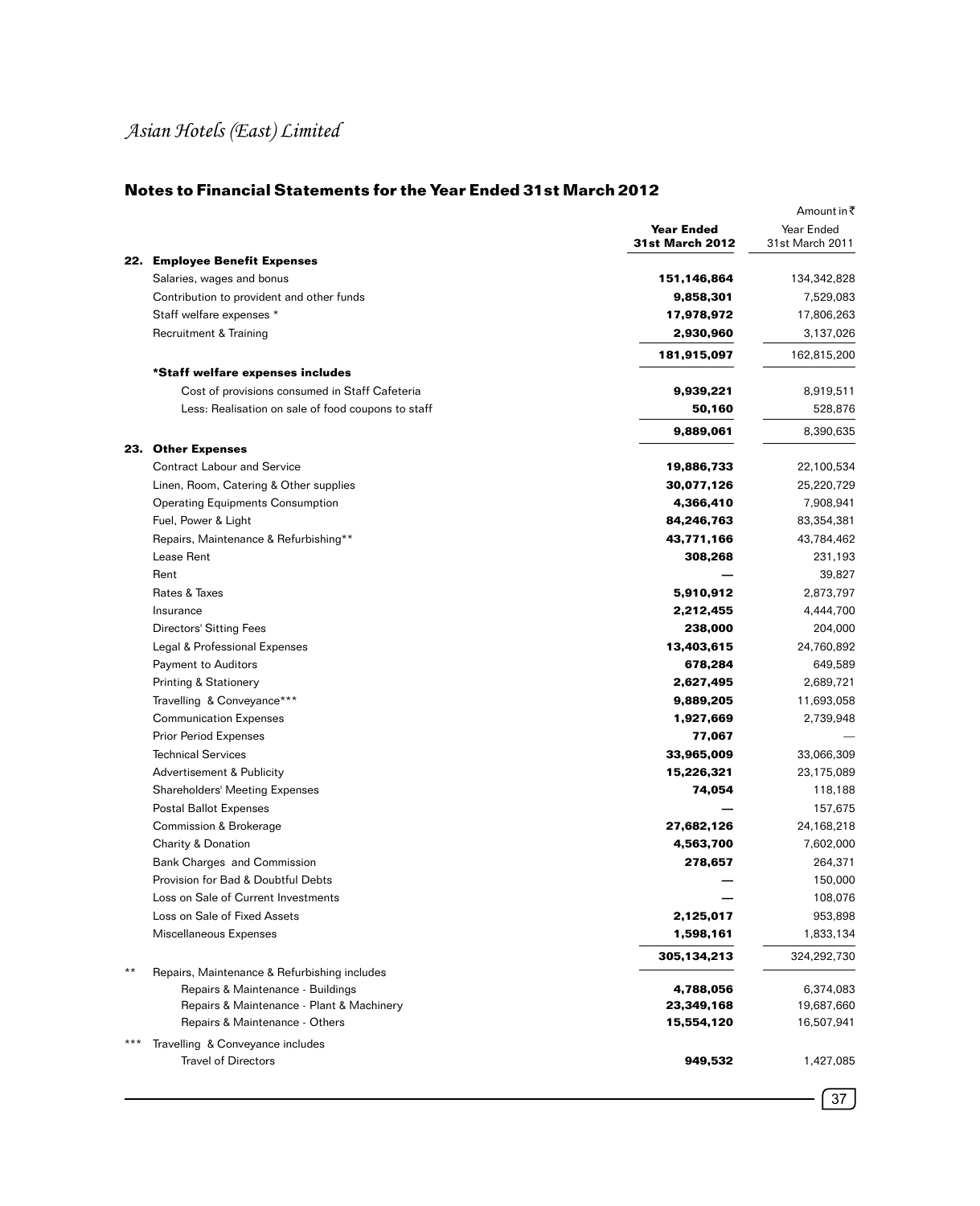$\Delta$ mount in  $\bar{z}$ 

#### **24. Gratuity and other post-employment benefit plans**

The Company has classified the various benefits provided to employees as under:-

- a) Defined contribution plans
	- i. Provident fund
- b) Defined benefit plans
	- i. Contribution to Gratuity fund
	- ii. Compensated absences Earned leave

In accordance with Accounting Standard 15 (revised 2005), actuarial valuation was done in respect of the aforesaid defined plans based on the following assumptions: -

#### **Economic Assumptions**

The discount rate and salary increases assumed are key financial assumptions and should be considered together; it is the difference or 'gap' between these rates which is more important than the individual rates in isolation.

#### **Discount Rate**

The discounting rate is based on the gross redemption yield on medium to long-term risk free investments. For the current valuation a discount rate of 9 % p.a. compound, has been used.

#### **Salary Escalation Rate**

The salary escalation rate usually consists of at least three components, viz. Regular increments, price inflation and promotional increases. In addition to this any commitments by the management regarding future salary increases and the Company's philosophy towards employee remuneration are also to be taken into account. Again a long- term view as to the trend in salary increase rates has to be taken rather than be guided by the escalation rates experienced in the immediate past, if they have been influenced by unusual factors.

The following tables set out the unfunded status of the gratuity plan and earned leaves and amounts recognised in the Company's financial statements as at 31st March 2012:

#### **i. Change in benefit obligations:**

| <b>Particulars</b>                                              | <b>Gratuity (Unfunded)</b> |                 | <b>Compensated absences</b><br><b>Earned leave (Unfunded)</b> |                 |  |
|-----------------------------------------------------------------|----------------------------|-----------------|---------------------------------------------------------------|-----------------|--|
|                                                                 | <b>31st March 2012</b>     | 31st March 2011 | <b>31st March 2012</b>                                        | 31st March 2011 |  |
| Present value of obligations as at<br>the beginning of the year | 8.121.242                  | 6.665.903       | 1.216.030                                                     | 1,696,140       |  |
| Current Service Cost                                            | 2.481.028                  | 2.076.863       | 1.710.280                                                     | 468.399         |  |
| Interest Cost                                                   | 690.306                    | 533.272         | 103.363                                                       | 135.691         |  |
| Benefit Paid                                                    | (2.321.915)                | (947.892)       | (737.861)                                                     | (693,020)       |  |
| Actuarial (gain)/ loss on obligation                            | (197.299)                  | (206.904)       | 1,450,331                                                     | (391, 180)      |  |
| <b>Present value of obligations</b><br>as at the year end       | 8.773.362                  | 8.121.242       | 3.742.143                                                     | 1.216.030       |  |

#### **ii. Expenses recognised in the Statement of Profit and Loss :**

| <b>Particulars</b>                                                   | <b>Gratuity (Unfunded)</b> |                 | <b>Compensated absences</b><br><b>Earned leave (unfunded)</b> |                 |  |
|----------------------------------------------------------------------|----------------------------|-----------------|---------------------------------------------------------------|-----------------|--|
|                                                                      | <b>31st March 2012</b>     | 31st March 2011 | <b>31st March 2012</b>                                        | 31st March 2011 |  |
| <b>Current Service Cost</b>                                          | 2,481,028                  | 2.076.863       | 1.710.280                                                     | 468,399         |  |
| Interest Cost                                                        | 690.306                    | 533.272         | 103.363                                                       | 135.691         |  |
| Actuarial (gain)/loss recognized<br>during the year                  | (197.299)                  | (206.904)       | 1.450.331                                                     | (391, 180)      |  |
| <b>Expenses recognised in</b><br><b>Statement of Profit and Loss</b> | 2,974,035                  | 2.403.231       | 3,263,974                                                     | 212.910         |  |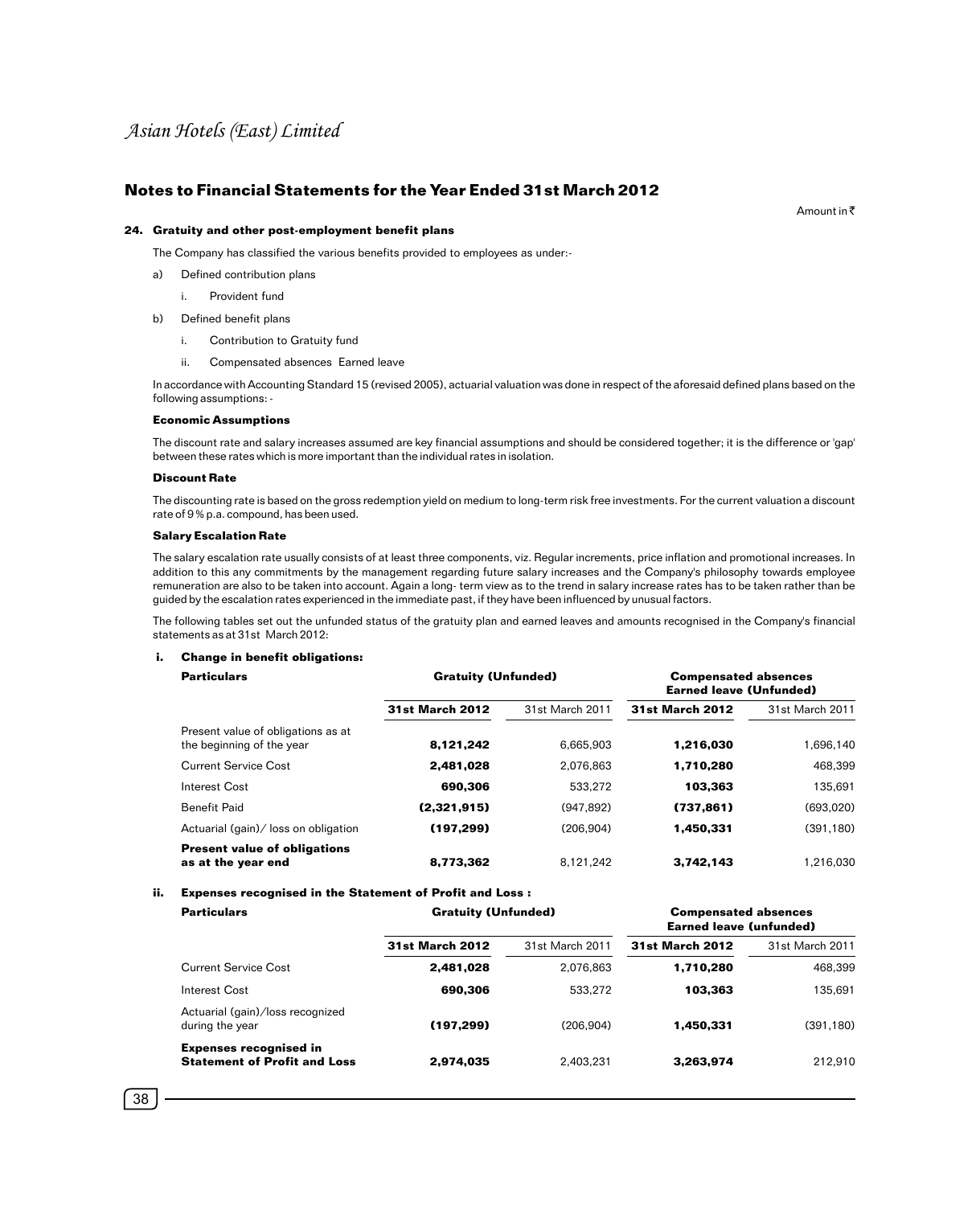|      |        |                                                                                                                                                                                                                        |                         |                          | Amount in ₹              |
|------|--------|------------------------------------------------------------------------------------------------------------------------------------------------------------------------------------------------------------------------|-------------------------|--------------------------|--------------------------|
| iii. |        | <b>Principal Actuarial assumptions:</b>                                                                                                                                                                                |                         |                          |                          |
|      |        | <b>Particulars</b>                                                                                                                                                                                                     | <b>Refer Note below</b> | Year ended<br>31.03.2012 | Year ended<br>31.03.2011 |
|      |        | Discount rate (p.a.)                                                                                                                                                                                                   |                         | 9%                       | 8%                       |
|      |        | Salary escalation rate (p.a.)                                                                                                                                                                                          | $\overline{c}$          | 8%                       | 8%                       |
|      | Notes: |                                                                                                                                                                                                                        |                         |                          |                          |
|      | 1.     | The discount rate is based on the prevailing market yields of Indian Government securities as at the balance sheet date for the<br>estimated term of obligations.                                                      |                         |                          |                          |
|      | 2.     | The estimates of rate of escalation in salary considered in actuarial valuation, take into account inflation, seniority, promotion and<br>other relevant factors including supply and demand in the employment market. |                         |                          |                          |
|      | 3.     | The gratuity plan and earned leave is unfunded.                                                                                                                                                                        |                         |                          |                          |
|      |        | <b>Demographic assumptions:</b>                                                                                                                                                                                        |                         |                          |                          |
| a.   |        | Retirement age: 58 years                                                                                                                                                                                               |                         |                          |                          |
| b.   |        | : Published rates under LIC (1994-96) mortality table.<br>Mortality rate                                                                                                                                               |                         |                          |                          |
|      |        |                                                                                                                                                                                                                        |                         | <b>31st March 2012</b>   | 31st March 2011          |
| 25.  |        | <b>Earnings per share (Basic &amp; Diluted)</b>                                                                                                                                                                        |                         |                          |                          |
| А.   | Basic  |                                                                                                                                                                                                                        |                         |                          |                          |
|      | (i)    | Profit $\angle$ (Loss) for the period                                                                                                                                                                                  |                         | 280,372,480              | 301,668,227              |

|     |        | w                    | Profit / (Loss) for the period                                                                               | 280,372,480 | 301,008,227 |
|-----|--------|----------------------|--------------------------------------------------------------------------------------------------------------|-------------|-------------|
|     |        | (ii)                 | Provision for Preference Dividend                                                                            |             | 6,164       |
|     |        | (iii)                | Profit available for Equity Shareholders                                                                     | 280,372,480 | 301,662,063 |
|     |        | (iv)                 | Weighted average number of Equity Shares of ₹10 each                                                         | 11,440,585  | 11,401,782  |
|     |        | (v)                  | Earnings/(Loss) per share                                                                                    | 24.51       | 26.46       |
|     | В.     | <b>Diluted</b>       |                                                                                                              |             |             |
|     |        | (i)                  | Profit / (Loss) for the period                                                                               | 280,372,480 | 301,668,227 |
|     |        | (ii)                 | Provision for Preference Dividend                                                                            |             | 6,164       |
|     |        | (iii)                | Profit available for Equity Shareholders                                                                     | 280,372,480 | 301,662,063 |
|     |        | (iv)                 | Weighted average number of Equity Shares of<br>₹10 each used in computing Basic EPS                          | 11.440.585  | 11,401,782  |
|     |        |                      | Add: Weighted average number of potential equity shares on<br>account of conversion of FCPS to equity shares |             | 38,910      |
|     |        | (v)                  | Weighted average number of Equity Shares of ₹10 each for diluted EPS                                         | 11,440,585  | 11,440,692  |
|     |        | (vi)                 | Earnings/(Loss) per share $(\bar{\tau})$                                                                     | 24.51       | 26.37       |
|     |        |                      | 26. C.I.F. Value of Imports:                                                                                 |             |             |
|     |        |                      | Stores & Spares                                                                                              | 1,545,696   | 1,304,056   |
|     |        | <b>Capital Goods</b> |                                                                                                              | 696,342     | 5,772,388   |
|     |        |                      | Beverages - through canalizing agencies                                                                      | 5,743,500   | 14,594,457  |
|     | Others |                      |                                                                                                              |             | 6,838,813   |
|     |        |                      |                                                                                                              | 7,985,538   | 28,509,714  |
| 27. |        |                      | <b>Expenditure in Foreign Currency (on payment basis)</b>                                                    |             |             |
|     |        |                      | <b>Technical Services</b>                                                                                    | 33,494,110  | 35,483,940  |
|     |        |                      | Commission & Brokerage                                                                                       | 11,203,552  | 9,292,506   |
|     |        |                      | Training & Recruitment                                                                                       | 1,159,002   | 54,878      |
|     | Others |                      |                                                                                                              | 13,333,324  | 6,220,993   |
|     |        |                      |                                                                                                              | 59,189,988  | 51,052,317  |
|     |        |                      |                                                                                                              |             |             |

 $\sqrt{39}$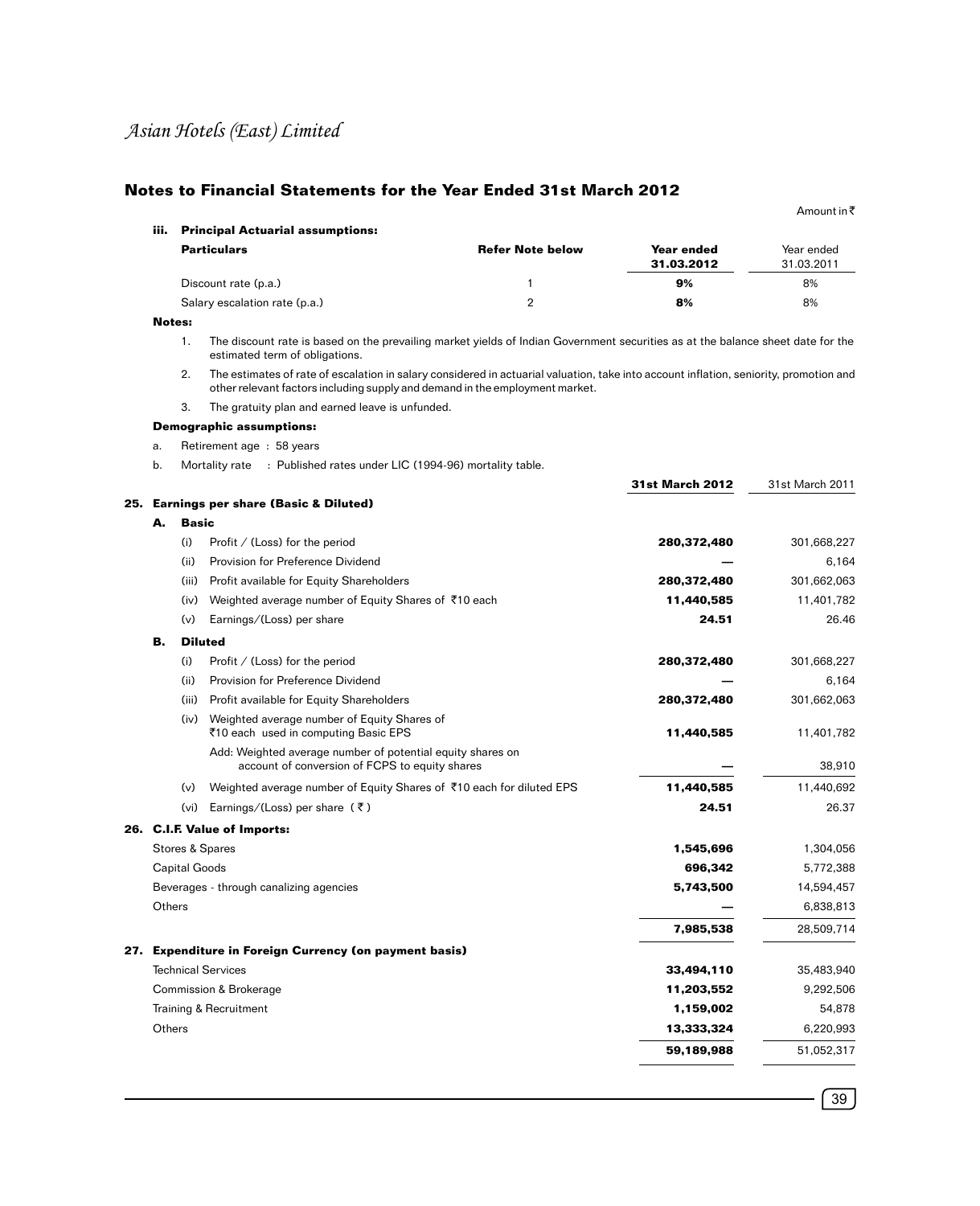|                                                                    | Amount in $\bar{\tau}$ |
|--------------------------------------------------------------------|------------------------|
| 31st March 2012                                                    | 31st March 2011        |
| 28. Earnings in Foreign Currency (on receipt basis)<br>334.922.037 | 309.709.796            |

- **29.** As the company is engaged in only one segment of Hotel business, the disclosure requirements of Accounting Standard (AS-17) on "Segment Reporting" are not applicable.
- **30.** The Company had sent letters to its suppliers for confirmation of their status and registration under "Micro, Small and Medium Enterprises (Development) Act, 2006" and the company has not received any intimation from any of its suppliers regarding their status under the said Act and hence disclosure, if any, relating to amounts unpaid as at the year end along with interest paid / payable as required under the said Act have not been given.

#### **31. Contingent Liabilities :**

- **a.** Export obligation in respect of EPCG Licenses: ₹2,43,01,279 (Previous year ₹2,43,01,279).
- **b.** Claims against the Company not acknowledged as debts:
	- **i)** Sales Tax/VAT ₹55,82,211 (Previous Year ₹28,56,304)
	- **ii)** Service Tax ₹1,02,89,320 (Previous Year ₹1,45,97,672)
	- **iii)** ESIC ₹21,80,235 (Previous Year Rs ₹21,80.235)
	- **iv)** Letter of Credit for `50,00,000 issued by IDBI Bank Ltd in favour of West Bengal Electricity Distribution Company Ltd. (Previous Year ₹50,00,000)
	- v) Suit instituted by a party before State Consumer Disputes Reddressal Commission, West Bengal ₹ 98,00,000 (Previous Year `98,00,000 )

|     |                                                       | <b>31st March 2012</b> | 31st March 2011 |
|-----|-------------------------------------------------------|------------------------|-----------------|
| 32. | <b>Payment to Auditors</b>                            |                        |                 |
|     | <b>Statutory Audit Fees</b>                           | 500.000                | 450,000         |
|     | Tax Audit Fees                                        | 150.000                | 150,000         |
|     | <b>Certification Charges</b>                          | 5,538                  |                 |
|     | Reimbursement of Expenses<br>$\overline{\phantom{a}}$ | 22.746                 | 649,589         |
|     |                                                       | 678,284                | 649,589         |

33. As on date, the Company holds 91,652 Equity shares of  $\bar{\tau}$ 10 each of its subsidiaries, Regency Convention Centre and Hotels Limited (RCC), representing 58.99% of the paid up capital of RCC. Apart from the above, the Company had also made an advance of  $\overline{33,34,48,275}$  for acquiring further shares of RCC from their existing shareholders and paid advances to Regency Convention Centre and Hotels Limited amounting to ₹1,00,69,474 up to the Balance Sheet date which has been disclosed as a recoverable advance.

The principal assets of Regency Convention Centre and Hotels Limited comprise of an interest in a parcel of land at Mumbai, such interest being the subject matter of dispute pending in the Bombay High Court. However Regency Convention Centre and Hotels Limited is in possession of opinions given by the highest legal authorities clearly stating that Regency Convention Centre and Hotels limited has a reasonable chance of winning the ongoing legal dispute. Such assets form part of the Company's undertaking at book values.

The value of the above assets is primarily dependent on the legal dispute and is, therefore, subject matter of uncertainty at this juncture. As such, the ultimate outcome of the matter and, therefore, whether there is impairment, if any, in the value of the aforesaid assets cannot be reasonably determined at present. As per the earlier terms of agreement with the Regency Convention Centre and Hotels Limited and its shareholders, the company has to make additional payment for acquiring the balance shares of Regency Convention Centre and Hotels Limited, the amount of which is unascertainable and dependent on the outcome of the dispute is pending in the Bombay High Court.

- **34.** Pursuant to the Scheme of Arrangement & Demerger, the company had obtained approval of the Government of West Bengal for the vesting of the leasehold property upon which Hotel Hyatt Regency Kolkata is situated. Liabilities for registration of the same will be determined as and when the registration is done.
- **35.** The Company has not recognised any loss on impairment in respect of assets of the Company since there is no reduction in value of any asset. In respect of subsidiaries, such decision is based on the audited accounts of the subsidiaries.
- **36.** In accordance with the Accounting Standard on "Related Party Disclosures" (AS-18), the disclosures in respect of Related Parties and transactions with them are as follows: -

#### **Related Party Disclosures**

#### **(i) List of Related Parties**

(a) Subsidiaries :

GJS Hotels Limited

Regency Convention Centre and Hotels Limited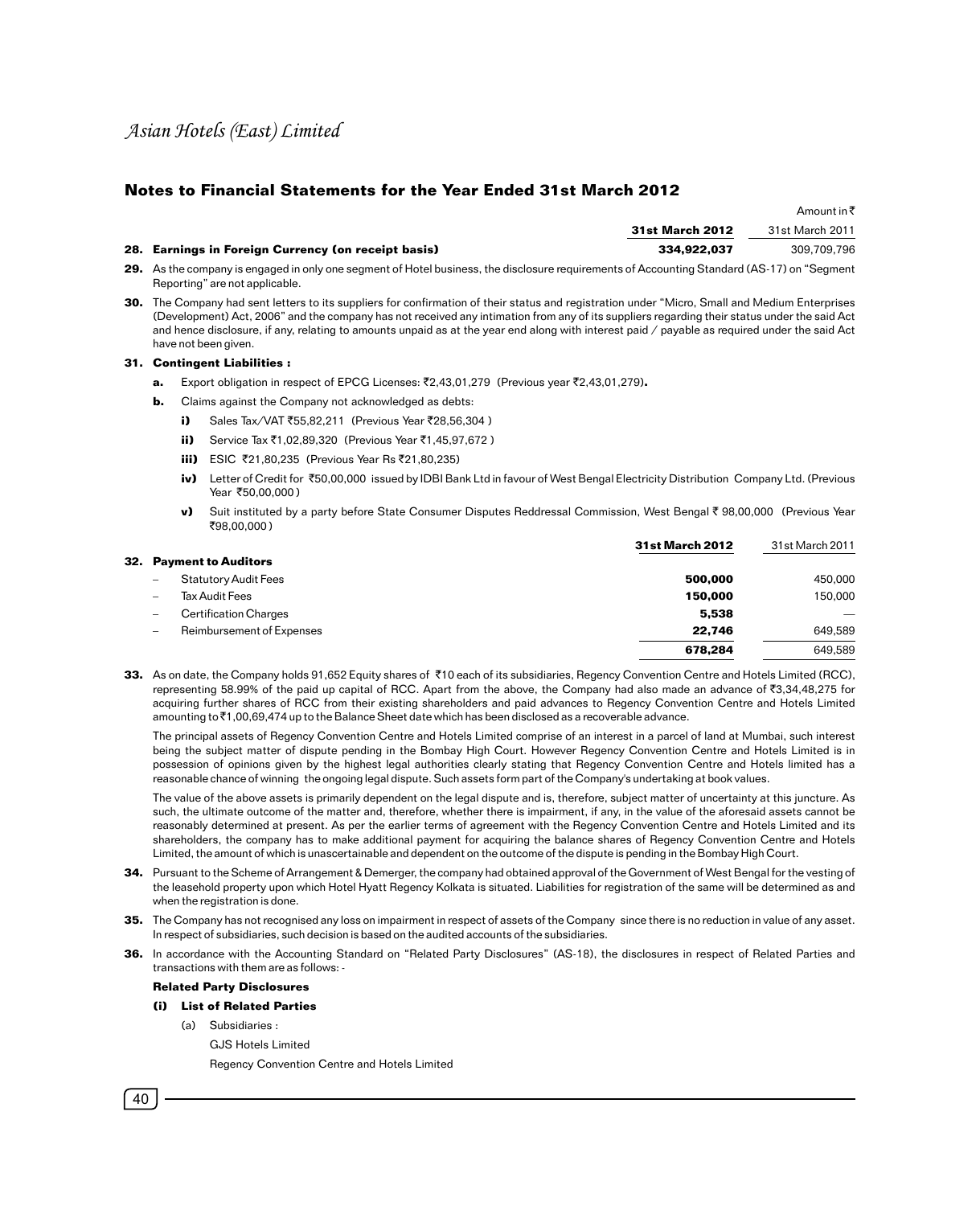- (b) Key Management Personnel :
	- Umesh Saraf
	- Arun Kumar Saraf
- (c) Entities over which directors or their relatives can exercise significant influence/control :<br>(i) Robust Hotels Private Limited (xi) Sara Hospitality Limited
	-
	- (ii) Nepal Travel Agency Pvt. Ltd., Nepal
	-
	-
	-
	-
	- (vii) Juniper Hotels Private Limited (xvii) Samra Importex Private Limited
	- (viii) Yak & Yeti Hotels Limited, Nepal (xviii)Forex Finance Private Limited
	- (ix) Taragaon Regency Hotels Limited, Nepal (xix) Saraf Industries Limited, Mauritius
	- (x) Saraf Investments Limited, Mauritius (xx) Saraf Hotels Limited, Mauritius
- 
- (xi) Sara Hospitality Limited, Hong Kong<br>(xii) Juniper Investments Limited
- (iii) Unison Hotels Limited (xiii) Chartered Hotels Pvt. Ltd.
	-
- (iv) Vedic Hotels Limited (xiv) Blue Energy Private Limited (x) Unison Power Limited (x) Cotsteps of Buddha Hotels (xv) Footsteps of Buddha Hotels Private Limited
- (vi) Unison Hotels South Limited (xvi) Sara International Limited, Hong Kong
	-
	-
	-
	-

#### **(ii) Details of Transactions with Related Parties during the year :**

| <b>Transactions</b><br>during the year     | <b>Subsidiary Company</b> |             | <b>Key Management</b><br><b>Personnel</b> |            | <b>Entities Controlled by</b><br><b>Directors or their</b><br><b>Relatives</b> |             | <b>Total</b> |             |
|--------------------------------------------|---------------------------|-------------|-------------------------------------------|------------|--------------------------------------------------------------------------------|-------------|--------------|-------------|
|                                            | 2011-12                   | 2010-11     | $2011 - 12$                               | 2010-11    | 2011-12                                                                        | 2010-11     | 2011-12      | 2010-11     |
| <b>Dividend Paid</b>                       |                           |             |                                           |            |                                                                                |             |              |             |
| Forex Finance Private Limited              |                           |             |                                           |            | 14,071,824                                                                     | 9,381,216   | 14,071,824   | 9,381,216   |
| Saraf Industries Limited                   |                           |             |                                           |            | 16,337,835                                                                     | 10,891,890  | 16,337,835   | 10,891,890  |
| <b>Services Availed</b><br>during the Year |                           |             |                                           |            |                                                                                |             |              |             |
| Nepal Travel Agency Pvt. Ltd.              |                           |             |                                           |            |                                                                                | 428.270     |              | 428,270     |
| <b>Expenses Incurred</b><br>(Reimbursment) |                           |             |                                           |            |                                                                                |             |              |             |
| <b>GJS Hotels Limited</b>                  |                           | 1,747,813   |                                           |            |                                                                                |             |              | 1,747,813   |
| <b>Regency Convention Centre</b>           |                           | 96,562      |                                           |            |                                                                                |             |              | 96,562      |
| and Hotels Limited                         |                           |             |                                           |            |                                                                                |             |              |             |
| Robust Hotels Private Limited              |                           |             |                                           |            | 135,499                                                                        |             | 135,499      |             |
| Investment in<br><b>Preference Shares</b>  |                           |             |                                           |            |                                                                                |             |              |             |
| <b>Robust Hotels Private Limited</b>       |                           |             |                                           |            | 615,374,060                                                                    | 615,374,060 | 615,374,060  | 615,374,060 |
| <b>Advance Given</b>                       |                           |             |                                           |            |                                                                                |             |              |             |
| <b>GJS Hotels Limited</b>                  | 540,125,000               | 271,400,000 |                                           |            |                                                                                |             | 540,125,000  | 271,400,000 |
| <b>Regency Convention Centre</b>           | 1,550,000                 | 1,600,000   |                                           |            |                                                                                |             | 1,550,000    | 1,600,000   |
| and Hotels Limited                         |                           |             |                                           |            |                                                                                |             |              |             |
| <b>Advance Repaid</b>                      |                           |             |                                           |            |                                                                                |             |              |             |
| <b>GJS Hotels Limited</b>                  | 82,000,000                | 114,700,000 |                                           |            |                                                                                |             | 82,000,000   | 114,700,000 |
| <b>Managerial</b>                          |                           |             |                                           |            |                                                                                |             |              |             |
| Remuneration                               |                           |             |                                           |            |                                                                                |             |              |             |
| Umesh Saraf                                |                           |             | 18,480,059                                | 13,320,000 |                                                                                |             | 18,480,059   | 13,320,000  |
| Arun Kr. Saraf                             |                           |             | 18,480,059                                | 11,804,844 |                                                                                |             | 18,480,059   | 11,804,844  |

| <b>Closing Balance as on</b><br><b>Balance Sheet Date</b> | <b>Subsidiary Company</b> |               | <b>Key Management</b><br>Personnel |           | <b>Entities Controlled by</b><br><b>Directors or their</b><br><b>Relatives</b> |             | Total         |               |
|-----------------------------------------------------------|---------------------------|---------------|------------------------------------|-----------|--------------------------------------------------------------------------------|-------------|---------------|---------------|
|                                                           | 2011-12                   | 2010-11       | 2011-12                            | 2010-11   | 2011-12                                                                        | 2010-11     | 2011-12       | 2010-11       |
| <b>Account Payables</b>                                   |                           |               |                                    |           |                                                                                |             |               |               |
| Umesh Saraf                                               |                           |               | 7.128.059                          | 3,000,000 |                                                                                |             | 7,128,059     | 3,000,000     |
| Arun Kr. Saraf                                            |                           |               | 7.128.059                          | 5,008,069 |                                                                                |             | 7,128,059     | 5,008,069     |
| <b>Account Receivables</b>                                |                           |               |                                    |           |                                                                                |             |               |               |
| <b>GJS Hotels Limited</b>                                 | 668.525.000               | 210,400,000   |                                    |           |                                                                                |             | 668,525,000   | 210,400,000   |
| <b>Regency Convention Centre</b><br>and Hotels Limited    | 10.069.474                | 8,519,474     |                                    |           |                                                                                |             | 10,069,474    | 8,519,474     |
| Investments as at                                         |                           |               |                                    |           |                                                                                |             |               |               |
| year end                                                  |                           |               |                                    |           |                                                                                |             |               |               |
| <b>GJS Hotels Limited</b>                                 | 2.346.365.000             | 2,346,365,000 |                                    |           |                                                                                | —           | 2,346,365,000 | 2,346,365,000 |
| <b>Regency Convention Centre</b><br>and Hotels Limited    | 257.901.724               | 257.901.724   |                                    |           |                                                                                |             | 257,901,724   | 257.901.724   |
| <b>Robust Hotels Private Limited</b>                      |                           |               |                                    |           | 615,374,060                                                                    | 615.374.060 | 615,374,060   | 615.374.060   |
|                                                           |                           |               |                                    |           |                                                                                |             |               |               |

Amount in  $\bar{z}$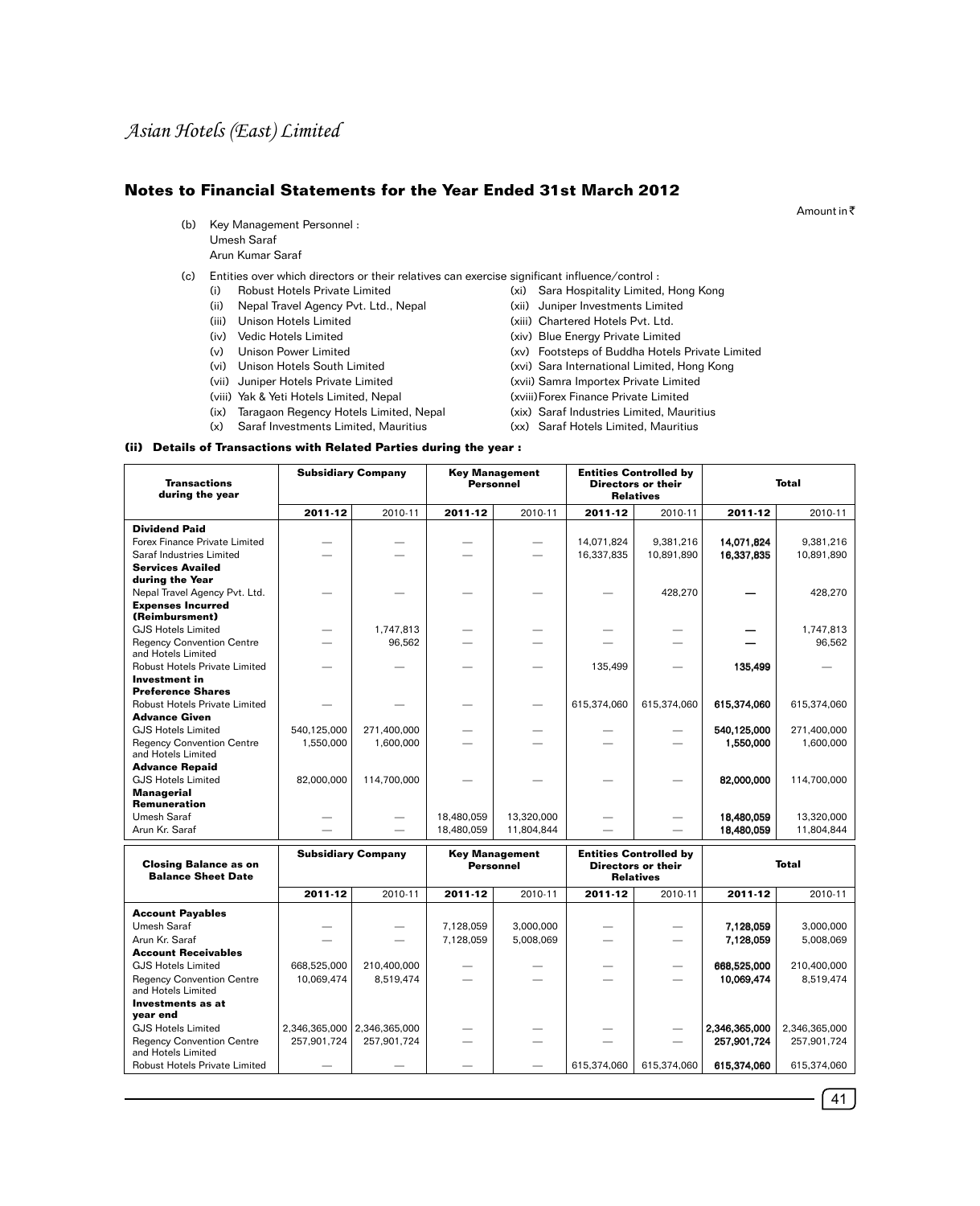## *Asian Hotels (East) Limited*

### **Notes to Financial Statements for the Year Ended 31st March 2012**

Amount in  $\bar{z}$ 

- **37.** Estimated amount of contracts remaining to be executed on capital account and not provided for (net of advances) ₹20,79,031 (Previous Year ₹Nil)
- **38.** Till the year ended 31st March 2011, the Company was using pre-revised Schedule VI to the Companies Act 1956, for preparation and presentation of its financial statements. During the year ended 31st March 2012, the revised Schedule VI notified under the Companies Act 1956, has become applicable to the company. The Company has reclassified previous year figures to conform to this year's classification.
- **39.** There are no other disclosure requirements which need to be disclosed as per Accounting Standard and Revised Schedule VI to the Companies Act 1956.

For **S. S. Kothari Mehta & Company** Chartered Accountants Firm Registration No.: 000756N

**K K Tulshan** Partner Membership No. 085033

Place : Kolkata **Bimal K Jhunjhunwala Saumen Chattopadhyay**

As per our report of even date  $\blacksquare$  As per our report of even date

**Radhe Shyam Saraf** Chairman **Arun K Saraf** Joint Managing Director **Umesh Saraf** Joint Managing Director **Rama Shankar Jhawar** Director **S S Bhandari** Director **Padam K Khaitan** Director

Date : 11th May 2012 **Vice President - Corporate Finance** Chief Legal Officer & Company Secretary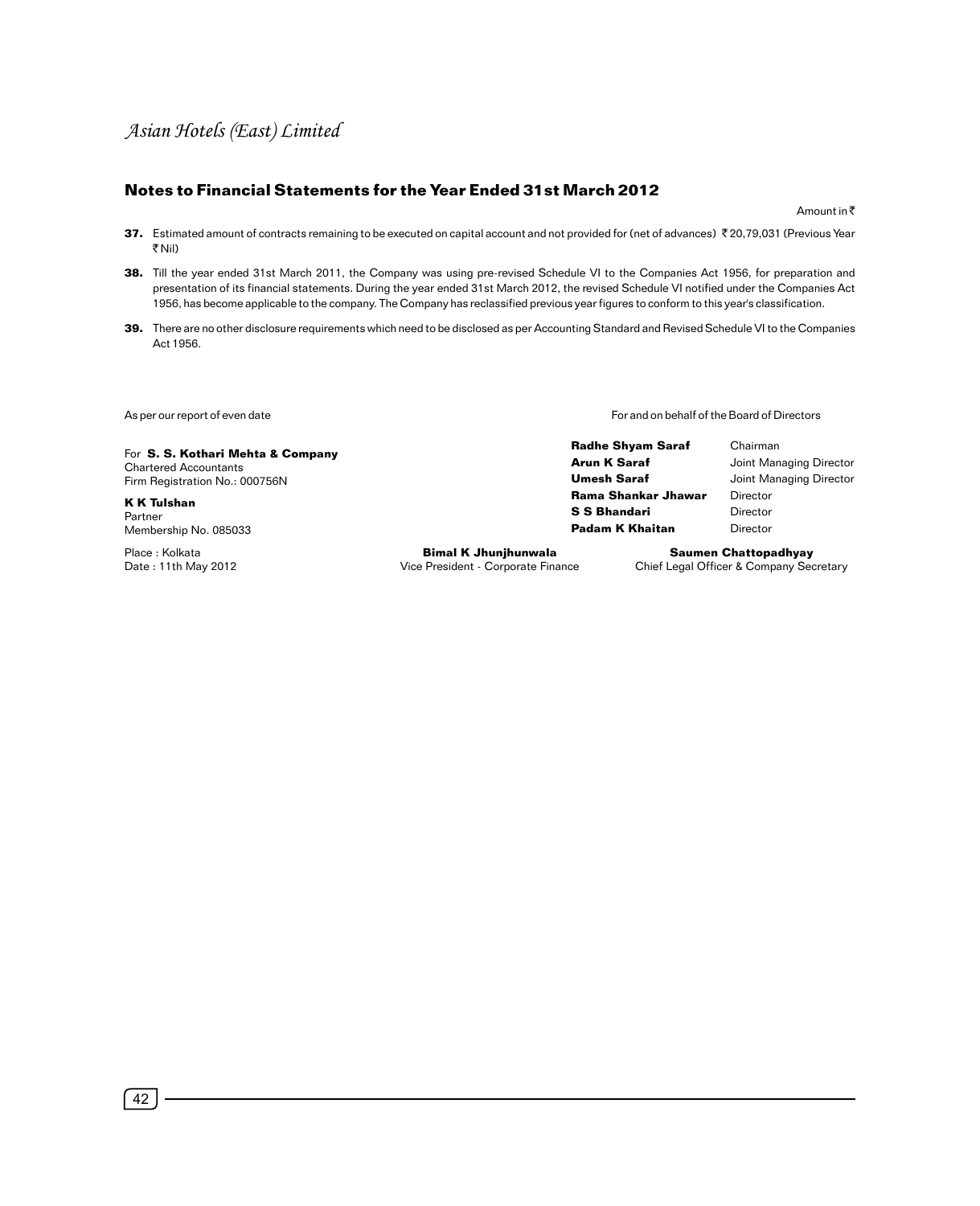## *Asian Hotels (East) Limited*

## **STATEMENT PURSUANT TO SECTION 212 OF THE COMPANIES ACT, 1956 RELATING TO SUBSIDIARY COMPANIES**

| SI. No.        | <b>Name of the Subsidiary</b>                                                                                                                                                                                    | <b>GJS Hotels Limited</b> | <b>Regency Convention Centre</b><br>and Hotels Limited |
|----------------|------------------------------------------------------------------------------------------------------------------------------------------------------------------------------------------------------------------|---------------------------|--------------------------------------------------------|
| $\mathbf{1}$   | Financial Year of the Subsidiary ended on                                                                                                                                                                        | 31-Mar-12                 | 31-Mar-12                                              |
| $\overline{2}$ | Date from which it became subsidiary                                                                                                                                                                             | 31-Oct-09                 | 31-Oct-09                                              |
| 3              | (a)<br>Number of shares in the subsidiary held by the<br>Holding Company in its own name / name of the<br>nominee(s) at the end of the previous financial<br>year of the subsidiary                              | 10,961,000                | 91,652                                                 |
|                | Extent of interest of the Holding Company at<br>(b)<br>the end of the previous financial year of the subsidiary                                                                                                  | 100%                      | 58.994%                                                |
| $\overline{4}$ | The net aggregate amount of the subsidiary company's<br>profit / (loss) so far it concerns the members of the<br>Holding Company and is not dealt with in the Holding<br>Company's Accounts :                    |                           |                                                        |
|                | for the subsidiary's financial year ended<br>(a)<br>on 31-Mar-2012                                                                                                                                               | (656, 914)                | (107, 357)                                             |
|                | (b)<br>for prior years since becoming subsidiary                                                                                                                                                                 | 20,082,319                | Nil                                                    |
| 5              | The net aggregate amount of the subsidiary<br>company's profit / (loss) so far it concerns the members<br>of the Holding Company and has been dealt with in the<br>Holding Company's Accounts :                  |                           |                                                        |
|                | for the subsidiary's financial year ended on<br>(a)<br>31-Mar-2012                                                                                                                                               | Nil                       | Nil                                                    |
|                | for prior years since becoming subsidiary<br>(b)                                                                                                                                                                 | Nil                       | Nil                                                    |
| 6              | Changes, if any, in the Holding Company's interest<br>in the subsidiary between the end of the previous financial<br>year of the subsidiary and the end of the previous financial<br>year of the Holding Company | Nil                       | Nil                                                    |
| $\overline{7}$ | Details of material changes, if any, which occurred<br>between the end of the previous financial year of the<br>subsidiary and the end of previous financial year of Holding<br>Company, in respect of :         |                           |                                                        |
|                | The subsidiary's Fixed Assets<br>(a)                                                                                                                                                                             | Nil                       | Nil                                                    |
|                | (b)<br>The subsidiary's Investments                                                                                                                                                                              | Nil                       | Nil                                                    |
|                | (c)<br>The moneys lent by it                                                                                                                                                                                     | Nil                       | Nil                                                    |
|                | (d)<br>The moneys borrowed by it for any purpose other<br>than that of meeting Current Liabilities                                                                                                               | Nil                       | Nil                                                    |

For **S. S. Kothari Mehta & Company**

Chartered Accountants Firm Registration No.: 000756N

**K K Tulshan** Partner

Membership No. 085033

As per our report of even date **Formulation** As per our report of even date For and on behalf of the Board of Directors

**Radhe Shyam Saraf** Chairman **Arun K Saraf** Joint Managing Director **Umesh Saraf** Joint Managing Director **Rama Shankar Jhawar** Director **S S Bhandari** Director **Padam K Khaitan** Director

Place : Kolkata **Bimal K Jhunjhunwala Saumen Chattopadhyay** Chief Legal Officer & Company Secretary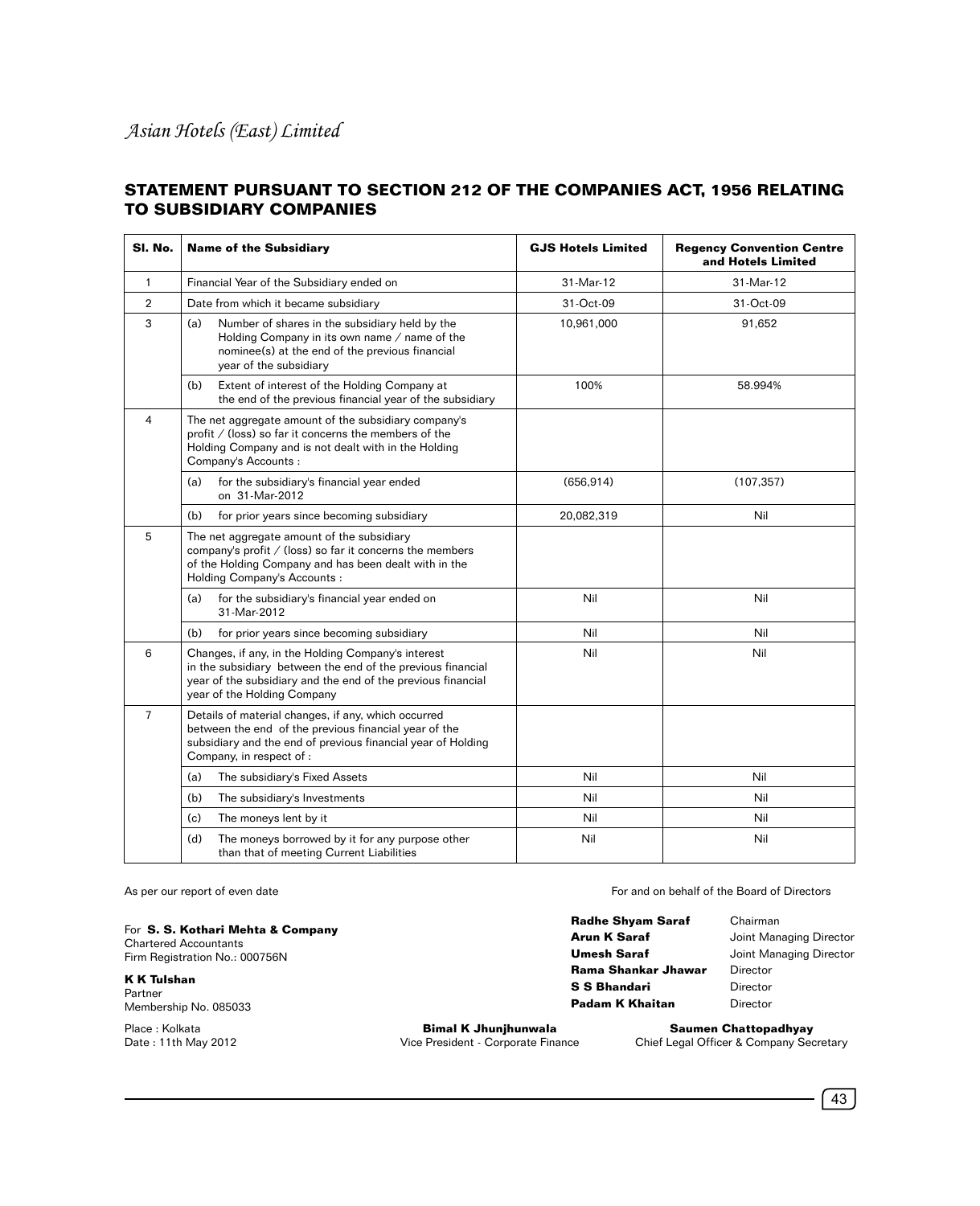#### **TENTH ANNUAL REPORT 2011-12**

#### **BOARD OF DIRECTORS**

UMESH SARAF PADAM K KHAITAN AMIT MODI

#### **COMPANY SECRETARY**

MANISHA CHOUDHARY

#### **AUDITORS**

M/S. KSMN & COMPANY CHARTERED ACCOUNTANTS 21, LANSDOWNE PLACE, KOLKATA - 700 029.

#### **BANKERS**

IDBI BANK LIMITED CITI BANK, N.A.

#### **REGISTERED OFFICE**

C/O. ASIAN HOTELS (EAST) LIMITED, HYATT REGENCY KOLKATA JA-1, SECTOR-III, KOLKATA - 700 098 WEST BENGAL

#### **DIRECTORS' REPORT**

#### **TO THE MEMBERS**

Your Directors have pleasure in presenting their Tenth Annual Report on the business and operation of the Company together with the audited accounts of the Company for the year ended 31st March 2012.

#### **STATUS OF HOTEL PROJECT ON THE LAND AT BHUBANESWAR, ODISHA**

The Company has taken necessary steps to obtain extension of time for 4-5 years from the Government of Odisha in respect of its land admeasuring 7.00 acres in Unit XX, Mouza Jagamara, Bhubaneswar, District - Khurda, Odisha to commence its hotel projects thereat. Steps have also been taken for mutation of the above leasehold land in the name of the Company in order to reflect its name in the Records of Right (RoR), a Register maintained by the Government of Odisha for the purpose.

The Company could not start its hotel project at the above piece of land which has been allotted by the Government of Odisha exclusively for hotel projects in the financial year 2011-12 due to absence of these major mandatory permissions/ approvals which are pending receipt from the Government of Odisha for a long time. Regular follow-ups are being made with the Officers/ Departments concerned of the Government of Odisha to receive the same at the earliest. Once these permissions/ approvals are obtained, the Company will endeavour to take all necessary steps to start its hotel project at the above site. During these periods in the absence of the hotel project, your Board has used the Company's funds judiciously and is hopeful of receiving the permissions/ approvals in the current financial year.

#### **OBJECTS, OPERATIONS AND FINANCIAL RESULTS**

During the year under review, your Company has applied to subscribe to 4342239 (fractional entitlement, if any, to be adjusted) 1% Cumulative Redeemable Optionally Convertible Preference Shares (CROCPS) of Rs. 10/- each at a premium of Rs. 205/- per share i.e., at an issue price of Rs. 215/- each of Robust Hotels Private Limited , owner of Hotel Hyatt Regency Chennai, aggregating to Rs. 93,35,81,440/- which are convertible into equity at a conversion price of Rs. 32/- per equity share as per the Valuation Report of M/s. S.S. Kothari Mehta & Co., Chartered Accountants and that all terms and conditions of the issue are identical to the existing CROCPS carrying the same coupon rate of dividend and will rank pari passu in all respect.

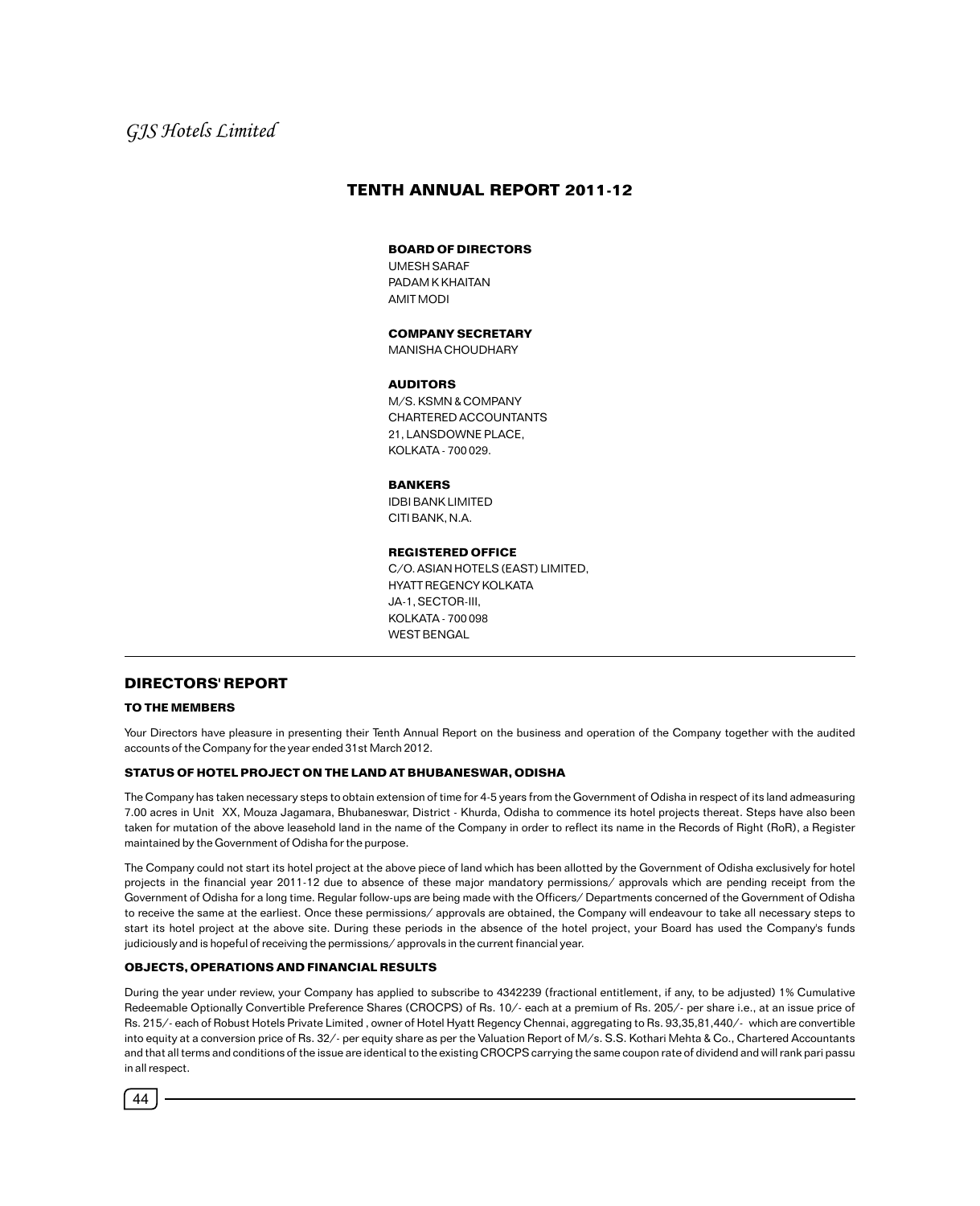As on 31st March 2012, the Company has investment of Rs. 1,74,57,08,625/- in 0.001% 81,19,575 CROCPS and Rs. 30,01,40,000/- in 1% 13,96,000 CROCPS respectively issued by Robust Hotels Private Limited.

The financial performance of your Company during the financial year 2011-12 is as follows :

| Particulars                      | For the year ended 31st March 2012<br>(Rs.) |
|----------------------------------|---------------------------------------------|
| Profit / (loss) before tax       | (6,66,910)                                  |
| Tax adjustment for earlier years | 9.996                                       |
| Profit/(Loss) for year           | (6,56,914)                                  |

Your Directors do not recommend payment of any dividend.

#### **OPENING OF HYATT REGENCY CHENNAI**

Your Company holds investment of around Rs. 204.50 Crores in preference share capital of Robust Hotels Private Limited which owns Hyatt Regency Chennai, a 5 Stat premium business hotel located in Chennai's central business district and which was opened on 8th August 2011. The 327-room Hyatt Regency Chennai, with a project cost of around Rs. 656 Crores, opens with more than 20,000 sq ft (1,900 sq m) of versatile convention and event space, a fully-equipped fitness centre, some great restaurants and a sun-filled atrium lobby with soothing water features and green landscaping. The Hotel has been received well by the guests.

#### **DIRECTORS**

In accordance with the provisions of the Companies Act, 1956 and the Company's Articles of Association, Mr. Umesh Saraf retires by rotation at the ensuing Annual General Meeting of the Company and being eligible offers himself for re-appointment.

Your Directors recommend his appointment to the Board in the ensuing Annual General Meeting.

#### **DIRECTORS' RESPONSIBILITY STATEMENT UNDER SECTION 217 (2AA) OF THE COMPANIES ACT, 1956**

Pursuant to Section 217(2AA) of the Companies Act, 1956 your Directors confirm as under:

- that in the preparation of annual accounts for the year ended 31st March 2012, the applicable Accounting Standards have been followed along with proper explanation relating to material departures, if any;
- that the Directors have selected such accounting policies and applied them consistently and made judgments and estimates that are reasonable and pursuant so as to give a true and fair view of the state of affairs of the Company at the end of the financial year under review and of the profit of the Company for the financial year;
- that the Directors have taken proper and sufficient care for the maintenance of adequate accounting records in accordance with the provisions of the Act for safeguarding the assets of the Company and for preventing and detecting fraud and other irregularities; and
- that the Directors have prepared the annual accounts on a going concern basis.

#### **AUDITORS & AUDITORS' REPORT**

M/s. KSMN & Company, Chartered Accountants, Statutory Auditors of the Company will hold office until the conclusion of the forthcoming Annual General Meeting and being eligible have offered themselves for re-appointment. The Company has received a certificate from them to the effect that their re-appointment, if made, would be within the limits prescribed under Section 224 (1B) of the Companies Act, 1956.

The notes on accounts referred to in the Auditors' Report are self-explanatory and, therefore, do not call for any further comments.

#### **INFORMATION REGARDING CONSERVATION OF ENERGY, TECHNOLOGY ABSORPTION, FOREIGN EXCHANGE EARNINGS AND OUTGO**

The Company has no particulars to furnish under the Companies (Disclosure of Particulars in the Report of the Board of Directors) Rules, 1988.

#### **PERSONNEL**

The Company has no employee falling under the categories mentioned in Section 217 (2A) of the Companies Act, 1956, read with Companies (Particulars of Employees) Rules, 1975 as amended.

For and on behalf of the Board of Directors

#### For **GJS Hotels Limited**

Place: Kolkata **Umesh Saraf Padam K Khaitan** Date: 21st April 2012 Director Director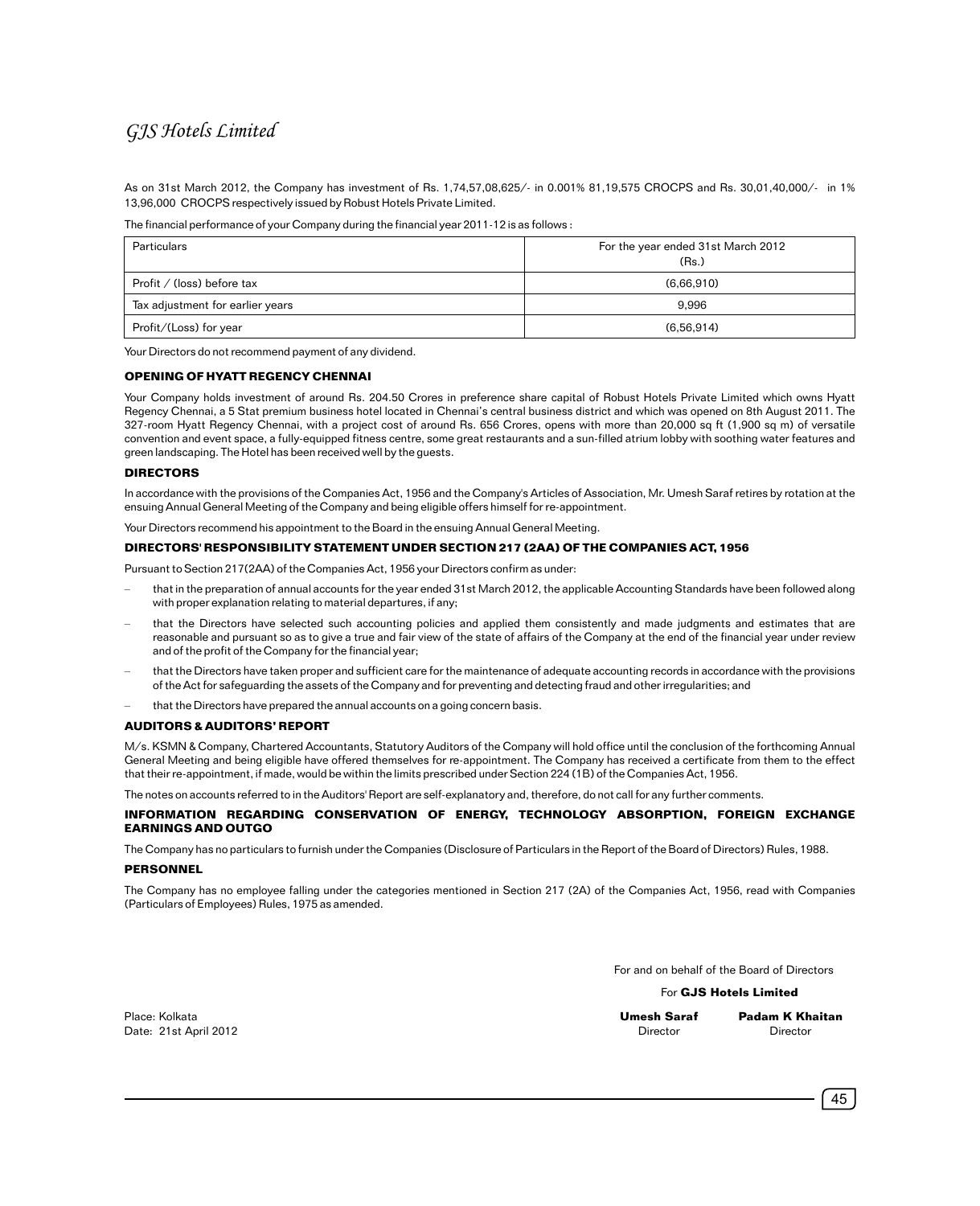### **AUDITORS' REPORT**

#### TO THE MEMBERS OF **GJS HOTELS LIMITED**

- 1. We have audited the attached Balance Sheet of **GJS HOTELS LIMITED** as at March 31, 2012 and also the Statement of Profit & Loss and the Cash Flow Statement for the year ended on that date and annexed thereto. These financial statements are the responsibility of the Company's management. Our responsibility is to express an opinion on these financial statements based on our audit.
- 2. We have conducted our audit in accordance with auditing standards generally accepted in India. Those Standards require that we plan and perform the audit to obtain reasonable assurance about whether the financial statements are free of material misstatement. An audit includes examining, on a test basis, evidence supporting the amounts and disclosures in the financial statements. An audit also includes assessing the accounting principles used and significant estimates made by management, as well as evaluating the overall financial statement presentation. We believe that our audit provides a reasonable basis for our opinion.
- 3. As required by the Companies (Auditors' Report) Order 2003 (as amended) issued by the Central Government of India in terms of sub-section (4A) of Section 227 of the Companies Act, 1956, we enclose in the Annexure a statement on the matters specified in Paragraphs 4 and 5 of the said Order.
- 4. Further to our comments in the Annexure referred to above, we report that:
	- We have obtained all the information and explanations, which to the best of our knowledge and belief were necessary for the purpose of our audit;
	- ii) In our opinion, proper Books of Account as required by law have been kept by the Company so far as it appears from our examination of those books;
	- iii) The Balance Sheet, Statement of Profit & Loss and Cash Flow Statement dealt with by this report are in agreement with the books of account;
	- iv) In our opinion, the Balance Sheet, Statement of Profit & Loss and Cash Flow statement dealt with by this report comply with the Accounting standards referred to in sub-section ( 3C ) of section 211 of Companies Act, 1956;
	- v) On the basis of written representations received from the directors, as on 31st March, 2012, and taken on record by the Board of Directors, we report that none of the directors is disqualified as on 31st March, 2012 from being appointed as director in terms of clause (g) of sub-section (1) of Section 274 of the Companies Act, 1956;
	- vi) In our opinion and to the best of our information and according to the explanations given to us, the said accounts give the information required by the Companies Act, 1956, in the manner so required and give a true and fair view in conformity with the accounting principles generally accepted in India;
		- (a) In the case of the Balance Sheet, of the state of affairs of the Company as at 31st March, 2012,
		- (b) In the case of the Statement of Profit & Loss, of the Loss for the year ended on that date and
		- (c) In the case of the Cash Flow Statement, of the cash flows for the year ended on that date.

For **KSMN & Company** Chartered Accountants Firm Registration No. 001075N

**Rana Sen** Membership No. : 066759

Place : Kolkata Partner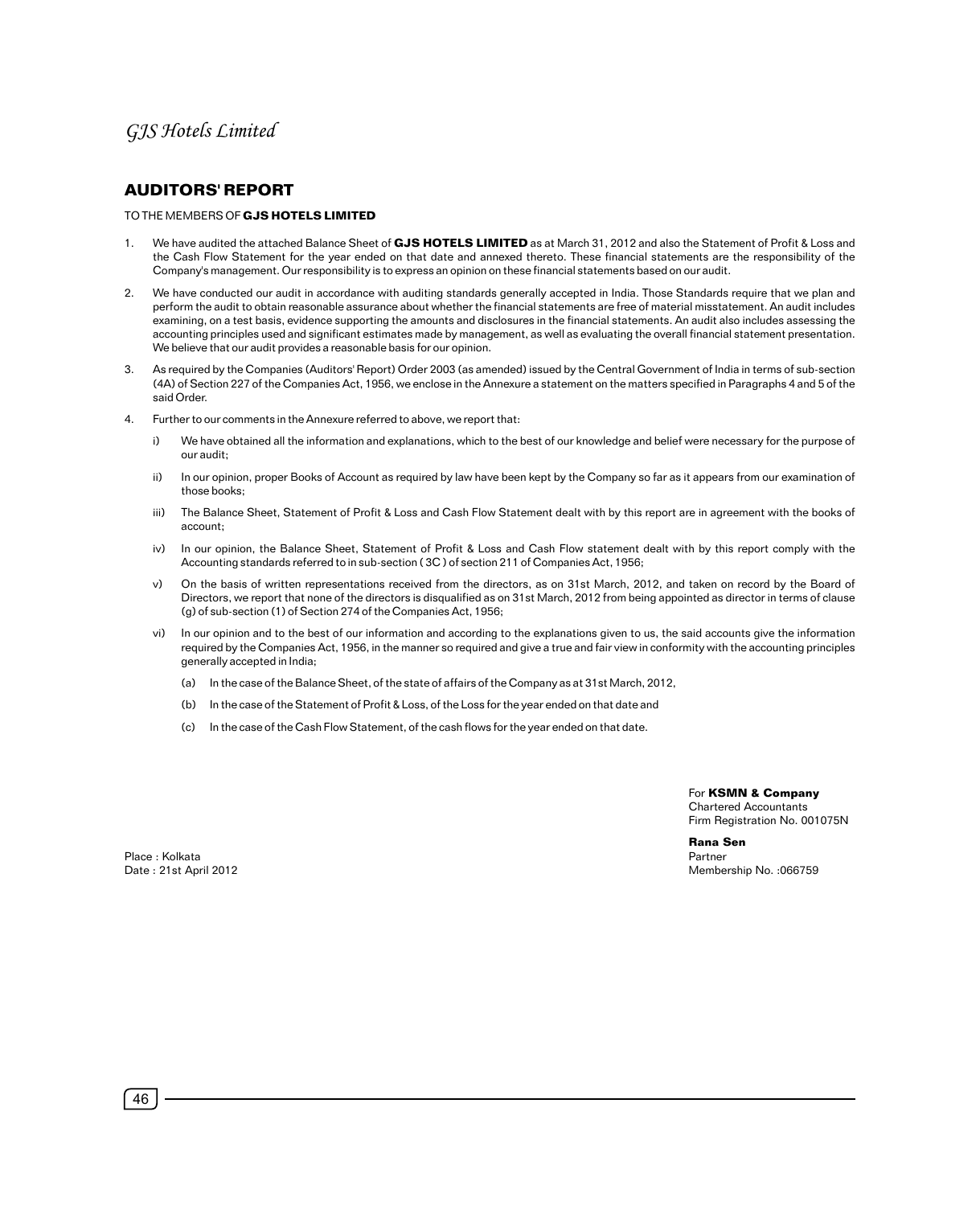#### **ANNEXURE TO THE AUDITORS' REPORT**

#### **(Referred to in paragraph 3 of our report of even date to the members of GJS Hotels Limited as at and for the year ended March 31, 2012)**

- i) a) The Company has maintained proper records showing full particulars, including quantitative details and situation of fixed assets.
	- b) Fixed assets have been physically verified by the management during the period and as informed, no discrepancies were identified on such verification.
	- c) There was no disposal of fixed assets during the period.
- ii) As the Company does not have any inventory, the provisions of clause 4(ii) of the Companies (Auditor's Report) Order, 2003 are not applicable to the Company.
- iii) The Company has not granted or taken any loan, secured or unsecured, to or from companies covered in the register maintained u/s 301 of the Companies Act, 1956. Therefore, the provisions of clauses (iii) (b) to (f) of the Companies (Auditor's Report) Order, 2003 (as amended) are not applicable.
- iv) In our opinion and according to the information and explanation given to us, there are adequate internal control systems commensurate with the size of the Company and the nature of its business for the purchase of fixed assets. There were no transactions of purchase of inventory and for the sale of goods and services during the year. During the course of our audit, no major weakness has been noticed in the internal control system in respect of these areas.
- v) Based on the audit procedures applied by us and according to the information and explanations provided by the management, we are of the opinion that there are no transactions that needs to be entered in the register maintained under section 301 of the Companies Act, 1956. Accordingly, clause 4(v) (a) & (b) of the order is not applicable to the Company.
- vi) The Company has not accepted any deposits within the meaning of Section 58A, 58AA or any other relevant provisions of the Companies Act, 1956 and rules framed there under during the period.
- vii) In our opinion, the Company has an adequate internal audit system commensurate with the size of the Company and the nature of its business.
- viii) To the best of our knowledge, maintenance of cost records under section 209 (1) (d) of the Companies Act, 1956 as prescribed by the Central Government is not applicable to the Company.
- ix) a) According to the records of the Company examined by us, the provisions of Sales-Tax, Provident fund, Employees State Insurance, Service tax, Cess and income tax were not applicable to it. The Company has deposited income tax as applicable to it, in accordance with the provision of Income Tax Act'1961. There are no undisputed dues payable for a period of more than six months from the date they became payable as at 31st March 2012.
	- b) In our opinion and according to the information and explanations given to us, there are no dues in respect of Income Tax, Custom Duty, Wealth Tax, Excise Duty, Sales Tax, Service Tax and Cess which have not been deposited on account of any dispute.
- x) The Company has no accumulated losses at the end of the financial period and it has incurred cash losses of Rs. 606,587 in the current financial period. There were no cash losses in the immediately preceding financial year.
- xi) As the Company does not have any dues payable to any Financial Institutions, Banks and Debenture Holder, the provisions of clause 4(xi) of the Companies (Auditor's Report) Order, 2003 are not applicable to the Company.
- xii) According to the information and explanations given to us and based on the documents and records produced to us, the Company has not granted loans and advances against security by way of pledge of shares, debentures and other securities.
- xiii) In our opinion, the Company is not a Chit fund/ Nidhi/ Mutual Benefit Fund/ Society. Therefore, the provisions of clause 4(xiii) of the order are not applicable.
- xiv) According to the information and explanations given to us, during the year the Company has not dealt or traded in shares, securities, debentures and other investments and hence the provisions of clause 4(xiv) of the Companies (Auditor's Report) Order, 2003 are not applicable.
- xv) According to the information and explanations given to us, the Company has not given guarantees for loans taken by others from bank or financial institutions.
- xvi) There were no term loans raised during the period by the Company for any purpose, the provisions of clause 4(xvi) of the Companies (Auditor's Report) Order, 2003 are not applicable to the Company.
- xvii) According to the information and explanation given to us and on an overall examination of the balance sheet of the Company, we report that no funds raised on short term basis have been used for long term investment.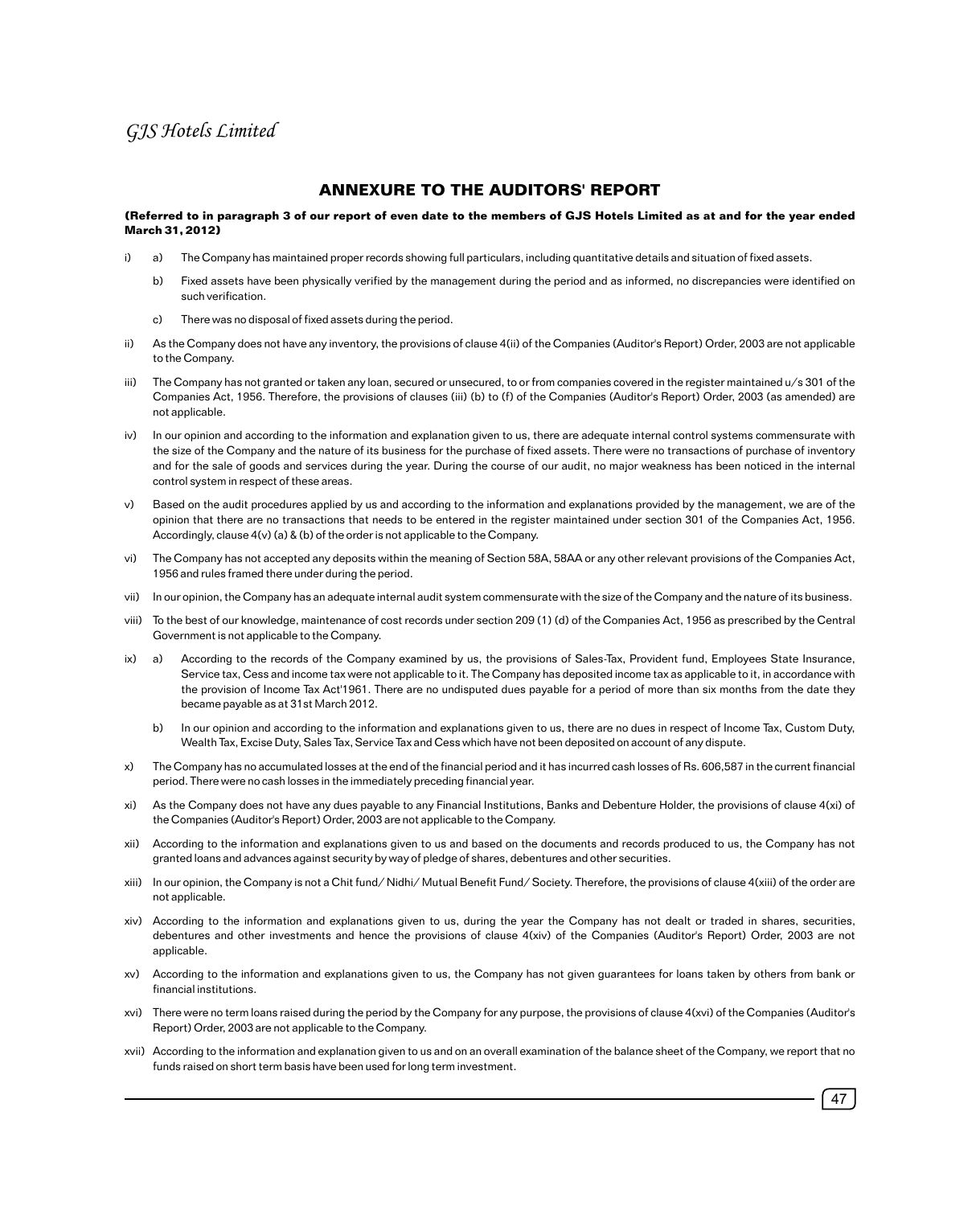- xviii) The Company has not made any preferential allotment of shares to parties or companies covered in the register maintained under section 301 of the Companies Act, 1956; the provisions of clause 4(xviii) of the Companies (Auditor's Report) Order, 2003 are not applicable to the Company.
- xix) The Company has not issued any debentures during the period; the provisions of clause 4(xix) of the Companies (Auditor's Report) Order, 2003 are not applicable to the Company.
- xx) As the Company has not raised any money through public issue during the period, the provisions of clause 4(xx) of the Companies (Auditor's Report) Order, 2003 are not applicable to the Company.
- xxi) Based upon the audit procedures performed for the purpose of reporting the true and fair view of the financial statements and as per the information and explanations given by the management, we report that no instances of fraud on or by the Company has been noticed or reported during the course of our audit.

For **KSMN & Company** Chartered Accountants Firm Registration No. 001075N

**Rana Sen** Membership No. : 066759

Place : Kolkata<br>Date : 21st April 2012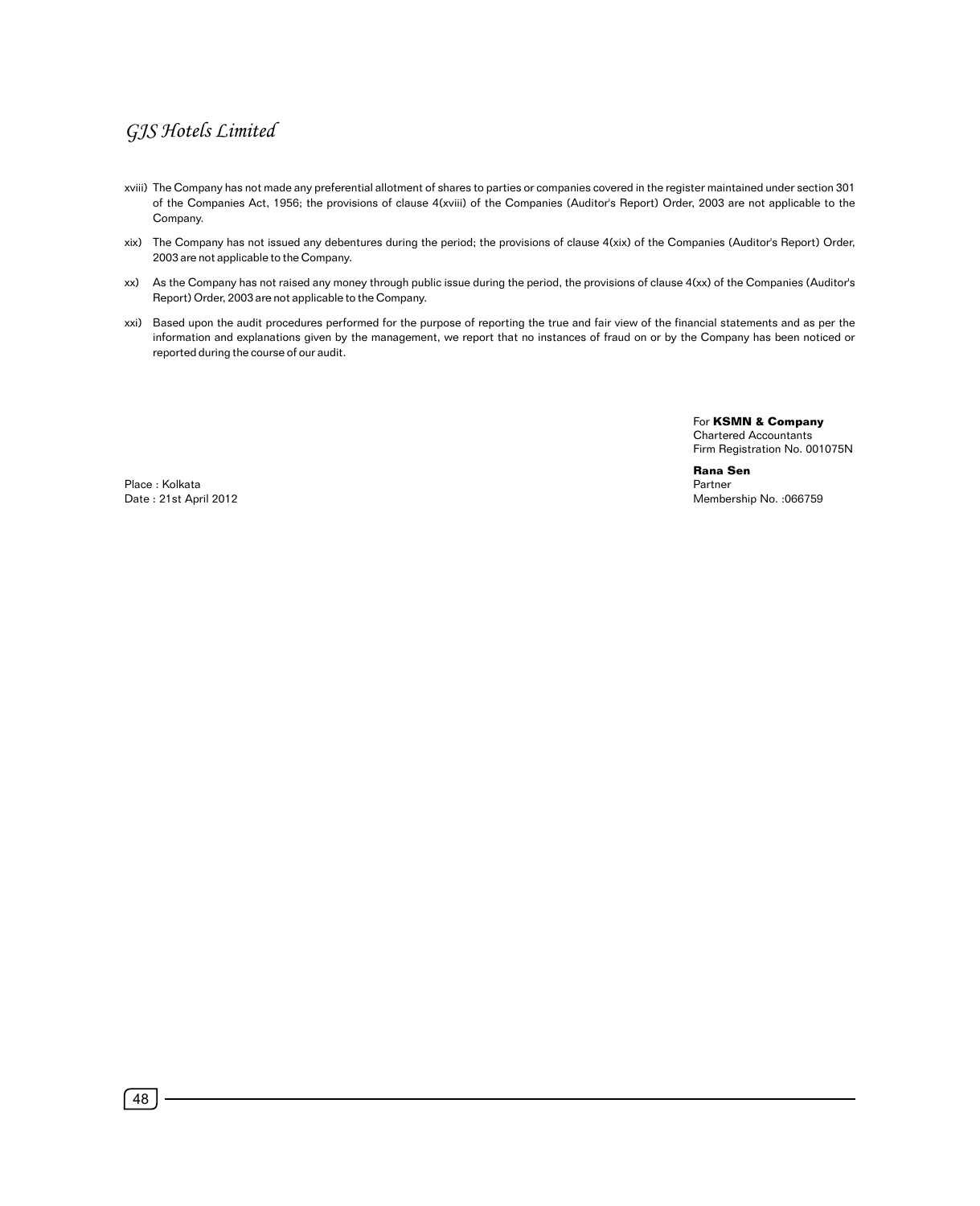## **BALANCE SHEET as at 31st March 2012**

|               |                                                |                |                                 | Amount in ₹              |
|---------------|------------------------------------------------|----------------|---------------------------------|--------------------------|
|               |                                                | <b>Note</b>    | As at<br><b>31st March 2012</b> | As at<br>31st March 2011 |
|               | <b>Equity and Liabilities</b>                  |                |                                 |                          |
|               | <b>Shareholders' Funds</b>                     |                |                                 |                          |
| (a)           | Share Capital                                  | 3              | 109,610,000                     | 109,610,000              |
| (b)           | Reserves and Surplus                           | 4              | 2,256,180,405                   | 2,256,837,319            |
|               |                                                |                | 2,365,790,405                   | 2,366,447,319            |
|               | <b>Current Liabilities</b>                     |                |                                 |                          |
| (a)           | Short Term Borrowings                          | 5              | 668,525,000                     | 210,400,000              |
| (b)           | Other Current Liabilities                      | 6              | 90,372                          | 55,619                   |
|               |                                                |                | 668,615,372                     | 210,455,619              |
|               | <b>Total</b>                                   |                | 3,034,405,777                   | 2,576,902,938            |
| <b>Assets</b> |                                                |                |                                 |                          |
|               | <b>Non-Current Assets</b>                      |                |                                 |                          |
| (a)           | <b>Fixed Assets</b>                            |                |                                 |                          |
|               | Tangible assets                                | $\overline{7}$ | 54,539,349                      | 54,539,349               |
| (b)           | Non Current Investments                        | 8              | 2,045,848,625                   | 2,045,848,625            |
| (c)           | Long Term Loans and Advances                   | 9              | 2,000                           | 2,000                    |
|               |                                                |                | 2,100,389,974                   | 2,100,389,974            |
|               | <b>Current Assets</b>                          |                |                                 |                          |
| (a)           | <b>Current Investments</b>                     | 10             | 933,581,440                     | 475,795,000              |
| (b)           | Cash and Bank Balances                         | 11             | 232,210                         | 500,237                  |
| (c)           | Short Term Loans and Advances                  | 12             | 202,153                         | 217,727                  |
|               |                                                |                | 934,015,803                     | 476,512,964              |
|               | <b>Total</b>                                   |                | 3,034,405,777                   | 2,576,902,938            |
|               | Notes forming part of the Financial Statements | 1 to 25        |                                 |                          |

As per our report of even date

For **KSMN & Company** Chartered Accountants

**Rana Sen** Membership No. 066759 Place : Kolkata Date : 21st April 2012

For and on behalf of the Board of Directors

Firm Regn. No. 001075N **Umesh Saraf Padam Kr. Khaitan** Director

**Manisha Choudhary**<br>Company Secretary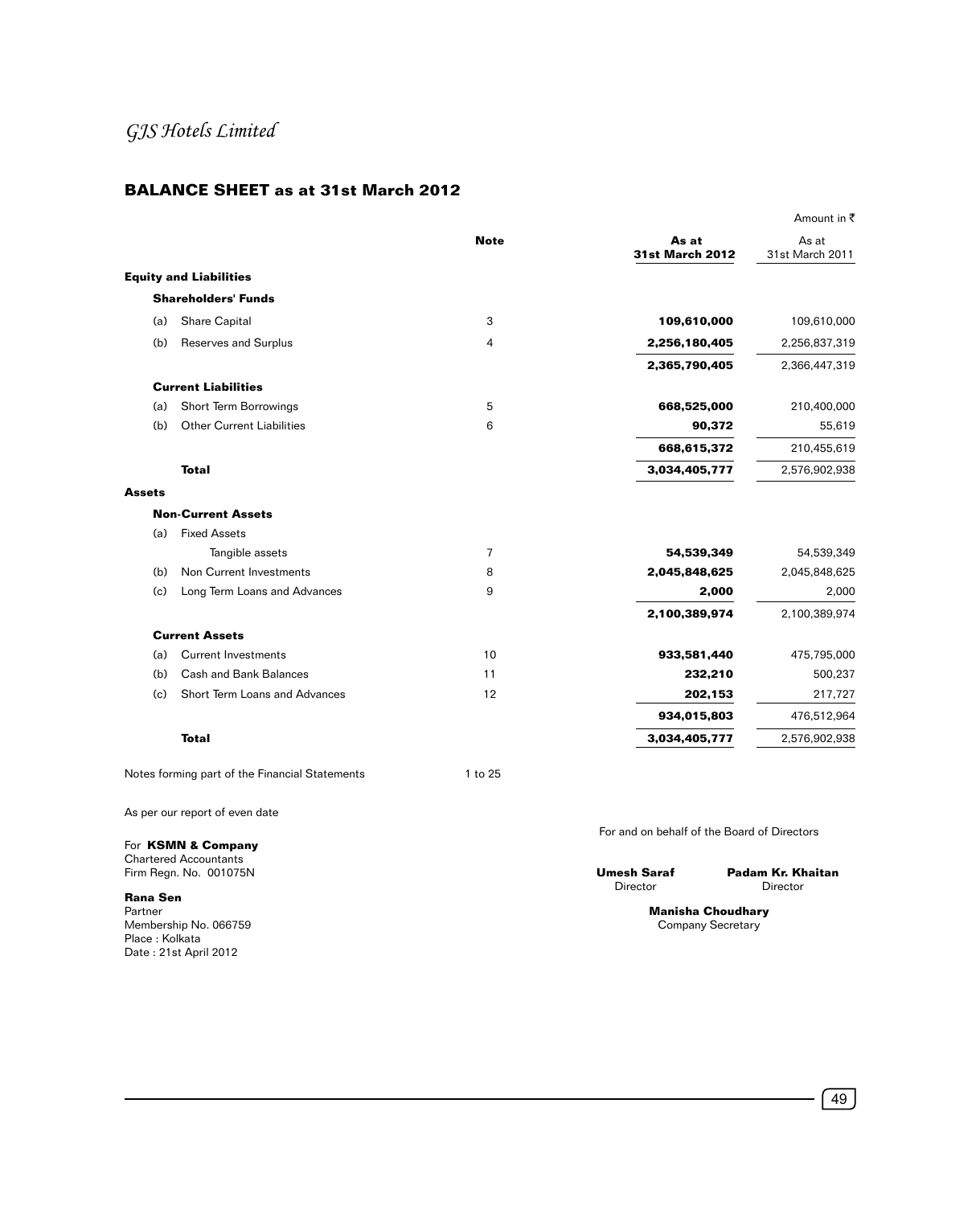## **STATEMENT OF PROFIT AND LOSS for the year ended 31st March 2012**

|                                                |             |                                             | Amount in ₹                   |
|------------------------------------------------|-------------|---------------------------------------------|-------------------------------|
|                                                | <b>Note</b> | <b>Year Ended</b><br><b>31st March 2012</b> | Year Ended<br>31st March 2011 |
| Income                                         |             |                                             |                               |
| Revenue from Operations                        |             |                                             |                               |
| Other Income                                   | 13          | 1,270                                       | 10,298,925                    |
|                                                |             | 1,270                                       | 10,298,925                    |
| <b>Expenses</b>                                |             |                                             |                               |
| <b>Employee Benefits Expense</b>               | 14          | 299,884                                     | 154,876                       |
| Other Expenses                                 | 15          | 368,296                                     | 324,158                       |
|                                                |             | 668,180                                     | 479,034                       |
| Profit/(loss) Before Tax                       |             | (666, 910)                                  | 9,819,891                     |
| <b>Tax Expenses</b>                            |             |                                             |                               |
| Current Tax (including earlier years)          |             | (9,996)                                     | 250,000                       |
| Deferred Tax                                   |             |                                             |                               |
| Profit/(Loss) for the Year                     |             | (656, 914)                                  | 9,569,891                     |
| <b>Earnings per equity share</b>               | 16          |                                             |                               |
| (a) Basic                                      |             | (0.06)                                      | 0.87                          |
| (b) Diluted                                    |             | (0.06)                                      | 0.87                          |
| Notes forming part of the Financial Statements | 1 to 25     |                                             |                               |
| As per our report of even date                 |             |                                             |                               |

#### For **KSMN & Company** Chartered Accountants

**Rana Sen** Membership No. 066759 Place : Kolkata Date : 21st April 2012

For and on behalf of the Board of Directors

Director

Firm Regn. No. 001075N **Umesh Saraf Padam Kr. Khaitan**

**Manisha Choudhary**<br>Company Secretary

 $\left[ 50 \right]$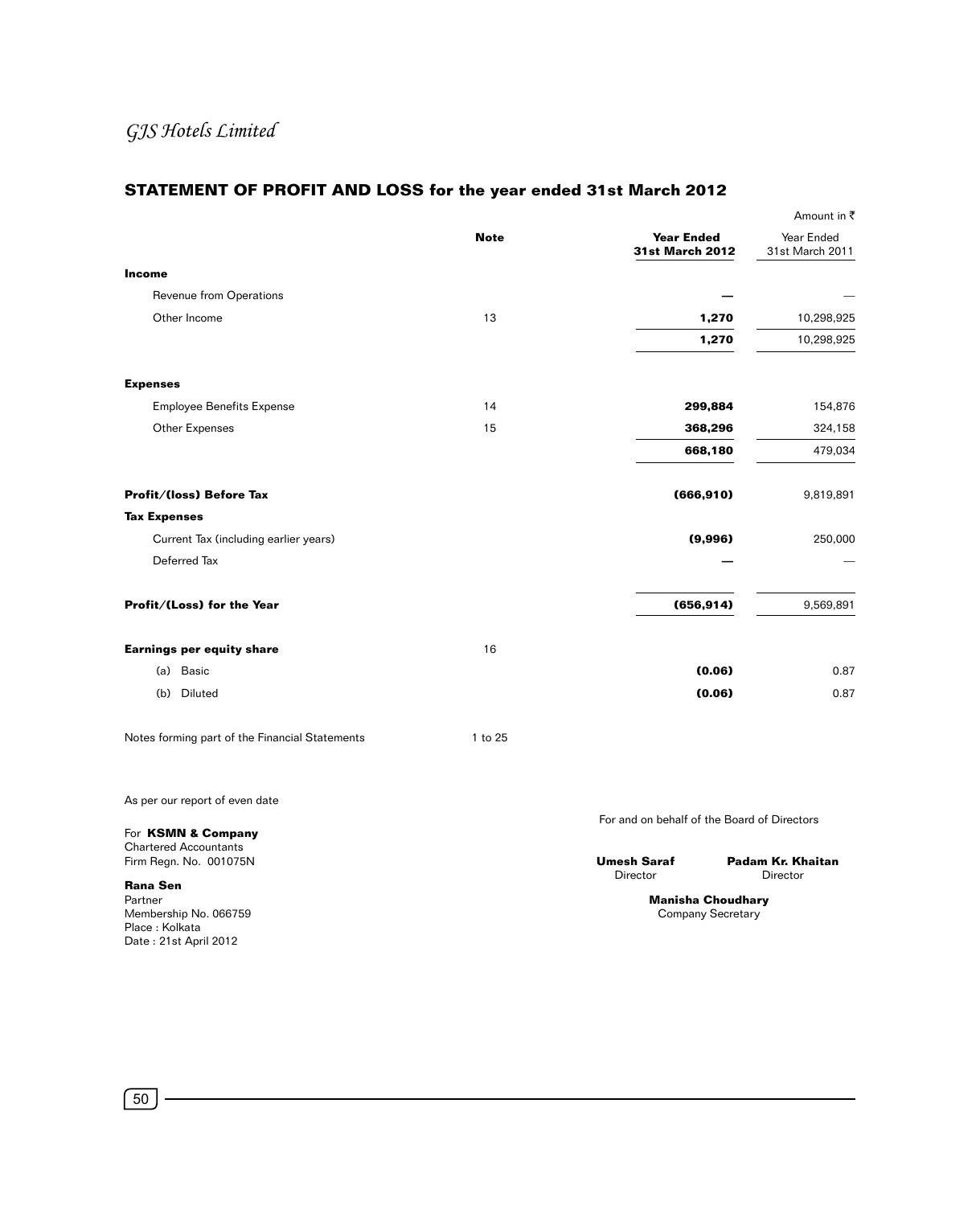## **CASH FLOW STATEMENT for the year ended 31 March 2012**

|    |                                                                    |                        | Amount in ₹     |
|----|--------------------------------------------------------------------|------------------------|-----------------|
|    |                                                                    | <b>Year Ended</b>      | Year Ended      |
| А. | <b>Cash Flow from Operating Activities</b>                         | <b>31st March 2012</b> | 31st March 2011 |
|    | Profit before tax                                                  | (666, 910)             | 9,819,891       |
|    | Adjustment for:                                                    |                        |                 |
|    | Interest income                                                    |                        | (1, 247, 812)   |
|    | Dividend income                                                    |                        | (9,051,113)     |
|    | Operating profit/(loss) before working capital changes             | (666, 910)             | (479, 034)      |
|    | Adjustments for:                                                   |                        |                 |
|    | <b>Other Current Liabilities</b>                                   | 34,753                 | (292,988)       |
|    | Short term Loans and Advances                                      |                        | 6,594,892       |
|    | Cash generated from operations                                     | (632, 157)             | 5,822,870       |
|    | Direct taxes                                                       | 25,570                 | (1,866,021)     |
|    | Net Cash generated from/(used in) Operations                       | (606, 587)             | 3,956,849       |
| в. | <b>Cash Flow from Investing Activities</b>                         |                        |                 |
|    | Purchase of investment - share application money                   | (457, 786, 440)        | (475, 795, 000) |
|    | <b>Interest Received</b>                                           |                        | 1,247,812       |
|    | Dividend Received                                                  |                        | 9,051,113       |
|    | Net Cash flow from/(used in) Investing Activities                  | (457, 786, 440)        | (465, 496, 075) |
| c. | <b>Cash Flow from Financing Activities</b>                         |                        |                 |
|    | Proceeds from short term borrowings                                | 540,125,000            | 271,400,000     |
|    | Repayment of short term borrowings                                 | (82,000,000)           | (114,700,000)   |
|    | Net cash flow from/(used in) Financing Activities                  | 458,125,000            | 156,700,000     |
|    | Net increase/(decrease) in Cash and Cash Equivalents $(A + B + C)$ | (268, 027)             | (304, 839, 226) |
|    | Cash and Cash Equivalents at the beginning of the year             | 500,237                | 305,339,463     |
|    | Cash and Cash Equivalents at the end of the year                   | 232,210                | 500,237         |
|    | Notes forming part of the Financial Statements<br>1 to 25          |                        |                 |
|    | As per our report of even date                                     |                        |                 |
|    |                                                                    |                        |                 |

For **KSMN & Company** Chartered Accountants

**Rana Sen** Membership No. 066759 Place : Kolkata Date : 21st April 2012

For and on behalf of the Board of Directors

Director

Firm Regn. No. 001075N **Umesh Saraf Padam Kr. Khaitan**

**Manisha Choudhary**<br>Company Secretary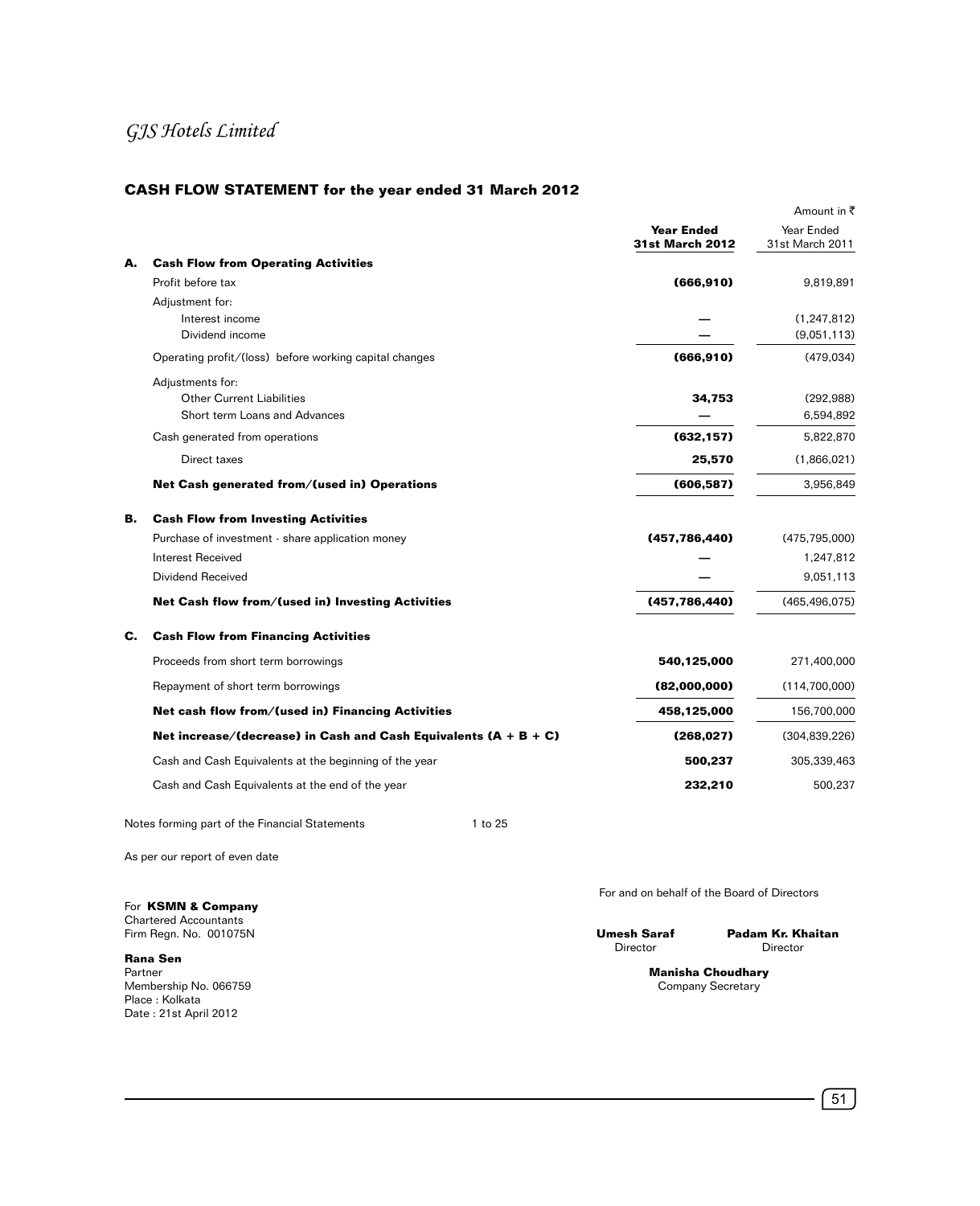#### **1. Company Overview**

The Company is a wholly Owned subsidiary of Asian Hotels (East) Limited which is listed in Bombay Stock Exchange and National Stock Exchange. The Company possess leasehold land in Bhubaneswar (Odisha) for setting up a hotel. The Company is in the initial stages of renewing /applying various permissions and approvals from the appropriate authorities for construction of the hotel.

#### **2. Basis of Preparation**

The financial statements have been prepared to comply with all material respects with the mandatory Accounting Standards (AS) notified under section 211(3C) of the Companies Act, 1956 and the relevant provisions of the Companies Act, 1956. The financial statements have been prepared under the historical cost convention on an accrual basis.

The accounting policies adopted in the preparation of financial statements are consistent with those of previous year, except for the change in accounting policy explained below.

#### **2.1 Significant Accounting Policies**

#### **a. Presentation and disclosure of Financial Statements**

During the year ended 31st March 2012, the new Schedule VI notified under the Companies Act 1956, has become applicable to the Company, for the preparation and presentation of its financial statements. The adoption of this Schedule VI does not impact recognition and measurement principles followed for the preparation of financial statements. However, it has significant impact on preparation and disclosures made in the financial statements. The Company has reclassified the previous year figures in accordance with the requirements applicable in the current year.

#### **b. Use of Estimates**

The preparation of financial statements in conformity with Indian GAAP requires the management to make judgments, estimates and assumptions that affect the reported amounts of revenues, expenses, assets and liabilities and the disclosure of contingent liabilities, at the end of the reporting period. Although these estimates are based on the management's best knowledge of current events and actions, uncertainty about these assumptions and estimates could result in the outcomes requiring a material adjustment to the carrying amounts of assets or liabilities in future periods.

#### **c. Tangible Fixed Assets**

Fixed assets are stated at cost of acquisition or construction or at revalued amounts, net of impairment loss if any, less depreciation/ amortization. Cost represents the direct expenses incurred on acquisition /construction of the assets and the relative share of indirect expenses relating to construction allocated in proportion to the direct costs involved.

#### **d. Depreciation**

Since there are no assets other than the expenditures related to land as referred above, no depreciation has been provided.

Amortization of leasehold land shall be provided on commencement of commercial operation.

#### **e. Revenue Recognition**

Revenue is recognized to the extent that it is probable that the economic benefits will flow to the Company and the revenue can be reliably measured.

Revenue from Interest is recognized on time proportion basis taking into account the amount outstanding and the rate applicable.

Dividend Income is recognized when rights to receive payment is established.

#### **f. Income Taxes**

Tax expense comprises of current and deferred tax. Current income tax is measured at the amount expected to be paid to the tax authorities in accordance with the Indian Income Tax Act. Deferred income taxes reflect the impact of current year timing differences between taxable income and accounting income for the year and reversal of timing differences of earlier years.

Deferred Tax is provided during the year, using the liability method on all temporary differences at the Balance Sheet date between the tax bases of assets and liabilities and their carrying amounts for financial reporting purposes in accordance with mandatory Accounting Standard (AS-22).

Deferred Tax asset is recognized only to the extent that there is a reasonable certainty that sufficient taxable profit will be available against which such deferred tax asset can be realized.

Deferred Tax asset and liability are measured at the tax rates that are expected to apply to the period when the asset is realized or the liability is settled, based on tax rates (and tax laws) that have been enacted or substantively enacted at the Balance Sheet date.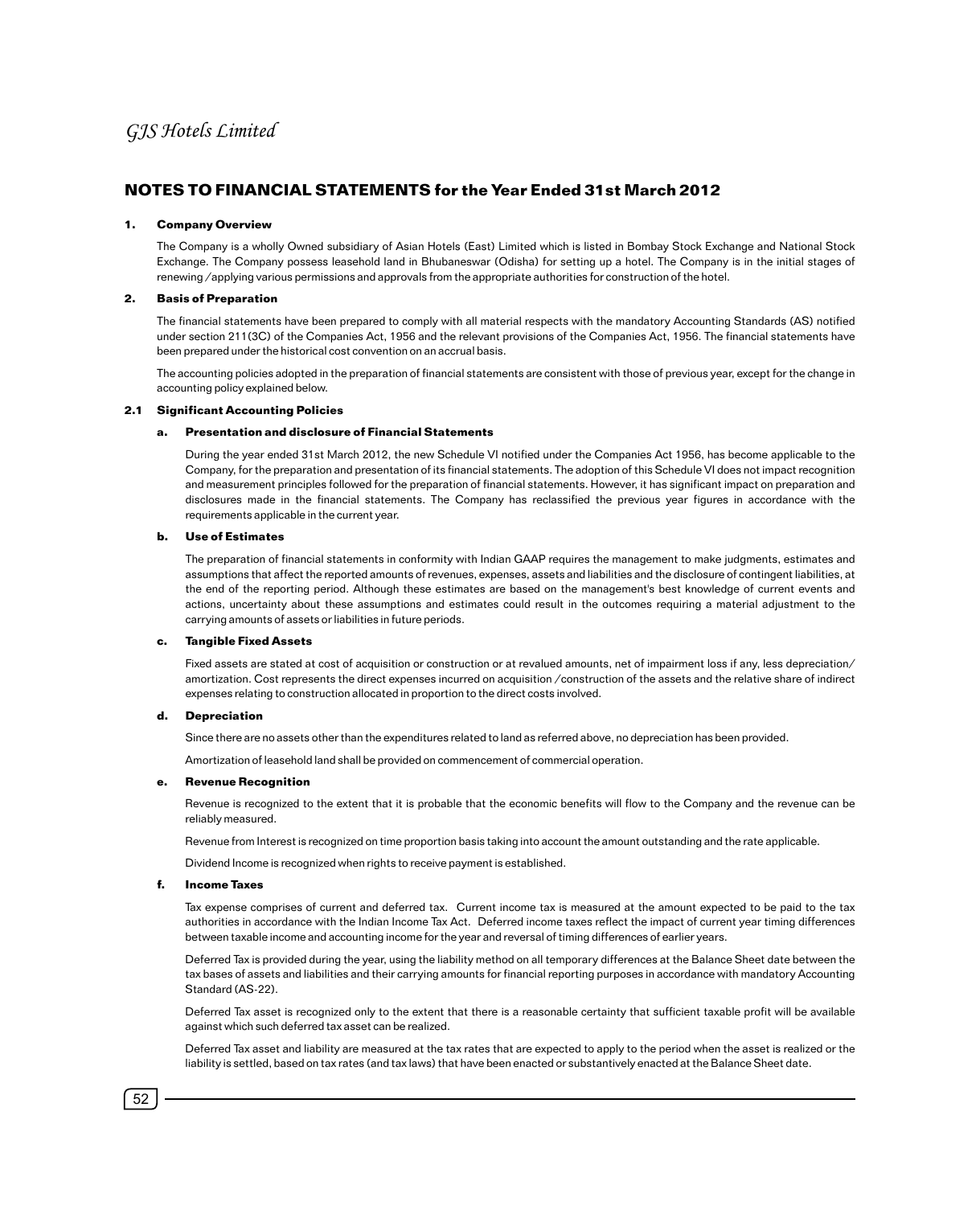Amount in ₹

#### **g. Investment**

Investments that are readily realisable and intended to be held for not more than a year are classified as current investments. All other investments are classified as long-term investments. Current investments are valued at the lower of cost and fair value. Changes in the carrying amount of current investments are recognised in the Statement of Profit and Loss. Long-term investments are valued at cost, less any provision for diminution, other than temporary, in the value of such investments; decline, if any, is charged to the Profit and Loss Account.

#### **h. Impairment**

The carrying amounts of assets are reviewed at each balance sheet date if there is any indication of impairment based on internal/external factors. An impairment loss is recognized wherever the carrying amount of an asset exceeds its recoverable amount. The recoverable amount is the greater of the asset's net selling price and value in use.

Previously recognized impairment losses are reversed where the recoverable amount increases because of favorable changes in the estimates used to determine the recoverable amount since the last impairment was recognized. A reversal of an asset's impairment loss is limited to its carrying amount that would have been (net of depreciation or amortization) had no impairment loss been recognized in prior years.

#### **i. Earning per Share**

Basic earnings per share are calculated by dividing the net profit or loss for the period attributable to equity shareholders by the weighted average number of equity shares outstanding during the period.

#### **j. Cash and Cash Equivalents**

Cash and cash equivalents in the cash flow statement comprise cash at bank and cash/ cheques in hand and short-term deposits with Banks less short-term advances from Banks.

#### **k. Provision and Contingent Liabilities**

Provisions are recognized for present obligations of uncertain timing or amount arising as a result of a past event where a reliable estimate can be made and it is probable that an outflow of resources embodying economic benefits will be required to settle the obligation. Possible obligations, whose existence will only be confirmed by the occurrence or non-occurrence of one or more uncertain events, are also disclosed as contingent liabilities unless the probability of outflow of resources embodying economic benefit is remote.

|    |                                                                    | As at<br><b>31st March 2012</b> | As at<br>31st March 2011 |
|----|--------------------------------------------------------------------|---------------------------------|--------------------------|
| З. | <b>Share Capital</b>                                               |                                 |                          |
|    | <b>Authorised Shares</b>                                           |                                 |                          |
|    | 14,000,000 (31 March 2011: 14,000,000) Equity Shares of ₹10/- each | 140,000,000                     | 140.000.000              |
|    | <b>Issued, Subscribed and fully Paid-up Shares</b>                 |                                 |                          |
|    | 10,961,000 (31 March 2011: 10,961,000) Equity Shares of ₹10/- each | 109.610.000                     | 109.610.000              |
|    |                                                                    | 109,610,000                     | 109.610.000              |

#### **3.1 Reconciliation of the Shares outstanding at the beginning and at the end of the reporting year**

|                              |                     | As at 31st March 2012 | As at 31st March 2011 |             |
|------------------------------|---------------------|-----------------------|-----------------------|-------------|
| <b>Equity Shares</b>         | <b>No. of Share</b> |                       | No. of Share          |             |
| At the beginning of the year | 10,961,000          | 109,610,000           | 10.961.000            | 109,610,000 |
| Issued during the year       |                     |                       |                       |             |
| Buy Back during the year     |                     |                       |                       |             |
| At the end of the year       | 10,961,000          | 109,610,000           | 10,961,000            | 109,610,000 |

#### **3.2 Terms/rights attached to Equity Shares**

The Company has only one class of equity shares having a par value of ₹10 per share. Each holder of equity shares is entitled to one vote per share.

In the event of liquidation of the Company, the holders of equity shares will be entitled to receive remaining assets of the Company, after distribution of all preferential amounts. The distribution will be in proportion to the number of equity shares held by the shareholders.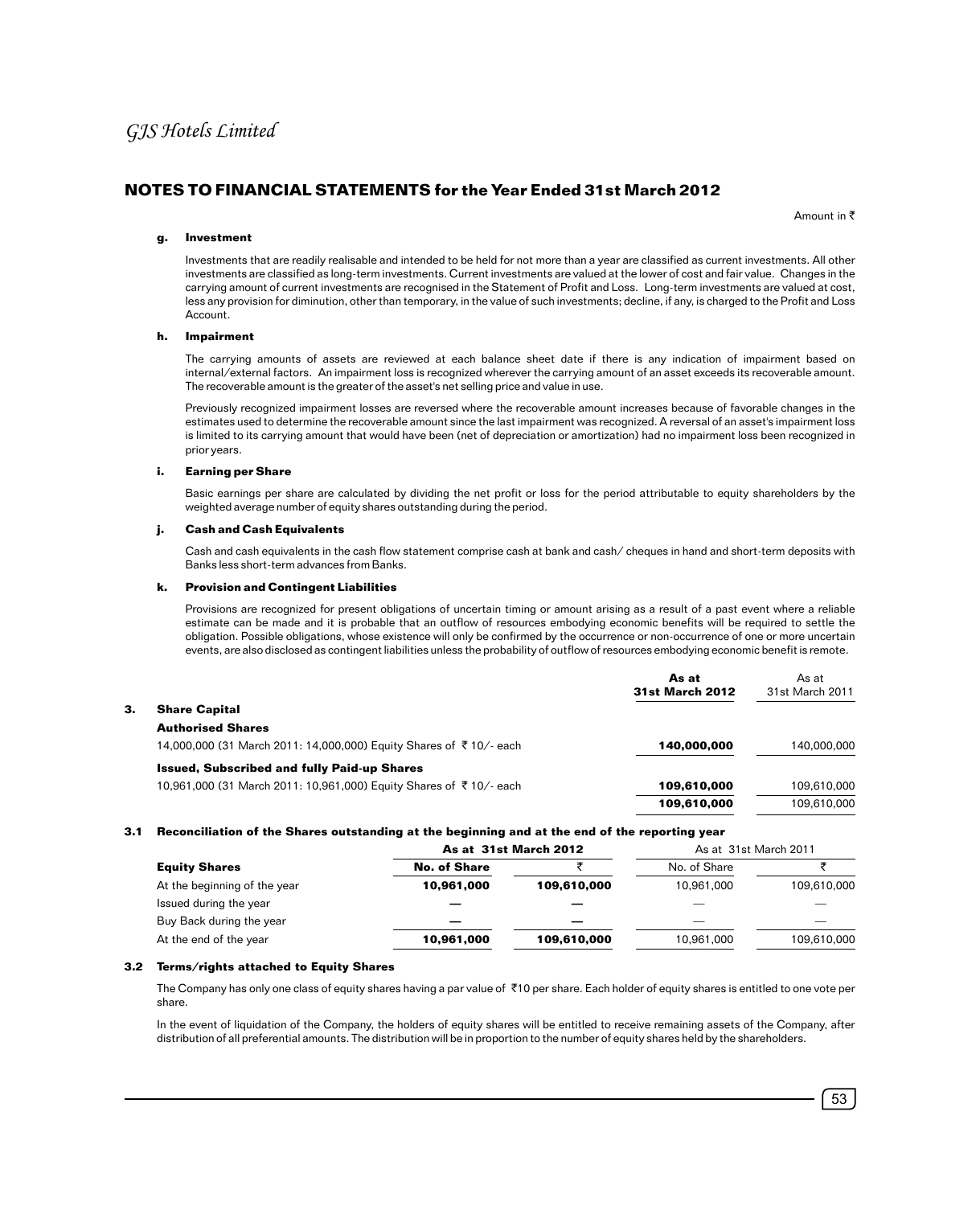|     |                                                                                         |                     |                       |                                 | Amount in $\bar{\tau}$   |
|-----|-----------------------------------------------------------------------------------------|---------------------|-----------------------|---------------------------------|--------------------------|
|     |                                                                                         |                     |                       | As at<br><b>31st March 2012</b> | As at<br>31st March 2011 |
| 3.3 | Shares held by Holding/ultimate Holding Company and/or<br>their subsidiaries/associates |                     |                       |                                 |                          |
|     | Asian Hotels (East) Limited, the Holding Company                                        |                     |                       |                                 |                          |
|     | 10,961,000 (31 March 2011: 10,961,000) equity shares of ₹10 each fully paid             |                     |                       | 109,610,000                     | 109,610,000              |
| 3.4 | Details of shareholders Holding more than 5% shares in the Company                      |                     |                       |                                 |                          |
|     |                                                                                         |                     | As at 31st March 2012 |                                 | As at 31st March 2011    |
|     | <b>Equity Shares</b>                                                                    | <b>No. of Share</b> | % of Holding          | No. of Share                    | % of Holding             |

| <b>Equity Shares</b>        | <b>No. of Share</b> | % of Holding<br>No. of Share |            | % of Holding |
|-----------------------------|---------------------|------------------------------|------------|--------------|
| Asian Hotels (East) Limited | 10.961.000          | 100                          | 10.961.000 | 100          |
| (including their nominees)  |                     |                              |            |              |

**<sup>3.5</sup>** No class of shares have been allotted for consideration other than cash or as bonus shares and no shares have been bought back during the period of five years immediately preceding the balance sheet date including the previous year.

|    |    |                                                                                                                           | As at<br><b>31st March 2012</b> | As at<br>31st March 2011 |
|----|----|---------------------------------------------------------------------------------------------------------------------------|---------------------------------|--------------------------|
|    |    |                                                                                                                           |                                 |                          |
| 4. |    | <b>Reserves and Surplus</b>                                                                                               |                                 |                          |
|    | a. | <b>Securities Premium Account</b>                                                                                         |                                 |                          |
|    |    | <b>Opening Balance</b>                                                                                                    | 2,236,755,000                   | 2,236,755,000            |
|    |    | Add: Transfer during the year                                                                                             |                                 |                          |
|    |    | <b>Closing Balance</b>                                                                                                    | 2,236,755,000                   | 2,236,755,000            |
|    | b. | Surplus/(deficit) in the Statement of Profit and Loss                                                                     |                                 |                          |
|    |    | Opening Balance                                                                                                           | 20,082,319                      | 10,512,428               |
|    |    | Add: Profit / (Loss) for the year                                                                                         | (656, 914)                      | 9,569,891                |
|    |    | <b>Closing Balance</b>                                                                                                    | 19,425,405                      | 20,082,319               |
|    |    | <b>Total</b>                                                                                                              | 2,256,180,405                   | 2,256,837,319            |
| 5. |    | <b>Short Term Borrowings</b>                                                                                              |                                 |                          |
|    |    | Loan from related party repayable on demand (unsecured) (refer note 17)                                                   | 668,525,000                     | 210,400,000              |
|    |    | <b>Total</b>                                                                                                              | 668,525,000                     | 210,400,000              |
| 6. |    | <b>Other Current Liabilities</b>                                                                                          |                                 |                          |
|    |    | <b>Other Payables</b>                                                                                                     | 5,515                           |                          |
|    |    | TDS payable<br><b>Expense Payable</b>                                                                                     | 84,857                          | 5,515<br>50,104          |
|    |    | <b>Total</b>                                                                                                              | 90,372                          | 55,619                   |
| 7. |    | <b>Fixed Assets - Tangible assets</b>                                                                                     |                                 |                          |
|    |    | Leasehold Land (Gross/Net Carrying Value) (refer note 2.1c)                                                               | 54,539,349                      | 54,539,349               |
|    |    | <b>Total</b>                                                                                                              | 54,539,349                      | 54,539,349               |
| 8. |    | <b>Non Current Investments</b>                                                                                            |                                 |                          |
|    |    | Non-Trade, Unquoted (At Cost, Fully Paid Up)                                                                              |                                 |                          |
|    |    | Investment in Preference Shares of related party - Robust Hotels Private Limited                                          |                                 |                          |
|    |    | 8,119,575 (Previous year 8,119,575) 0.001% Cumulative Redeemable Optional<br>Convertible Preference Shares of ₹10 /- each | 1,745,708,625                   | 1,745,708,625            |
|    |    | 1,396,000 (Previous year 1,396,000) 1% Cumulative Redeemable Optional<br>Convertible Preference Shares of ₹10 /- each     | 300,140,000                     | 300,140,000              |
|    |    | Total                                                                                                                     | 2,045,848,625                   | 2,045,848,625            |
|    |    | Aggregate value of Unquoted Investment                                                                                    | 2,045,848,625                   | 2,045,848,625            |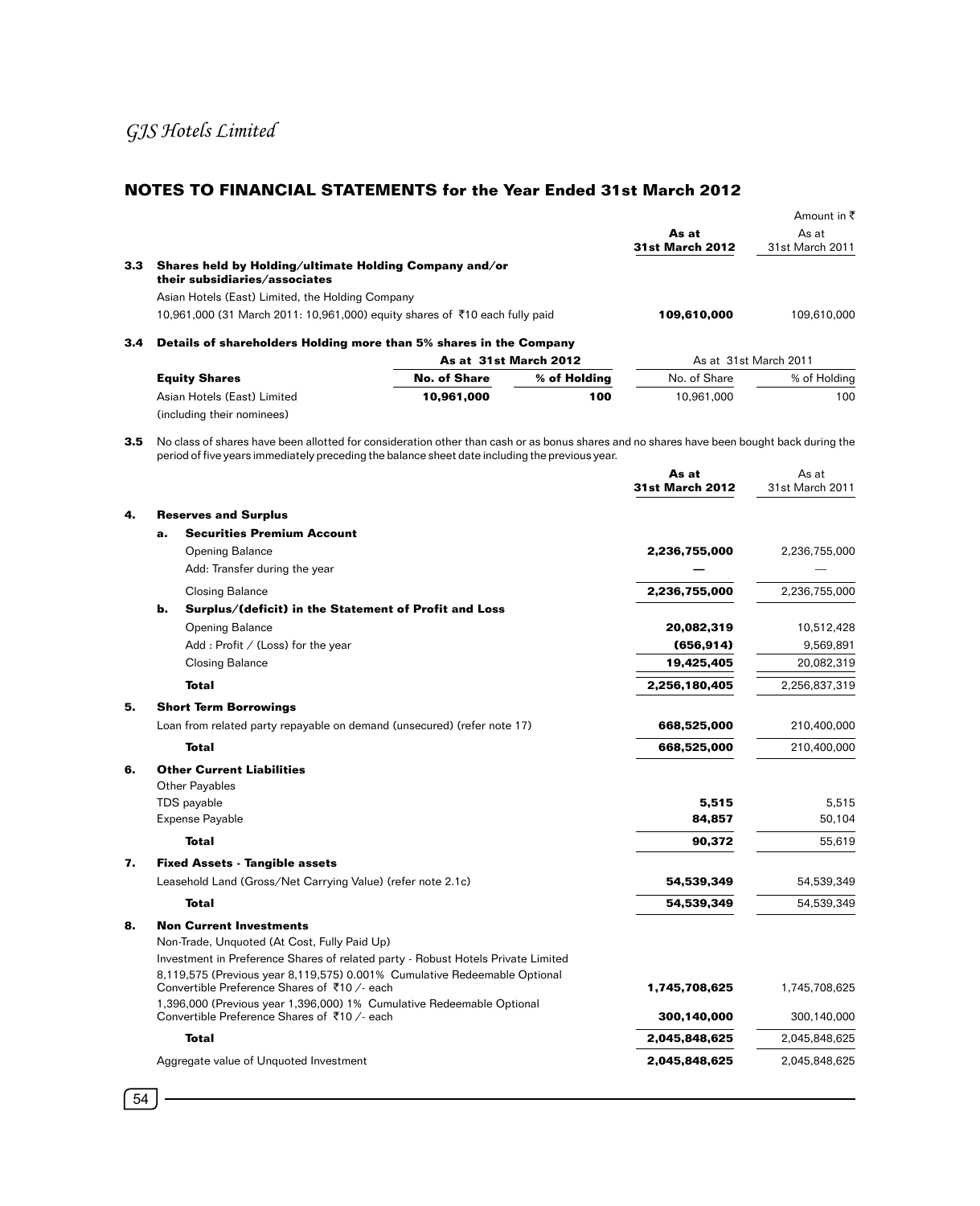## **NOTES TO FINANCIAL STATEMENTS for the Year Ended 31st March 2012**

|     |                                                                        | As at<br><b>31st March 2012</b>             | Amount in ₹<br>As at<br>31st March 2011 |
|-----|------------------------------------------------------------------------|---------------------------------------------|-----------------------------------------|
| 9.  | <b>Long Term Loans and Advances</b>                                    |                                             |                                         |
|     | Security Deposit (Unsecured, considered good)                          | 2,000                                       | 2,000                                   |
|     | <b>Total</b>                                                           | 2,000                                       | 2,000                                   |
| 10. | <b>Current Investments</b>                                             |                                             |                                         |
|     | Other Investments                                                      |                                             |                                         |
|     | Share Application Money - Related party (refer note 17)                | 933,581,440                                 | 475,795,000                             |
|     | <b>Total</b>                                                           | 933,581,440                                 | 475,795,000                             |
| 11. | <b>Cash &amp; Bank Balances</b>                                        |                                             |                                         |
|     | Cash & Cash Equivalents                                                |                                             |                                         |
|     | <b>Balances with Banks:</b>                                            |                                             |                                         |
|     | <b>Current Accounts</b>                                                | 227,586                                     | 499,897                                 |
|     | Cash on hand                                                           | 4,624                                       | 340                                     |
|     | Total                                                                  | 232,210                                     | 500,237                                 |
| 12. | <b>Short Term Loans and Advances</b><br>(Unsecured, considered good)   |                                             |                                         |
|     | Advances recoverable in cash or kind                                   | 200,000                                     | 200,000                                 |
|     | Other loans and advances<br>Advance Taxes (net of Provision for Taxes) | 2,153                                       | 17,727                                  |
|     | Total                                                                  | 202,153                                     | 217,727                                 |
| 13. | <b>Other Income</b>                                                    | <b>Year Ended</b><br><b>31st March 2012</b> | Year Ended<br>31st March 2011           |
|     | Interest Income from Others                                            |                                             | 1,247,812                               |
|     | Dividend Income from Current Investments                               |                                             | 9,051,113                               |
|     | Other Non-operating Income                                             | 1,270                                       |                                         |
|     | <b>Total</b>                                                           | 1,270                                       | 10,298,925                              |
|     | <b>Employee Benefit Expenses</b>                                       |                                             |                                         |
| 14. | Salaries and bonus                                                     | 282,747                                     | 150,272                                 |
|     | Staff welfare expenses                                                 | 17,137                                      | 4,604                                   |
|     | <b>Total</b>                                                           | 299,884                                     | 154,876                                 |
| 15. | <b>Other Expenses</b>                                                  |                                             |                                         |
|     | Travelling and conveyance                                              | 218,963                                     | 123,617                                 |
|     | Payment to auditor                                                     |                                             |                                         |
|     | Statutory audit fees                                                   | 38,605                                      | 38,605                                  |
|     | Tax audit fees                                                         | 16,545                                      | 16,545                                  |
|     | Printing & Stationery                                                  | 44,904                                      | 26,400                                  |
|     | Legal & Professional expenses                                          | 9,412                                       | 30,500                                  |
|     | Loss on sale of current investment (net)                               |                                             | 22,001                                  |
|     | Miscellaneous expenses                                                 | 39,867                                      | 66,490                                  |
|     | <b>Total</b>                                                           | 368,296                                     | 324,158                                 |
|     |                                                                        |                                             |                                         |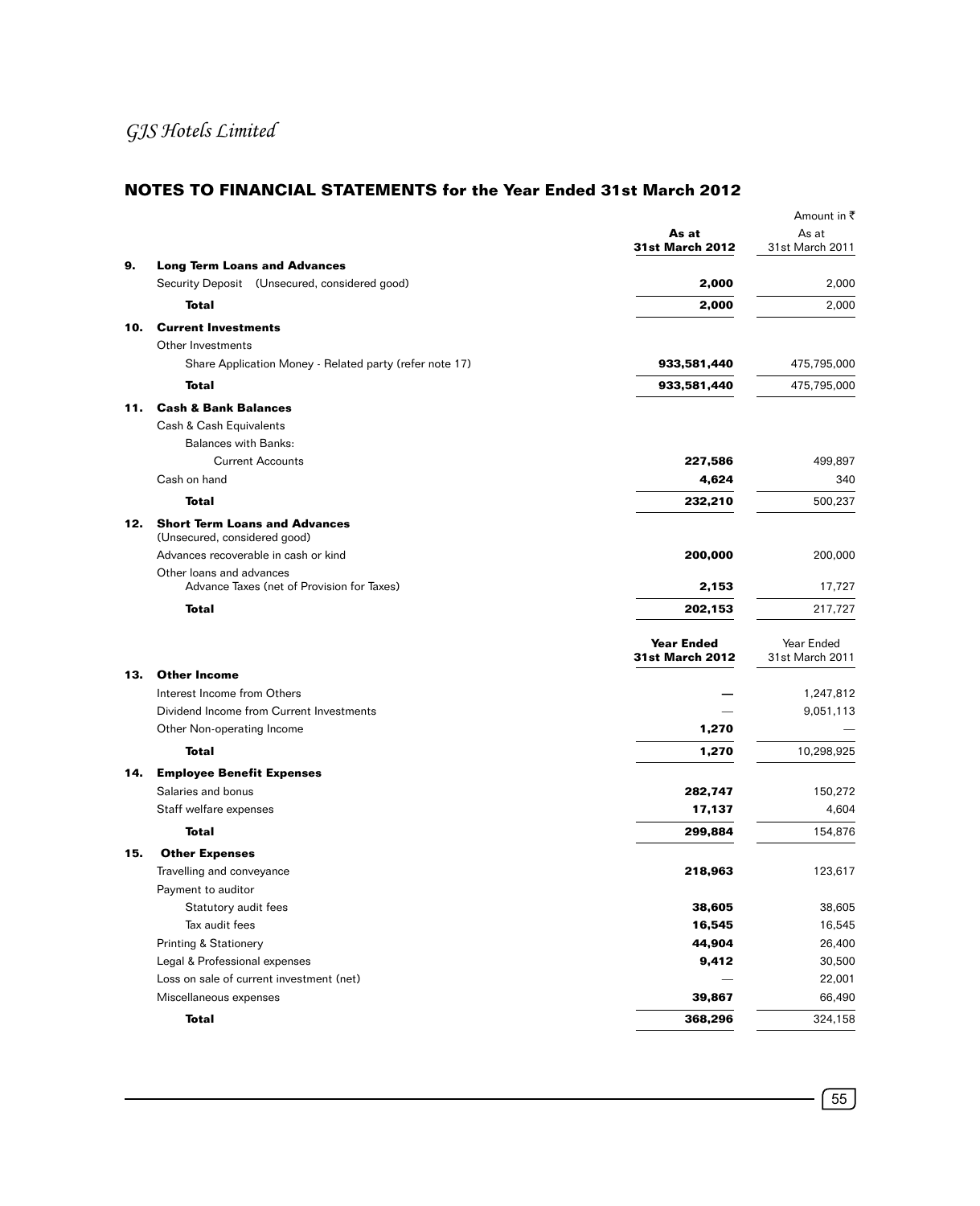|     |       |                                                                  |                                             | Amount in $\bar{\tau}$        |
|-----|-------|------------------------------------------------------------------|---------------------------------------------|-------------------------------|
|     |       |                                                                  | <b>Year Ended</b><br><b>31st March 2012</b> | Year Ended<br>31st March 2011 |
| 16. |       | <b>Earnings per Share</b>                                        |                                             |                               |
|     | (i)   | Profit available for Equity Shareholders                         | (656.914)                                   | 9.569.891                     |
|     | (ii)  | Weighted average number of Equity Shares $@ \overline{5}10$ each | 10.961.000                                  | 10.961.000                    |
|     | (iii) | Earnings/(Loss) per share (₹)                                    | (0.06)                                      | 0.87                          |

**17.** In accordance with the Accounting Standard on " Related Party Disclosures" (AS-18), the disclosures in respect of Related Parties and transactions with them, as identified and certified by the management, are as follows: -

#### **Related Party Disclosures**

56

- **(i) List of Related Parties** 
	- (a) Holding Company :
		- Asian Hotels (East) Limited
	- (b) Fellow Subsidiary Company :
		- Regency Convention Centre and Hotels Limited
	- (c) Entities over which directors or their relatives can exercise significant influence/control :

| (i)  | <b>Robust Hotels Private Limited</b>        | (xi) Saraf Investments Limited, Mauritius        |
|------|---------------------------------------------|--------------------------------------------------|
| (ii) | Nepal Travel Agency Pvt. Ltd., Nepal        | (xii) Sara Hospitality Limited, Hong Kong        |
|      | (iii) Unison Hotels Limited                 | (xiii) Juniper Investments Limited               |
|      | (iv) Vedic Hotels Limited                   | (xiv) Chartered Hotels Pyt. Ltd.                 |
|      | (v) Unison Power Limited                    | (xv) Blue Energy Private Limited                 |
|      | (vi) Unison Hotels South Limited            | (xvi) Footsteps of Buddha Hotels Private Limited |
|      | (vii) Juniper Hotels Private Limited        | (xvii) Sara International Limited, Hong Kong     |
|      | (viii) Yak & Yeti Hotels Limited, Nepal     | (xviii) Samra Importex Private Limited           |
|      | (ix) Taragaon Regency Hotels Limited, Nepal | (xix) Forex Finance Private Limited              |
|      | (x) Saraf Industries Limited, Mauritius     | (xx) Saraf Hotels Limited, Mauritius             |
|      |                                             |                                                  |

#### **(ii) Details of transactions with Related Parties during the year :**

| <b>Transactions</b>                                    | <b>31st March 2012</b> | 31st March 2011 |
|--------------------------------------------------------|------------------------|-----------------|
| <b>Investment made by Holding Company</b>              |                        |                 |
| During the year                                        |                        |                 |
| Year end balance                                       | 2,346,365,000          | 2.346.365.000   |
| <b>Investment in Robust Hotels Private Limited</b>     |                        |                 |
| During the year                                        | 457.786.440            | 475.795.000     |
| Year end balance *                                     | 2,979,430,065          | 2,521,643,625   |
| <b>Loans &amp; Advances taken from Holding Company</b> |                        |                 |
| Taken during the year                                  | 540,125,000            | 271,400,000     |
| Repaid during the year                                 | (82,000,000)           | (114.700.000)   |
| Year end balance                                       | 668,525,000            | 210.400.000     |
| <b>Reimbursement of expense by Holding Company</b>     |                        |                 |
| During the year                                        |                        | 1.747.813       |

\* Includes ₹933,581,440 towards share application money pending allotment (Previous year ₹475,795,000)

- **18.** No amount is due to Micro, Small and Medium enterprises (identified on the basis of information made available during the year by such enterprises to the Company). No interest in terms of Micro, Small and Medium Enterprises Development Act, 2006 has been either paid or accrued during the year.
- **19.** The Company does not have more than one reportable segment in accordance with the principle outlined in Accounting Standard (AS 17), "Segment Reporting", the disclosure requirements on "Segment Reporting" is not applicable.
- **20.** The Company is not liable for Provident Fund and/or any other retirement benefit for its employees under the relevant applicable Laws, Rules & Regulations.
- **21.** There are no adjustments on account of deferred tax liability or deferred tax asset in respect of current period as well as earlier period since there are no timing difference between the book income and taxable income.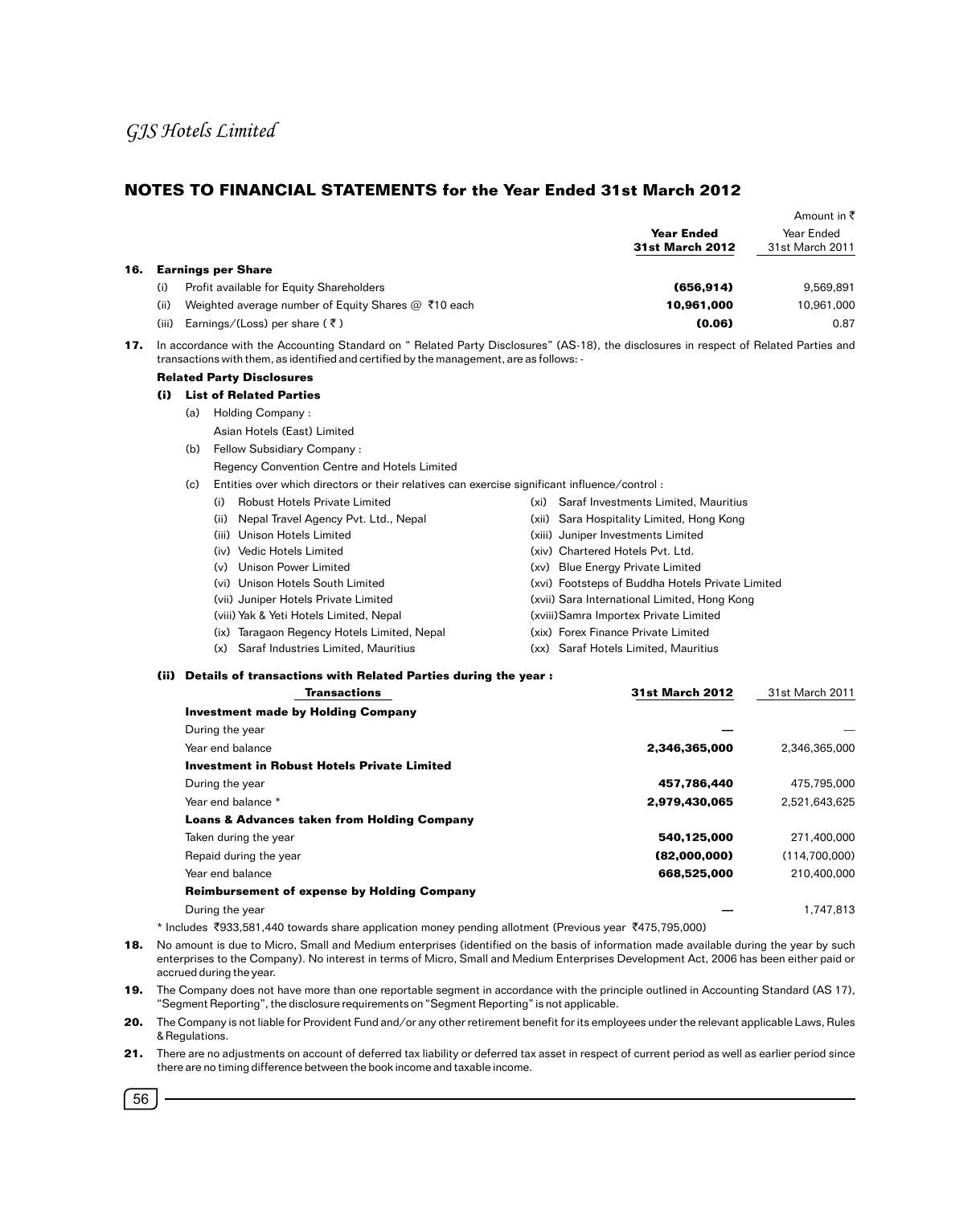## **NOTES TO FINANCIAL STATEMENTS for the Year Ended 31st March 2012**

Amount in  $\bar{\tau}$ 

- **22.** The Company has not recognized any loss on impairment in respect of assets of the Company as is required in terms of Accounting Standard 28 on "Impairment of Assets" since in the opinion of the management there is no reduction in the value of any assets.
- 23. Amount of loans and advances in nature of loans outstanding to Holding Company carrying no interest and repayable on demand as at 31st March 2012 :

| <b>Holding Company</b>      |                        | Outstanding as on |                        | Maximum amount<br>outstanding during the year |
|-----------------------------|------------------------|-------------------|------------------------|-----------------------------------------------|
|                             | <b>31st March 2012</b> | 31st March 2011   | <b>31st March 2012</b> | 31st March 2011                               |
| Asian Hotels (East) Limited | 668.525.000            | 210.400.000       | 720,525,000            | 210,400,000                                   |

**24.** There are no other disclosure requirements which need to be disclosed as per Accounting Standard and Schedule VI.

**25.** The previous figures have been regrouped/reclassified, wherever necessary to conform the current presentation.

As per our report of even date

For **KSMN & Company** Chartered Accountants

Firm Regn. No. 001075N **Umesh Saraf Padam Kr. Khaitan** 

**Rana Sen** Membership No. 066759 Place : Kolkata Date : 21st April 2012.

For and on behalf of the Board of Directors

Director Director

**Manisha Choudhary**<br>Company Secretary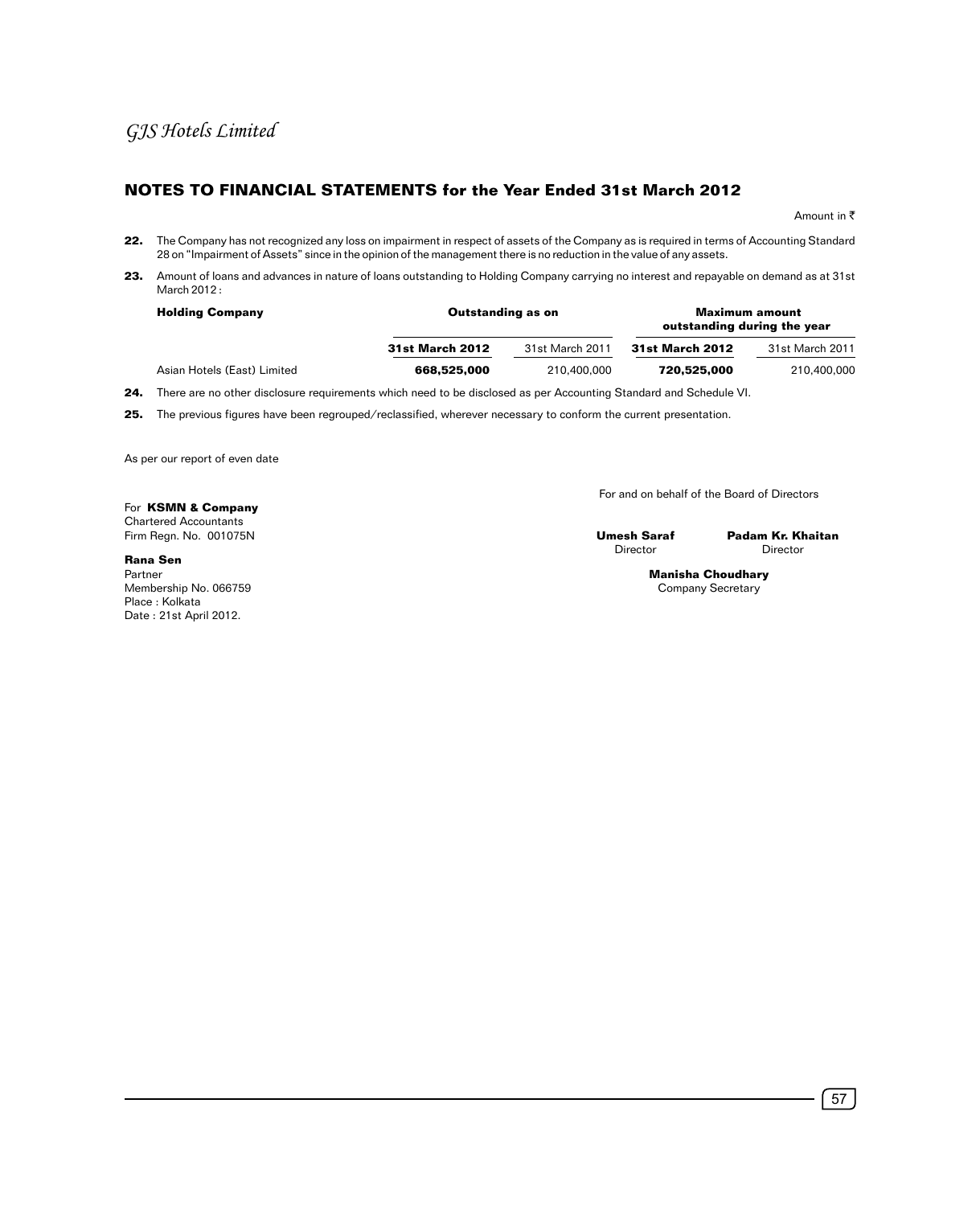### **EIGHTEENTH ANNUAL REPORT 2011-2012**

### **BOARD OF DIRECTORS**

UMESH SARAF SURENDRA JAI NARAYAN KAPUR FARHATH SURENDRA KAPUR JOY SURENDRA KAPUR AMIT SARAF BIMAL K JHUNJHUNWALA AMIT MODI

#### **AUDITORS**

V.VAIDYANATHAN & CO. CHARTERED ACCOUNTANTS F-36, SITARAM BUILDING, PALTON ROAD MUMBAI - 400 001

### **BANKERS**

IDBI BANK LIMITED

#### **REGISTERED OFFICE**

C/O. ASIAN HOTELS (EAST) LIMITED, HYATT REGENCY KOLKATA, JA-1, SECTOR - III, KOLKATA - 700 098 **WEST BENGAL** 

## **DIRECTORS' REPORT**

#### **TO THE MEMBERS**

Your Directors have pleasure in presenting their Eighteenth Annual Report of the Company together with the Audited Statements of Accounts for the financial year ended 31st March 2012.

#### **OBJECTS, OPERATIONS AND FINANCIAL RESULTS**

The financial performance of your Company during the financial year 2011-12 is as follows :

| Particulars                | For the year ended 31st March 2012<br>(Rs.) |
|----------------------------|---------------------------------------------|
| Profit / (loss) before tax | (107.357)                                   |
| Tax Expenses               | _                                           |
| Profit/(Loss) for the year | (107.357)                                   |

Your Directors do not recommend payment of any dividend.

Presently in the matter of Suit No. 6846 of 1999 taken out by the Company against Airports Authority of India (AAI) & Ors., evidence of witnesses is being recorded by the Commissioner appointed vide an Order dated 3rd September 2007 passed by the Hon'ble High Court of Judicature at Bombay. Since the extension of time granted by the Hon'ble High Court of Bombay for recording of evidence by the court appointed Commissioner expired on 2nd March 2012, steps have been taken as per the directions of Ld. Court Commissioner for seeking extension of time from the Hon'ble High Court of Judicature at Bombay.

A Chamber Summon No. 2010 of 2011 seeking to incorporate the new name and the address of the Company was taken out by the Company and the Hon'ble High Court of Judicature at Bombay was pleased to permit such amendment vide its order dated 7th February 2012. Compliance with the said Order has been made by carrying out the amendments in the plaint filed in the Suit No. 6846 of 1999 by the Company. Lately, AAI has made an effort to resolve the issue amicably by offering an alternate pocket of land in lieu of the suit land. The Company has accepted the proposal subject to, the alternate land is free, clear and unencumbered.

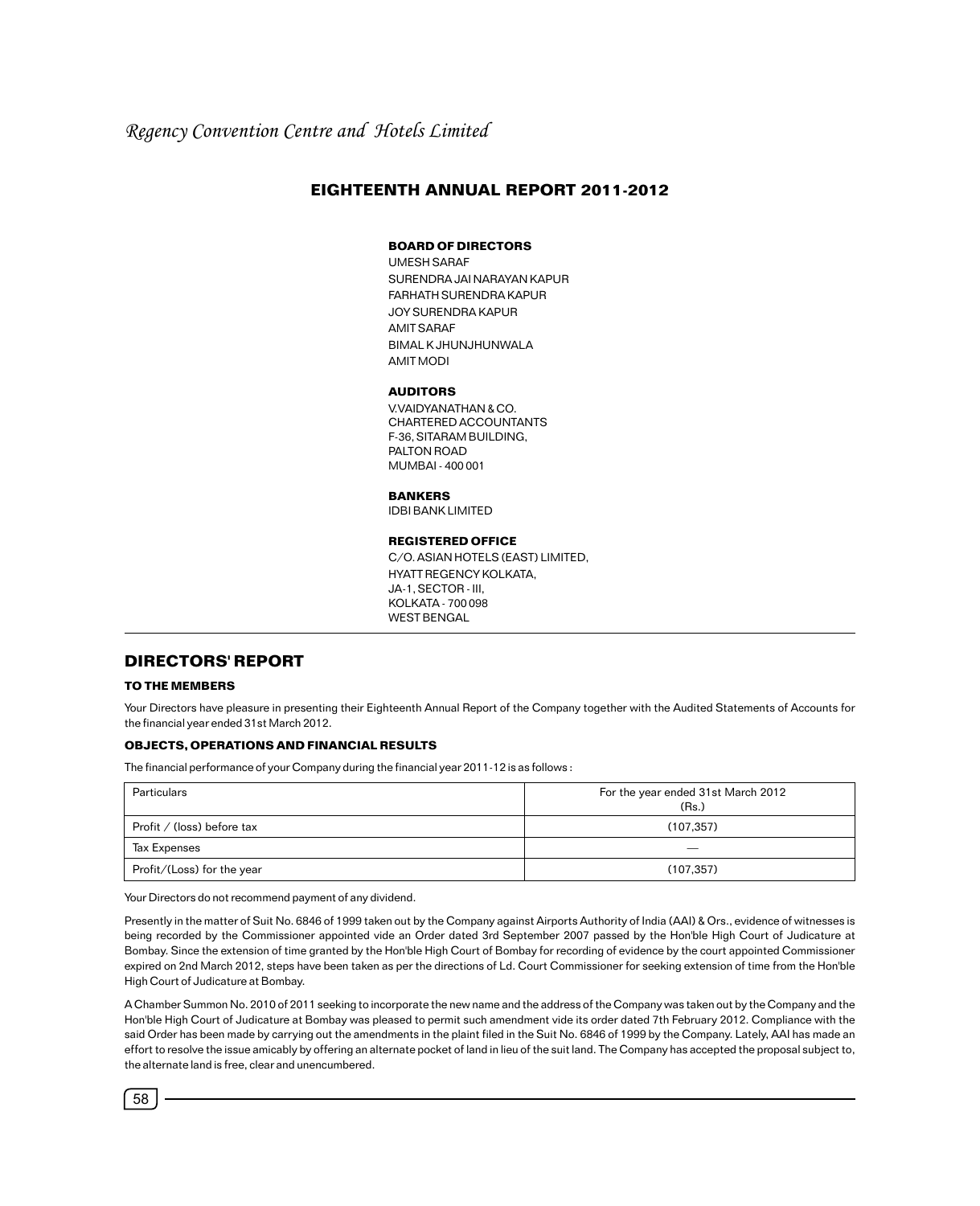#### **DIRECTORS**

In accordance with the provisions of Section 256 of the Companies Act, 1956, Mr. Bimal K Jhunjhunwala and Mr. Surendra Jai Narayan Kapur, Directors of the Company, are liable to retire by rotation at the ensuing Annual General Meeting and being eligible, offer themselves for reappointment. Your Directors recommend their appointment to the Board in the ensuing Annual General Meeting.

#### **DIRECTORS' RESPONSIBILITY STATEMENT UNDER SECTION 217 (2AA) OF THE COMPANIES ACT, 1956**

Pursuant to Section 217(2AA) of the Companies Act, 1956 your Directors confirm as under:

- that in the preparation of annual accounts for the year ended 31st March 2012, the applicable Accounting Standards have been followed along with proper explanation relating to material departures, if any;
- that the Directors have selected such accounting policies and applied them consistently and made judgments and estimates that are reasonable and pursuant so as to give a true and fair view of the state of affairs of the Company at the end of the financial year under review;
- that the Directors have taken proper and sufficient care for the maintenance of adequate accounting records in accordance with the provisions of the Act for safeguarding the assets of the Company and for preventing and detecting fraud and other irregularities; and
- that the Directors have prepared the annual accounts on a going concern basis.

#### **AUDITORS**

M/s. V. Vaidyanathan & Co., Chartered Accountants, Mumbai the present auditors of the Company, retires at the forthcoming Annual General Meeting and is eligible for re-appointment as auditors. Members are requested to re-appoint them and fix their remuneration. The Company has received confirmation from the firm to the effect that their reappointment, if made, would be within the prescribed limits under Section 224(1B) of the Companies Act, 1956 and they are not disqualified for reappointment within the meaning of Section 226 of the said Act.

The notes on accounts referred to in the Auditor's Report are self-explanatory and therefore, do not call for any further comments.

#### **INFORMATION REGARDING CONSERVATION OF ENERGY, TECHNOLOGY ABSORPTION, FOREIGN EXCHANGE EARNINGS AND OUTGO**

The Company has no particulars to furnish under the Companies (Disclosure of Particulars in the Report of the Board of Directors) Rules, 1988.

#### **PERSONNEL**

The Company has no employee falling under the categories mentioned in Section 217 (2A) of the Companies Act, 1956, read with Companies (Particulars of Employees) Rules, 1975 as amended.

By Order of the Board of Directors

#### For **Regency Convention Centre and Hotels Limited**

Date: 21st April 2012 Director Director

Place: Kolkata **Umesh Saraf Bimal K Jhunjhunwala**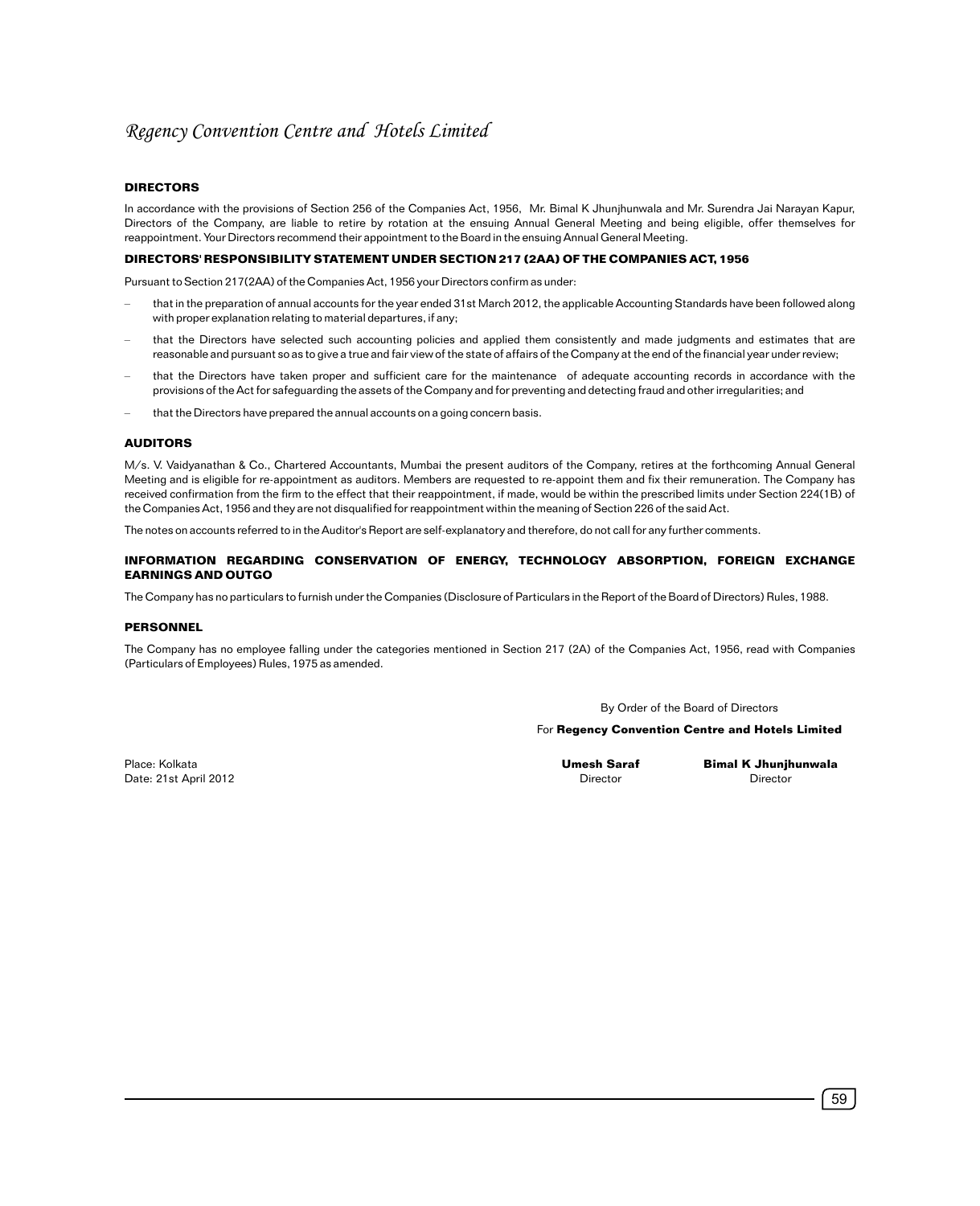#### **COMPLIANCE CERTIFICATE**

Regd. No. 21-160633, CIN-U74899WB1994PLC160633 Authorized Capital- Rs. 25,00,000/- Paid up Capital-Rs. 15,53,570/-

#### To,

#### **The Members Regency Convention Centre and Hotels Limited**

We have examined the registers, records, books and papers of **Regency Convention Centre and Hotels Limited** (the Company) as required to be maintained under the Companies Act, 1956, (the Act) and the rules made there under and also the provisions contained in the Memorandum and Articles of Association of the Company for the financial year ended **31st March 2012**. In our opinion and to the best of our information and according to the examinations carried out by us and explanations furnished to us by the Company, its officers and agents, we certify that in respect of the financial year ending 31st March 2012 the following:

- 1. The Company has kept and maintained all registers as stated in Annexure 'A' to this certificate, as per the provisions of the Act and the rules made there under and all entries therein have been duly recorded.
- 2. The Company has duly filed the forms as stated in Annexure 'B' to this certificate, with the Registrar of Companies within the time prescribed under the Act and the rules made there under.
- 3. The Company, being a Public Limited Company, Clause 3 is not applicable.
- 4. The Board of Directors duly met Five (5) times respectively on 28.05.2011, 25.08.2011, 14.10.2011, 20.12.2011 and 03.02.2012 in respect of which meetings proper notices were given and the proceedings were properly recorded and signed in the Minutes Book maintained for the purpose.
- 5. The Company was not required to close its Register of Members during the period under scrutiny.
- 6. The Annual General Meeting for the financial year ended on 31st March 2011 was held on 23.08.2011 after giving notice to the members of the Company and the resolution passed thereat were duly recorded in Minutes Book maintained for the purpose.
- 7. No Extra Ordinary General Meetings were held during the year under scrutiny.
- 8. The Company has not advanced any loans to its Directors or persons or firms or Companies referred to under Section 295 of the Act.
- 9. The Company has not entered into any contracts falling within the purview of Section 297 of the Act.
- 10. The Company has not entered into any contract requiring making of entries in the register maintained under Section 301 of the Act.
- 11. As there was no instance falling within the purview of Section 314 of the Act, the Company was not required to obtain any approvals from the Board of Directors, members, or Central Government.
- 12. The Company has not issued any duplicate share certificate during the period under scrutiny.
- 13. The Company :

- a. has not made any transfer of Shares, on lodgment thereof during the Financial Year.
- b. has not deposited any amount in a separate Bank Account as no dividend was declared during the period.
- c. was not required to post warrants to member of the Company as no dividend was declared during the period.
- d. has no amount in unpaid dividend account, application money due for refund, matured deposits, matured debentures and the interest accrued thereon and as such it was not required to transfer any amount to Investor Education Protection Fund.
- has duly complied with the requirements of Section 217 of the Act.
- 14. The Board of Directors of the Company is duly constituted. There was no appointment of additional Directors, alternate Directors and Directors to fill casual vacancy during the financial year.
- 15. The Company has not appointed any Managing Director/Whole time Director/ Manager during the period under scrutiny, as there was no need to do so.
- 16. The Company has not appointed any sole -selling agents during the period under scrutiny.
- 17. The Company was not required to obtain any approvals of the Central Government, Company Law Board, Regional Director, Registrar of Companies or such other authorities as may be prescribed under the various provisions of the acts during the period under scrutiny.
- 18. The Directors have disclosed their interest in other firms / Companies to the Board of Directors pursuant to the provisions of the Act and the rules made there under.
- 19. The Company has not issued any Equity Share during the period under scrutiny.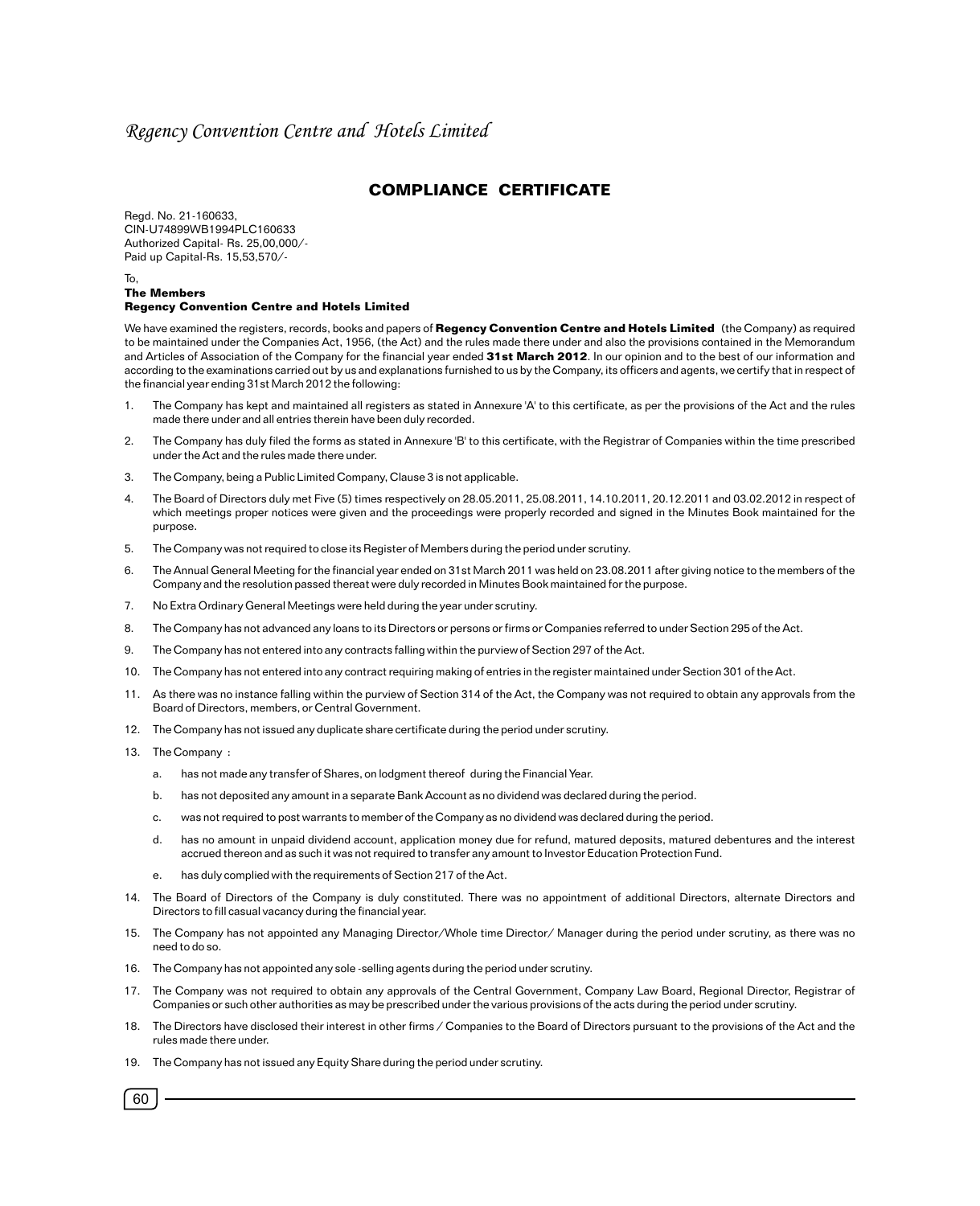- 20. The Company has not bought back any Shares during the period under scrutiny.
- 21. There was no redemption of preference Shares or debentures during the period under scrutiny, as the Company has not issued any preference Shares or debentures.
- 22. There was no transaction necessitating the Company to keep in abevance the rights to dividend, rights Shares and bonus Shares pending registration of transfer of Shares.
- 23. The Company has not invited/ accepted any deposits under Section 58A of the Act during the period under scrutiny.
- 24. The Company has not made any borrowings falling with the provisions of Section 293(1) (d) of the Act.
- 25. The Company has not made any loans or advances to other bodies corporate and consequently no entries have been made in the register kept for the purpose.
- 26. The Company has not altered the provisions of the Memorandum with respect to the situation of the Company's registered office from one state to another during the period under scrutiny.
- 27. The Company has not altered the provisions of the Memorandum with respect to the objects of the Company during the period under scrutiny.
- 28. The Company has not altered the provisions of Memorandum with respect to name of the Company during the period under scrutiny.
- 29. The Company has not altered the provisions of Memorandum with respect to Share Capital of the Company during the period under scrutiny.
- 30. The Company has not altered its Articles of Association during the period under scrutiny.
- 31. There was no prosecution initiated against or show cause notices received by the Company and no fines or penalties or any other punishment was imposed on the Company during the period under scrutiny, for offences under the Act.
- 32. The Company has not received any money as security from its employees during the period under scrutiny.
- 33. The Company has not deducted or contributed to the provident fund during the period under scrutiny.

It is stated that the compliance of all the applicable provisions of the Companies Act, 1956 is the responsibility of the management. Our examination, on a testcheck basis, was limited to procedures followed by the Company for ensuring the compliance with the said provisions. We state that such compliance is neither an assurance as to the future viability of the Company nor the efficiency or effectiveness with which the management has conducted its affairs. We further state that this is neither an audit nor an expression of opinion on the financial activities/ statements of the Company. Moreover, we have not covered any matter related to any other law which may be applicable to the Company except the Companies Act, 1956.

> For **D. Raut & Associates** (Company Secretaries)

Name of the Company Secretary: **Debendra Raut** Place: Kolkata (Proprietor) Date : 21st April 2012 C.P.No. : 5232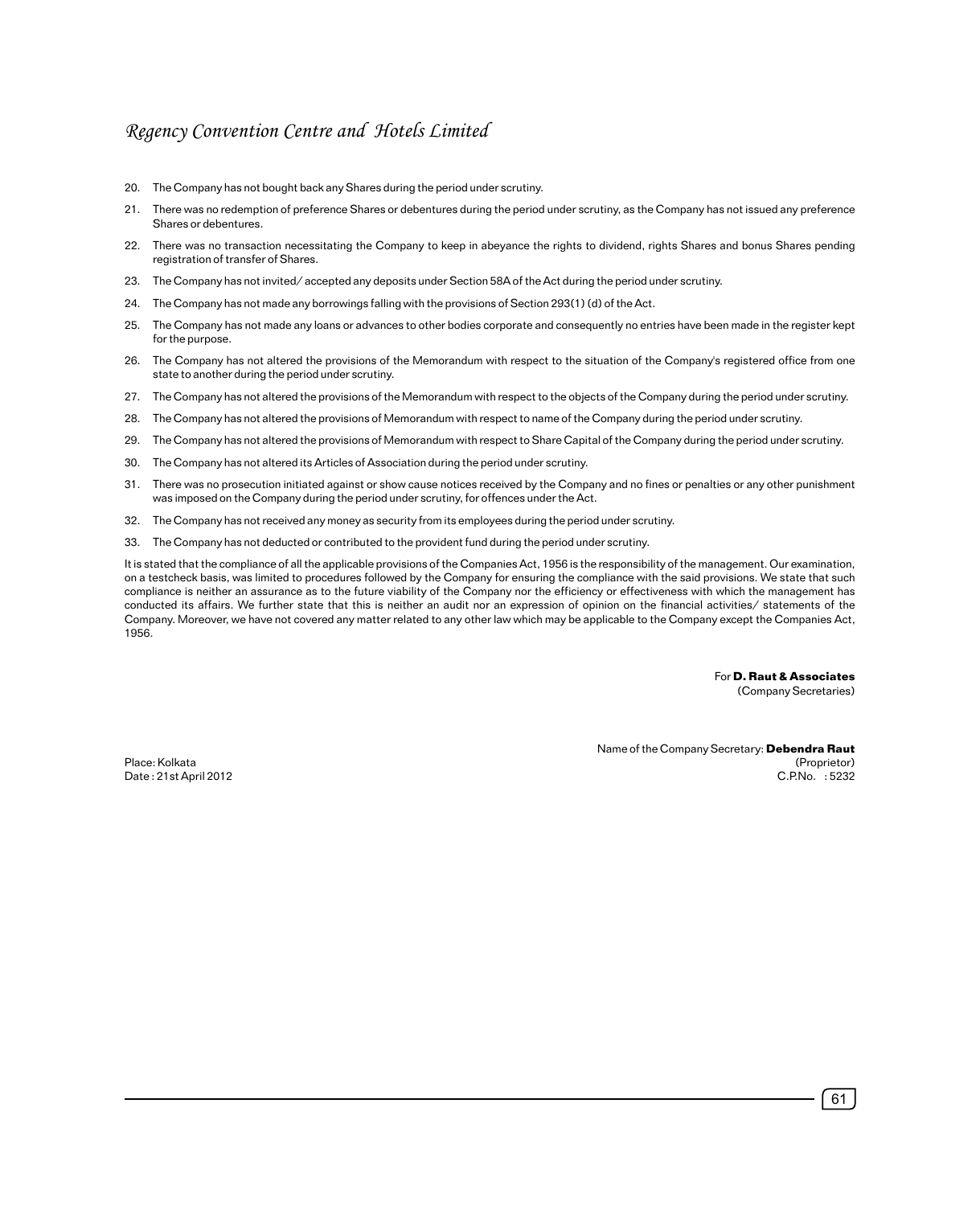### **ANNEXURE - A**

| Registers/Records as maintained by the Company:                              |                                                       |  |  |  |
|------------------------------------------------------------------------------|-------------------------------------------------------|--|--|--|
| <b>Registers</b>                                                             | <b>Section/Company Rules</b>                          |  |  |  |
| Register of Transfer                                                         | 108/111                                               |  |  |  |
| <b>Register of Members</b>                                                   | 150                                                   |  |  |  |
| Minutes Book of Board Meetings                                               | 193                                                   |  |  |  |
| Minutes Book of General Meetings                                             | 193                                                   |  |  |  |
| Register of Notice of Interest given by the Directors                        | 299                                                   |  |  |  |
| Register of Contracts, Companies and firms in which Directors are interested | 301(3)                                                |  |  |  |
| Registers of Directors, Managing Director, Manager and Secretary             | 303                                                   |  |  |  |
| Register of Directors Shareholding                                           | 307                                                   |  |  |  |
| Application for and allotment of Shares                                      |                                                       |  |  |  |
| Copies of Annual Return                                                      | 163                                                   |  |  |  |
| Register of Renewed & Duplicate Share Certificate                            | Companies (Issue of Share<br>Certificate) Rules, 1960 |  |  |  |

## **ANNEXURE - B**

**Forms as filed by the Company with Register of Companies (ROC), Regional Director, Central Government or other authorities during the financial year ended on 31st March 2012**

| SI<br>No.      | Form No./ Return                                                                              | <b>Filed</b><br>u/s | For the period                             | Date of<br>filing | Whether<br>filed<br>within the<br>prescribed<br>time $(Y/N)$ | If not.<br>whether<br>additional<br>fees have<br>been paid |
|----------------|-----------------------------------------------------------------------------------------------|---------------------|--------------------------------------------|-------------------|--------------------------------------------------------------|------------------------------------------------------------|
| 1 <sub>1</sub> | Form 23AC & 23ACA relate to<br>Balance Sheet and Statement of<br>Profit & Loss (through XBRL) | 220(1)              | For the financial year ended<br>31.03.2011 | 22.12.2011        | Yes                                                          | NA.                                                        |
| 2.             | Form 20B relating to Annual Return                                                            | 159(1)              | For the financial year ended<br>31.03.2011 | 11.10.2011        | Yes                                                          | <b>NA</b>                                                  |
| 3.             | Form 66                                                                                       | 383A                | For the financial year ended<br>31.03.2011 | 01.10.2011        | No                                                           | Yes                                                        |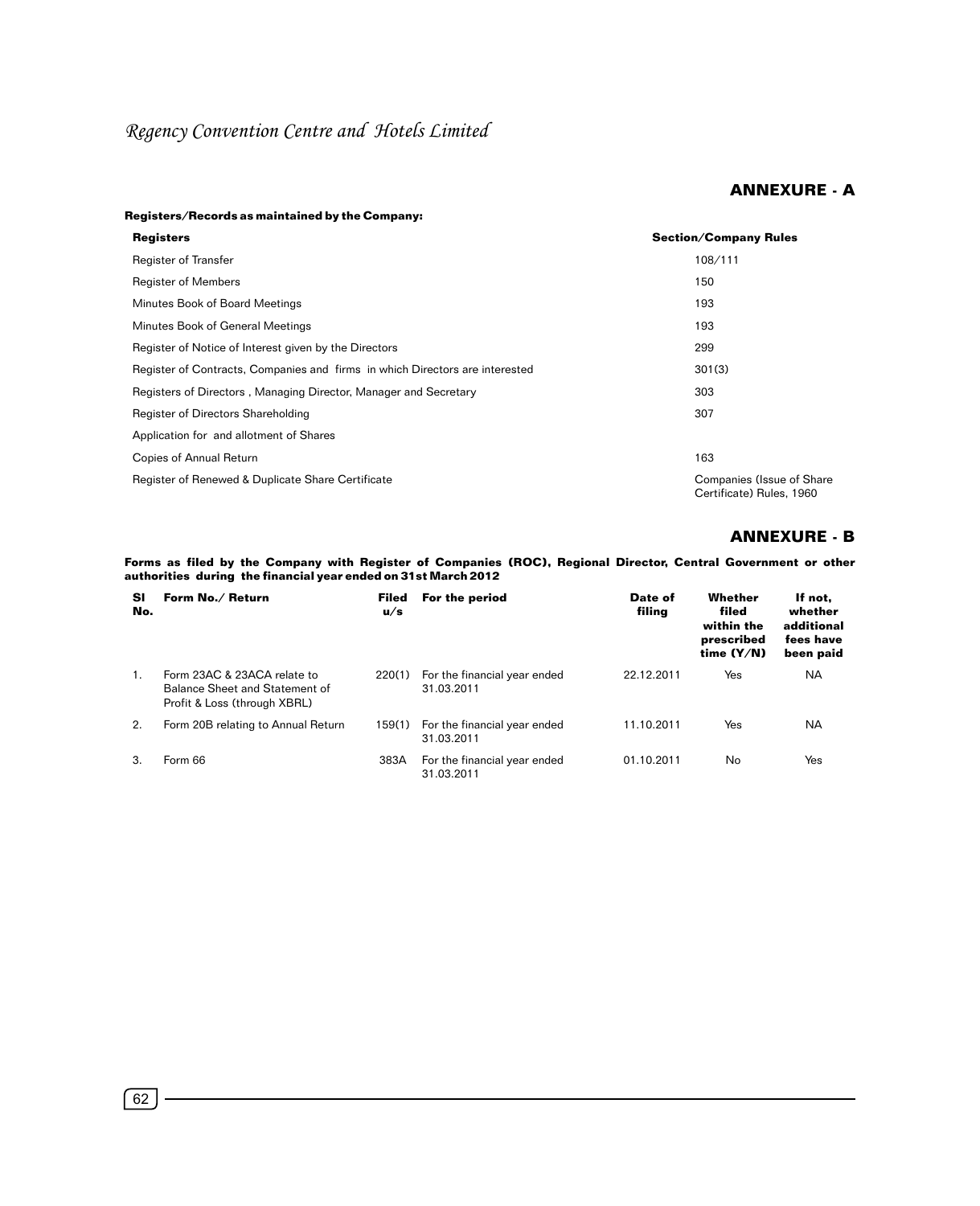## **AUDITORS'REPORT**

To,

The Members, Regency Convention Centre And Hotels Limited

- 1. We have audited the attached Balance Sheet of M/s. REGENCY CONVENTION CENTRE AND HOTELS LIMITED as at March 31, 2012 and also the Statement of Profit and Loss and the Cash Flow Statement for the year ended on that date and annexed thereto. These financial statements are the responsibility of the Company's Management. Our responsibility is to express an opinion on these financial statements based on our audit.
- 2. We conducted our audit in accordance with auditing standards generally accepted in India. Those standards require that we plan and perform the audit to obtain reasonable assurance about whether the financial statements are free of material misstatement. An audit includes
	- a) examining, on a test basis, evidence supporting the amounts and disclosures in the financial statements;
	- b) assessing the accounting principles used in the preparation of financial statements;
	- c) assessing the significant estimates made by the Management in the preparation of financial statements; and
	- d) evaluating the overall financial statement presentation.
		- We believe that our audit provides a reasonable basis for our opinion.
- 3. As required by the Companies (Auditor's Report) Order, 2003 issued by the Central Government in terms of Section 227 (4A) of the Companies Act, 1956 and on the basis of such checks as we considered appropriate, we annex hereto a statement on the matters specified in paragraph 4 and 5 of the said Order.

Further to our comments in the Annexure referred to in paragraph (3) above:

- a) We have obtained all the information and explanations which to the best of our knowledge and belief were necessary for the purpose of our audit.
- b) In our opinion, proper books of account as required by law have been kept by the Company so far as it appears from our examination of the books of the Company.
- c) The Balance Sheet and the Statement of Profit and Loss dealt with by this report are in agreement with the books of account.
- d) In our opinion, the Balance Sheet and the Statement of Profit and Loss dealt with by this report comply with the accounting standards referred to in sub-section 3C of Section 211 of the Companies Act, 1956.
- e) Based on the written representations made by the Directors of the Company and taken on record by the Board of Directors, the information and explanations as made available, the Directors of the Company do not prima facie have any disqualification as referred to in clause (g) of sub-section (1) of section 274 of the Act.
- f) The company had been negotiating with the government for obtaining the rights on the property handed over to them directly and through the courts. There has been no other activity in the company. Therefore the expenses incurred were capitalised with the property till 31st March 2011. During the current year the management in consonance with the accounting standard 10 decided to capitalise only the expenses identified to be connected directly to the fixed assets to the extent of Rs. 13,45,732/-and write off the other administrative expenses to the extent of Rs. 107,357/- to the Statement of Profit and Loss. The brought forward figure of Rs. 1,49,12,239/- in the balance sheet as cost of property represents the revenue expenditure capitalised in the past.
- g) Subject to the above, in our opinion and to the best of our information and according to the explanations given to us, the said accounts subject to the notes thereon, give the information required by the Companies Act, 1956 in the manner so required and give a true and fair view in conformity with the accounting principles generally accepted in India:
	- (i) in the case of Balance Sheet, of the state affairs of the Company as at 31st March, 2012,
	- (ii) in case of the Statement of Profit and Loss, of the loss for the year ended on that date and
	- (iii) in case of the Cash Flow Statement, of the cash flows for the year ended on that date.

For **V. Vaidyanathan & Co.** Chattered Accountants Firm Regn. No. 111225W

Place: Mumbai (Partner)

**V. Vaidyanathan** Dated: 21st April 2012 Membership No, 017905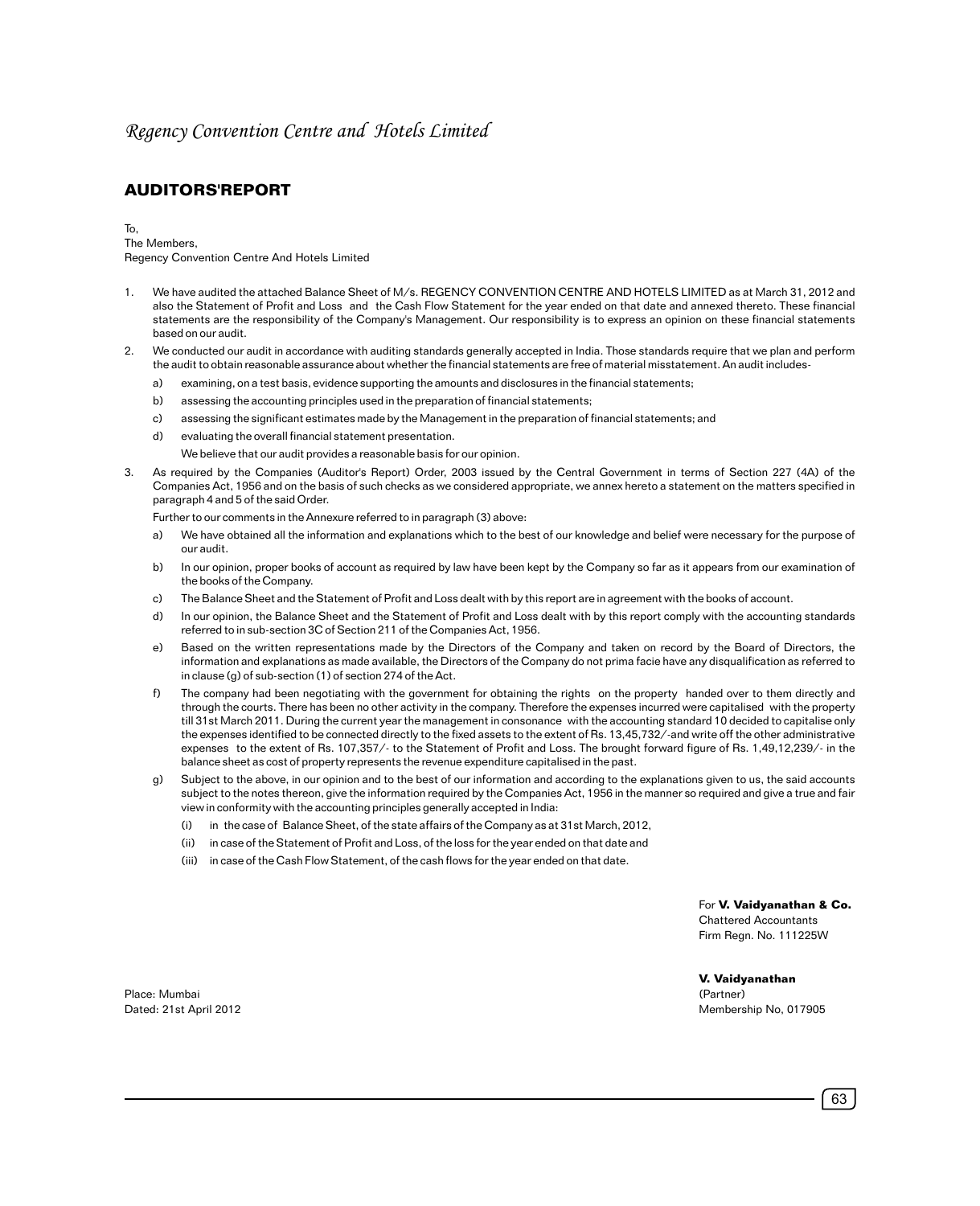### **ANNEXURE TO THE AUDITORS REPORT**

(Referred to in paragraph (3) of our report of even date)

In terms of the information and explanations given to us and the books and records examined by us in the normal course of audit and to the best of our knowledge and belief, we report that:

In view of the nature of business and the general activity of the Company, the matters specified in the items (ii), (vii), (xiii), (xiiv), (xix) and (xx) of Clause 4 of the Companies (Auditor's Report) Order, 2003 are not applicable to the Company. Subject to the same, we further report as follows:

#### (i) **Fixed assets**

- a) The amount shown under investments in property represents the earnest money paid for the property and the expenditure incurred by the promoters on the property. The company had handed over the property to the Government on December 2001. As per the understanding with the Government the land will be leased back to the company for its operations. The expenditure incurred on this property till 31st March 2011 was capitalized with the fixed assets. The expenditures identified to be directly connected to the fixed assets to the extent of Rs. 13,45,732/- have been capitalised during the year.
- b) None of the fixed assets have been revalued during the year.
- c) Since the Company does not have any other assets other than rights in the property referred to above, the question of maintenance of property records of its fixed assets showing full particulars, including quantitative details and their location or physical verification etc does not arise.

#### (ii) **Loans & advances**

The Company has not granted or taken any loan, secured or unsecured, to or from person/firm/ companies covered in the register maintained under section 301 of the Companies Act 1956. Therefore, the provisions of clauses (iii) (b) to (d) of the Companies (Auditor's Report) Order, 2003 (as amended) are not applicable.

#### (iii) **Internal controls**

In our opinion and according to the information and explanations given to us, there is adequate internal control procedure commensurate with the size of the Company and the nature of its business, with regard to purchases of inventory, fixed assets and with regard to sale of goods. During the course of our audit, we have not observed any continuing failure to correct major weaknesses in internal controls.

#### (iv) **Transaction with parties u/s 301**

According to the information and explanations given to us, we are of the opinion that there are no transaction that need to be entered into the register maintained under section 301 of the Companies Act, 1956. Therefore, the provision of clause (v) (b) of the Companies (Auditor's Report) Order, 2003 (as amended) is not applicable.

#### (v) **Deposits**

In our opinion and according to the information and explanations given to us, the Company has not taken any deposits within the meaning of Sec. 58A and 58AA of the Companies Act, 1956, and the rules framed there under.

#### (vi) **Internal Audit**

The Company has an internal audit system commensurate with its size and nature of its business;

#### (vii) **Cost Records**

The Company is not covered under clause (d) of sub-section (1) of the section 209 of the Companies Act, 1956. Accordingly, the Company is not required to maintain cost records.

#### (viii) **Statutory dues**

- a) The Company has deposited with the appropriate authorities undisputed statutory dues applicable to the Company.
- b) According to the information and explanations given to us, there is no undisputed amount payable in respect of income tax, wealth tax, sales tax, custom duty and excise duty which are outstanding as at 31st March 2012, for a period of more than six months from the date they became payable.

#### (ix) **Miscellaneous**

- a) During the Year, the Company has incurred cash loss of Rs. 107,357/-
- b) In our opinion and according to the information and explanations given to us, the Company has not defaulted during the year, in repayment of dues to any financial institution, banks or debenture-holders.

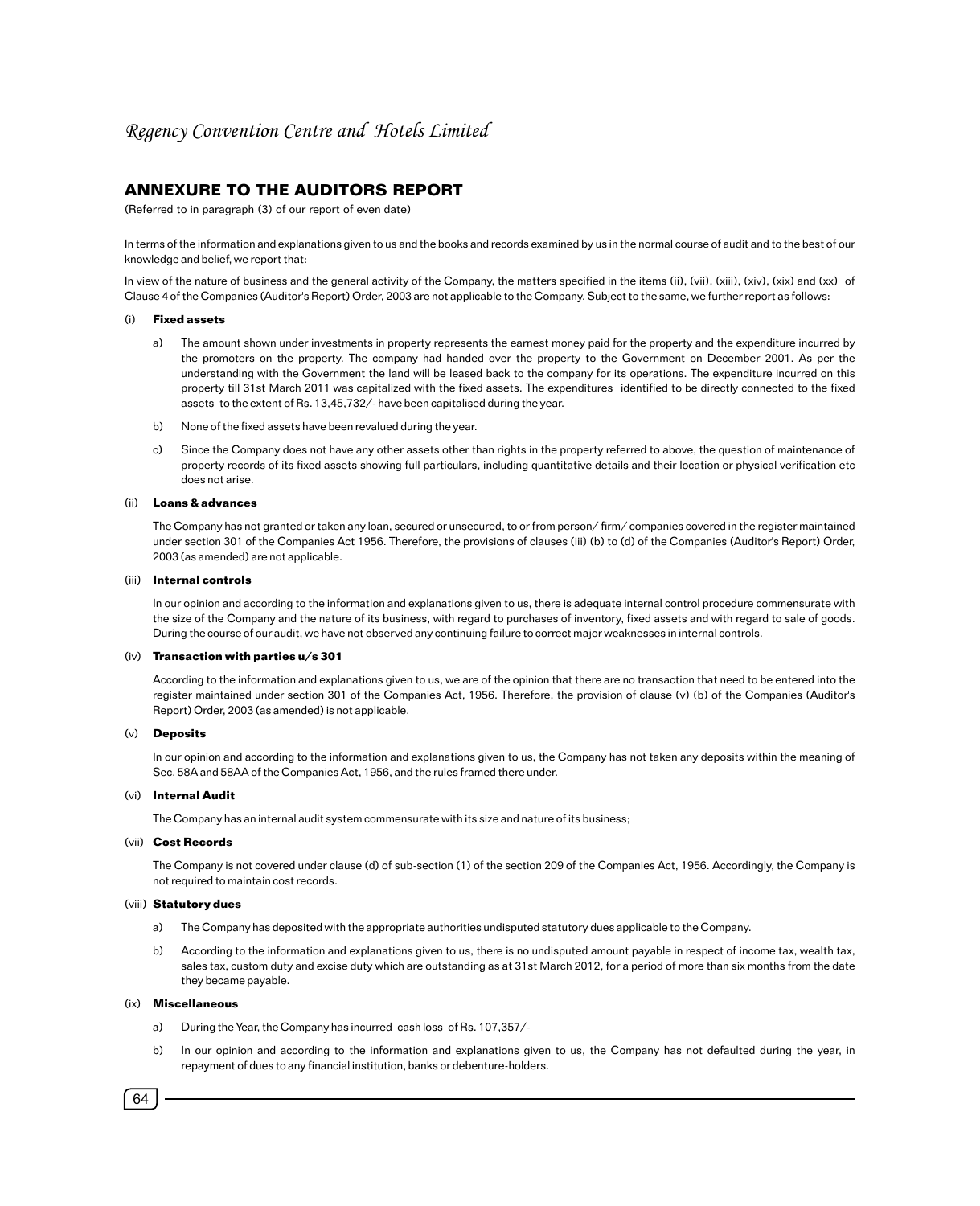- c) The Company has not granted any loans or advances on the basis of the security by way of pledge of shares, debentures and other securities.
- d) The Company has not been dealing or trading in shares or securities.
- e) The Company has not given guarantees for loans taken by others.
- f) The Company has not raised any additional term loans during the year.
- g) According to the information and explanations given to us and on an overall examination of the balance sheet of the Company, we report that no funds raised on short-term basis have been used for long term investment. No long-term funds have been used to finance shortterm assets except permanent working capital.
- h) According to the information and explanations given to us, during the year, the Company has not made preferential allotment of shares to parties or companies covered in the register maintained under section 301 of the Companies Act, 1956.
- i) The Company has not raised funds during the year by way of public issue or debenture issue.
- j) According to the information and explanations given to us, no fraud on or by the Company has been noticed or reported during the course of our audit.

For **V. Vaidyanathan & Co.** Chartered Accountants Firm Regn. No. 111225W

Place: Mumbai (Partner) Dated: 21st April 2012 Membership No, 017905

**V. Vaidyanathan**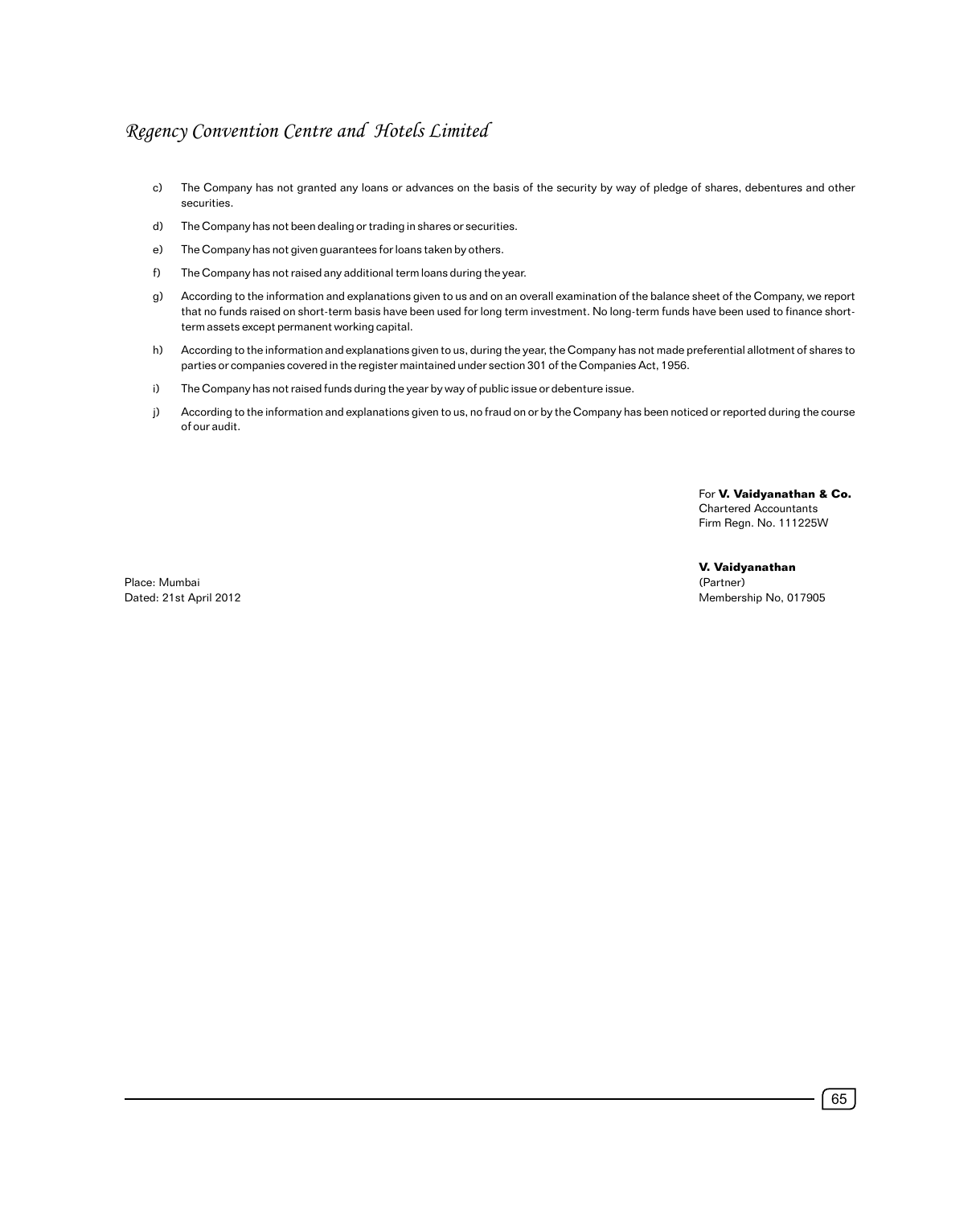## **BALANCE SHEET as at 31st March 2012**

|               |                                                |                |                                         | Amount in ₹            |
|---------------|------------------------------------------------|----------------|-----------------------------------------|------------------------|
|               |                                                | <b>Note</b>    | As at<br>31st Mar 2012                  | As at<br>31st Mar 2011 |
|               | <b>Equity and Liabilities</b>                  |                |                                         |                        |
|               | <b>Shareholders' Funds</b>                     |                |                                         |                        |
| (a)           | Share Capital                                  | 3              | 1,553,570                               | 1,553,570              |
| (b)           | Reserves and Surplus                           | 4              | (107, 357)                              |                        |
|               |                                                |                | 1,446,213                               | 1,553,570              |
|               | <b>Current Liabilities</b>                     |                |                                         |                        |
| (a)           | Short Term Borrowings                          | 5              | 14,685,258                              | 13,135,258             |
| (b)           | Other Current Liabilities                      | 6              | 564,186                                 | 726,056                |
|               |                                                |                | 15,249,444                              | 13,861,314             |
|               | <b>Total</b>                                   |                | 16,695,657                              | 15,414,884             |
| <b>Assets</b> |                                                |                |                                         |                        |
|               | <b>Non-Current Assets</b>                      |                |                                         |                        |
| (a)           | <b>Fixed Assets</b>                            |                |                                         |                        |
|               | Tangible assets                                | $\overline{7}$ | 16,257,971                              | 14,912,239             |
| (b)           | Long Term Loans and Advances                   | 8              | 84,770                                  | 84,770                 |
|               |                                                |                | 16,342,741                              | 14,997,009             |
|               | <b>Current Assets</b>                          |                |                                         |                        |
| (a)           | Cash and Bank Balances                         | 9              | 352,916                                 | 417,875                |
|               | <b>Total</b>                                   |                | 16,695,657                              | 15,414,884             |
|               | Notes forming part of the Financial Statements | 1 to 17        |                                         |                        |
|               | As per our report of even date                 |                |                                         |                        |
|               | For V. Vaidyanathan & Co.                      |                | For and on behalf of Board of Directors |                        |

Chartered Accountants Firm Regn. No. 111225W

**V. Vaidyanathan Umesh Saraf Bimal K Jhunjhunwala** Partner Director Director Director Director Director Director Director Director Director Director Director Director Membership No. 017905

Place : Mumbai Place : Kolkata

Date : 21st April 2012 Date : 21st April 2012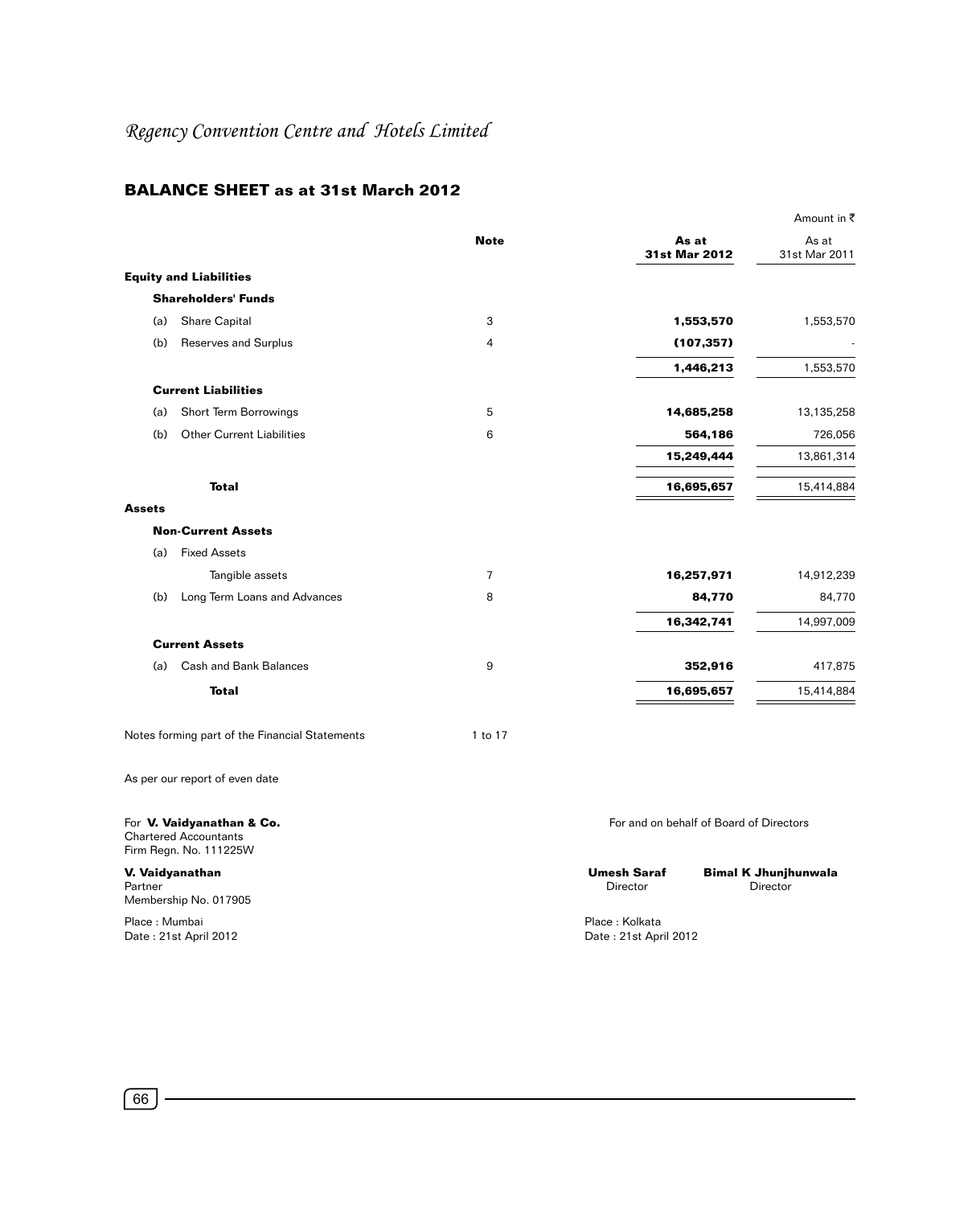|                                                |             |                                             | Amount in ₹                   |
|------------------------------------------------|-------------|---------------------------------------------|-------------------------------|
|                                                | <b>Note</b> | <b>Year Ended</b><br><b>31st March 2012</b> | Year Ended<br>31st March 2011 |
| <b>Income</b>                                  |             |                                             |                               |
| Revenue from Operations                        |             |                                             |                               |
| Other Income                                   |             |                                             |                               |
|                                                |             |                                             |                               |
| <b>Expenses</b>                                |             |                                             |                               |
| <b>Employee Benefits Expense</b>               | 10          | 86,811                                      |                               |
| Other Expenses                                 | 11          | 20,546                                      |                               |
|                                                |             | 107,357                                     |                               |
| Profit/(loss) Before Tax                       |             | (107, 357)                                  |                               |
| <b>Tax Expenses</b>                            |             |                                             |                               |
| <b>Current Tax</b>                             |             |                                             |                               |
| Deferred Tax                                   |             |                                             |                               |
| Profit/(loss) for the year                     |             | (107, 357)                                  |                               |
| <b>Earnings per equity share</b>               |             |                                             |                               |
| <b>Basic</b><br>(a)                            |             | (0.69)                                      |                               |
| (b)<br>Diluted                                 |             | (0.69)                                      |                               |
| Notes forming part of the Financial Statements | 1 to 17     |                                             |                               |
| As per our report of even date                 |             |                                             |                               |

## **STATEMENT OF PROFIT AND LOSS for the year ended 31st March 2012**

## Chartered Accountants Firm Regn. No. 111225W

## **V. Vaidyanathan Umesh Saraf Bimal K Jhunjhunwala**

Membership No. 017905

Place : Mumbai Place : Kolkata<br>
Date : 21st April 2012<br>
Date : 21st April 2012

For **V. Vaidyanathan & Co. For and on behalf of Board of Directors For and on behalf of Board of Directors** 

Partner Director Director Director Director Director Director Director Director Director Director Director Director

Date : 21st April 2012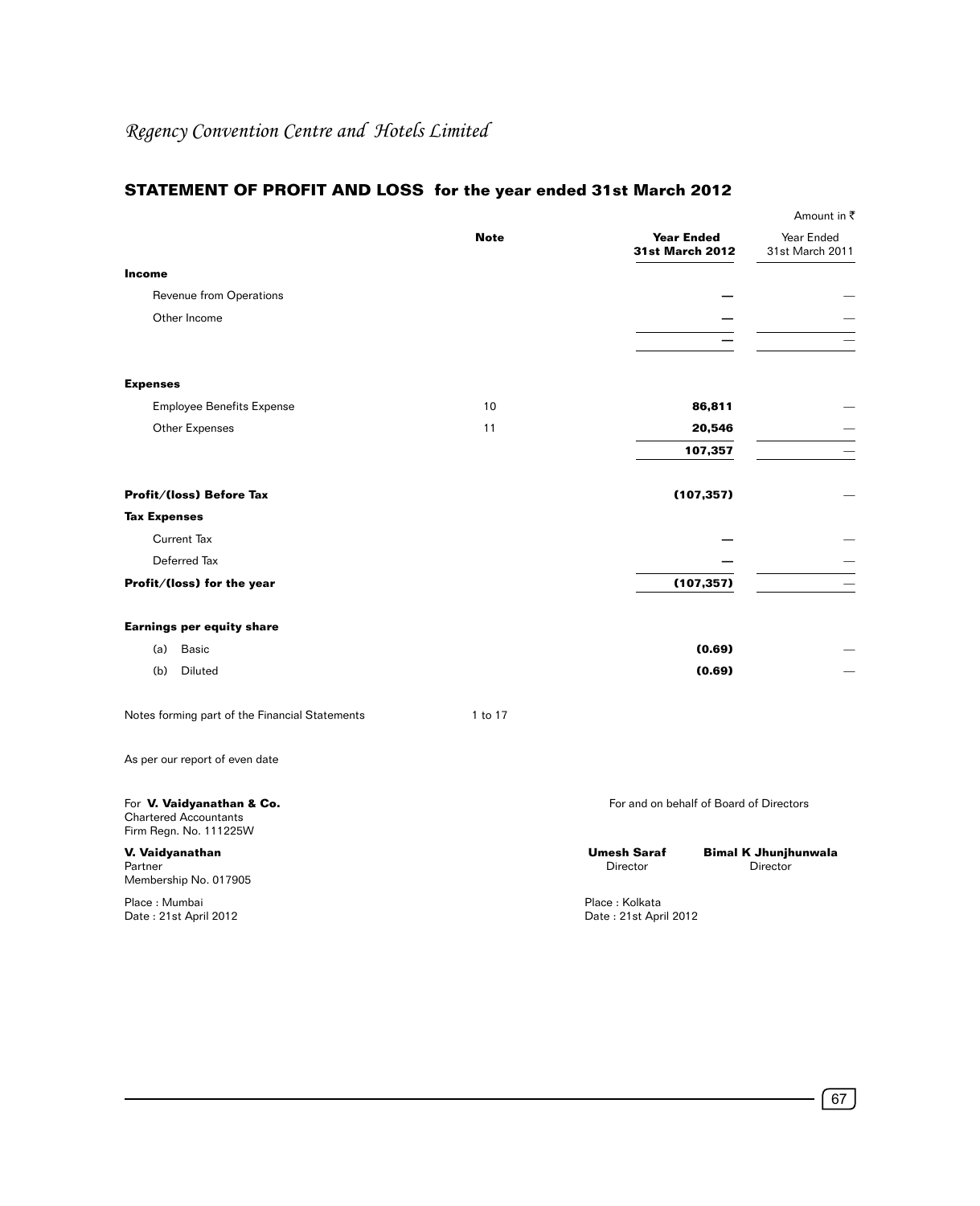## **CASH FLOW STATEMENT for the year ended 31 March 2012**

|    |                                                                                           |                                             | Amount in ₹                   |
|----|-------------------------------------------------------------------------------------------|---------------------------------------------|-------------------------------|
|    |                                                                                           | <b>Year Ended</b><br><b>31st March 2012</b> | Year Ended<br>31st March 2011 |
| А. | <b>Cash Flow from Operating Activities</b>                                                |                                             |                               |
|    | Profit before tax                                                                         | (107, 357)                                  |                               |
|    | Adjustments                                                                               |                                             |                               |
|    | Operating profit/(loss) before working capital changes                                    | (107, 357)                                  |                               |
|    | Adjustment for:                                                                           |                                             |                               |
|    | Other current liabilities                                                                 | (161, 870)                                  |                               |
|    | Cash generated from operations                                                            | (269, 227)                                  |                               |
|    | Direct taxes                                                                              |                                             |                               |
|    | Net Cash generated from/(used in) Operations                                              | (269, 227)                                  |                               |
| в. | <b>Cash Flow from Investing Activities</b>                                                |                                             |                               |
|    | Purchase of fixed assets                                                                  | (1, 345, 732)                               |                               |
|    | Net Cash flow from/(used in) Investing Activities                                         | (1, 345, 732)                               |                               |
| C. | <b>Cash Flow from Financing Activities</b>                                                |                                             |                               |
|    | Proceeds from short term borrowings                                                       | 1,550,000                                   |                               |
|    | Net cash flow from/(used in) Financing Activities                                         | 1,550,000                                   |                               |
|    | Net increase/(decrease) in Cash and Cash Equivalents $(A + B + C)$                        | (64, 959)                                   |                               |
|    | Cash and cash equivalents at the beginning of the year                                    | 417,875                                     |                               |
|    | Cash and cash equivalents at the end of the year                                          | 352,916                                     |                               |
|    | * Not Applicable since no Statement of Profit and Loss was prepared till 31st March 2011. |                                             |                               |

Notes forming part of the Financial Statements 1 to 17

As per our report of even date

Chartered Accountants Firm Regn. No. 111225W

**V. Vaidyanathan Umesh Saraf Bimal K Jhunjhunwala** Partner Director Director Director Director Director Director Director Director Director Director Membership No. 017905

Place : Mumbai Place : Kolkata

For **V. Vaidyanathan & Co.** For and on behalf of Board of Directors

Date : 21st April 2012

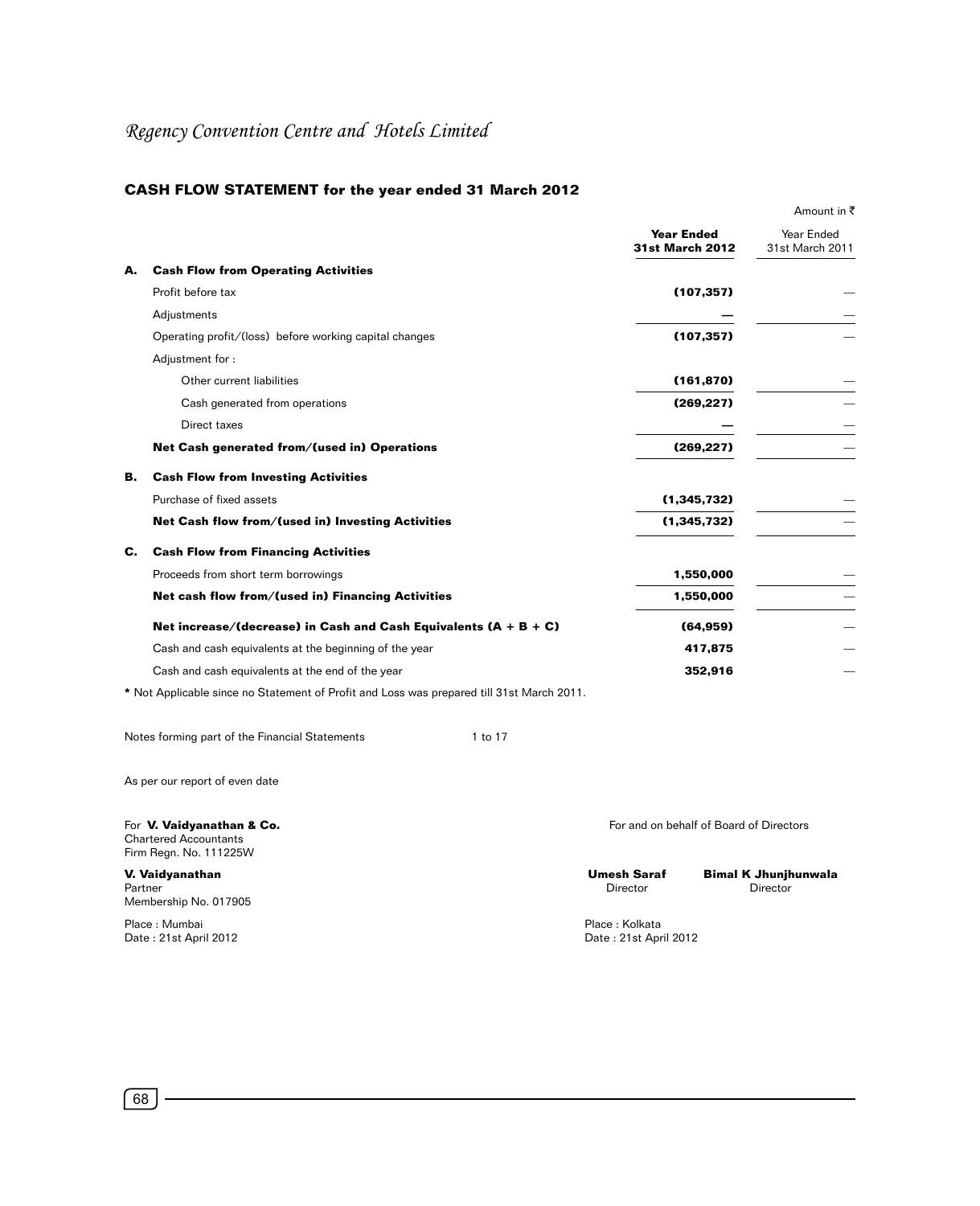Amount in  $\bar{\tau}$ 

#### **1. Company Overview**

The Company is a subsidiary of Asian Hotels (East) Limited, a Company listed in Bombay Stock Exchange and National Stock Exchange. The principle assets of the Company comprise of an interest in a parcel of land at Mumbai, such interest being the subject matter of dispute pending in the Bombay High Court.

#### **2. Basis of Preparation**

The financial statements have been prepared to comply with all material respects with the mandatory Accounting Standards (AS) notified under section 211(3C) of the Companies Act, 1956 and the relevant provisions of the Companies Act, 1956. The financial statements have been prepared under the historical cost convention on an accrual basis.

The accounting policies adopted in the preparation of financial statements are consistent with those of previous year, except for the change in accounting policy explained below.

#### **2.1 Significant Accounting Policies**

#### **a. Presentation and disclosure of Financial Statements**

During the year ended 31st March 2012, the revised Schedule VI notified under the Companies Act 1956, has become applicable to the Company, for the preparation and presentation of its financial statements. The adoption of revised Schedule VI does not impact recognition and measurement principles followed for the preparation of financial statements. However, it has significant impact on preparation and disclosures made in the financial statements. The Company has also reclassified the previous year figures in accordance with the requirements applicable in the current year.

The Company has capitalized all revenue expenses to Fixed Assets till last year. In accordance with the Accounting Standard 10 and section 210 (3) of the Companies Act, 1956, in the current year, the Company has considered all general & administrative expenses in Statement of Profit & Loss except the expenses which are specifically related to the Fixed Assets.

#### **b. Use of Estimates**

The preparation of financial statements in conformity with Indian GAAP requires the management to make judgments, estimates and assumptions that affect the reported amounts of revenues, expenses, assets and liabilities and the disclosure of contingent liabilities, at the end of the reporting period. Although these estimates are based on the management's best knowledge of current events and actions, uncertainty about these assumptions and estimates could result in the outcomes requiring a material adjustment to the carrying amounts of assets or liabilities in future periods.

#### **c. Tangible Fixed Assets**

Tangible Fixed assets are stated at cost of acquisition or construction or at revalued amounts, net of impairment loss if any, less depreciation/amortization. Cost represents the direct expenses incurred on acquisition/construction of the assets and the relative share of indirect expenses relating to construction allocated in proportion to the direct costs involved.

#### **d. Depreciation**

Since there are no assets other than the expenditures related to land as referred above, no depreciation has been provided.

#### **Revenue Recognition**

Revenue is recognized to the extent that it is probable that the economic benefits will flow to the Company and the revenue can be reliably measured.

#### **f. Income Taxes**

Current income-tax is measured at the amount expected to be paid to the tax authorities in accordance with the Income-tax Act, 1961 enacted in India and tax laws prevailing in the respective tax jurisdictions where the Company operates. The tax rates and tax laws used to compute the amount are those that are enacted or substantively enacted, at the reporting date. Current income tax relating to items recognized directly in equity is recognized in equity and not in the statement of profit and loss.

#### **g. Earning per Share**

Basic earnings per share are calculated by dividing the net profit or loss for the period attributable to equity shareholders by the weighted average number of equity shares outstanding during the period.

#### **h. Cash and Cash Equivalents**

Cash and cash equivalents in the cash flow statement comprise cash at bank and cash/ cheques in hand and short-term deposits with Banks less short-term advances from Banks.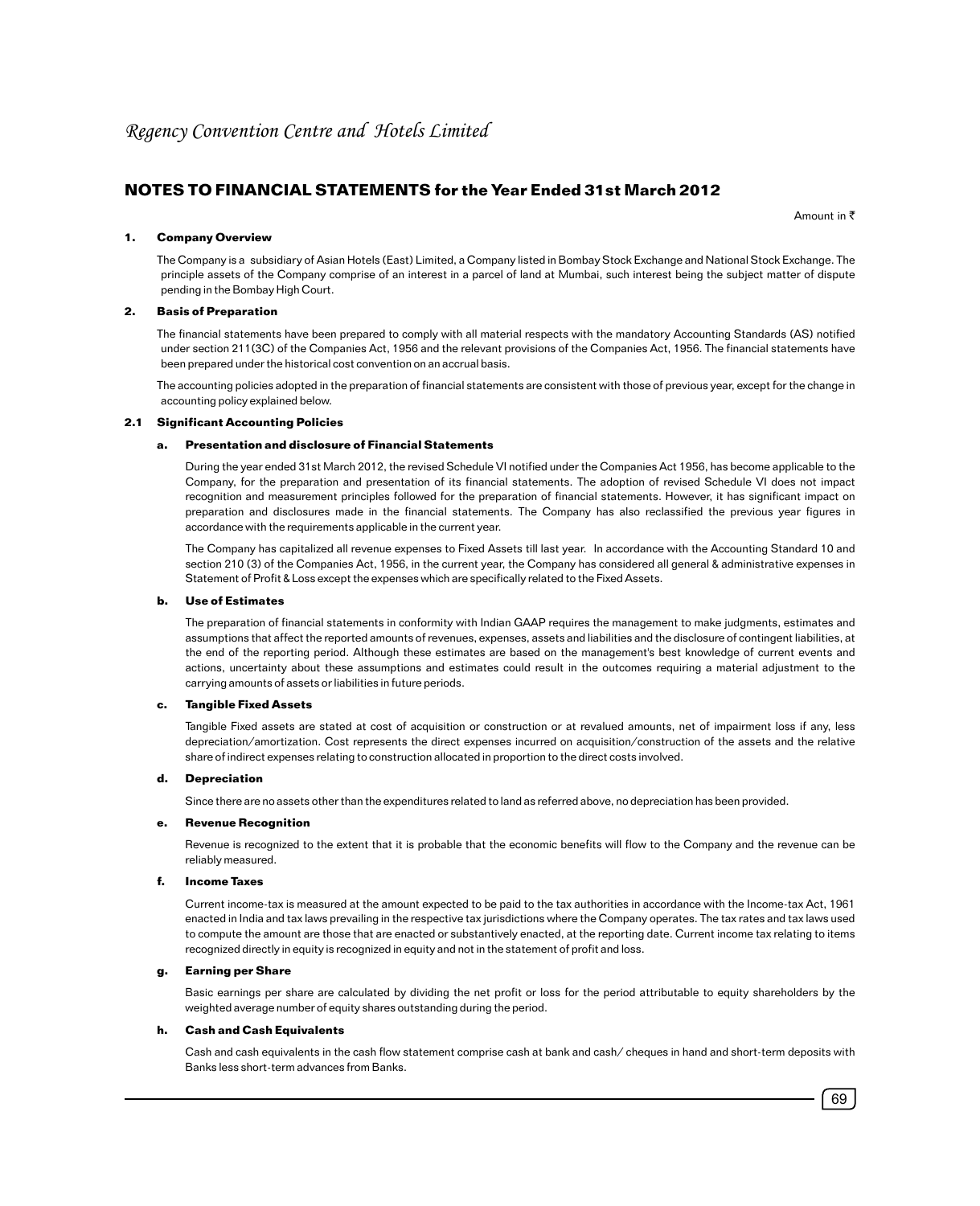|    |                                                                |                                 | Amount in ₹              |
|----|----------------------------------------------------------------|---------------------------------|--------------------------|
|    |                                                                | As at<br><b>31st March 2012</b> | As at<br>31st March 2011 |
| З. | <b>Share Capital</b>                                           |                                 |                          |
|    | <b>Authorised Shares</b>                                       |                                 |                          |
|    | 2,50,000 (31 March 2011: 2,50,000) Equity Shares of ₹10/- each | 2,500,000                       | 2,500,000                |
|    | <b>Issued, Subscribed and fully Paid-up Shares</b>             |                                 |                          |
|    | 1,55,357 (31 March 2011: 1,55,357) Equity Shares of ₹10/- each | 1,553,570                       | 553,570. ا               |
|    |                                                                | 1,553,570                       | .553,570                 |

#### **3.1 Reconciliation of the Shares outstanding at the beginning and at the end of the reporting year**

|                              | As at 31st March 2012 |           | As at 31st March 2011 |           |
|------------------------------|-----------------------|-----------|-----------------------|-----------|
| <b>Equity Shares</b>         | <b>No. of Share</b>   |           | No. of Share          |           |
| At the beginning of the year | 155.357               | 1.553.570 | 155.357               | 1,553,570 |
| Issued during the year       |                       |           | __                    |           |
| At the end of the year       | 155.357               | 1,553,570 | 155.357               | 1,553,570 |

#### **3.2 Terms/rights attached to Equity Shares**

The Company has only one class of equity shares having a par value of ₹10 per share. Each holder of equity shares is entitled to one vote per share.

In the event of liquidation of the Company, the holders of equity shares will be entitled to receive remaining assets of the Company, after distribution of all preferential amounts. The distribution will be in proportion to the number of equity shares held by the shareholders.

#### **3.3 Shares held by Holding/ultimate Holding Company and/or**

#### **their subsidiaries/associates**

Out of equity shares issued by the Company, shares held by its Holding Company is as below:

|                                                                     | As at                  | As at           |
|---------------------------------------------------------------------|------------------------|-----------------|
|                                                                     | <b>31st March 2012</b> | 31st March 2011 |
| Asian Hotels (East) Limited, the Holding Company                    |                        |                 |
| 91,652 (31 March 2011: 91,652) equity shares of ₹10 each fully paid | 916.520                | 916.520         |

#### **3.4 Details of shareholders Holding more than 5% shares in the Company**

|    |                                                           |                     | As at 31st March 2012 |                                 | As at 31st March 2011    |
|----|-----------------------------------------------------------|---------------------|-----------------------|---------------------------------|--------------------------|
|    | <b>Equity Shares</b>                                      | <b>No. of Share</b> | % of Holding          | No. of Share                    | % of Holding             |
|    | Asian Hotels (East) Limited                               | 91,652              | 58.99                 | 91,652                          | 58.99                    |
|    | Mr. S. Kapur                                              | 11,250              | 7.24                  | 11,250                          | 7.24                     |
|    | Ms. Farhath S. Kapur                                      | 11,250              | 7.24                  | 11,250                          | 7.24                     |
|    | Mr. Joy S. Kapur                                          | 11,250              | 7.24                  | 11,250                          | 7.24                     |
|    | Ms. Yash Kapur                                            | 11,250              | 7.24                  | 11,250                          | 7.24                     |
|    | Mohd, H. Merchant                                         | 10,424              | 6.71                  | 10,424                          | 6.71                     |
|    |                                                           |                     |                       | As at<br><b>31st March 2012</b> | As at<br>31st March 2011 |
| 4. | <b>Reserves and Surplus</b>                               |                     |                       |                                 |                          |
|    | Surplus/(deficit) in the Statement of Profit and Loss     |                     |                       |                                 |                          |
|    | Balance as per the last financial statements              |                     |                       |                                 |                          |
|    | Add: Profit/(Loss) for the year                           |                     |                       | (107, 357)                      |                          |
|    | Net surplus/(deficit) in the Statement of Profit and Loss |                     |                       | (107, 357)                      |                          |
|    |                                                           |                     |                       |                                 |                          |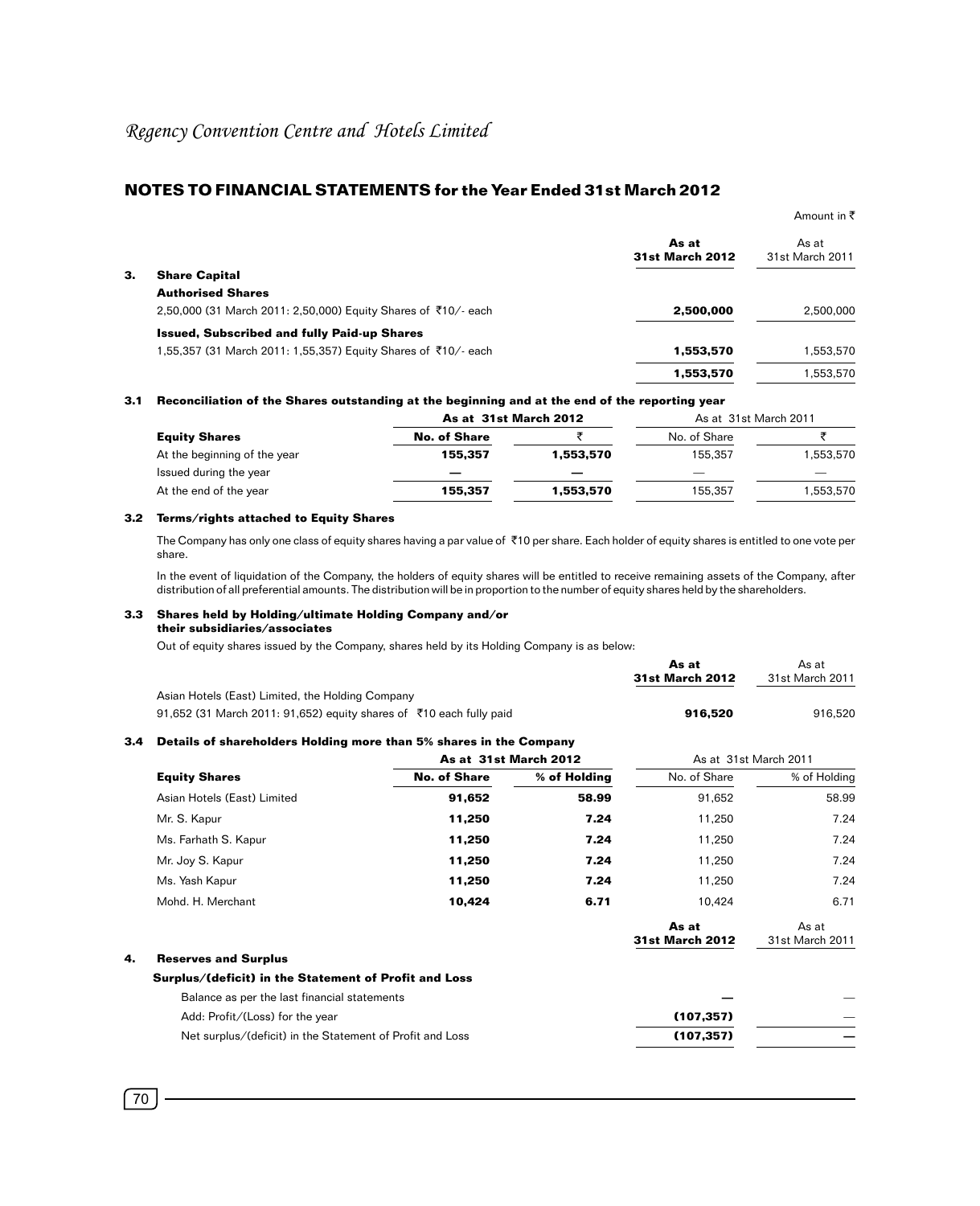# **NOTES TO FINANCIAL STATEMENTS for the Year Ended 31st March 2012**

|    |                                                                         |                                 | Amount in ₹              |
|----|-------------------------------------------------------------------------|---------------------------------|--------------------------|
|    |                                                                         | As at<br><b>31st March 2012</b> | As at<br>31st March 2011 |
| 5. | <b>Short Term Borrowings</b>                                            |                                 |                          |
|    | Loan from related party repayable on demand (unsecured) (refer note 13) | 10,069,474                      | 8,519,474                |
|    | Loan from other parties repayable on demand (unsecured)                 | 4,615,784                       | 4,615,784                |
|    |                                                                         | 14,685,258                      | 13,135,258               |
| 6. | <b>Other Current Liabilities</b>                                        |                                 |                          |
|    | <b>Other Payables</b>                                                   |                                 |                          |
|    | TDS payable                                                             | 54.330                          | 70,629                   |
|    | <b>Expenses Payable</b>                                                 | 509,856                         | 655,427                  |
|    |                                                                         | 564,186                         | 726,056                  |
| 7. | <b>Fixed Assets - Tangible Assets *</b>                                 |                                 |                          |
|    | <b>Leasehold Property at Sahar</b>                                      | 14,912,239                      | 13,333,148               |
|    | Add:- Expenses capitalised during the year                              |                                 |                          |
|    | Professional and legal fees                                             | 1,144,015                       | 1,381,537                |
|    | Travelling expenses and Conveyance                                      | 201,717                         | 158,076                  |
|    | Payment to auditors as Audit Fees                                       |                                 | 11,030                   |
|    | <b>Filing Fees</b>                                                      |                                 | 4.080                    |
|    | Salary & Wages                                                          |                                 | 15,000                   |
|    | <b>Printing &amp; Stationary</b>                                        |                                 | 940                      |
|    | Postage & Telegram                                                      |                                 | 51                       |
|    | General expenses                                                        |                                 | 660                      |
|    | <b>Bank Charges</b>                                                     |                                 | 27                       |
|    | Advertisement & Publicity                                               |                                 | 7,690                    |
|    |                                                                         | 16,257,971                      | 14,912,239               |

\* The cost of property represents the earnest money paid for the property, the incidental expenditure, legal expenses and the pre-operative expenditures capitalized. The Company has handed over the property to the Airports Authority of India (AAI). As per the understanding with the AAI the land will be leased back to the Company for its operations.

Lately, AAI has made an effort to resolve the issue amicably by offering an alternative Land in substitution of Suit Land which is under consideration by the Company.

## **8. Long Term Loans and Advances**

|    | Other loans & advances                                                           |         |         |
|----|----------------------------------------------------------------------------------|---------|---------|
|    | Advances recoverable in cash or kind or for value to be received (refer note 15) | 84.770  | 84.770  |
|    | (Unsecured, considered good)                                                     |         |         |
|    |                                                                                  | 84,770  | 84,770  |
| 9. | <b>Cash &amp; Bank Balances</b>                                                  |         |         |
|    | Cash & Cash Equivalents                                                          |         |         |
|    | <b>Balances with Banks</b>                                                       |         |         |
|    | <b>Current Accounts</b>                                                          | 348.335 | 412,940 |
|    | Cash on hand                                                                     | 4,581   | 4,935   |
|    |                                                                                  | 352,916 | 417,875 |
|    |                                                                                  |         |         |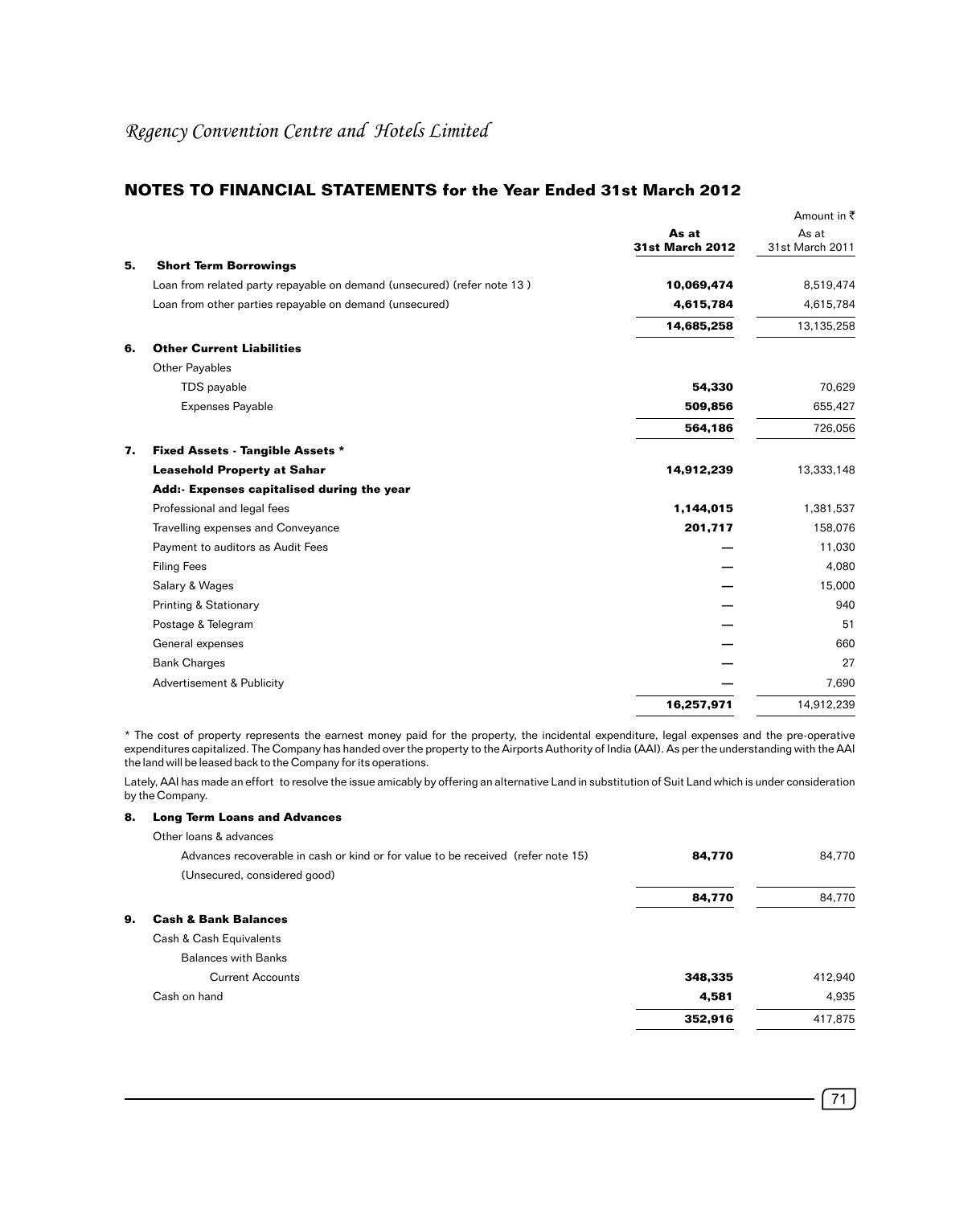|                                             | Amount in ₹                   |
|---------------------------------------------|-------------------------------|
| <b>Year Ended</b><br><b>31st March 2012</b> | Year Ended<br>31st March 2011 |
|                                             |                               |
| 86,811                                      |                               |
| 86,811                                      |                               |
|                                             |                               |
| 2,500                                       |                               |
| 2,706                                       |                               |
| 11,030                                      |                               |
| 4,310                                       |                               |
| 20,546                                      |                               |
| <b>31st March 2012</b>                      | 31st March 2011               |
| (107, 357)                                  |                               |
| 155,357                                     |                               |
| (0.69)                                      |                               |
|                                             |                               |

# **NOTES TO FINANCIAL STATEMENTS for the Year Ended 31st March 2012**

**13.** In accordance with the Accounting Standard on "Related Party Disclosures" (AS-18), the disclosures in respect of Related Parties and transactions with them, as identified and certified by the management, are as follows: -

## **Related Party Disclosures**

## **(i) List of Related Parties**

- (a) Holding Company : Asian Hotels (East) Limited
- (b) Fellow Subsidiary Company :

GJS Hotels Limited

(c) Entities over which directors or their relatives can exercise significant influence/control :

|      | (i)   | <b>Robust Hotels Private Limited</b>                                    | (xi) | Sara Hospitality Limited, Hong Kong             |
|------|-------|-------------------------------------------------------------------------|------|-------------------------------------------------|
|      | (ii)  | Nepal Travel Agency Pvt. Ltd., Nepal                                    |      | (xii) Juniper Investments Limited               |
|      | (iii) | Unison Hotels Limited                                                   |      | (xiii) Chartered Hotels Pyt. Ltd.               |
|      | (iv)  | Vedic Hotels Limited                                                    |      | (xiv) Blue Energy Private Limited               |
|      | (v)   | Unison Power Limited                                                    |      | (xv) Footsteps of Buddha Hotels Private Limited |
|      |       | (vi) Unison Hotels South Limited                                        |      | (xvi) Sara International Limited, Hong Kong     |
|      |       | (vii) Juniper Hotels Private Limited                                    |      | (xvii) Samra Importex Private Limited           |
|      |       | (viii) Yak & Yeti Hotels Limited, Nepal                                 |      | (xviii) Forex Finance Private Limited           |
|      | (ix)  | Taragaon Regency Hotels Limited, Nepal                                  |      | (xix) Saraf Industries Limited, Mauritius       |
|      | (x)   | Saraf Investments Limited, Mauritius                                    |      | (xx) Saraf Hotels Limited, Mauritius            |
| (ii) |       | <b>Details of transactions with related</b><br>parties during the year: |      |                                                 |

| <b>Transactions</b>                                    | <b>31st March 2012</b> | 31st March 2011 |
|--------------------------------------------------------|------------------------|-----------------|
| <b>Investment made by Holding Company</b>              |                        |                 |
| During the year                                        |                        |                 |
| Year end balance                                       | 916.520                | 916.520         |
| <b>Loans &amp; Advances taken from Holding Company</b> |                        |                 |
| During the year                                        | 1,550,000              | 1,600,000       |
| Year end balance                                       | 10,069,474             | 8.519.474       |
| <b>Reimbursement of expense by Holding Company</b>     |                        |                 |
| During the year                                        |                        | 96.562          |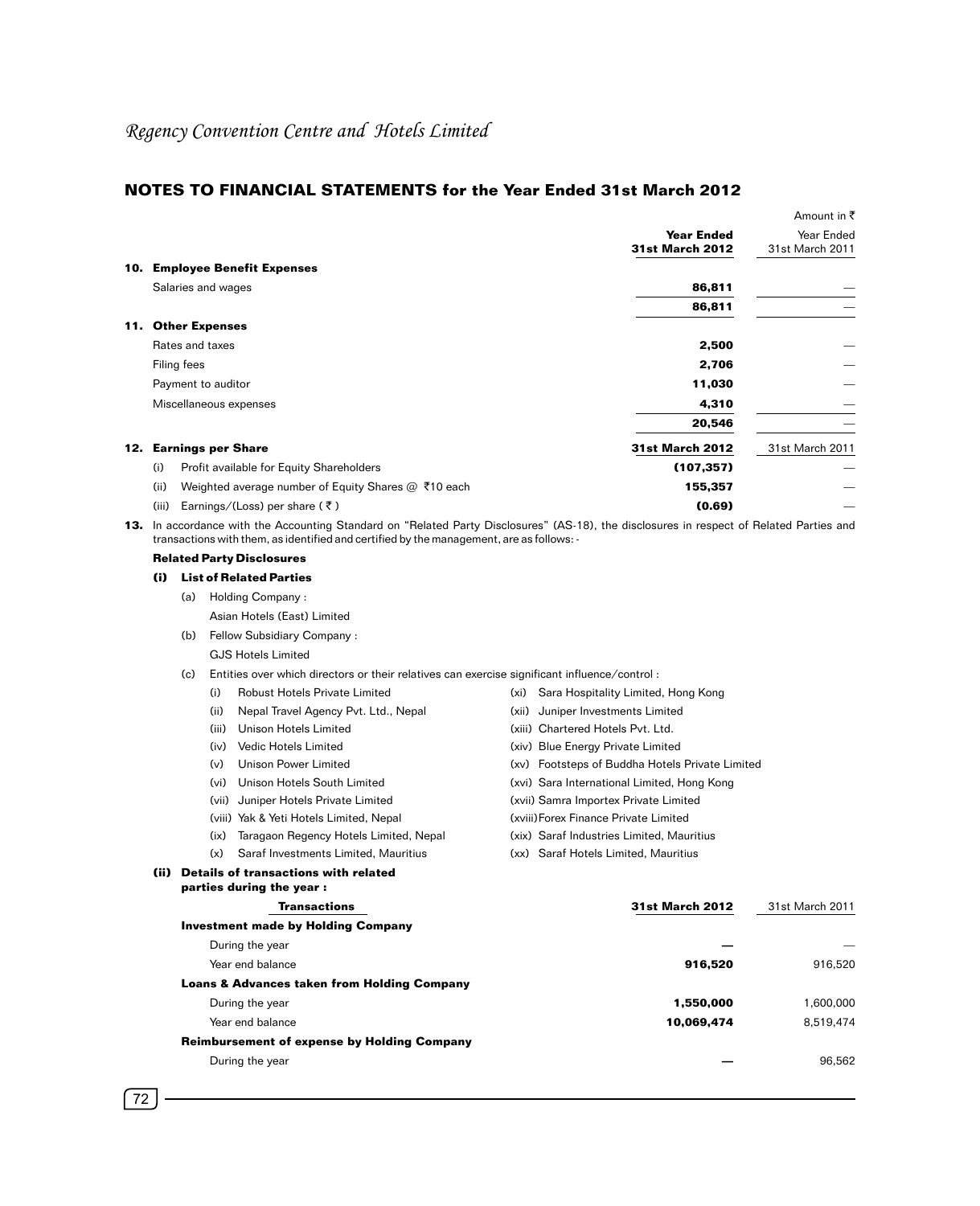# **NOTES TO FINANCIAL STATEMENTS for the Year Ended 31st March 2012**

Amount in  $\bar{\tau}$ 

- **14.** No amount is due to Micro, Small and Medium enterprises (identified on the basis of information made available during the year by such enterprises to the Company). No interest in terms of Micro, Small and Medium Enterprises Development Act, 2006 has been either paid or accrued during the year.
- 15. The Company is making an effort to recover the outstanding amount of  $\overline{84,770}$  /- and it is hopeful of recovering the same.
- **16.** Amount of loans and advances in the nature of loans outstanding to Holding Company carrying no interest and repayable on demand as at 31st March 2012 :

| <b>Holding Company</b>      |                        | <b>Outstanding as on</b> |                        | Maximum amount<br>outstanding during the year |  |
|-----------------------------|------------------------|--------------------------|------------------------|-----------------------------------------------|--|
|                             | <b>31st March 2012</b> | 31st March 2011          | <b>31st March 2012</b> | 31st March 2011                               |  |
| Asian Hotels (East) Limited | 10.069.474             | 8.519.474                | 10.069.474             | 8.584.024                                     |  |

**17.** Till the year ended 31 March 2011, the Company was using pre-revised Schedule VI to the Companies Act 1956, for preparation and presentation of its financial statements. During the year ended 31 March 2012, the revised Schedule VI notified under the Companies Act 1956, has become applicable to the Company. The Company has reclassified previous year figures to conform to this year's classification.

As per our report of even date

Chartered Accountants Firm Regn. No. 111225W

**V. Vaidyanathan Umesh Saraf Bimal K Jhunjhunwala** Partner Director Director Director Director Director Director Director Director Director Director Director Director Membership No. 017905

Date : 21st April 2012

For **V. Vaidyanathan & Co. For and on behalf of Board of Directors For and on behalf of Board of Directors** 

Place : Mumbai Place : Kolkata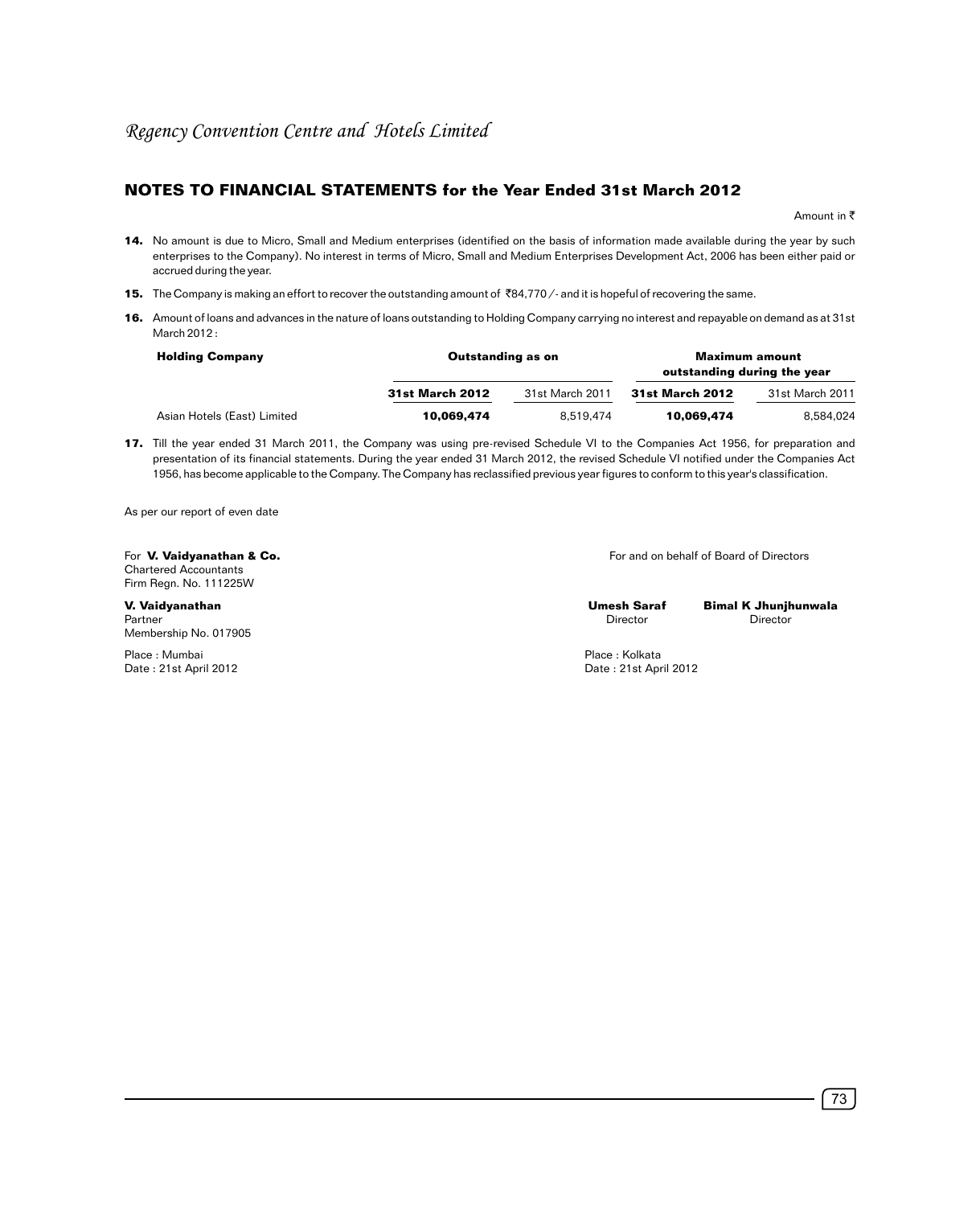# **CONSOLIDATED FINANCIAL STATEMENTS**

# **AUDITORS' REPORT**

## **TO THE MEMBERS OF ASIAN HOTELS (EAST) LIMITED**

We have audited the attached Consolidated Balance Sheet of **ASIAN HOTELS (EAST) LIMITED** and its subsidiary companies as at March 31, 2012 and also the Statement of Profit & Loss and the Cash Flow Statement for the year ended on that date and annexed thereto. These financial statements are the responsibility of the Company's management. Our responsibility is to express an opinion on these financial statements based on our audit.

We have conducted our audit in accordance with auditing standards generally accepted in India. Those Standards require that we plan and perform the audit to obtain reasonable assurance about whether the financial statements are free of material misstatement. An audit includes examination on test basis, evidence supporting the amounts and disclosures in the financial statements. An audit also includes assessing the accounting principles used and significant estimates made by management, as well as evaluating the overall financial statement presentation. We believe that our audit provides a reasonable basis for our opinion.

We did not audit the financial statements of subsidiary companies whose financial statements reflect total assets of Rs. 30511.01 Lakhs as at 31st March 2012, total revenues of Rs. 0.01 Lakhs and net cash outflow of Rs. 3.33 Lakhs for the year ended on that date. These financial statements have been audited by other auditors whose reports have been furnished to us and our opinion; in so far as it relates to the amounts included in respect of the subsidiary companies are based solely on the report of the other auditors.

We report that the Consolidated Financial Statements have been prepared by the Company in accordance with the requirements of Accounting Standard (AS) 21 'Consolidated Financial Statements' notified pursuant to Accounting Standards (Rules), 2006 and on the basis of the separate audited financial statements of Asian Hotels (East) Limited and its subsidiary companies included in the Consolidated Financial Statements.

We draw attention to the Consolidated Financial Statements regarding the goodwill arising on consolidation of Regency Convention Centre and Hotels Limited ( a Subsidiary) amounting to Rs. 2569.85 Lakhs and to Note 27 in the Notes to financial statement annexed to the Accounts regarding other receivables amounting to Rs. 334.48 Lakhs relating thereto. As elucidated in the said note, considering that the value of the aforesaid assets, including goodwill, cannot be reasonably ascertained at present, resultantly, no provision for impairment has been made in the said financial statements.

Based on our audit and on consideration of the report of other auditors on separate financial statements and on the other information of the subsidiary companies and to the best of our information and according to the explanations given to us, we are of the opinion that the attached Consolidated Financial Statements give a true and fair view in conformity with the Accounting Principles generally accepted in India:

- a) In the case of Consolidated Balance Sheet, read with observation given in para 5 above, of the Consolidated state of affairs of Asian Hotels (East) Limited and its subsidiary companies as at 31st March, 2012;
- b) In the case of Consolidated Statement of Profit and Loss , read with observation given in para 5 above, of the Consolidated results of operations of Asian Hotels (East) Limited and its subsidiary companies for the year ended as on that date; and
- c) In the case of Consolidated Cash Flow Statement, of the Consolidated Cash Flows of Asian Hotels (East) Limited and its subsidiary companies for the year ended as on that date.

For **S. S. Kothari Mehta & Company** Chartered Accountants Firm Registration No: 000756N

**K K Tulshan** Date: 11th May 2012 **Membership No: 085033** 

Place: Kolkata Partner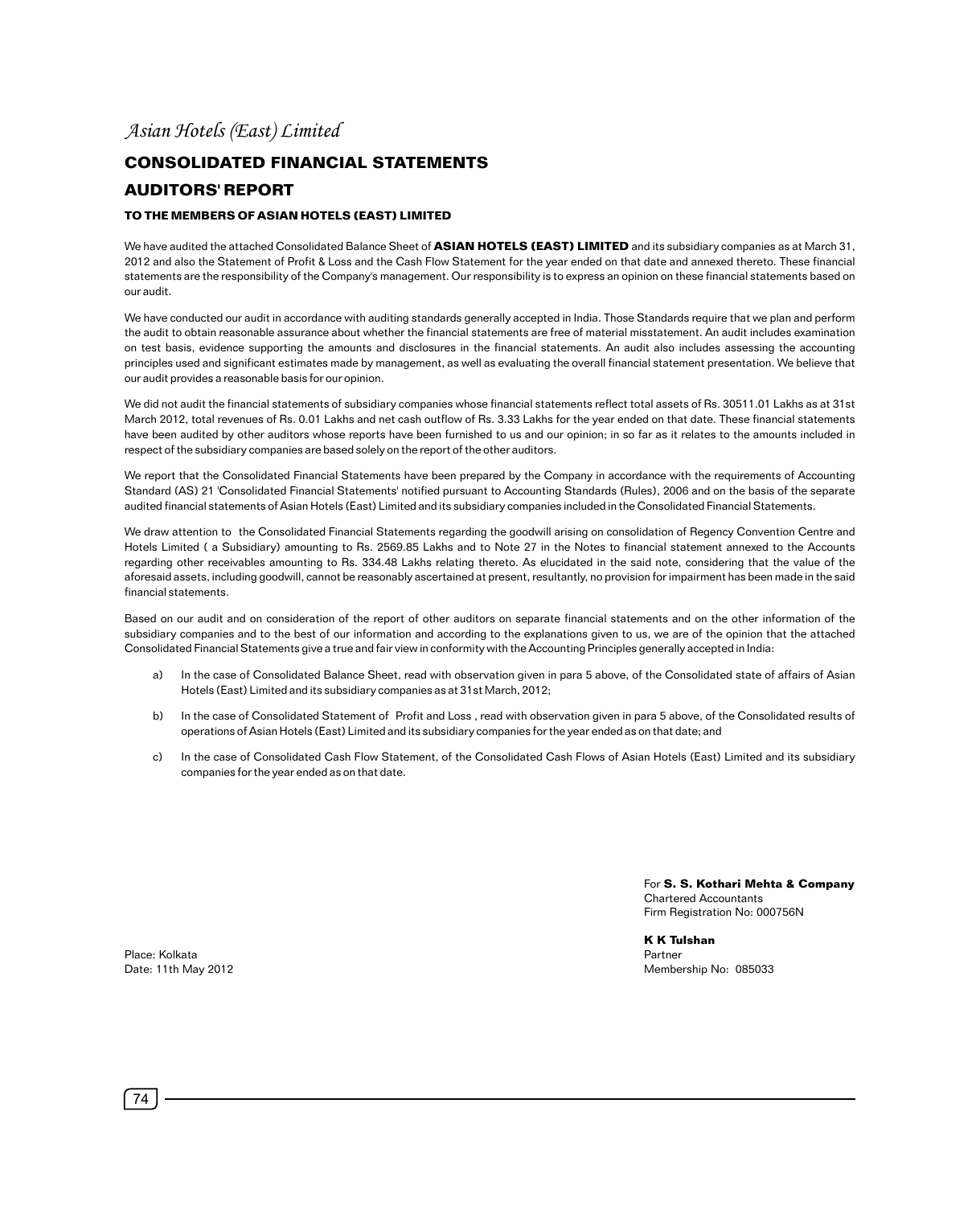# **CONSOLIDATED FINANCIAL STATEMENTS**

# **CONSOLIDATED BALANCE SHEET as at 31st March 2012**

|               |                                            |                |                                 | Amount in ₹              |
|---------------|--------------------------------------------|----------------|---------------------------------|--------------------------|
|               |                                            | <b>Note</b>    | As at<br><b>31st March 2012</b> | As at<br>31st March 2011 |
|               | <b>Equity and Liabilities</b>              |                |                                 |                          |
|               | <b>Shareholders' Fund</b>                  |                |                                 |                          |
| (a)           | <b>Share Capital</b>                       | 3              | 114,405,850                     | 114,295,620              |
| (b)           | <b>Reserves and Surplus</b>                | 4              | 7,828,978,611                   | 7,609,315,378            |
|               |                                            |                | 7,943,384,461                   | 7,723,610,998            |
|               | <b>Minority Interest</b>                   |                | 637,050                         | 637,050                  |
|               | <b>Non-Current Liabilities</b>             |                |                                 |                          |
| (a)           | Deferred Tax Liabilities (Net)             | 5              | 210,648,195                     | 211,200,618              |
| (b)           | Long Term Provisions                       | 6              | 12,263,058                      | 9,086,942                |
|               |                                            |                | 222,911,253                     | 220,287,560              |
|               | <b>Current Liabilities</b>                 |                |                                 |                          |
| (a)           | Short Term Borrowings                      | $\overline{7}$ | 4,615,784                       | 4,615,784                |
| (b)           | <b>Trade Payables</b>                      | 8              | 85,452,984                      | 75,836,252               |
| (c)           | <b>Other Current Liabilities</b>           | 9              | 38,248,142                      | 30,751,571               |
| (d)           | <b>Short Term Provisions</b>               | 10             | 60,086,847                      | 59,885,031               |
|               |                                            |                | 188,403,757                     | 171,088,638              |
|               | <b>Total</b>                               |                | 8,355,336,521                   | 8,115,624,246            |
| <b>Assets</b> |                                            |                |                                 |                          |
|               | <b>Non-Current Assets</b>                  |                |                                 |                          |
| (a)           | <b>Fixed Assets</b>                        | 11             |                                 |                          |
|               | (i)<br><b>Tangible Assets</b>              |                | 1,578,164,887                   | 1,641,108,231            |
|               | (ii)<br>In Tangible Assets                 |                | 256,985,204                     | 256,985,204              |
|               | (ii)<br>Capital Work-In-Progress           |                | 15,774,447                      | 15,774,447               |
| (b)           | Non-Current Investments                    | 12             | 2,661,222,685                   | 2,661,222,685            |
| (c)           | Long Term Loans and Advances               | 13             | 55,432,659                      | 53,608,766               |
|               | <b>Current Assets</b>                      |                | 4,567,579,882                   | 4,628,699,333            |
| (a)           | <b>Current Investments</b>                 | 14             | 2,954,368,219                   | 3,361,406,356            |
| (b)           | Inventories                                | 15             | 17,214,440                      | 21,029,417               |
| (c)           | <b>Trade Receivables</b>                   | 16             | 27,083,431                      | 18,856,435               |
| (d)           | Cash and Bank Balances                     | 17             | 656,131,819                     | 45,320,534               |
| (e)           | Short Term Loans and Advances              | 18             | 99,197,893                      | 35,629,078               |
| (f)           | Other Current Assets                       | 19             | 33,760,837                      | 4,683,093                |
|               |                                            |                | 3,787,756,639                   | 3,486,924,913            |
|               | <b>Total</b>                               |                | 8,355,336,521                   | 8,115,624,246            |
|               | Notes forming part of Financial Statements | $1 - 40$       |                                 |                          |

As per our report of even date For and on behalf of the Board of Directors

|                                                                   | <b>Radhe Shyam Saraf</b>   | Chairman                |
|-------------------------------------------------------------------|----------------------------|-------------------------|
| For S. S. Kothari Mehta & Company<br><b>Chartered Accountants</b> | <b>Arun K Saraf</b>        | Joint Managing Director |
| Firm Registration No.: 000756N                                    | <b>Umesh Saraf</b>         | Joint Managing Director |
|                                                                   | <b>Rama Shankar Jhawar</b> | Director                |
| <b>K K Tulshan</b><br>Partner                                     | <b>S S Bhandari</b>        | Director                |
| Membership No. 085033                                             | <b>Padam K Khaitan</b>     | Director                |
|                                                                   |                            |                         |

Place : Kolkata **Bimal K Jhunjhunwala Saumen Chattopadhyay** Date : 11th May 2012 Vice President - Corporate Finance Chief Legal Officer & Company Secretary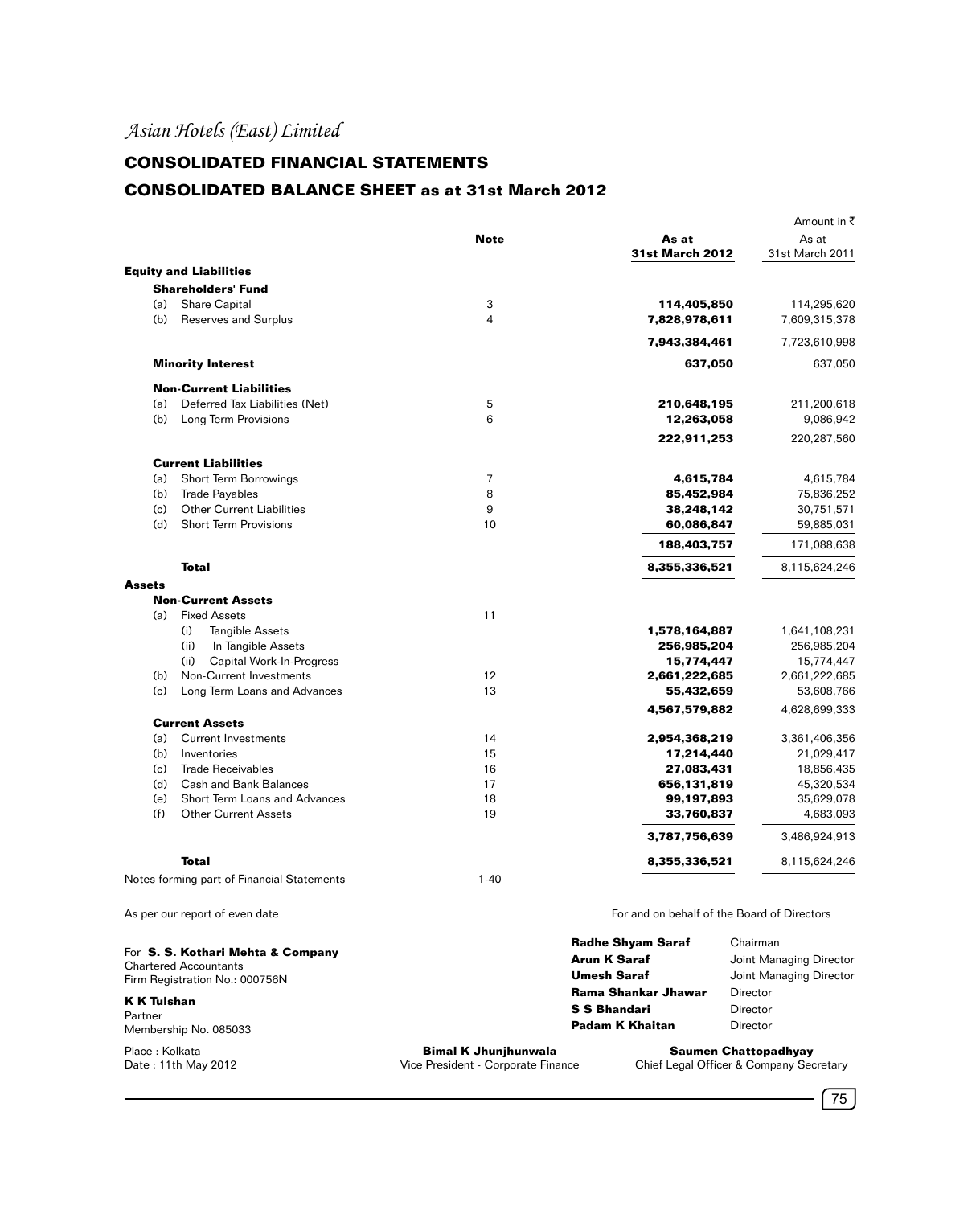# **CONSOLIDATED FINANCIAL STATEMENTS**

# **CONSOLIDATED STATEMENT OF PROFIT AND LOSS for the year ended 31st March 2012**

|                                                       |             |                                             | Amount in ₹                   |
|-------------------------------------------------------|-------------|---------------------------------------------|-------------------------------|
|                                                       | <b>Note</b> | <b>Year Ended</b><br><b>31st March 2012</b> | Year Ended<br>31st March 2011 |
| Income                                                |             |                                             |                               |
| Revenue from Operations                               | 20          | 843,973,512                                 | 826,067,194                   |
| Other Income                                          | 21          | 165,792,908                                 | 193,749,114                   |
|                                                       |             | 1,009,766,420                               | 1,019,816,308                 |
| <b>Expenditure</b>                                    |             |                                             |                               |
| Consumption of Provisions, Beverages, Smokes & Others | 22          | 94,223,575                                  | 92,356,240                    |
| <b>Employee Benefits Expenses</b>                     | 23          | 182,301,792                                 | 162,970,076                   |
| Depreciation & Amortization Expenses                  | 11          | 68,503,726                                  | 67,951,667                    |
| <b>Other Expenses</b>                                 | 24          | 305,523,054                                 | 324,616,889                   |
|                                                       |             | 650,552,147                                 | 647,894,872                   |
| <b>Profit Before Tax</b>                              |             | 359,214,273                                 | 371,921,436                   |
| <b>Tax Expenses</b>                                   |             |                                             |                               |
| Current tax                                           |             | 80,158,486                                  | 62,550,000                    |
| Deferred tax                                          |             | (552, 423)                                  | (1,866,681)                   |
| <b>Profit for the Year</b>                            |             | 279,608,210                                 | 311,238,117                   |
| <b>Earnings per Equity Share</b>                      | 26          |                                             |                               |
| <b>Basic</b><br>(a)                                   |             | 24.44                                       | 27.30                         |
| (b)<br>Diluted                                        |             | 24.44                                       | 27.20                         |
| Notes forming part of Financial Statements            | $1 - 40$    |                                             |                               |

For **S. S. Kothari Mehta & Company** Chartered Accountants Firm Registration No.: 000756N

**K K Tulshan** Partner Membership No. 085033

As per our report of even date **For and on behalf of the Board of Directors** 

**Radhe Shyam Saraf** Chairman Arun K Saraf **Joint Managing Director Umesh Saraf** Joint Managing Director **Rama Shankar Jhawar** Director **S S Bhandari** Director **Padam K Khaitan** Director

Place : Kolkata **Bimal K Jhunjhunwala Saumen Chattopadhyay**

Chief Legal Officer & Company Secretary

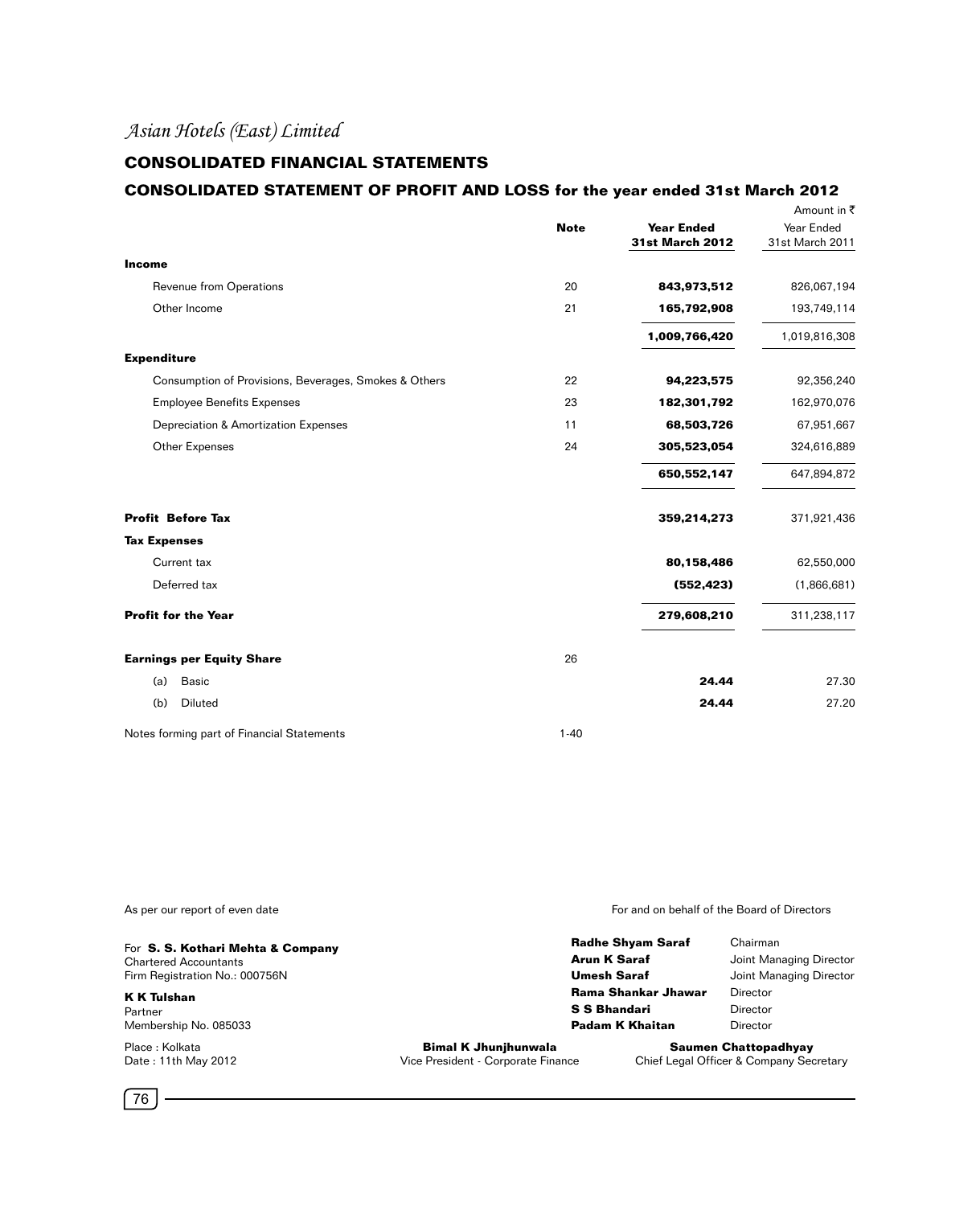# **CONSOLIDATED FINANCIAL STATEMENTS**

# **CONSOLIDATED CASH FLOW STATEMENT for the year ended 31st March 2012**

|                                                                                   |          | <b>Year Ended</b><br><b>March 31, 2012</b>  | Amount in ₹<br>Year Ended<br>March 31, 2011 |
|-----------------------------------------------------------------------------------|----------|---------------------------------------------|---------------------------------------------|
| <b>Cash Flow from Operating Activities</b>                                        |          |                                             |                                             |
| Profit before tax<br>Adjustment for:                                              |          | 359,214,273                                 | 371,921,436                                 |
| Depreciation/amortization                                                         |          | 68,503,726                                  | 67,951,667                                  |
| Loss/(profit) on sale of fixed assets                                             |          | 2,125,017                                   | 953,898                                     |
| Provision for bad and doubtful debts written back                                 |          | (184, 237)                                  | 150,000                                     |
| Net loss/(gain) on sale of current investments                                    |          | (5,526,367)                                 | 108,076                                     |
| Interest income                                                                   |          | (65, 287, 538)                              | (34, 987, 315)                              |
| Dividend income                                                                   |          | (94, 793, 496)                              | (158, 761, 799)                             |
| Operating profit before working capital changes<br>Movements in working capital : |          | 264,051,378                                 | 247,335,963                                 |
| Increase/(decrease) in trade payables                                             |          | 9,616,732                                   | (28,028,448)                                |
| Increase/(decrease) in long term provisions                                       |          | 3,176,116                                   | 975,229                                     |
| Increase/(decrease) in short term provisions                                      |          | 2,117                                       |                                             |
| Increase/(decrease) in other current liabilities                                  |          | 6,817,380                                   | 298,668                                     |
| Decrease/(increase) in trade receivables                                          |          | (8,042,759)                                 | 5,573,204                                   |
| Decrease/(increase) in inventories                                                |          | 3,814,977                                   | (90, 935)                                   |
| Decrease/(increase) in long term loans and advances                               |          | (1,880,000)                                 | (93,000)                                    |
| Decrease/(increase) in short term loans and advances                              |          | 11,415,615                                  | 15,134,454                                  |
| Cash generated from /(used in) operations                                         |          | 288,971,556                                 | 241,105,135                                 |
| Direct taxes paid (net of refunds)                                                |          | (78,922,650)                                | (73,964,972)                                |
| Net cash flow from/ (used in) Operating Activities (A)                            |          | 210,048,906                                 | 167,140,163                                 |
| <b>Cash Flow from Investing Activities</b>                                        |          |                                             |                                             |
| Payment for fixed assets                                                          |          | (9,623,480)                                 | (14,624,505)                                |
| Proceeds from sale of fixed assets                                                |          | 774,000                                     | 231,000                                     |
| Purchase of non-current investments                                               |          |                                             | (615, 374, 060)                             |
| Purchase of current investments                                                   |          | (3,351,342,049)                             | (6,272,815,728)                             |
| Proceeds from sale/maturity of current investments                                |          | 3,763,906,553                               | 6,180,250,258                               |
| Short term loans and advances given                                               |          | (75,000,000)                                |                                             |
| Interest received                                                                 |          | 36,209,794                                  | 30,304,222                                  |
| Dividends received                                                                |          | 94,793,496                                  | 158,761,799                                 |
| Net cash flow from/(used in) Investing Activities (B)                             |          | 459,718,314                                 | (533, 267, 014)                             |
| <b>Cash Flow from Financing Activities</b>                                        |          |                                             |                                             |
| Redemption of Preference shares                                                   |          |                                             | (9,332,000)                                 |
| Dividends paid on shares                                                          |          | (50,631,606)                                | (34,214,004)<br>(5,814,670)                 |
| Tax on dividend paid                                                              |          | (8,324,329)                                 |                                             |
| Net cash flow from/(used in) in Financing Activities (C)                          |          | (58, 955, 935)                              | (49,360,674)                                |
| Net increase/(decrease) in Cash and Cash Equivalents $(A + B + C)$                |          | 610,811,285                                 | (415, 487, 525)                             |
| Cash and Cash Equivalents at the beginning of the year                            |          | 45,320,534                                  | 460,808,059                                 |
| Cash and Cash Equivalents at the end of the year                                  |          | 656,131,819                                 | 45,320,534                                  |
| Notes forming part of Financial Statements                                        | $1 - 40$ |                                             |                                             |
| As per our report of even date                                                    |          | For and on behalf of the Board of Directors |                                             |

For **S. S. Kothari Mehta & Company** Chartered Accountants Firm Registration No.: 000756N

**K K Tulshan** Partner

Membership No. 085033

Place : Kolkata **Bimal K Jhunjhunwala**<br> **Date : 11th May 2012 Bimal K Jhunjhunwala** Vice President - Corporate Finance

| <b>Radhe Shyam Saraf</b> | Chairman                |
|--------------------------|-------------------------|
| <b>Arun K Saraf</b>      | Joint Managing Director |
| <b>Umesh Saraf</b>       | Joint Managing Director |
| Rama Shankar Jhawar      | Director                |
| <b>S S Bhandari</b>      | Director                |
| <b>Padam K Khaitan</b>   | Director                |

Saumen Chattopadhyay<br>Chief Legal Officer & Company Secretary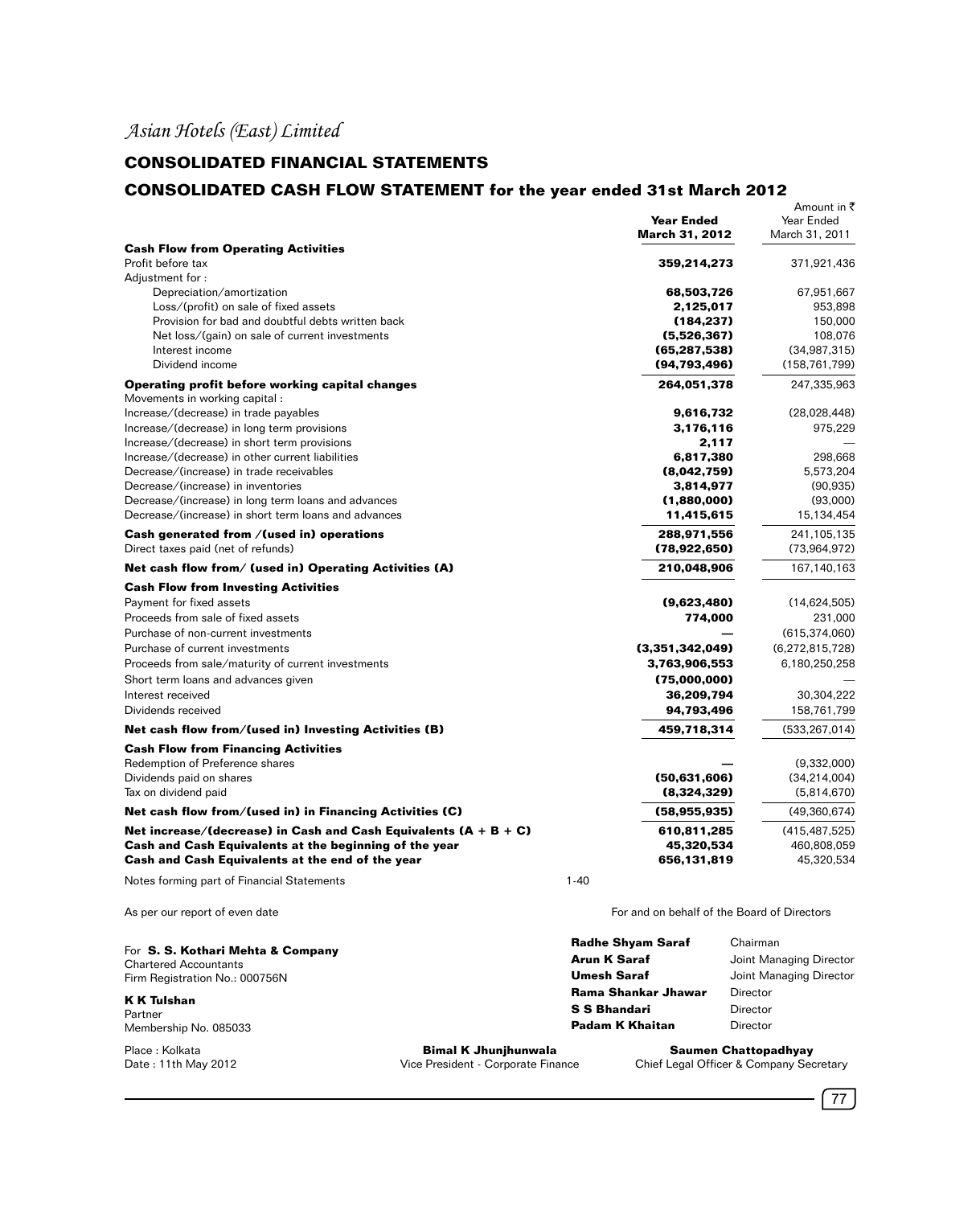# **CONSOLIDATED FINANCIAL STATEMENTS**

## **Consolidated Notes to Financial Statements for the Year Ended 31st March 2012**

### **1. Corporate Information**

Asian Hotels (East) Limited is a Public Limited Company listed with Bombay Stock Exchange and National Stock Exchange and is primarily engaged in the Hotel business through "Hyatt Regency Kolkata" a five-star Hotel situated in the city of Kolkata.

### **2. Basis of preparation**

The financial statements have been prepared to comply with all material respects with the mandatory Accounting Standards (AS) notified under section 211(3C) of the Companies Act, 1956 and the relevant provisions of the Companies Act, 1956. The financial statements have been prepared under the historical cost convention on an accrual basis.

The accounting policies adopted in the preparation of financial statements are consistent with those of previous year, except for the change in accounting policy explained below, if any.

### **2.1 Significant Accounting Policies**

### **a. Presentation and disclosure of Financial Statements**

During the year ended 31st March 2012, the revised Schedule VI notified under the Companies Act, 1956 has become applicable to the Company, for the preparation and presentation of its financial statements. The adoption of revised Schedule VI does not impact recognition and measurement principles followed for the preparation of financial statements. However, it has significant impact on preparation and disclosures made in the financial statements. The Company has also reclassified the previous year figures in accordance with the requirements applicable in the current year.

### **b. Use of estimates**

The preparation of financial statements in conformity with Indian GAAP requires the management to make judgments, estimates and assumptions that affect the reported amounts of revenues, expenses, assets and liabilities and the disclosure of contingent liabilities, at the end of the reporting period. Although these estimates are based on the management's best knowledge of current events and actions, uncertainty about these assumptions and estimates could result in the outcomes requiring a material adjustment to the carrying amounts of assets or liabilities in future periods.

### **c. Tangible Fixed Assets**

Tangible Fixed assets are stated at cost of acquisition or construction or at revalued amounts, net of impairment loss if any, less depreciation/amortization. Cost represents the direct expenses incurred on acquisition/construction of the assets and the relative share of indirect expenses relating to construction allocated in proportion to the direct costs involved.

### **d. Depreciation**

Depreciation on fixed assets is calculated on a straight-line basis using the rates arrived at based on the useful lives estimated by the management, or those prescribed under the Schedule XIV to the Companies Act, 1956, whichever is higher. If the asset is purchased on or before the 15th of month depreciation is charged from the month of purchase, otherwise depreciation is charged from the month following the month of purchase. No depreciation is charged for the quarter on the assets sold/ discarded during the year.

### **e. Impairment of Tangible Assets**

The carrying amounts of assets are reviewed at each balance sheet date if there is any indication of impairment based on internal/external factors. An impairment loss is recognized wherever the carrying amount of an asset exceeds its recoverable amount. The recoverable amount is the greater of the asset's net selling price and value in use. Value in use is determined for assets or group of assets which are capable of generating independent cash flows i.e. cash generating units.

### **f. Investments**

Investments, which are readily realizable and intended to be held for not more than one year from the date on which such investments are made, are classified as current investments. All other investments are classified as long-term investments.

On initial recognition, all investments are measured at cost. The cost comprises purchase price and directly attributable acquisition charges such as brokerage, fees and duties. If an investment is acquired, or partly acquired, by the issue of shares or other securities, the acquisition cost is the fair value of the securities issued. If an investment is acquired in exchange for another asset, the acquisition is determined by reference to the fair value of the asset given up or by reference to the fair value of the investment acquired, whichever is more clearly evident.

Current investments are carried in the financial statements at lower of cost and fair value determined on an individual investment basis. Long-term investments are carried at cost. However, provision for diminution in value is made to recognize a decline other than temporary in the value of the investments.

On disposal of an investment, the difference between its carrying amount and net disposal proceeds is charged or credited to the Statement of Profit and Loss.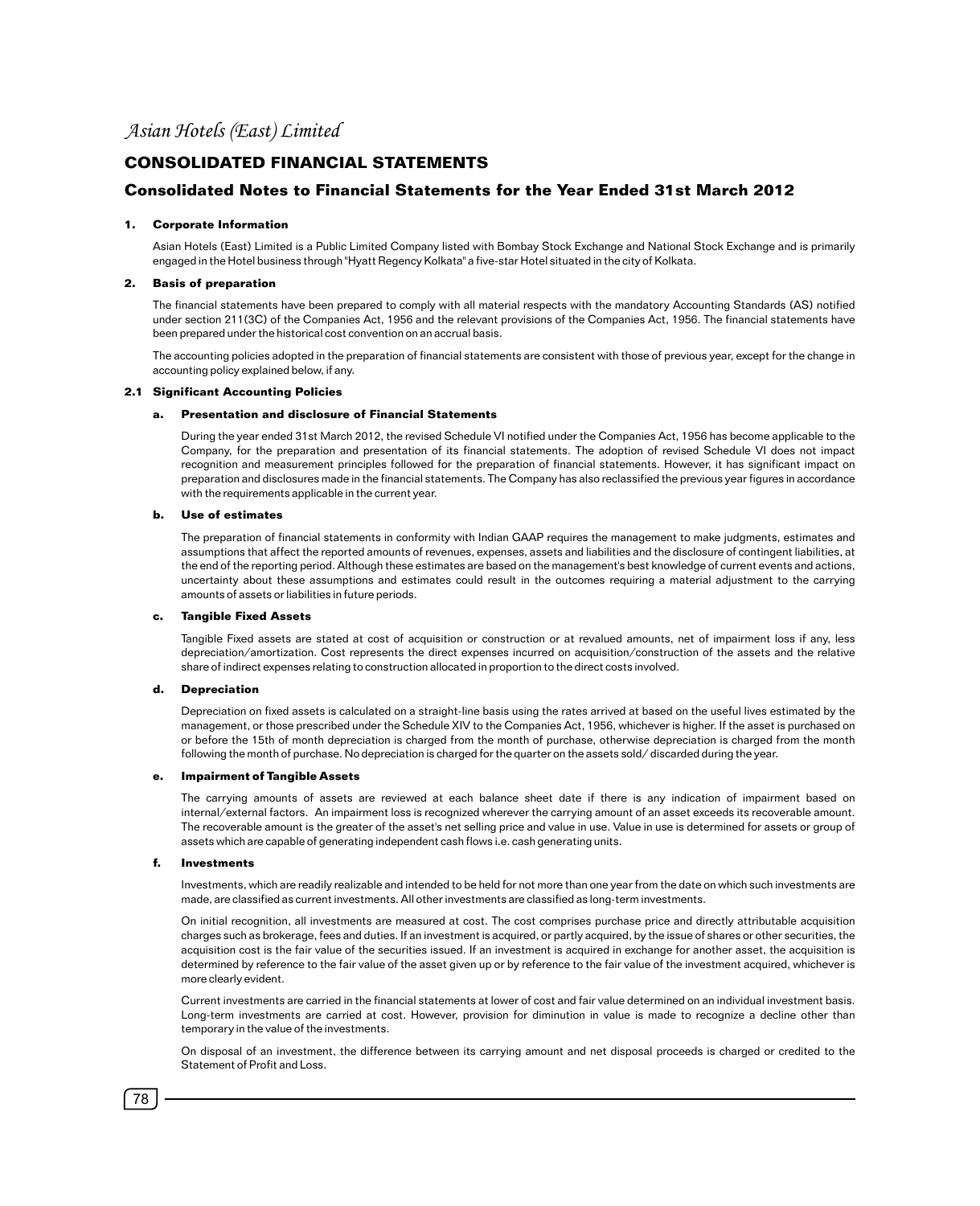# **CONSOLIDATED FINANCIAL STATEMENTS**

## **Consolidated Notes to Financial Statements for the Year Ended 31st March 2012**

### **g. Inventories**

Inventory is valued at cost or net realizable value, whichever is lower. Net realizable value is the estimated realizable value in the normal course of business less the estimated costs necessary to make the sale.

Operating equipment in circulation is valued at weighted average cost less estimated diminution in value on account of usage.

Shares held as Stock- in -trade are valued at cost or market value whichever is lower.

### **h. Revenue Recognition**

Revenue is recognized to the extent that it is probable that the economic benefits will flow to the Company and the revenue can be reliably measured.

- i. Revenue from rendering of hospitality services is recognized when the related services are performed and billed to the customer.
- ii. Interest income is recognized on time proportion basis taking into account the amount outstanding and the rate applicable.
- iii. Dividend income from investments is recognized when the Company's right to receive payment is established.
- iv. Income from hiring of vehicles is recognized on accrual basis on the basis of agreed rate.

### **i. Foreign Currency Transaction**

### **Initial recognition**

Foreign currency transactions are recorded in the reporting currency, by applying to the foreign currency amount the exchange rate between the reporting currency and the foreign currency at the date of the transaction.

#### **Conversion**

Foreign currency monetary items are retranslated using the exchange rate prevailing at the reporting date. Non-monetary items, which are measured in terms of historical cost denominated in a foreign currency, are reported using the exchange rate at the date of the transaction. Non-monetary items, which are measured at fair value or other similar valuation denominated in a foreign currency, are translated using the exchange rate at the date when such value was determined.

#### **Exchange differences**

Exchange differences are recognized as income or as expenses in the period in which they arise.

### **Income in Foreign Exchange**

The bills for services rendered are raised in Indian Rupees. The payment received in foreign currency against these bills is credited and accounted for at the rate / rates prevalent on the date of receipt of payment. The gains / losses arising out of fluctuation in the exchange rates are accounted for on realization.

#### **Expenses remittable in foreign exchange**

These are charged based on invoices (including for earlier years) as approved and accepted by the appropriate authorities as applicable.

### **j. Retirement and other employee benefits**

Provision for gratuity and leave encashment are based on actuarial valuation as on the date of the Balance Sheet. The valuation is done by an independent actuary using the projected unit credit method.

All employees are covered under contributory provident fund benefit of a contribution of 12% of salary. It is a defined contribution scheme and the contribution is charged to the Statement of Profit and Loss of the year when the contributions to the respective funds are due. There are no obligations other than the contributions payable to the respective fund.

### **k. Income Taxes**

Tax expense comprises current and deferred tax. Current Income Tax is measured at the amount expected to be paid to the tax authorities in accordance with the Income-tax Act, 1961 enacted in India and tax laws prevailing in the respective tax jurisdictions where the Company operates. The tax rates and tax laws used to compute the amount are those that are enacted or substantively enacted, at the reporting date. Current income tax relating to items recognized directly in equity is recognized in equity and not in the statement of profit and loss.

Deferred income taxes reflect the impact of timing differences between taxable income and accounting income originating during the current year and reversal of timing differences for the earlier years. Deferred tax is measured using the tax rates and the tax laws enacted or substantively enacted at the reporting date. Deferred income tax relating to items recognized directly in equity is recognized in equity and not in the statement of profit and loss.

Deferred tax liabilities are recognized for all taxable timing differences. Deferred tax assets are recognized for deductible timing differences only to the extent that there is reasonable certainty that sufficient future taxable income will be available against which such deferred tax assets can be realized.

Deferred tax assets and deferred tax liabilities are offset, if a legally enforceable right exists to set-off current tax assets against current tax liabilities and the deferred tax assets and deferred taxes relate to the same taxable entity and the same taxation authority.

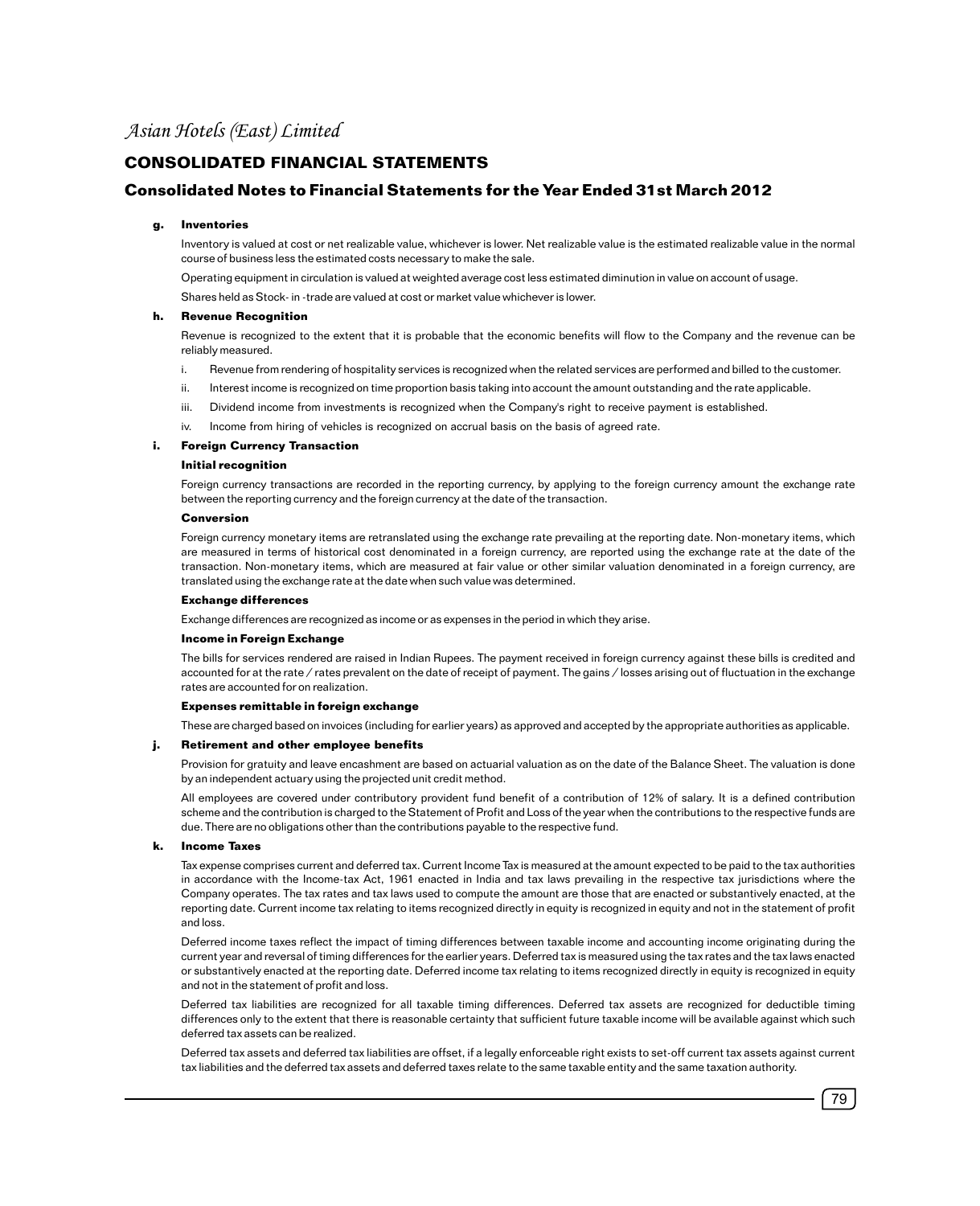# **CONSOLIDATED FINANCIAL STATEMENTS**

## **Consolidated Notes to Financial Statements for the Year Ended 31st March 2012**

Minimum alternate tax (MAT) paid in a year is charged to the statement of profit and loss as current tax. The Company recognizes MAT credit available as an asset only to the extent that there is convincing evidence that the Company will pay normal income tax during the specified period, i.e., the period for which MAT credit is allowed to be carried forward. In the year in which the Company recognizes MAT credit as an asset in accordance with the Guidance Note on Accounting for Credit Available in respect of Minimum Alternative Tax under the Income-tax Act, 1961, the said asset is created by way of credit to the statement of profit and loss and shown as "MAT Credit Entitlement." The Company reviews the "MAT credit entitlement" asset at each reporting date and writes down the asset to the extent the Company does not have convincing evidence that it will pay normal tax during the specified period.

### **l. Earnings Per Share**

Basic earnings per share are calculated by dividing the net profit or loss for the period attributable to equity shareholders (after deducting preference dividends and attributable taxes) by the weighted average number of equity shares outstanding during the period. Partly paid equity shares are treated as a fraction of an equity share to the extent that they are entitled to participate in dividends relative to a fully paid equity share during the reporting period. The weighted average number of equity shares outstanding during the period is adjusted for events such as bonus issue, bonus element in a rights issue, share split, and reverse share split (consolidation of shares) that have changed the number of equity shares outstanding, without a corresponding change in resources.

For the purpose of calculating diluted earnings per share, the net profit or loss for the period attributable to equity shareholders and the weighted average number of shares outstanding during the period are adjusted for the effects of all dilutive potential equity shares.

### **m. Provisions**

A provision is recognized when the Company has a present obligation as a result of past event, it is probable that an outflow of resources embodying economic benefits will be required to settle the obligation and a reliable estimate can be made of the amount of the obligation. Provisions are not discounted to their present value and are determined based on the best estimate required to settle the obligation at the reporting date. These estimates are reviewed at each reporting date and adjusted to reflect the current best estimates.

### **n. Contingent Liabilities**

A contingent liability is a possible obligation that arises from past events whose existence will be confirmed by the occurrence or nonoccurrence of one or more uncertain future events beyond the control of the Company or a present obligation that is not recognized because it is not probable that an outflow of resources will be required to settle the obligation. A contingent liability also arises in extremely rare cases where there is a liability that cannot be recognized because it cannot be measured reliably. The Company does not recognize a contingent liability but discloses its existence in the financial statements.

### **o. Cash and Cash Equivalents**

Cash and cash equivalents for the purposes of cash flow statement comprises cash at bank and in hand and short-term investments with an original maturity of three months or less.

### **p. Dividend**

Dividend recommended by the Board of Directors, if any, is provided for in the accounts pending shareholders approval.

### **q. Principles of Consolidation**

The Consolidated Financial Statements have been prepared in accordance with Accounting Standard 21 (AS 21) "Consolidated Financial Statements".

The Consolidated Financial Statements comprise the financial statements of Asian Hotels (East) Limited and the following subsidiaries:-

| <b>Name of the Company</b>                 | Country of<br>Incorporation | % of Holding as on<br>31-March 2012 |
|--------------------------------------------|-----------------------------|-------------------------------------|
| <b>GJS Hotels Limited</b>                  | India                       | 100                                 |
| Regency Convention Centre & Hotels Limited | India                       | 58.99                               |

The Consolidated Financial Statements have been prepared on the following basis:

The Financial Statements of the Company and its subsidiaries companies have been combined on a line basis by adding together the book value of like items of assets, liabilities, income and expenses after fully eliminating intra group balances and intra group transactions, if any.

The Consolidated Financial Statements have been prepared using uniform accounting policies for like transactions and other events in similar circumstances.

Goodwill arising in Consolidated Financial Statements on consolidation of Financial Statements of the Company and its subsidiary companies have been capitalised and shown as part of fixed assets to the extent not impaired in the books of the Company.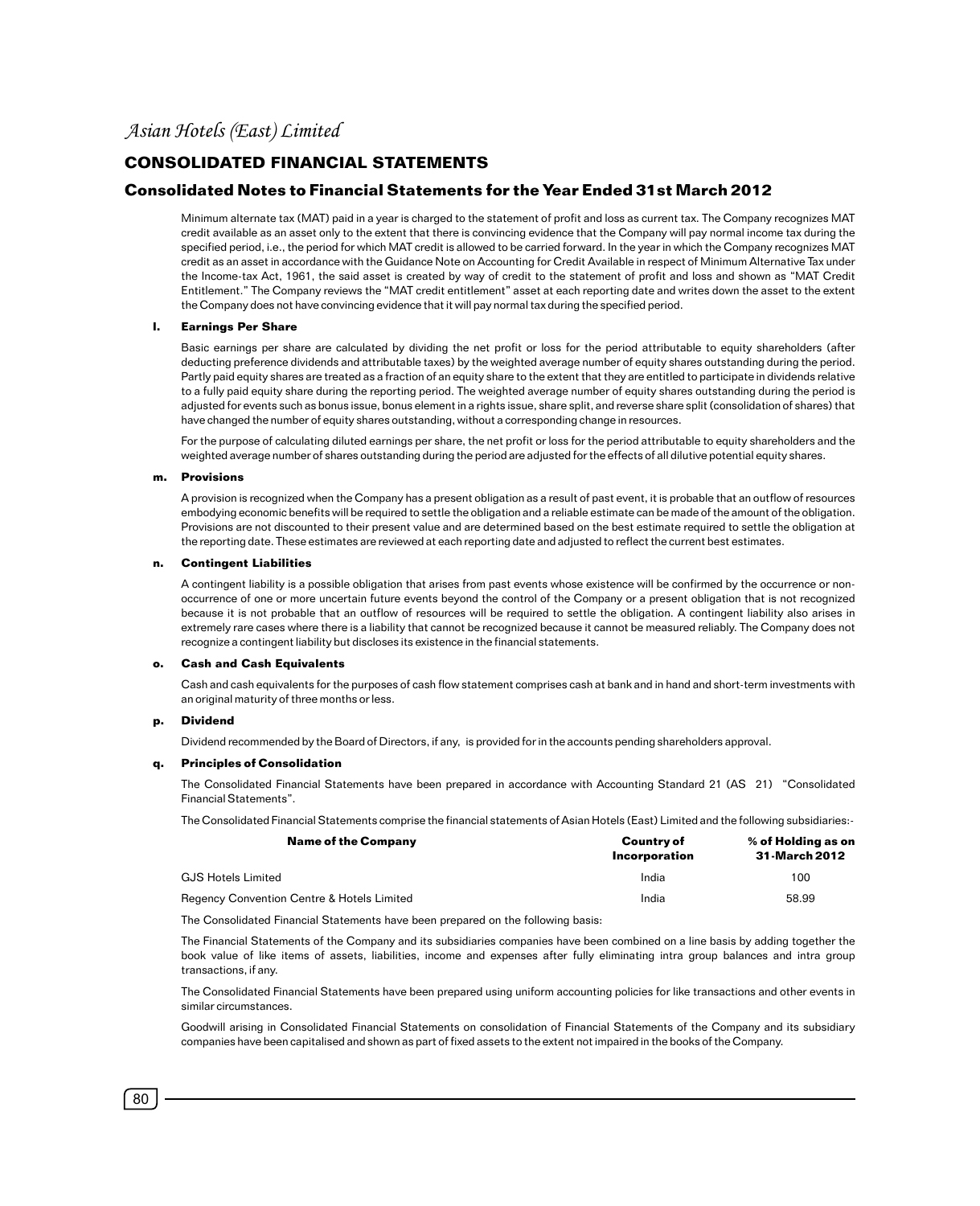# **CONSOLIDATED FINANCIAL STATEMENTS**

## **Consolidated Notes to Financial Statements for the Year Ended 31st March 2012**

|    |                                                                                             |                        | Amount in ₹     |
|----|---------------------------------------------------------------------------------------------|------------------------|-----------------|
| З. | <b>Share Capital</b>                                                                        | As at                  | As at           |
|    |                                                                                             | <b>31st March 2012</b> | 31st March 2011 |
|    | <b>Authorised Shares</b>                                                                    |                        |                 |
|    | 14,000,000 (31 March 2011: 14,000,000) Equity Shares of ₹10/- each                          | 140,000,000            | 140.000.000     |
|    | 1,000,000(31 March 2011: 1,000,000) Preference Shares of ₹10/- each                         | 10,000,000             | 10,000,000      |
|    | <b>Issued, Subscribed and fully Paid-up Shares</b>                                          |                        |                 |
|    | 11,440,585 (31 March 2011: 11,401,782) Equity Shares of ₹10/- each                          | 114,405,850            | 114,017,820     |
|    | Nil (31 March 2011: 27,780) 1% Cumulative Fully Convertible Preference Shares of ₹10/- each |                        | 277.800         |
|    |                                                                                             | 114.405.850            | 114.295.620     |
|    |                                                                                             |                        |                 |

## **3.1 Reconciliation of the number of shares outstanding at the beginning and at the end of the reporting period**

| <b>Equity Shares</b>                    | As at 31st March 2012 |             | As at 31st March 2011 |             |  |
|-----------------------------------------|-----------------------|-------------|-----------------------|-------------|--|
|                                         | <b>No. of Shares</b>  | ₹           | No. of Shares         | ₹           |  |
| At the beginning of the year            | 11,401,782            | 114,017,820 | 11,401,782            | 114,017,820 |  |
| Issued during the year (refer note 3.2) | 38,803                | 388,030     |                       |             |  |
| At the end of the year                  | 11,440,585            | 114,405,850 | 11,401,782            | 114,017,820 |  |
| <b>1% Cumulative Fully Convertible</b>  | As at 31st March 2012 |             | As at 31st March 2011 |             |  |
| <b>Preference Shares (FCPS)</b>         | <b>No. of Shares</b>  | ₹           | No. of Shares         | ₹           |  |
| At the beginning of the year            | 27,780                | 277,800     | 27,780                | 277,800     |  |
| Issued during the year                  |                       |             |                       |             |  |
| Redemption/Conversion during the year   | 27,780                | 277,800     |                       |             |  |
| At the end of the year                  |                       |             | 27,780                | 277,800     |  |
| <b>1% Cumulative Redeemable</b>         | As at 31st March 2012 |             | As at 31st March 2011 |             |  |
| <b>Non-Convertible</b>                  | <b>No. of Shares</b>  | ₹           | No. of Shares         | ₹           |  |
| <b>Preference Shares (NCPS)</b>         |                       |             |                       |             |  |
| At the beginning of the year            |                       |             | 100,000               | 1,000,000   |  |
| Issued during the year                  |                       |             |                       |             |  |
| Redemption/Conversion during the year   |                       |             | 100,000               | 1,000,000   |  |
| At the end of the year                  |                       |             |                       |             |  |

**3.2 Conversion of Fully Convertible Preference Shares :** The Company vide Circular Resolution dated 30th April 2011, has issued and allotted fresh 38,910 equity shares of ₹10 each at a price of ₹385.53 per share (including security premium of ₹375.53 per share) to the holders of Fully Convertible Preference Shares (FCPS) holding 27,780 FCPS on conversion in terms of Clause 5.3.1 of the Scheme of Arrangement and Demerger between Asian Hotels Limited (Transferor Company) now renamed as Asian Hotels (North) Limited and its shareholders and creditors; Chillwinds Hotels Limited (Transferee Company-I) now renamed as Asian Hotels (West) Limited and its shareholders; and Vardhman Hotels Limited (Transferee Company-II) now renamed as Asian Hotels (East) Limited and it shareholders read with Chapter VII of SEBI (Issue of Capital and Disclosure Requirements) Regulations, 2009.

Subsequently, the company made applications to Bombay Stock Exchange Limited (BSE) and National Stock Exchange of India Limited (NSE), where the shares of the company are listed, for obtaining the in principle approval for the said issue and allotment of 38,910 equity shares.

While dealing with the Company's application for issue of in-principle approval by BSE and NSE, the Company was directed by them, to revise the issue price of ₹385.53. Accordingly, the Board of Directors of the Company considered the directions of the Stock Exchanges and revised the earlier issue price from ₹385.53 to ₹386.59 and consequently issued and allotted 38,803 equity shares of ₹10 each of the company with effect from 30th April, 2011, vide its Circular Resolution dated 4th July, 2011, in suspension to its earlier Board Resolution dated 30th April, 2011.

### **3.3 Terms/rights attached to Equity Shares**

## **Equity Shares**

The Company has one class of equity shares having a par value of  $\bar{\tau}$ 10 each. Each shareholder is eligible for one vote per share held. The dividend proposed by the Board of Directors is subject to the approval of the shareholders in the ensuing Annual General Meeting, except in case of interim dividend. In the event of liquidation, the equity shareholders are eligible to receive the remaining assets of the Company after distribution of all preferential amounts, in proportion to their shareholding.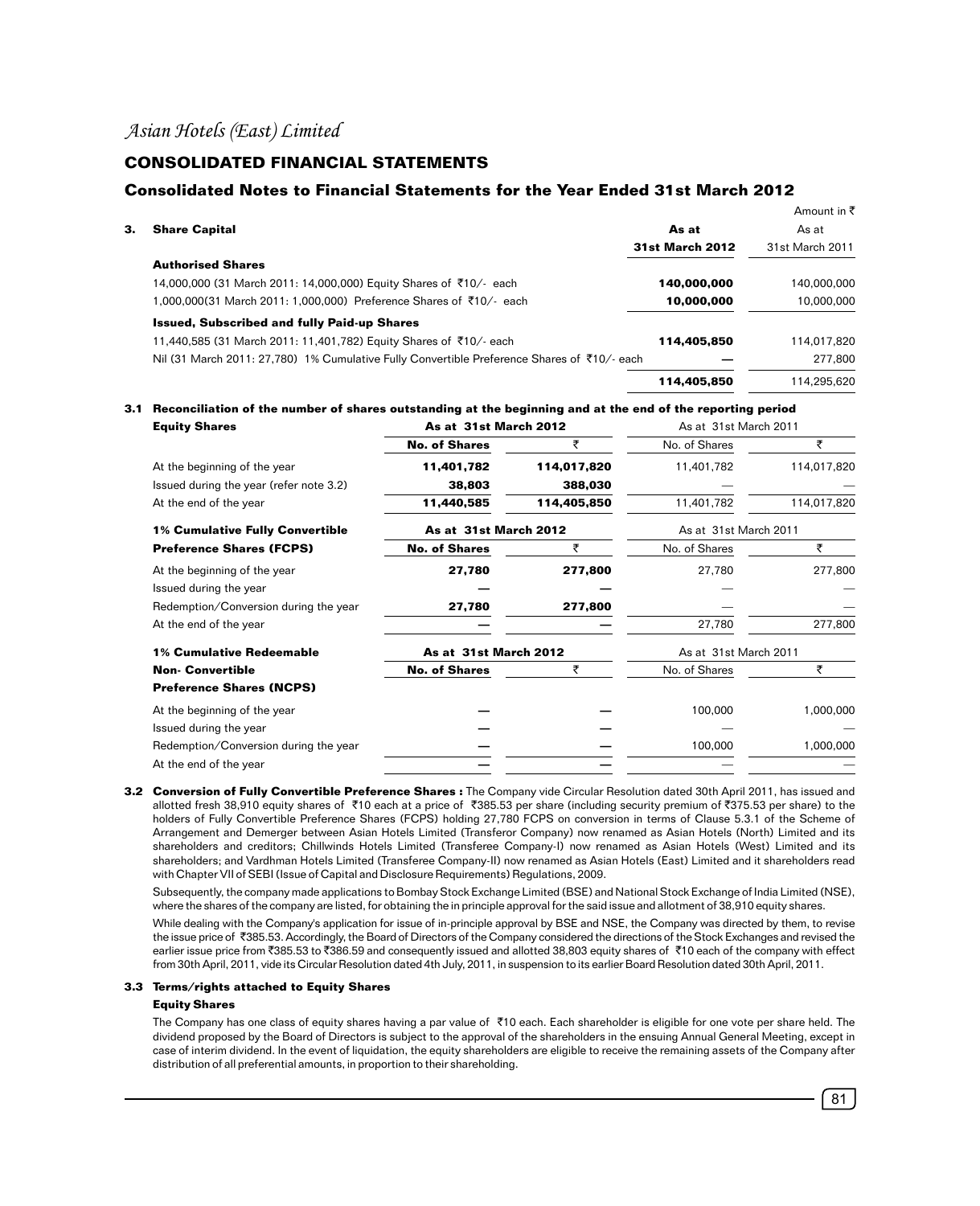# **CONSOLIDATED FINANCIAL STATEMENTS**

# **Consolidated Notes to Financial Statements for the Year Ended 31st March 2012**

**Preference Shares**

The rights, preferences and restrictions attached to the preference shares are in accordance with the provisions of the Companies Act, 1956, unless stated otherwise.

Amount in  $\bar{\tau}$ 

## **3.4 Details of shareholders holding more than 5% of the aggregate shares in the Company**

| <b>Equity Shares</b>                                                          | As at 31st March 2012 |              | As at 31st March 2011 |              |
|-------------------------------------------------------------------------------|-----------------------|--------------|-----------------------|--------------|
|                                                                               | <b>No. of Shares</b>  | % of Holding | No. of Shares         | % of Holding |
| Saraf Industries Limited                                                      | 3,630,630             | 31.73        | 3,630,630             | 31.84        |
| Forex Finance Private Limited                                                 | 3.127.072             | 27.33        | 3.127.072             | 27.43        |
| Jesmin Investments Limited                                                    | 693.851               | 6.06         | 693.851               | 6.09         |
| Axis Bank Limited                                                             | 620.974               | 5.43         |                       |              |
| <b>1% Cumulative Fully Convertible</b>                                        | As at 31st March 2012 |              | As at 31st March 2011 |              |
| <b>Preference Shares</b>                                                      | <b>No. of Shares</b>  | % of Holding | No. of Shares         | % of Holding |
| Fineline Holdings limited                                                     |                       |              | 18,520                | 66.67        |
| <b>Global Operations Pte Limited</b><br>(Through its UDT enterprises Pty Ltd) |                       |              | 9,260                 | 33.33        |

**3.5** 11,401,782 equity shares of ₹10 each fully paid up have been issued during the fiscal year ended 31st March, 2010 pursuant to the scheme of Arrangement and Demerger approved by the Hon'ble Hight Court of Delhi vide order dated 13th January 2010.

| 4. | <b>Reserves and Surplus</b>                                                                                                                                                                                       | As at<br><b>31st March 2012</b> | As at<br>31st March 2011 |
|----|-------------------------------------------------------------------------------------------------------------------------------------------------------------------------------------------------------------------|---------------------------------|--------------------------|
|    | <b>Capital Reserve</b>                                                                                                                                                                                            | 141.043                         | 141,043                  |
|    | <b>Capital Redemption Reserve</b><br>(for redeemed Non Convertible Preference Shares-NCPS)                                                                                                                        | 2,000,000                       | 2,000,000                |
|    | <b>Securities Premium Account</b>                                                                                                                                                                                 |                                 |                          |
|    | <b>Opening Balance</b>                                                                                                                                                                                            | 14,723,400                      | 22,723,400               |
|    | Add: Created on conversion of 27,780 1% Cumulative Fully Convertible Preference<br>Shares of ₹10 each into 38,803 Equity Shares of ₹10 each at a premium of<br>₹376.59 each per Equity Share (Refer Note No. 3.2) | 14,612,822                      |                          |
|    | Less: Utilized for conversion of 27,780 1% Cumulative Fully Convertible Preference                                                                                                                                |                                 |                          |
|    | Shares of ₹10 each at a premium of ₹530 each                                                                                                                                                                      | 14,723,400                      |                          |
|    | Less: Utilized for premium on redemption on 100,000 1% Redeemable NCPS of                                                                                                                                         |                                 |                          |
|    | ₹10 each a premium of ₹80 each                                                                                                                                                                                    |                                 | 8,000,000                |
|    | <b>Closing Balance</b>                                                                                                                                                                                            | 14,612,822                      | 14,723,400               |
|    | <b>Tourism Development Utilised Reserve</b>                                                                                                                                                                       | 533,202,000                     | 533,202,000              |
|    | <b>General Reserve</b>                                                                                                                                                                                            |                                 |                          |
|    | <b>Opening Balance</b>                                                                                                                                                                                            | 5,811,841,255                   | 5,781,674,432            |
|    | Add: Amount transferred from Statement of Profit and Loss                                                                                                                                                         | 28,037,248                      | 30,166,823               |
|    | <b>Closing Balance</b>                                                                                                                                                                                            | 5,839,878,503                   | 5,811,841,255            |
|    | <b>Surplus in the Statement of Profit and Loss</b>                                                                                                                                                                |                                 |                          |
|    | <b>Opening Balance</b>                                                                                                                                                                                            | 1,247,407,681                   | 1,025,974,012            |
|    | Add: Profit for the year                                                                                                                                                                                          | 279,608,210                     | 311,238,117              |
|    | Less: Appropriations                                                                                                                                                                                              |                                 |                          |
|    | Proposed final equity dividend *                                                                                                                                                                                  | 51,482,630                      | 51,308,019               |
|    | Tax on dividend                                                                                                                                                                                                   | 8,351,770                       | 8,324,329                |
|    | Dividend on NCPS                                                                                                                                                                                                  |                                 | 2,500                    |
|    | Dividend on FCPS                                                                                                                                                                                                  |                                 | 2.778                    |
|    | Transfer to general reserve                                                                                                                                                                                       | 28,037,248                      | 30,166,823               |
|    | <b>Closing Balance</b>                                                                                                                                                                                            | 1,439,144,243                   | 1,247,407,680            |
|    | <b>Total Reserves and Surplus</b>                                                                                                                                                                                 | 7,828,978,611                   | 7,609,315,378            |

The Board of Directors at their meeting held on 11th May 2012 has recommended a final dividend of  $\bar{e}$ 4.50 per share (Previous Year  $\bar{e}$ 4.50 per share).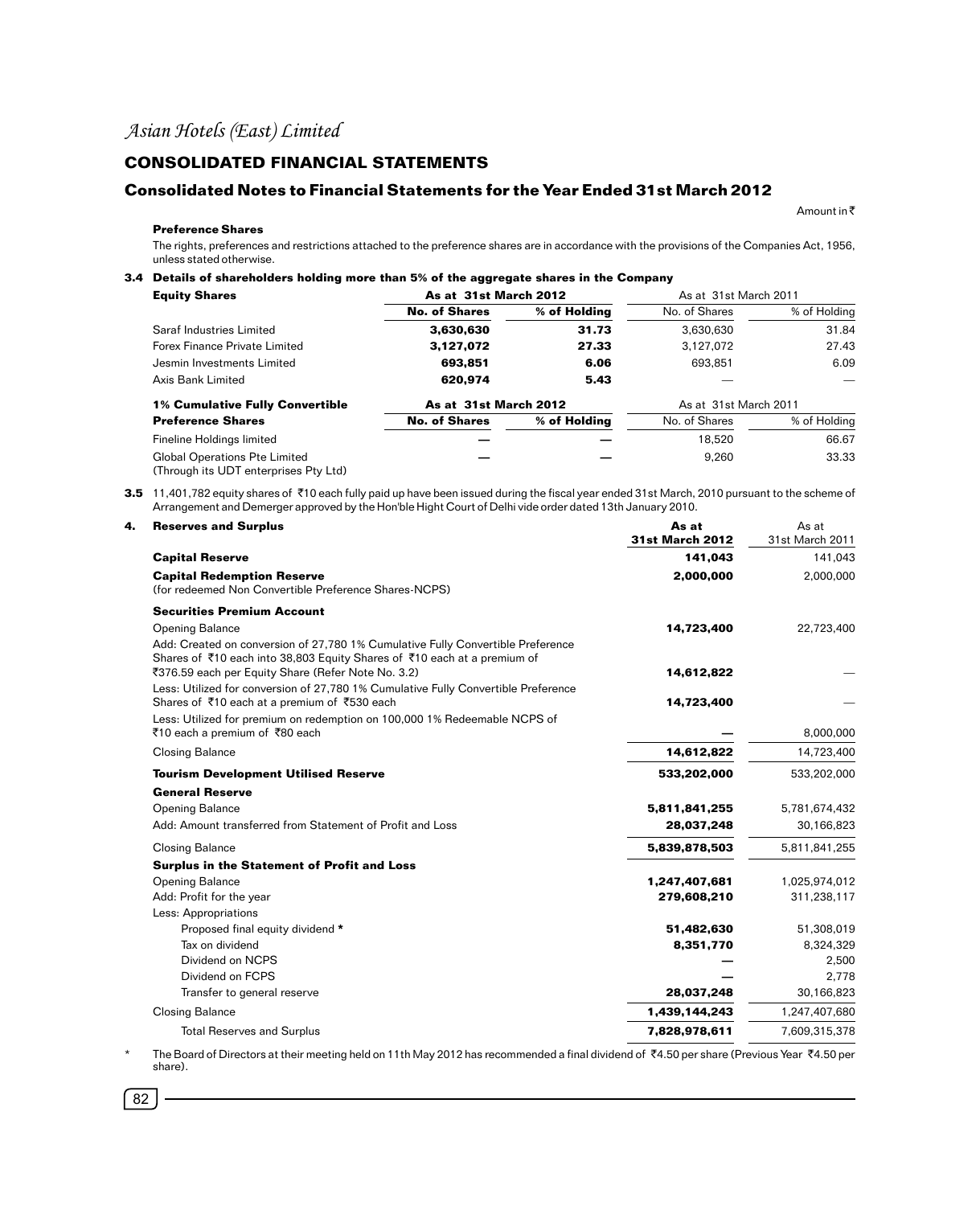# **CONSOLIDATED FINANCIAL STATEMENTS**

# **Consolidated Notes to Financial Statements for the Year Ended 31st March 2012**

|    |                                                                                                                                   |                                 | Amount in ₹              |
|----|-----------------------------------------------------------------------------------------------------------------------------------|---------------------------------|--------------------------|
|    |                                                                                                                                   | As at<br><b>31st March 2012</b> | As at<br>31st March 2011 |
| 5. | <b>Deferred Tax Liabilities (net)</b>                                                                                             |                                 |                          |
|    | <b>Deferred tax liabilities</b>                                                                                                   |                                 |                          |
|    | Fixed assets: Impact of difference between tax depreciation and depreciation /<br>amortization charged in the financial reporting | 217,311,373                     | 216,633,384              |
|    | Gross deferred tax liabilities                                                                                                    | 217,311,373                     | 216,633,384              |
|    | <b>Deferred tax assets</b>                                                                                                        |                                 |                          |
|    | <b>Gratuity Payable</b>                                                                                                           | 2,846,517                       | 2,634,937                |
|    | Leave Encashment Payable                                                                                                          | 1,214,138                       | 394,541                  |
|    | Bonus Payable                                                                                                                     | 1,281,620                       | 751,610                  |
|    | Demerger Expenses u/s 35DD                                                                                                        | 541,998                         | 812,997                  |
|    | Provision for doubtful debts and advances                                                                                         | 778,905                         | 838,681                  |
|    | Gross deferred tax assets                                                                                                         | 6,663,178                       | 5,432,766                |
|    | Net deferred tax liabilities                                                                                                      | 210,648,195                     | 211,200,618              |
| 6. | <b>Long Term Provisions</b>                                                                                                       |                                 |                          |
|    | Provision for employee benefits                                                                                                   |                                 |                          |
|    | Provision for gratuity (refer note 25)                                                                                            | 8,634,424                       | 7,906,301                |
|    | Provision for leave benefits (refer note 25)                                                                                      | 3,628,634                       | 1,180,641                |
|    |                                                                                                                                   | 12,263,058                      | 9,086,942                |
| 7. | <b>Short Term Borrowings</b>                                                                                                      |                                 |                          |
|    | Loan from other parties repayable on demand (unsecured)                                                                           | 4,615,784                       | 4,615,784                |
|    |                                                                                                                                   | 4,615,784                       | 4,615,784                |
| 8. | <b>Trade Payables</b>                                                                                                             |                                 |                          |
|    | Trade payables (including acceptances)<br>(refer note 32 for details of dues to micro and small enterprises)                      | 85,452,984                      | 75,836,252               |
|    |                                                                                                                                   | 85,452,984                      | 75,836,252               |
| 9. | <b>Other Current Liabilities</b>                                                                                                  |                                 |                          |
|    | Advance from customers                                                                                                            | 22,641,204                      | 17,499,393               |
|    | Salary Payable                                                                                                                    | 9,142,943                       | 6,372,103                |
|    | Unpaid dividend                                                                                                                   | 1,126,692                       | 447,501                  |
|    | <b>Other Payables</b>                                                                                                             | 5,337,303                       | 6,432,574                |
|    |                                                                                                                                   | 38,248,142                      | 30,751,571               |
|    | 10. Short Term Provisions                                                                                                         |                                 |                          |
|    | Provision for employee benefits                                                                                                   |                                 |                          |
|    | Provision for gratuity (refer note 25)                                                                                            | 138,938                         | 214,941                  |
|    | Provision for leave benefits (refer note 25)                                                                                      | 113,509                         | 35,389                   |
|    | Other provisions                                                                                                                  |                                 |                          |
|    | Proposed equity dividend                                                                                                          | 51,482,630                      | 51,308,019               |
|    | Proposed preference dividend                                                                                                      |                                 | 2,778                    |
|    | Dividend tax                                                                                                                      | 8,351,770                       | 8,323,904                |
|    |                                                                                                                                   | 60,086,847                      | 59,885,031               |
|    |                                                                                                                                   |                                 |                          |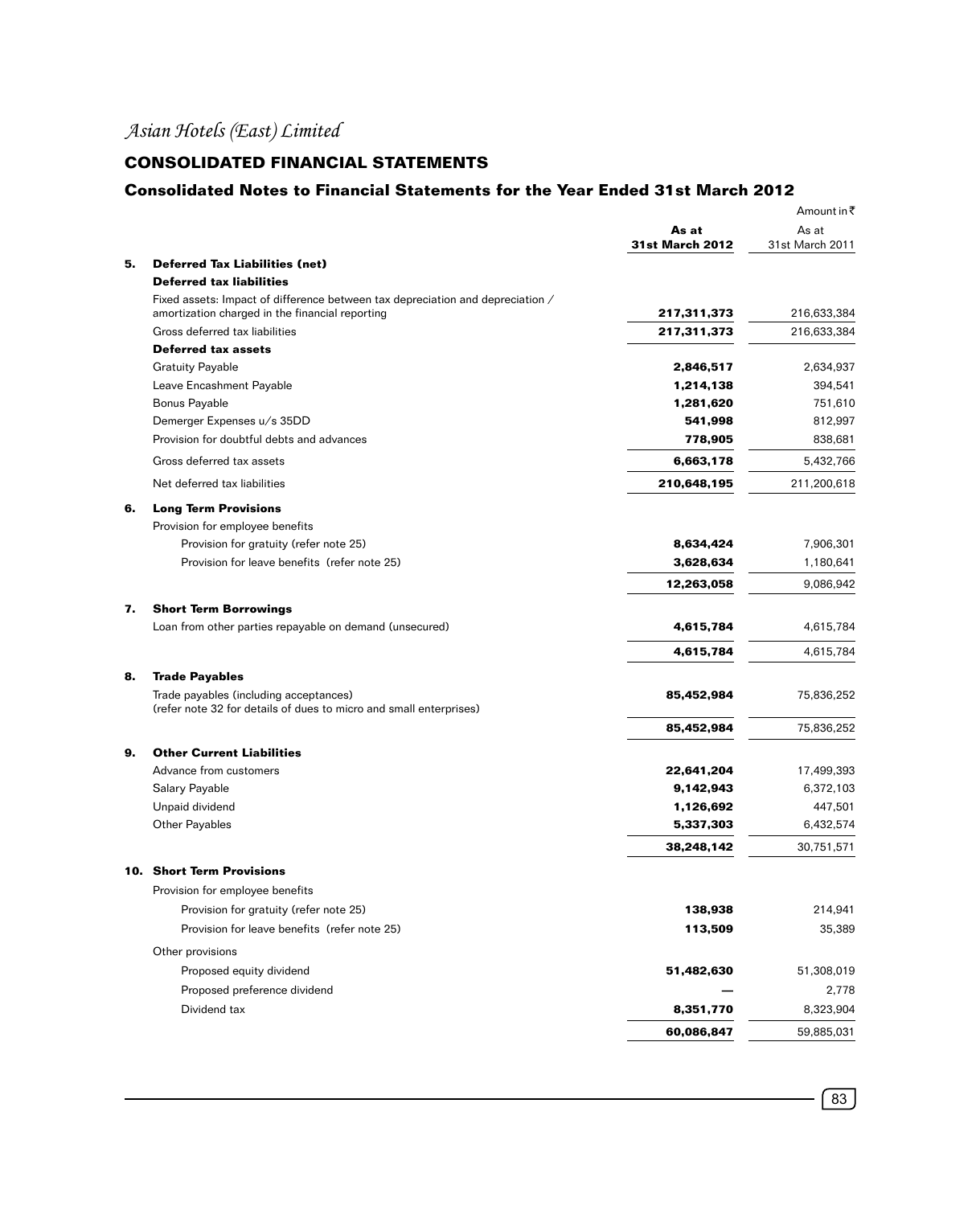# **CONSOLIDATED FINANCIAL STATEMENTS**

# **Consolidated Notes to Financial Statements for the Year Ended 31st March 2012**

Amount in  $\bar{\tau}$ 

## **11. Fixed Assets**

|                               | Gross Carrying Value<br>Depreciation |                          |                                 |                                   |                                    | Net Carrying Value                |                                 |                                   |                                   |                                   |
|-------------------------------|--------------------------------------|--------------------------|---------------------------------|-----------------------------------|------------------------------------|-----------------------------------|---------------------------------|-----------------------------------|-----------------------------------|-----------------------------------|
| Particulars                   | Balance<br>as at<br>1st April 2011   | Additions                | Deduction<br>during the<br>year | Balance<br>as at<br>31 March 2012 | Balance<br>as at<br>1st April 2011 | Depreciation<br>for the<br>period | Deduction<br>during the<br>year | Balance<br>as at<br>31 March 2012 | Balance<br>as at<br>31 March 2012 | Balance<br>as at<br>31 March 2011 |
| <b>Tangible Assets</b>        |                                      |                          |                                 |                                   |                                    |                                   |                                 |                                   |                                   |                                   |
| Lease Hold Land               | 325.207.216                          | 1,345,732                | $\overline{\phantom{0}}$        | 326,552,948                       |                                    |                                   |                                 |                                   | 326,552,948                       | 325, 207, 216                     |
| Previous Year                 | 323.628.125                          | 1.579.091                | -                               | 325,207,216                       |                                    |                                   |                                 |                                   | 325,207,216                       | 323.628.125                       |
| <b>Buildings</b>              | 984.836.462                          | 98.745                   | $\overline{\phantom{0}}$        | 984.935.207                       | 131,813,069                        | 16.053.512                        | $\overline{\phantom{0}}$        | 147.866.581                       | 837,068,626                       | 853,023,393                       |
| Previous Year                 | 984,836,462                          |                          |                                 | 984.836.462                       | 115,760,228                        | 16,052,841                        |                                 | 131.813.069                       | 853.023.393                       | 869,076,234                       |
| Plant and Equipment           | 708.347.625                          | 6.213.976                | 8.074.996                       | 706,486,605                       | 294.991.113                        | 34.797.364                        | 5.175.979                       | 324,612,498                       | 381,874,107                       | 413,356,512                       |
| Previous Year                 | 701.785.471                          | 8.964.048                | 2.401.894                       | 708.347.625                       | 261.920.724                        | 34.287.386                        | 1.216.997                       | 294.991.113                       | 413.356.512                       | 439.864.747                       |
| <b>Furniture and Fixtures</b> | 171.905.808                          | 189.644                  |                                 | 172.095.452                       | 130.278.455                        | 16.254.127                        | $\overline{\phantom{0}}$        | 146,532.582                       | 25.562.870                        | 41.627.353                        |
| Previous Year                 | 171.730.980                          | 174.828                  | $\overline{\phantom{0}}$        | 171.905.808                       | 114.051.549                        | 16.226.906                        | $\overline{\phantom{0}}$        | 130.278.455                       | 41,627,353                        | 57.679.431                        |
| Vehicles                      | 15,219,285                           | 611,302                  | $\overline{\phantom{0}}$        | 15,830,587                        | 7,325,528                          | 1,398,723                         | $\overline{\phantom{0}}$        | 8,724,251                         | 7,106,336                         | 7,893,757                         |
| Previous Year                 | 13,398,453                           | 1.820.832                |                                 | 15.219,285                        | 5.940.994                          | 1,384,534                         |                                 | 7,325,528                         | 7,893.757                         | 7,457,459                         |
| Total                         | 2.205,516.396                        | 8.459.399                | 8.074.996                       | 2,205,900,799                     | 564,408,165                        | 68,503,726                        | 5,175,979                       | 627,735,912                       | 1,578,164,887                     | 1,641,108,231                     |
| Previous Year                 | 2.195.379.491                        | 12 538 799               | 2.401.894                       | 2,205,516,396                     | 497.673.495                        | 67.951.667                        | 1.216,997                       | 564,408,165                       | 1,641,108,231                     | 1,697,705,996                     |
| Capital work-in-progress      | 15,774,447                           |                          |                                 | 15,774,447                        |                                    |                                   |                                 |                                   | 15,774,447                        | 15,774,447                        |
| Previous Year                 | 15,774,447                           |                          | $\overline{\phantom{0}}$        | 15,774,447                        |                                    |                                   |                                 |                                   | 15,774,447                        | 15,774,447                        |
| Total                         | 2.221.290.843                        | 8,459,399                | 8,074,996                       | 2,221,675,246                     | 564,408,165                        | 68,503,726                        | 5.175,979                       | 627,735,912                       | 1.593.939.334                     | 1,656,882,678                     |
| Previous Year                 | 2,211.153,938                        | 12,538,799               | 2,401,894                       | 2,221.290,843                     | 497,673,495                        | 67.951.667                        | 1.216.997                       | 564,408,165                       | 1,656,882,678                     |                                   |
| <b>Intangible Assets</b>      |                                      |                          |                                 |                                   |                                    |                                   |                                 |                                   |                                   |                                   |
| Goodwill                      | 256,985,204                          |                          |                                 | 256,985,204                       |                                    |                                   |                                 |                                   | 256,985,204                       | 256,985,204                       |
| Previous Year                 | 256.985.204                          | $\hspace{0.05cm}$        |                                 | 256.985.204                       |                                    | $\overline{\phantom{a}}$          |                                 |                                   | 256,985,204                       | 256,985,204                       |
| Total                         | 256,985.204                          | $\overline{\phantom{0}}$ | -                               | 256,985,204                       | —<br>——                            |                                   | <u>—</u>                        | <u>—</u>                          | 256,985,204                       | 256,985.204                       |
| Previous Year                 | 256,985.204                          | $\overline{\phantom{0}}$ | -                               | 256,985,204                       | –                                  |                                   | -                               |                                   | 256,985,204                       |                                   |

|     |                                                                                                                          | As at<br><b>31st March 2012</b> | As at<br>31st March 2011 |
|-----|--------------------------------------------------------------------------------------------------------------------------|---------------------------------|--------------------------|
| 12. | <b>Non-Current Investments</b>                                                                                           |                                 |                          |
|     | <b>Trade, Unquoted, Fully Paid Up</b>                                                                                    |                                 |                          |
|     | In Preference Shares of Related Party - Robust Hotels Private Limited                                                    |                                 |                          |
|     | 43,00,000 (Previous Year 43,00,000) 12% Preference Shares of $\bar{\tau}$ 100/- each                                     | 615,374,060                     | 615,374,060              |
|     | 8,119,575 (Previous Year 8,119,575) 0.001% Cumulative Redeemable Optional<br>Convertible Preference Shares of ₹10/- each | 1,745,708,625                   | 1,745,708,625            |
|     | 1,396,000 (Previous Year 1,396,000) 1% Cumulative Redeemable Optional<br>Convertible Preference Shares of ₹10/- each     | 300,140,000                     | 300,140,000              |
|     |                                                                                                                          | 2,661,222,685                   | 2,661,222,685            |
|     | Aggregate amount of Unquoted Investment                                                                                  | 2,661,222,685                   | 2,661,222,685            |
|     | 13. Long Term Loans and Advances<br>(Unsecured, considered good)                                                         |                                 |                          |
|     | Capital Advance                                                                                                          | 3.249.784                       | 2,085,706                |
|     | <b>Security Deposit</b>                                                                                                  | 3,333,745                       | 1.453.745                |
|     | Advances for acquisition of shares from shareholders of Regency<br>Convention Centre and Hotels Ltd                      | 33,448,275                      | 33,448,275               |
|     | Other loans and advances                                                                                                 |                                 |                          |
|     | Advance Income-Tax (net of provision for taxes)                                                                          | 15,316,085                      | 16,536,270               |
|     | Others                                                                                                                   | 84,770                          | 84,770                   |
|     |                                                                                                                          | 55,432,659                      | 53,608,766               |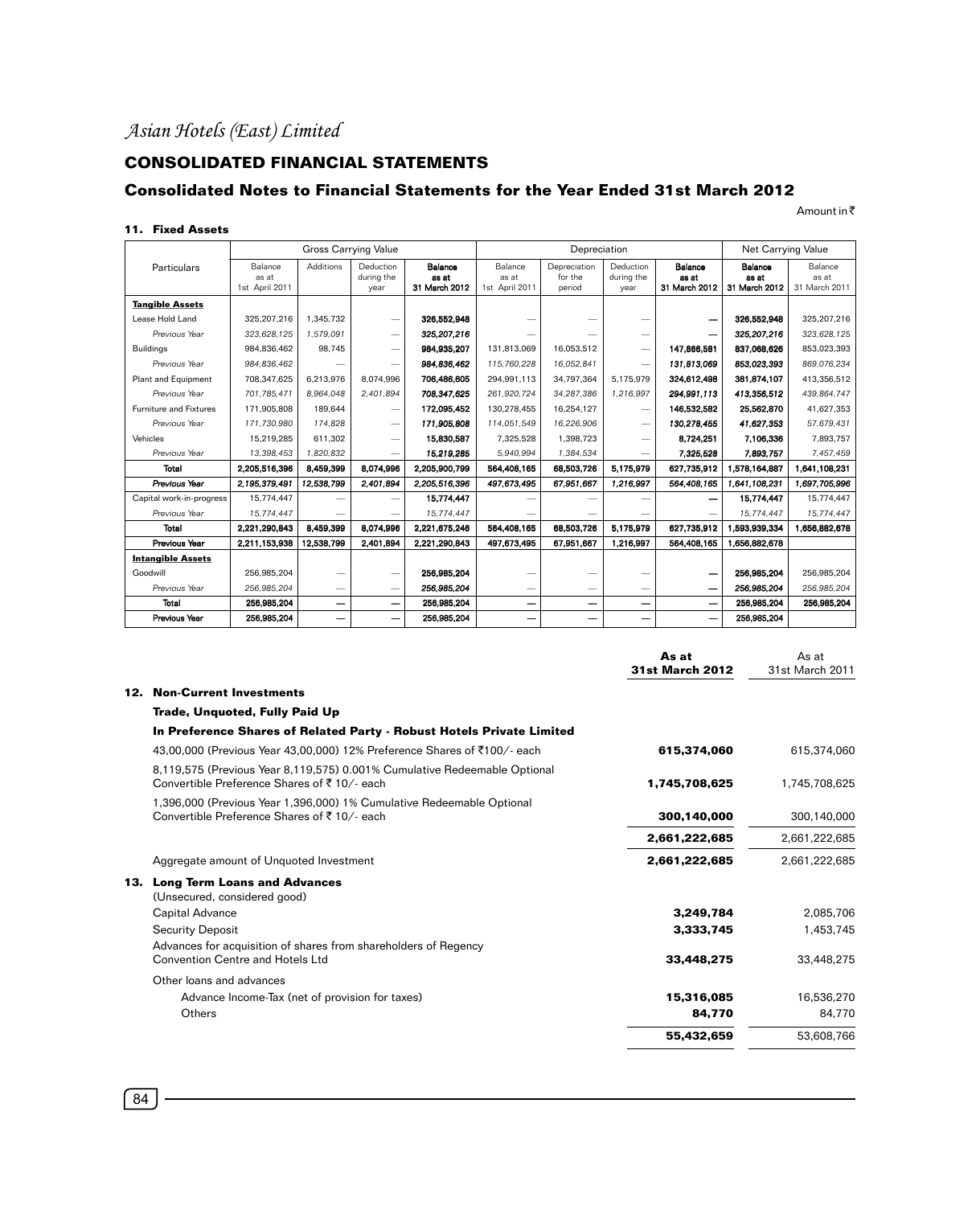# **CONSOLIDATED FINANCIAL STATEMENTS**

# **Consolidated Notes to Financial Statements for the Year Ended 31st March 2012**

|                                                                                                                     |                                 |                          | As at<br><b>31st March 2012</b> | Amount in ₹<br>As at<br>31st March 2011 |
|---------------------------------------------------------------------------------------------------------------------|---------------------------------|--------------------------|---------------------------------|-----------------------------------------|
| <b>14. Current Investments</b>                                                                                      |                                 |                          |                                 |                                         |
| <b>Non-Trade, Unquoted</b>                                                                                          |                                 |                          |                                 |                                         |
| <b>In Bonds, Shares and Debentures</b>                                                                              |                                 |                          |                                 |                                         |
| Nil (Previous year 105) 10% Non Convertible Debentures of<br>Brassco Estates Pvt. Ltd of ₹10,00,000 each            |                                 |                          |                                 | 105,000,000                             |
| Nil (Previous year 45) 10.2% Non Convertible Debentures of<br>Brassco Estates Pvt. Ltd of ₹10,00,000 each           |                                 |                          |                                 | 45,000,000                              |
| Nil (Previous year 200) 11.5% Non Convertible Debentures of<br>Harshil Projects Ltd of ₹10,00,000 each              |                                 |                          |                                 | 193,315,200                             |
| Nil (Previous year 100) 11% Bonds of Educomp Infrastructure &<br>School Management Ltd of ₹10,00,000 each           |                                 |                          |                                 | 100,000,000                             |
| Total (A)                                                                                                           |                                 |                          |                                 | 443,315,200                             |
| <b>Non-Trade, Unquoted</b>                                                                                          | As at 31st<br><b>March 2012</b> | As at 31st<br>March 2011 | As at 31st<br><b>March 2012</b> | As at 31st<br>March 2011                |
| <b>Investment in Mutual Fund</b>                                                                                    | <b>No. of Units</b>             | No. of Units             | ₹                               | ₹                                       |
| (Face Value of ₹10 each, unless otherwise stated)                                                                   |                                 |                          |                                 |                                         |
| Birla Sun life Fixed Term Plan-Series ET                                                                            | 21,296,534                      |                          | 212,965,340                     |                                         |
| <b>BSL Fixed Term Plan Series DX-Growth</b>                                                                         | 4,604,329                       |                          | 46,043,290                      |                                         |
| DSP Black Rock FMP - 12M - Series 14 Growth                                                                         |                                 | 1,200,000                |                                 | 12,000,000                              |
| DSP Black Rock FMP - 3M - Series 27 Dividend                                                                        |                                 | 1,000,000                |                                 | 10,000,000                              |
| DSP Black Rock FMP Series-35-3M                                                                                     | 1,800,000                       |                          | 18,000,000                      |                                         |
| DWS Fixed Term Fund-Series 88                                                                                       | 15,000,000                      |                          | 150,000,000                     |                                         |
| DWS Money Plus Fund Institutional DDR                                                                               |                                 | 2,037,142                |                                 | 20,532,349                              |
| DWS Treasury Fund-Regular Plan-DDR                                                                                  | 810,249                         |                          | 8,282,365                       |                                         |
| Fidelity FMP Series 5-Plan D- Dividend                                                                              |                                 | 10,334,183               |                                 | 103,341,830                             |
| HDFC FMP 370D December 2011(I)-Growth                                                                               | 8,254,644                       |                          | 82,546,440                      |                                         |
| HDFC FMP 391D March 2012(1) Growth                                                                                  | 1,784,913                       |                          | 17,849,130                      |                                         |
| ICICI Prudential FMP - Series 54 - 1 year plan                                                                      | 10,000,000                      | 10,000,000               | 100,000,000                     | 100,000,000                             |
| <b>ICICI Prudential FMP Series 55 -1 Year Plan</b>                                                                  | 12,500,000                      |                          | 125,000,000                     |                                         |
| Kotak Floater Long Term Fund - DDR                                                                                  | 993,983                         | 21,062,760               | 10,019,153                      | 212,308,411                             |
| Kotak FMP Series 51-Growth                                                                                          | 35,000,000                      |                          | 350,000,000                     |                                         |
| Kotak FMP Series 80-Growth                                                                                          | 37,751,658                      |                          | 377,516,580                     |                                         |
| Kotak Gilt (Investment Regular) Growth (Face Value ₹35 each)                                                        | 1,390,364                       |                          | 50,000,000                      |                                         |
| Kotak Quarterly Interval Plan Series-1 Dividend                                                                     | 8,506,448                       | 31,000,000               | 85,064,481                      | 310,000,000                             |
| Kotak Quarterly Interval Plan-Series 4-Option Dividend                                                              |                                 | 1,999,340                |                                 | 20,000,000                              |
| Reliance Fixed Horizon Fund-XIX-Series 10- Growth Plan<br>Reliance Fixed Horizon Fund-XVIII-Series 6 -Dividend Plan | 10,000,000                      | 10,000,000<br>25,000,000 | 100,000,000                     | 100,000,000<br>250,000,000              |
| Reliance Fixed Horizon Fund-XVIII-Series-5-Dividend Plan                                                            |                                 |                          |                                 | 20,003,814                              |
| Reliance Fixed Horizon Fund-XVII-Series I-Dividend Plan                                                             |                                 | 20,000,381<br>20,000,000 |                                 | 200,000,000                             |
| Reliance Interval Fund-Quarterly Plan-Series I-Inst. Dividend                                                       |                                 | 38,173,946               |                                 | 382,488,151                             |
| Reliance Quarterly Interval Fund Series-III-Institutional                                                           |                                 | 20,193,517               |                                 | 202,010,129                             |
| SBI Debt Fund Series-370 Days                                                                                       | 10,000,000                      |                          | 100,000,000                     |                                         |
| Tata Fixed Income Port Folio Fund-B3                                                                                |                                 | 31,211,147               |                                 | 312,111,472                             |
| UTI Fixed Income Interval Fund                                                                                      | 18,750,000                      | 18,750,000               | 187,500,000                     | 187,500,000                             |
| Total (B)                                                                                                           |                                 |                          | 2,020,786,779                   | 2,442,296,156                           |
| Share Application Money - Related party                                                                             |                                 |                          |                                 |                                         |
| Robust Hotels Private Limited (Total C)                                                                             |                                 |                          | 933,581,440                     | 475,795,000                             |
| Total $(A + B)$                                                                                                     |                                 |                          | 2,954,368,219                   | 3,361,406,356                           |
| Aggregate amount of Unquoted Investment                                                                             |                                 |                          | 2,954,368,219                   | 3,361,406,356                           |
|                                                                                                                     |                                 |                          |                                 |                                         |

 $\boxed{85}$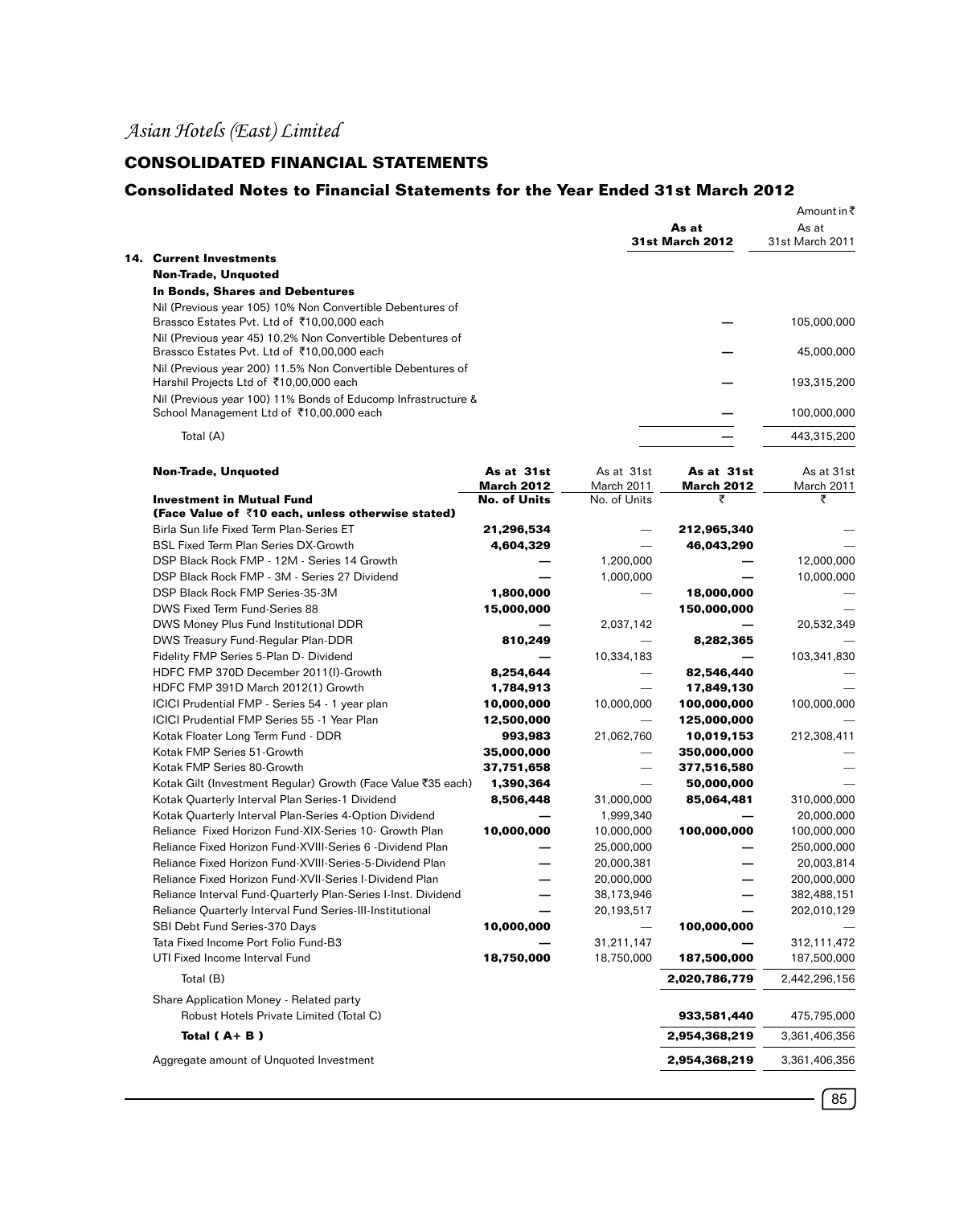# **CONSOLIDATED FINANCIAL STATEMENTS**

# **Consolidated Notes to Financial Statements for the Year Ended 31st March 2012**

|                                                                                      | As at<br><b>31st March 2012</b> | Amount in ₹<br>As at<br>31st March 2011 |
|--------------------------------------------------------------------------------------|---------------------------------|-----------------------------------------|
| <b>15. Inventories</b>                                                               |                                 |                                         |
| (Valued at Cost or Net realisable value whichever is lower)                          |                                 |                                         |
| Food, Liquor & Tobacco                                                               | 11,175,708                      | 15,786,640                              |
| Crockery, Cutlery, Silverware & Linen                                                | 3,388,861                       | 3,151,841                               |
| <b>General Stores &amp; Spares</b>                                                   | 2,649,871<br>17,214,440         | 2,090,936<br>21,029,417                 |
| <b>16. Trade Receivables</b>                                                         |                                 |                                         |
| Outstanding for a period exceeding six months from the date they are due for payment |                                 |                                         |
| Unsecured, considered good                                                           | 4,202,509                       | 2,705,626                               |
| Doubtful                                                                             | 2,400,694                       | 2,584,931                               |
|                                                                                      | 6,603,203                       | 5,290,557                               |
| Less: Provision for doubtful receivables                                             | 2,400,694                       | 2,584,931                               |
| (A)                                                                                  | 4,202,509                       | 2,705,626                               |
| Other receivables<br>Unsecured, considered good                                      | 22,880,922                      | 16,150,809                              |
| (B)                                                                                  | 22,880,922                      | 16,150,809                              |
| Total $(A+B)$                                                                        | 27,083,431                      | 18,856,435                              |
| <b>Cash &amp; Bank Balances</b><br>17.                                               |                                 |                                         |
| Cash & Cash Equivalents                                                              |                                 |                                         |
| Balances with banks in Current Accounts                                              | 10,901,076                      | 23,503,575                              |
| Cash on hand (Including Stamps in Hand ₹200,000)                                     | 1,223,308                       | 1,369,456                               |
| <b>Other Bank Balances</b>                                                           |                                 |                                         |
| Fixed Deposits- Held as security with Electricity Deptt.                             | 20,000,000                      | 20,000,002                              |
| Fixed Deposits- Maturing within 12 months of reporting dates                         | 622,880,743                     |                                         |
| <b>Unpaid Dividend Accounts</b>                                                      | 1,126,692                       | 447,501                                 |
|                                                                                      | 656,131,819                     | 45,320,534                              |
| <b>Short Term Loans and Advances</b><br>18.<br>(Unsecured, considered good)          |                                 |                                         |
| Other loans and advances                                                             |                                 |                                         |
| Inter Corporate Deposits                                                             | 75,000,000                      |                                         |
| <b>Advance to Suppliers</b>                                                          | 2,960,436                       | 6,752,275                               |
| Advance Taxes (net of Provisions)                                                    | 2,153                           | 17,727                                  |
| <b>Prepaid Expenses</b>                                                              | 6,636,733                       | 2,929,000                               |
| Stamp Duty Recoverable from Odisha Govt.                                             | 14,000,000                      | 14,000,000                              |
| <b>VAT Credit Receivable</b>                                                         |                                 | 11,005,629                              |
| Others                                                                               | 598,571                         | 924,447                                 |
|                                                                                      | 99,197,893                      | 35,629,078                              |
| <b>Other Current Assets</b><br>19.<br>Interest accrued but not due on fixed deposits | 33,760,837                      | 4,683,093                               |
|                                                                                      | 33,760,837                      | 4,683,093                               |

 $\boxed{86}$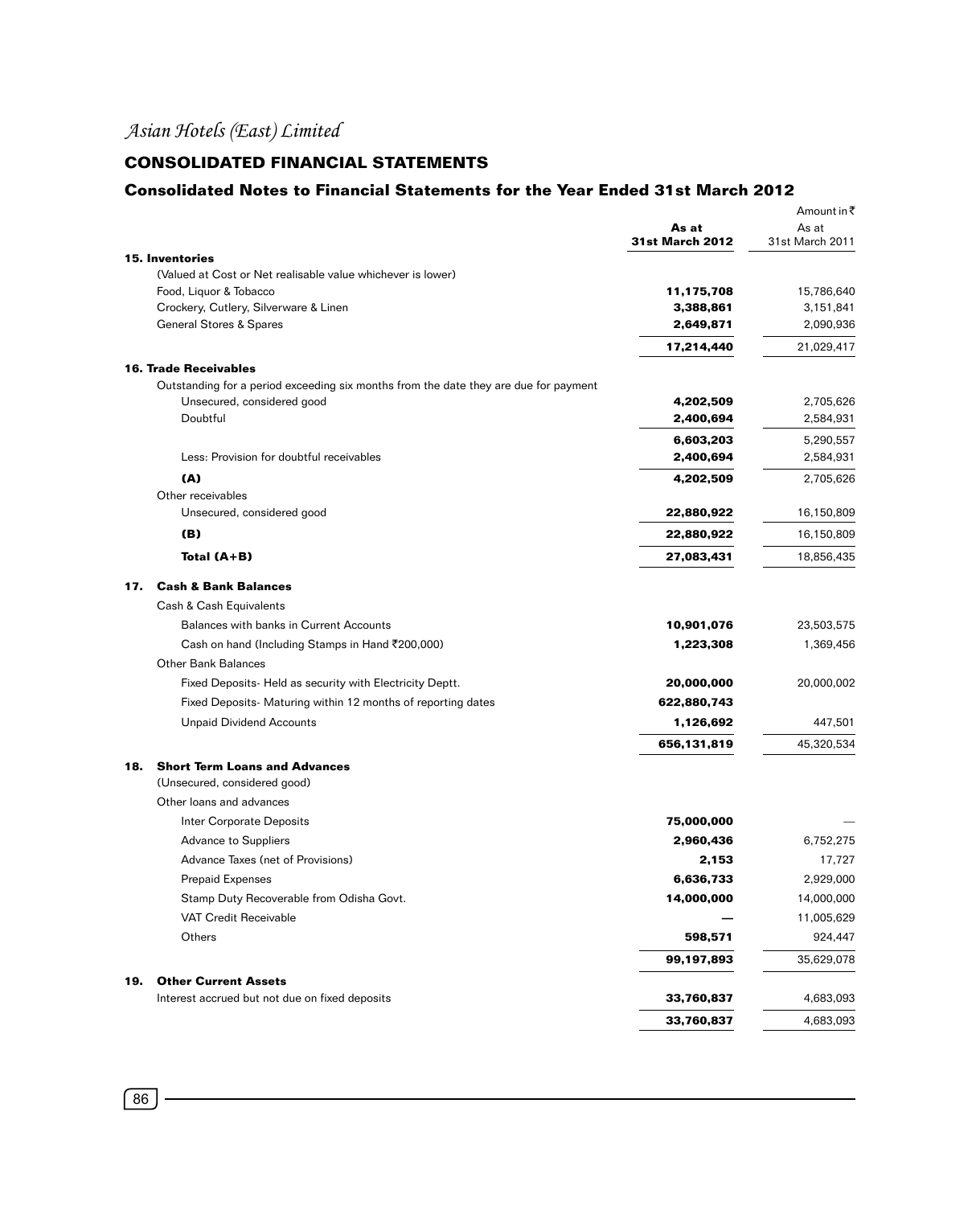# **CONSOLIDATED FINANCIAL STATEMENTS**

# **Consolidated Notes to Financial Statements for the Year Ended 31st March 2012**

|  |                                                           |                                             | Amount in ₹                   |
|--|-----------------------------------------------------------|---------------------------------------------|-------------------------------|
|  |                                                           | <b>Year Ended</b><br><b>31st March 2012</b> | Year Ended<br>31st March 2011 |
|  | 20. Revenue From Operations                               |                                             |                               |
|  | Sale of Products                                          |                                             |                               |
|  | Wines & Liquor                                            | 47,593,736                                  | 45,925,601                    |
|  | Foods, Smokes and Other Beverages                         | 301,697,949                                 | 284,924,796                   |
|  |                                                           | 349,291,685                                 | 330,850,397                   |
|  | Less: Excise Duty                                         | 293,955                                     | 241,969                       |
|  |                                                           | 348,997,730                                 | 330,608,428                   |
|  | Sale of Services                                          |                                             |                               |
|  | Rooms                                                     | 397,502,307                                 | 389,152,727                   |
|  | Banquets Misc. Income                                     | 15,009,850                                  | 15,413,660                    |
|  | Communication                                             | 9,285,157                                   | 8,923,903                     |
|  | <b>Other Operating Revenue</b>                            | 73,178,468                                  | 81,968,476                    |
|  |                                                           | 843,973,512                                 | 826,067,194                   |
|  | 21. Other Income                                          |                                             |                               |
|  | Interest Income from Current Investments                  | 7,238,537                                   | 31,286,329                    |
|  | Interest Income from Others                               | 58,049,001                                  | 3,700,986                     |
|  | Dividend Income from Current Investments                  | 94,793,496                                  | 158,761,799                   |
|  | Net Gain on Sale of Current Investments                   | 5,526,367                                   |                               |
|  | Excess Provision written back<br>Miscellaneous Income     | 184,237<br>1,270                            |                               |
|  |                                                           |                                             |                               |
|  | 22. Consumption of Provisions, Beverages, Smokes & Others | 165,792,908                                 | 193,749,114                   |
|  | Wine & Liquor                                             |                                             |                               |
|  | <b>Opening Stock</b>                                      | 11,460,693                                  | 8,379,033                     |
|  | Add: Purchases                                            | 12,295,397                                  | 16,019,002                    |
|  |                                                           | 23,756,090                                  | 24,398,035                    |
|  | Less: Closing Stock                                       | 8,202,798                                   | 11,460,693                    |
|  |                                                           |                                             |                               |
|  | (A)                                                       | 15,553,292                                  | 12,937,342                    |
|  | Food, Provisions, Other Beverages & Smokes                |                                             |                               |
|  | <b>Opening Stock</b>                                      | 4,325,947                                   | 4,141,750                     |
|  | Add: Purchases                                            | 70,238,360                                  | 69,295,744                    |
|  |                                                           | 74,564,307                                  | 73,437,494                    |
|  | Less: Closing Stock                                       | 2,972,911                                   | 4,325,947                     |
|  | (B)                                                       | 71,591,396                                  | 69,111,547                    |
|  | Cost of Telephones                                        |                                             |                               |
|  | Cost of Calls                                             | 207,756                                     | 165,459                       |
|  | Lease Line Rentals                                        | 2,820,042                                   | 3,634,563                     |
|  | (C)                                                       | 3,027,798                                   | 3,800,022                     |
|  | Cost of Guest Transportation                              |                                             |                               |
|  | Vehicle Fuel                                              | 3,050,132                                   | 6,201,687                     |
|  | Vehicle Upkeep                                            | 1,000,957                                   | 305,642                       |
|  | (D)                                                       | 4,051,089                                   | 6,507,329                     |
|  | Total $(A+B+C+D)$                                         | 94,223,575                                  | 92,356,240                    |
|  |                                                           |                                             |                               |

 $\boxed{87}$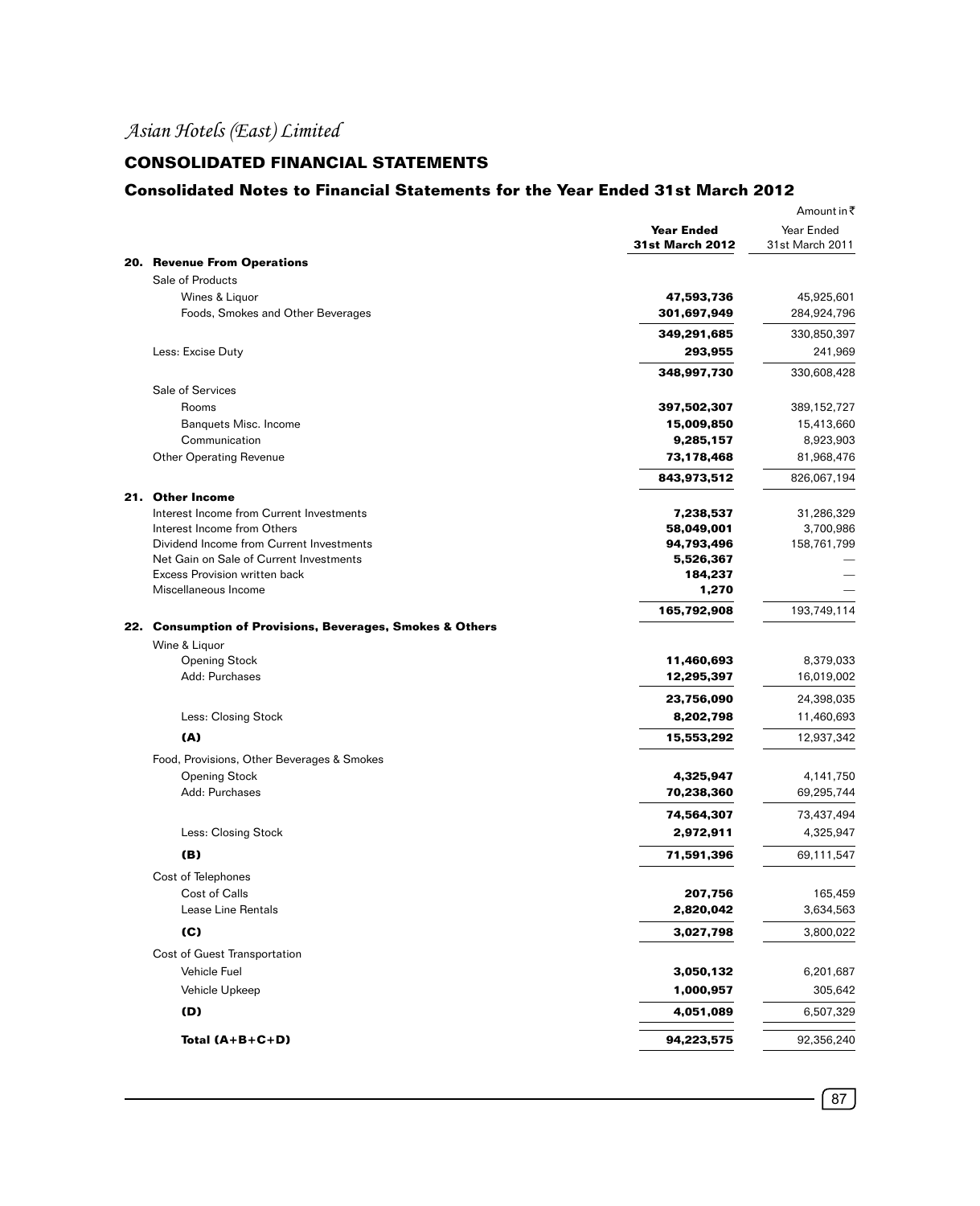# **CONSOLIDATED FINANCIAL STATEMENTS**

# **Consolidated Notes to Financial Statements for the Year Ended 31st March 2012**

|       |                                                    |                        | Amount in ₹     |
|-------|----------------------------------------------------|------------------------|-----------------|
|       |                                                    | <b>Year Ended</b>      | Year Ended      |
|       |                                                    | <b>31st March 2012</b> | 31st March 2011 |
|       | 23. Employee Benefit Expenses                      |                        |                 |
|       | Salaries, wages and bonus                          | 151,516,422            | 134,493,100     |
|       | Contribution to provident and other fund           | 9,858,301              | 7,529,083       |
|       | Staff welfare expenses *                           | 17,996,109             | 17,810,867      |
|       | Recruitment & Training                             | 2,930,960              | 3,137,026       |
|       |                                                    | 182,301,792            | 162,970,076     |
|       | *Staff welfare expenses includes                   |                        |                 |
|       | Cost of provisions consumed in Staff Cafeteria     | 9,939,221              | 8,919,511       |
|       | Less: Realisation on sale of food coupons to staff | 50,160                 | 528,876         |
|       |                                                    | 9,889,061              | 8,390,635       |
|       | 24. Other Expenses                                 |                        |                 |
|       | <b>Contract Labour and Service</b>                 | 19,886,733             | 22,100,534      |
|       | Linen, Room, Catering & Other supplies             | 30,077,126             | 25,220,729      |
|       | <b>Operating Equipments Consumption</b>            | 4,366,410              | 7,908,941       |
|       | Fuel, Power & Light                                | 84,246,763             | 83,354,381      |
|       | Repairs, Maintenance & Refurbishing**              | 43,771,166             | 43,784,462      |
|       | Lease Rent                                         | 308,268                | 231,193         |
|       | Rent                                               |                        | 39,827          |
|       | Rates & Taxes                                      | 5,910,912              | 2,873,797       |
|       | Insurance                                          | 2,214,955              | 4,444,700       |
|       | Directors' Sitting Fees                            | 238,000                | 204,000         |
|       | Legal & Professional Expenses                      | 13,413,027             | 24,791,393      |
|       | Payment to Auditors                                | 744,464                | 704,739         |
|       | <b>Printing &amp; Stationery</b>                   | 2,672,399              | 2,716,121       |
|       | Travelling & Conveyance***                         | 10,108,168             | 11,816,675      |
|       | <b>Communication Expenses</b>                      | 1,927,669              | 2,739,948       |
|       | <b>Prior Period Expenses</b>                       | 77,067                 |                 |
|       | <b>Technical Services</b>                          | 33,965,009             | 33,066,309      |
|       | Advertisement & Publicity                          | 15,226,321             | 23,175,089      |
|       | Shareholders' Meeting Expenses                     | 74,054                 | 118,188         |
|       | Postal Ballot Expenses                             |                        | 157,675         |
|       | Commission & Brokerage                             | 27,682,126             | 24,168,218      |
|       | Charity & Donation                                 | 4,563,700              | 7,602,000       |
|       | Bank Charges and Commission                        | 278,657                | 264,371         |
|       | Provision for Bad & Doubtful Debts                 |                        | 150,000         |
|       | Loss on Sale of Current Investments                |                        | 130,077         |
|       | Loss on Sale of Fixed Assets                       | 2,125,017              | 953,898         |
|       | Miscellaneous Expenses                             | 1,645,043              | 1,899,624       |
|       |                                                    | 305,523,054            | 324,616,889     |
| $***$ | Repairs, Maintenance & Refurbishing includes       |                        |                 |
|       | Repairs & Maintenance - Buildings                  | 4,788,056              | 6,374,083       |
|       | Repairs & Maintenance - Plant & Machinery          | 23,349,168             | 19,687,660      |
|       | Repairs & Maintenance - Others                     | 15,554,120             | 16,507,941      |
| $***$ | Travelling & Conveyance includes                   |                        |                 |
|       | <b>Travel of Directors</b>                         | 949,532                | 1,427,085       |
|       |                                                    |                        |                 |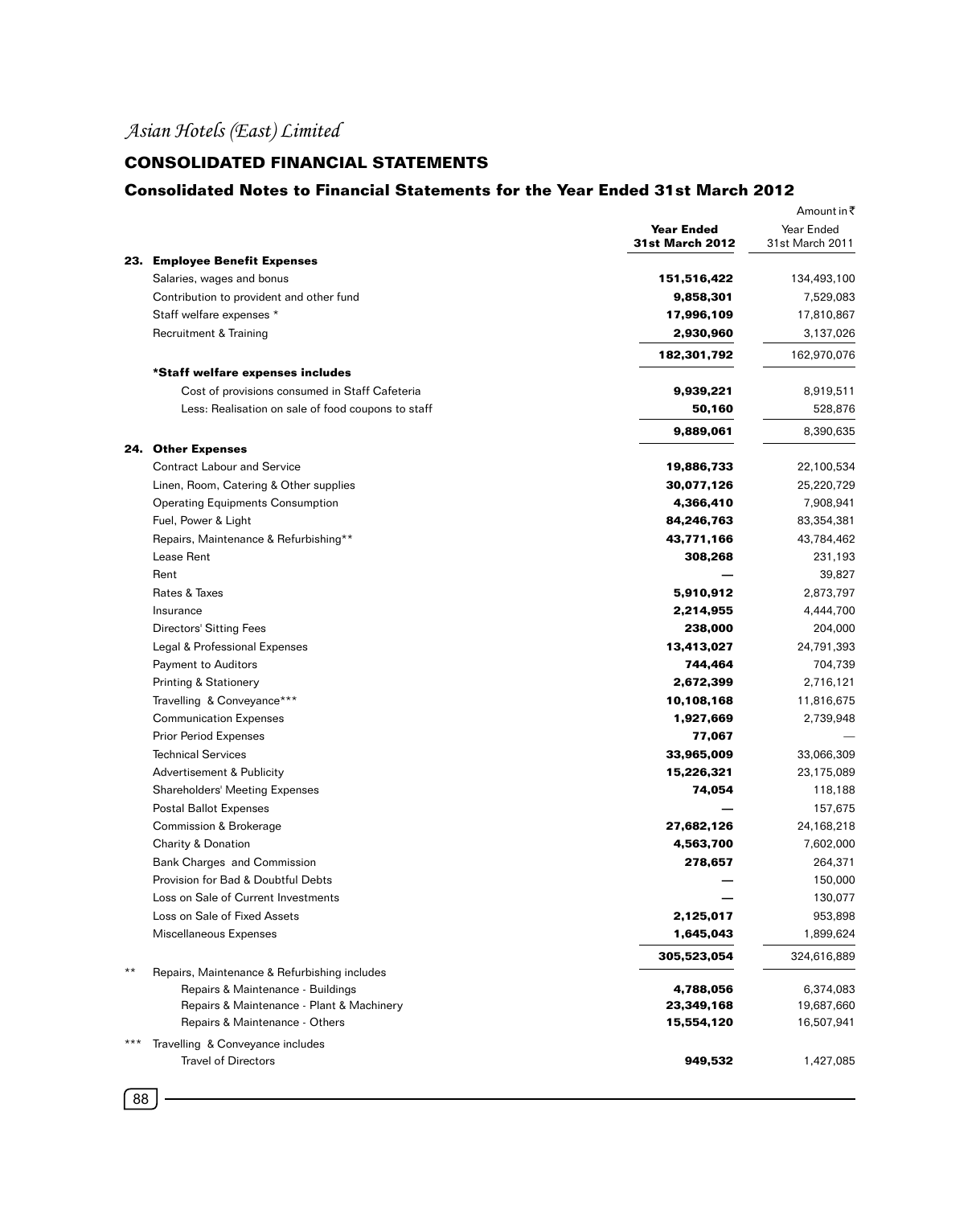# **CONSOLIDATED FINANCIAL STATEMENTS**

## **Consolidated Notes to Financial Statements for the Year Ended 31st March 2012**

Amount in  $\bar{z}$ 

## **25. Gratuity and other post-employment benefit plans**

The Company has classified the various benefits provided to employees as under:-

- a) Defined contribution plans
	- i. Provident fund
- b) Defined benefit plans
	- i. Contribution to Gratuity fund
	- ii. Compensated absences Earned leave

In accordance with Accounting Standard 15 (revised 2005), actuarial valuation was done in respect of the aforesaid defined plans based on the following assumptions: -

### **Economic Assumptions**

The discount rate and salary increases assumed are key financial assumptions and should be considered together; it is the difference or 'gap' between these rates which is more important than the individual rates in isolation.

### **Discount Rate**

The discounting rate is based on the gross redemption yield on medium to long-term risk free investments. For the current valuation a discount rate of 9 % p.a. compound, has been used.

## **Salary Escalation Rate**

The salary escalation rate usually consists of at least three components, viz. Regular increments, price inflation and promotional increases. In addition to this any commitments by the management regarding future salary increases and the Company's philosophy towards employee remuneration are also to be taken into account. Again a long- term view as to the trend in salary increase rates has to be taken rather than be guided by the escalation rates experienced in the immediate past, if they have been influenced by unusual factors.

The following tables set out the unfunded status of the gratuity plan and earned leaves and amounts recognised in the Company's financial statements as at 31 March, 2012:

#### **i. Change in benefit obligations:**

| <b>Particulars</b>                                              | <b>Gratuity (Unfunded)</b> |                 | <b>Compensated absences</b><br><b>Earned leave (Unfunded)</b> |                 |  |
|-----------------------------------------------------------------|----------------------------|-----------------|---------------------------------------------------------------|-----------------|--|
|                                                                 | <b>31st March 2012</b>     | 31st March 2011 | <b>31st March 2012</b>                                        | 31st March 2011 |  |
| Present value of obligations as at<br>the beginning of the year | 8,121,242                  | 6.665.903       | 1.216.030                                                     | 1,696,140       |  |
| Current Service Cost                                            | 2.481.028                  | 2.076.863       | 1.710.280                                                     | 468,399         |  |
| Interest Cost                                                   | 690.306                    | 533.272         | 103.363                                                       | 135,691         |  |
| <b>Benefit Paid</b>                                             | (2.321.915)                | (947.892)       | (737.861)                                                     | (693,020)       |  |
| Actuarial (gain)/ loss on obligation                            | (197.299)                  | (206, 904)      | 1.450.331                                                     | (391, 180)      |  |
| <b>Present value of obligations</b><br>as at the year end       | 8.773.362                  | 8.121.242       | 3.742.143                                                     | 1.216.030       |  |

### **ii. Expenses recognised in the Statement of Profit and Loss :**

| <b>Particulars</b>                                                   | <b>Gratuity (Unfunded)</b> |                 | <b>Compensated absences</b><br><b>Earned leave (Unfunded)</b> |                 |  |
|----------------------------------------------------------------------|----------------------------|-----------------|---------------------------------------------------------------|-----------------|--|
|                                                                      | <b>31st March 2012</b>     | 31st March 2011 | <b>31st March 2012</b>                                        | 31st March 2011 |  |
| Current Service Cost                                                 | 2,481,028                  | 2.076.863       | 1.710.280                                                     | 468.399         |  |
| Interest Cost                                                        | 690.306                    | 533.272         | 103.363                                                       | 135,691         |  |
| Actuarial (gain)/loss recognized<br>during the year                  | (197.299)                  | (206.904)       | 1,450,331                                                     | (391, 180)      |  |
| <b>Expenses recognised in</b><br><b>Statement of Profit and Loss</b> | 2,974,035                  | 2,403,231       | 3,263,974                                                     | 212,910         |  |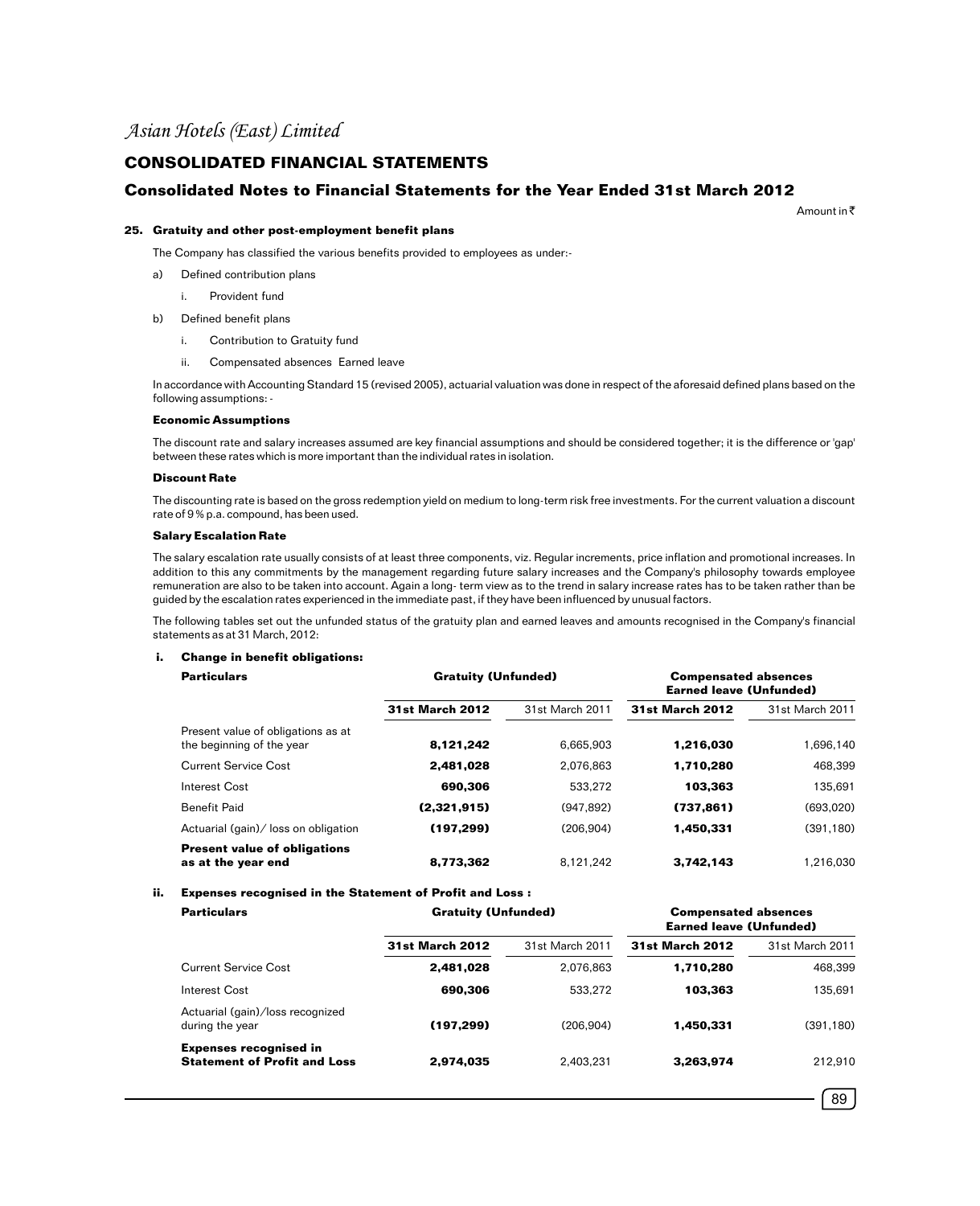# **CONSOLIDATED FINANCIAL STATEMENTS**

## **Consolidated Notes to Financial Statements for the Year Ended 31st March 2012**

| iii. | <b>Principal Actuarial assumptions:</b> |                         |                                 |                          |
|------|-----------------------------------------|-------------------------|---------------------------------|--------------------------|
|      | <b>Particulars</b>                      | <b>Refer Note below</b> | <b>Year ended</b><br>31.03.2012 | Year ended<br>31.03.2011 |
|      | Discount rate (p.a.)                    |                         | 9%                              | 8%                       |
|      | Salary escalation rate (p.a.)           |                         | 8%                              | 8%                       |

 $\Delta$ mount in  $\bar{\bar{\tau}}$ 

#### **Notes:**

1. The discount rate is based on the prevailing market yields of Indian Government securities as at the balance sheet date for the estimated term of obligations.

2. The estimates of rate of escalation in salary considered in actuarial valuation, take into account inflation, seniority, promotion and other relevant factors including supply and demand in the employment market.

3. The gratuity plan and earned leave is unfunded.

### **Demographic assumptions:**

- a. Retirement age : 58 years
- b. Mortality rate : Published rates under LIC (1994-96) mortality table.

|     |                      |       |                                                                                                              | <b>31st March 2012</b> | 31st March 2011 |
|-----|----------------------|-------|--------------------------------------------------------------------------------------------------------------|------------------------|-----------------|
| 26. |                      |       | <b>Earnings per share (Basic &amp; Diluted)</b>                                                              |                        |                 |
|     | А.                   | Basic |                                                                                                              |                        |                 |
|     |                      | (i)   | Profit $\angle$ (Loss) for the period                                                                        | 279,608,210            | 311,238,117     |
|     |                      | (ii)  | Provision for Preference Dividend                                                                            |                        | 6,164           |
|     |                      | (iii) | Profit available for Equity Shareholders                                                                     | 279,608,210            | 311,231,953     |
|     |                      | (iv)  | Weighted average number of Equity Shares of ₹10 each                                                         | 11,440,585             | 11,401,782      |
|     |                      | (v)   | Earnings/(Loss) per share                                                                                    | 24.44                  | 27.30           |
|     | <b>Diluted</b><br>в. |       |                                                                                                              |                        |                 |
|     |                      | (i)   | Profit $\angle$ (Loss) for the period                                                                        | 279,608,210            | 311,238,117     |
|     |                      | (ii)  | Provision for Preference Dividend                                                                            |                        | 6,164           |
|     |                      | (iii) | Profit available for Equity Shareholders                                                                     | 279,608,210            | 311,231,953     |
|     |                      | (iv)  | Weighted average number of Equity Shares of<br>₹10 each used in computing Basic EPS                          | 11,440,585             | 11,401,782      |
|     |                      |       | Add: Weighted average number of potential equity shares on<br>account of conversion of FCPS to equity shares |                        | 38,910          |
|     |                      | (v)   | Weighted average number of Equity Shares of ₹10 each for diluted EPS                                         | 11,440,585             | 11,440,692      |
|     |                      | (vi)  | Earnings/(Loss) per share $(\bar{\tau})$                                                                     | 24.44                  | 27.20           |

**27.** As on date, the Company holds 91,652 Equity shares of ₹10⁄- each of its subsidiaries, Regency Convention Centre and Hotels Limited (RCC), representing 58.99% of the paid up capital of RCC. Apart from the above, the Company had also made an advance of ₹3,34,48,275 for acquiring further shares of RCC from their existing shareholders and paid advances to Regency Convention Centre and Hotels Limited amounting to ₹1,00,69,474 up to the Balance Sheet date which has been disclosed as a recoverable advance.

The principal assets of Regency Convention Centre and Hotels Limited comprise of an interest in a parcel of land at Mumbai, such interest being the subject matter of dispute pending in the Bombay High Court. However Regency Convention Centre and Hotels Limited is in possession of opinions given by the highest legal authorities clearly stating that Regency Convention Centre and hotels limited has a reasonable chance of winning the ongoing legal dispute. Such assets form part of the Company's undertaking at book values.

The value of the above assets is primarily dependent on the legal dispute and is, therefore, subject matter of uncertainty at this juncture. As such, the ultimate outcome of the matter and, therefore, whether there is impairment, if any, in the value of the aforesaid assets cannot be reasonably determined at present. As per the earlier terms of agreement with the Regency Convention Centre and Hotels Limited and its shareholders, the company has to make additional payment for acquiring the balance shares of Regency Convention Centre and Hotels Limited, the amount of which is unascertainable and dependent on the outcome of the dispute is pending in the Bombay High Court.

### **28. C.I.F. Value of Imports:**

| Stores & Spares                         | 1,545,696 | 1,304,056  |
|-----------------------------------------|-----------|------------|
| Capital Goods                           | 696.342   | 5,772,388  |
| Beverages - through canalizing agencies | 5,743,500 | 14,594,457 |
| <b>Others</b>                           |           | 6,838,813  |
|                                         | 7,985,538 | 28,509,714 |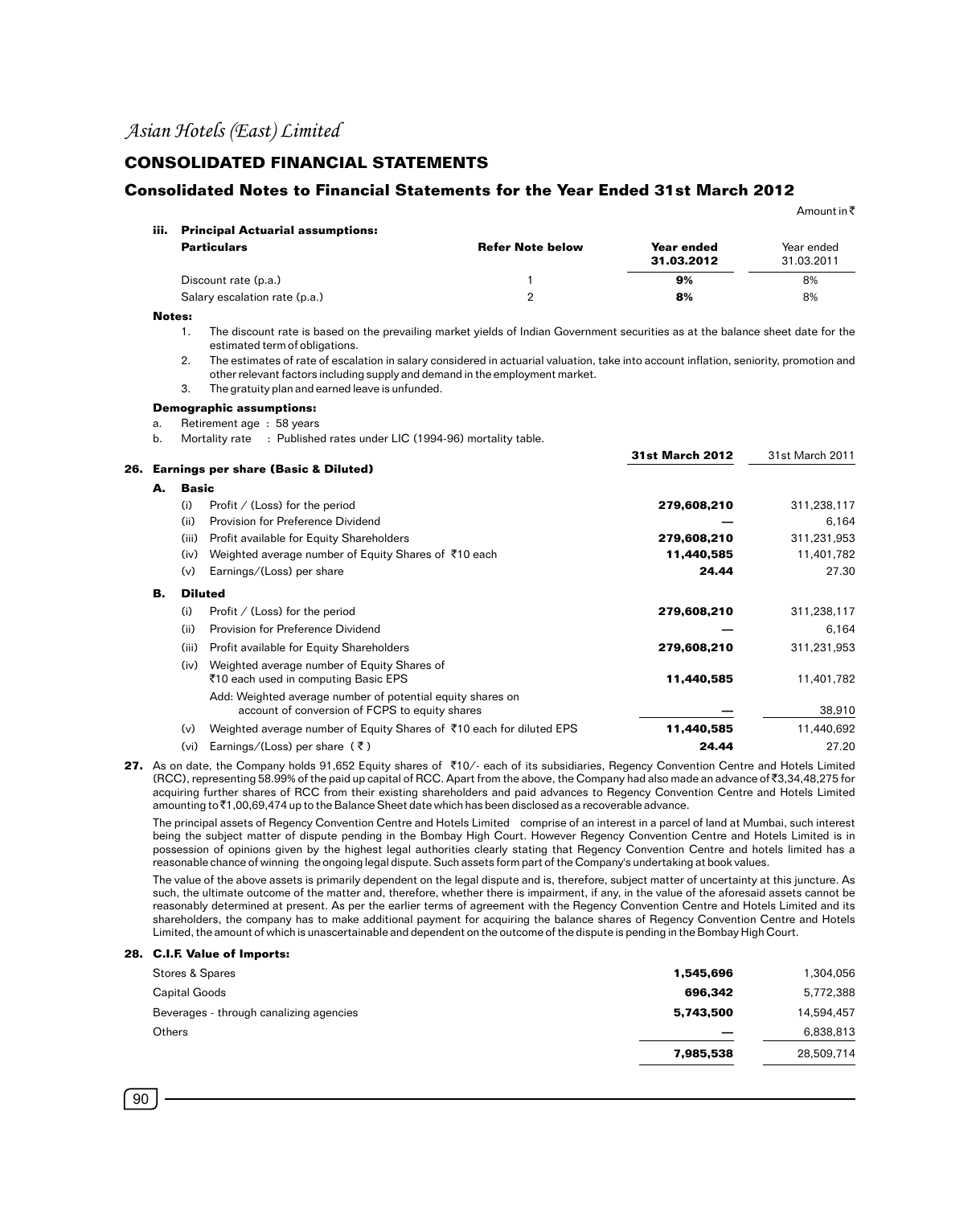# **CONSOLIDATED FINANCIAL STATEMENTS**

## **Consolidated Notes to Financial Statements for the Year Ended 31st March 2012**

|     |                                                           |                        | Amount in ₹     |
|-----|-----------------------------------------------------------|------------------------|-----------------|
|     |                                                           | <b>31st March 2012</b> | 31st March 2011 |
| 29. | <b>Expenditure in Foreign Currency (on payment basis)</b> |                        |                 |
|     | <b>Technical Services</b>                                 | 33,494,110             | 35.483.940      |
|     | Commission & Brokerage                                    | 11,203,552             | 9,292,506       |
|     | Training & Recruitment                                    | 1,159,002              | 54.878          |
|     | Others                                                    | 13,333,324             | 6,220,993       |
|     |                                                           | 59,189,988             | 51,052,317      |
|     | 30. Earnings in Foreign Currency (on receipt basis)       | 334,922,037            | 309.709.796     |

**31.** As the company is engaged in only one segment of Hotel business, the disclosure requirements of Accounting Standard (AS-17) on "Segment Reporting" are not applicable.

**32.** The Company had sent letters to its suppliers for confirmation of their status and registration under "Micro, Small and Medium Enterprises (Development) Act, 2006" and the company has not received any intimation from any of its suppliers regarding their status under the said Act and hence disclosure, if any, relating to amounts unpaid as at the year end along with interest paid / payable as required under the said Act have not been given.

### **33. Contingent Liabilities :**

- **a.** Export obligation in respect of EPCG Licenses: ₹2,43,01,279 (Previous year ₹2,43,01,279).
- **b.** Claims against the Company not acknowledged as debts:
	- **i)** Sales Tax/VAT ₹55,82,211 (Previous Year ₹28,56,304)
	- **ii)** Service Tax ₹1,02,89,320 (Previous Year ₹1,45,97,672)
	- **iii)** ESIC ₹21,80,235 (Previous Year Rs ₹21,80,235)
	- **iv)** Letter of Credit for `50,00,000 issued by IDBI Bank Ltd in favour of West Bengal Electricity Distribution Company Ltd. (Previous Year ₹50,00,000)
	- v) Suit instituted by a party before State Consumer Disputes Reddressal Commission, West Bengal ₹ 98,00,000 (Previous Year `98,00,000 )

|     |                                                         | <b>31st March 2012</b> | 31st March 2011 |
|-----|---------------------------------------------------------|------------------------|-----------------|
| 34. | <b>Payment to Auditors</b>                              |                        |                 |
|     | <b>Statutory Audit Fees</b><br>$\overline{\phantom{0}}$ | 549.635                | 488,605         |
|     | <b>Tax Audit Fees</b><br>-                              | 166.545                | 166,545         |
|     | <b>Certification Charges</b>                            | 5,538                  | _               |
|     | Reimbursement of Expenses<br>$\overline{\phantom{0}}$   | 22.746                 | 49,589          |
|     |                                                         | 744.464                | 704.739         |

- **35.** Pursuant to the Scheme of Arrangement & Demerger, the company had obtained approval of the Government of West Bengal for the vesting of the leasehold property upon which Hotel Hyatt Regency Kolkata is situated. Liabilities for registration of the same will be determined as and when the registration is done.
- **36.** The Company has not recognised any loss on impairment in respect of assets of the Company since there is no reduction in value of any asset. In respect of subsidiaries, such decision is based on the audited accounts of the subsidiaries.
- **37.** In accordance with the Accounting Standard on "Related Party Disclosures" (AS-18), the disclosures in respect of Related Parties and transactions with them are as follows: -

### **Related Party Disclosures**

## **(i) List of Related Parties**

(a) Key Management Personnel :

Umesh Saraf

Arun Kumar Saraf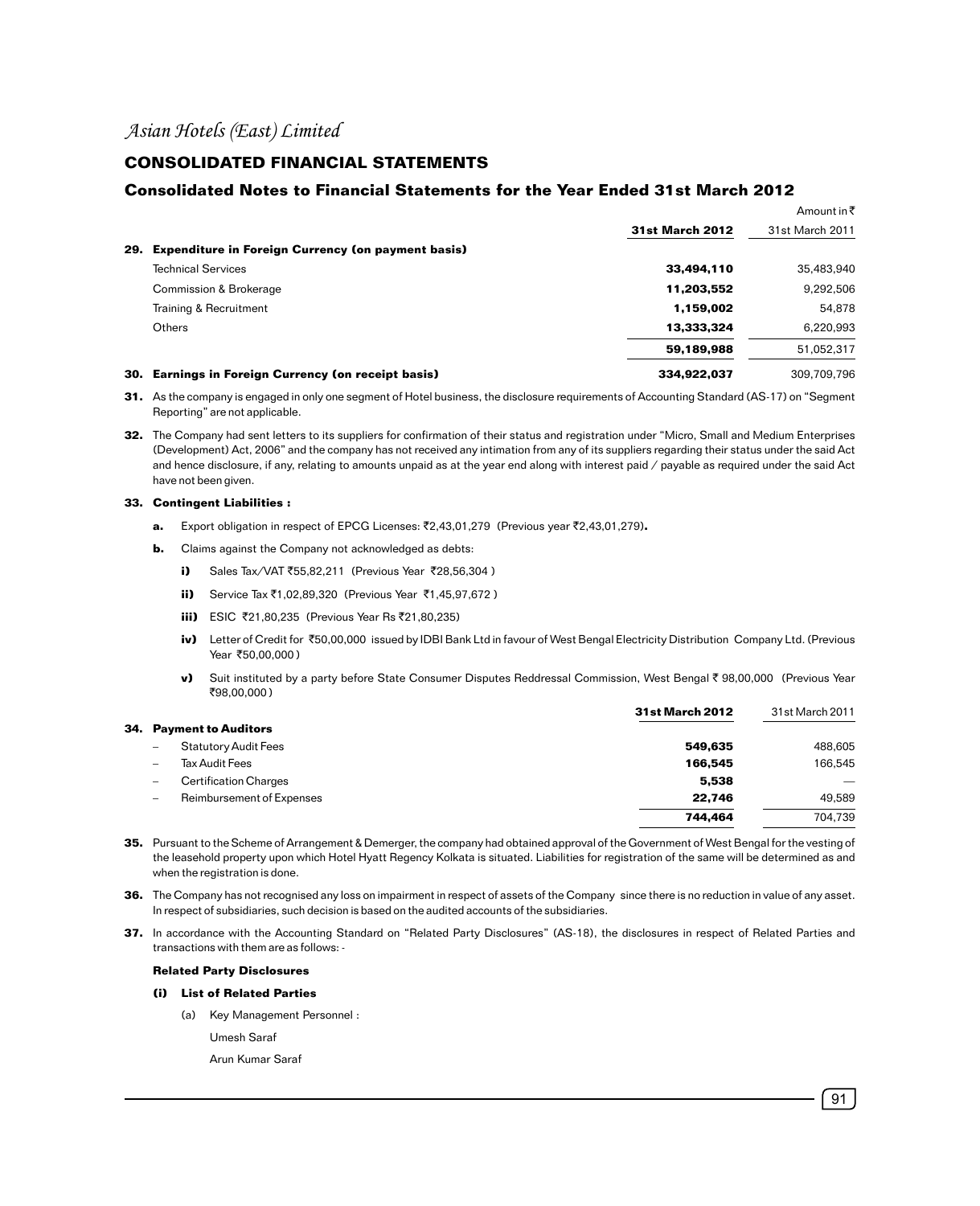# **CONSOLIDATED FINANCIAL STATEMENTS**

## **Consolidated Notes to Financial Statements for the Year Ended 31st March 2012**

 $\Delta$ mount in  $\bar{z}$ 

**(b)** Entities over which directors or their relatives can exercise significant influence/control :

- 
- (ii) Nepal Travel Agency Pvt. Ltd., Nepal (xii) Juniper Investments Limited<br>(iii) Unison Hotels Limited (xiii) Chartered Hotels Pvt. Ltd.
- 
- 
- 
- 
- 
- 
- (viii) Yak & Yeti Hotels Limited, Nepal (xviii) Forex Finance Private Limited<br>(ix) Taragaon Regency Hotels Limited, Nepal (xix) Saraf Industries Limited, Mauritius (ix) Taragaon Regency Hotels Limited, Nepal
- (x) Saraf Investments Limited, Mauritius (xx) Saraf Hotels Limited, Mauritius
- (i) Robust Hotels Private Limited (xi) Sara Hospitality Limited, Hong Kong
	-
	- Unison Hotels Limited<br>
	Vedic Hotels Limited (xiv) Blue Energy Private Limite<br>
	(xiv) Blue Energy Private Limite
- (iv) Vedic Hotels Limited (xiv) Blue Energy Private Limited<br>(v) Linison Power Limited (xiv) Enotstens of Buddha Hotels
- (v) Unison Power Limited (xv) Footsteps of Buddha Hotels Private Limited (xi) Tootsteps of Buddha Hotels Private Limited (xi) Sara International Limited (xi) Sara International Limited. Hong Kong
- (vi) Unison Hotels South Limited (xvi) Sara International Limited, Hong Kong<br>(xvii) Juniper Hotels Private Limited (xvii) Samra Importex Private Limited
	- (xvii) Samra Importex Private Limited<br>(xviii) Forex Finance Private Limited
	-
	-
	-

## **ii. Details of transactions with related parties during the year :**

| <b>Nature of Transactions</b>           | <b>Key Management</b><br><b>Personnel</b> |            | <b>Entities Controlled</b><br>by Directors or<br>their Relatives |             | <b>Total</b> |             |
|-----------------------------------------|-------------------------------------------|------------|------------------------------------------------------------------|-------------|--------------|-------------|
|                                         | 2011-12                                   | 2010-11    | 2011-12                                                          | 2010-11     | 2011-12      | 2010-11     |
| <b>Dividend Paid During the Year</b>    |                                           |            |                                                                  |             |              |             |
| Forex Finance Private Limited           |                                           |            | 14,071,824                                                       | 9,381,216   | 14.071.824   | 9,381,216   |
| Saraf Industries Limited                |                                           |            | 16,337,835                                                       | 10,891,890  | 16,337,835   | 10,891,890  |
| <b>Services Availed during the Year</b> |                                           |            |                                                                  |             |              |             |
| Nepal Travel Agency Pvt. Ltd.           |                                           |            | 217.798                                                          | 428.270     | 217.798      | 428.270     |
| <b>Investment Made during the Year</b>  |                                           |            |                                                                  |             |              |             |
| <b>Robust Hotels Private Limited</b>    |                                           |            | 457.786.440                                                      | 475.795.000 | 457.786.440  | 475.795.000 |
| <b>Expenses Incurred(Reimbursment)</b>  |                                           |            |                                                                  |             |              |             |
| <b>Robust Hotels Private Limited</b>    |                                           |            | 135,499                                                          |             | 135.499      |             |
| <b>Managerial Remuneration</b>          |                                           |            |                                                                  |             |              |             |
| Umesh Saraf                             | 18,480,059                                | 13,320,000 |                                                                  |             | 18,480,059   | 13,320,000  |
| Arun Kr. Saraf                          | 18,480,059                                | 11,804,844 |                                                                  |             | 18,480,059   | 11,804,844  |

| <b>Closing Balance</b>         | <b>Key Management</b><br><b>Personnel</b> |           | <b>Entities Controlled</b><br>by Directors or<br>their Relatives |         | Total     |                                                             |
|--------------------------------|-------------------------------------------|-----------|------------------------------------------------------------------|---------|-----------|-------------------------------------------------------------|
|                                | 2011-12                                   | 2010-11   | 2011-12                                                          | 2010-11 | 2011-12   | 2010-11                                                     |
| <b>Commission Payable</b>      |                                           |           |                                                                  |         |           |                                                             |
| Umesh Saraf                    | 7,128,059                                 | 3.000.000 |                                                                  |         | 7,128,059 | 3,000,000                                                   |
| Arun Kr. Saraf                 | 7,128,059                                 | 5.008.069 |                                                                  |         | 7.128.059 | 5,008,069                                                   |
| Investments as at year end     |                                           |           |                                                                  |         |           |                                                             |
| Robust Hotels Private Limited* |                                           |           |                                                                  |         |           | $-$ 3,594,804,125 3,137,017,685 3,594,804,125 3,137,017,685 |

\* Includes  $\bar{\zeta}$  933,581,440 towards share application money pending allotment (Previous year  $\bar{\zeta}$  475,795,000)

38. Estimated amount of contracts remaining to be executed on capital account and not provided for (net of advances) ₹20,79,031 (Previous Year ₹ Nil)

**39.** Till the year ended 31st March 2011, the Company was using pre-revised Schedule VI to the Companies Act 1956, for preparation and presentation of its financial statements. During the year ended 31st March 2012, the revised Schedule VI notified under the Companies Act 1956, has become applicable to the company. The Company has reclassified previous year figures to conform to this year's classification.

**40.** There are no other disclosure requirements which need to be disclosed as per Accounting Standard and Revised Schedule VI to the Companies Act 1956.

For **S. S. Kothari Mehta & Company** Chartered Accountants

Firm Registration No.: 000756N

#### **K K Tulshan**

Partner Membership No. 085033

As per our report of even date  $\blacksquare$  and  $\blacksquare$  are  $\blacksquare$  For and on behalf of the Board of Directors

**Radhe Shyam Saraf** Chairman **Arun K Saraf Joint Managing Director Umesh Saraf** Joint Managing Director **Rama Shankar Jhawar** Director **S S Bhandari** Director **Padam K Khaitan** Director

Place : Kolkata **Bimal K Jhunjhunwala Saumen Chattopadhyay**

Date : 11th May 2012 **Vice President - Corporate Finance** Chief Legal Officer & Company Secretary

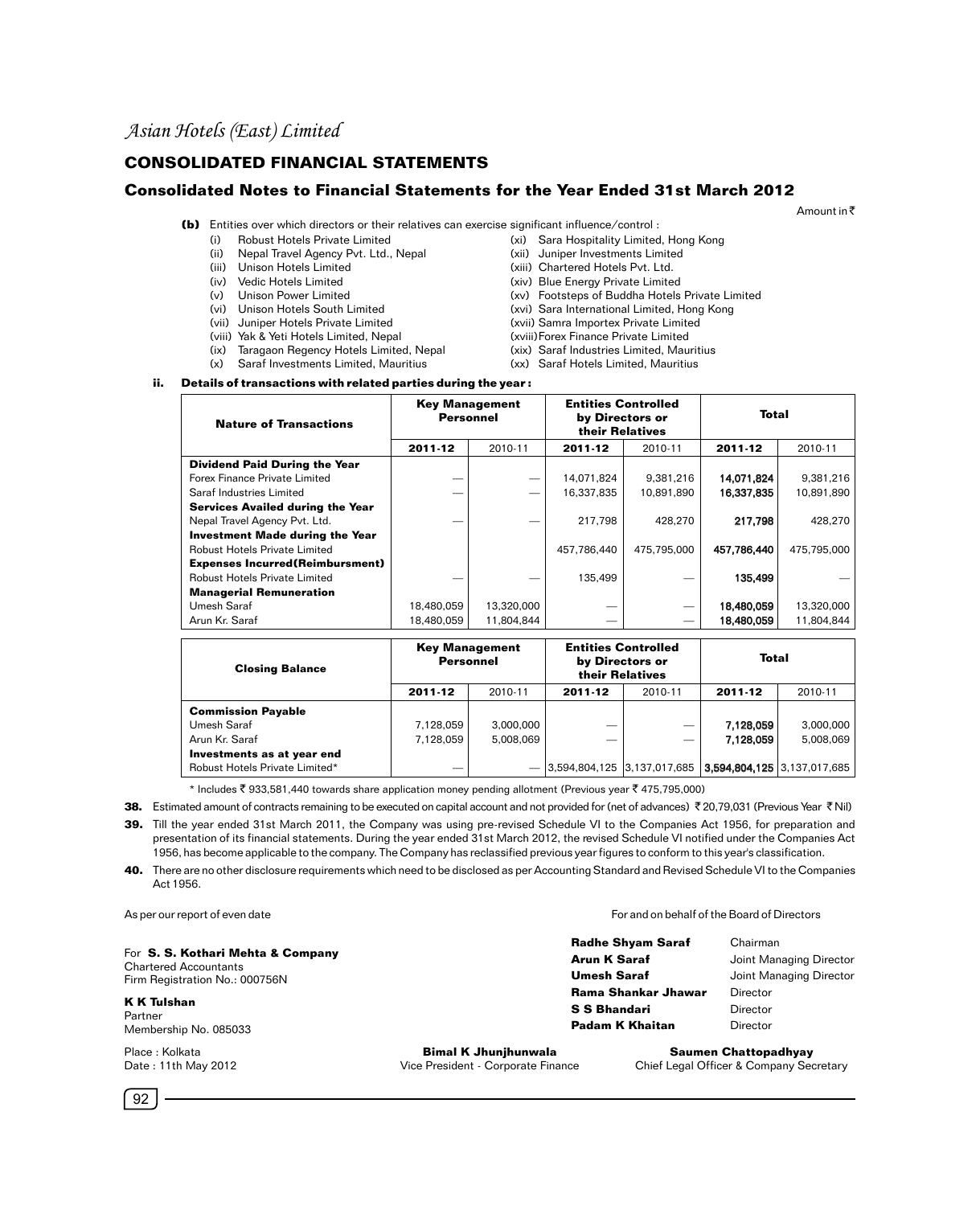Dear Member(s),

### **Subject : Registration of e-mail id for servicing of documents by the Company under the Companies Act, 1956- A Green Initiative of Ministry of Corporate Affairs.**

The Ministry of Corporate Affairs (MCA) has taken a green initiative in Corporate Governance vide Circular Nos. 17/2011 & 18/2011 dated 21st & 29th April 2011 respectively by allowing companies to send various notices/documents including annual reports etc., to members through electronic mode on their registered e-mail addresses.

Keeping in view the spirit of MCA, your Company propose to send henceforth notices/documents including annual reports etc. to the members in electronic form. This will be in compliance to the provisions of Section 53 of the Companies Act, 1956. Please note that as valued member of the Company, you are always entitled to request and receive all such communication in physical form free of cost under Section 219(1) of the Companies Act,1956. Further, the documents served through e-mail will be available on the Company's website www.ahleast.com.

Upon verifying our / Depsitory Participant (DP) records, it is noted that you have not registered your e-mail id. Kindly register your e-mail id's with NSDL/CDSL (through your DP). You may also register the same with M/s Karvy Computershare Private Limited, (Karvy) our RTA, by e-mailing the below mentioned particulars at ahel.clocs@karvy.com or alternatively, despatch duly filled perforated proforma to Karvy Computershare Private Limited, Unit: Asian Hotels (East) Limited, Plot No.17-24, Vittalrao Nagar, Madhapur, Hyderabad -500081. Members holding shares in physical form are also requested to send duly filled perforated proforma to Karvy for registration of their e-mail id's.

In future, you may also change/update the e-mail id's by following the same procedure.

We trust that you will whole-heartedly support the green initiative and co-opreate with the Company by supplying your e-mail ids's at the earliest.

For **Asian Hotels (East) Limited**

Thanking you.

Yours faithfully,

|             | Place: Kolkata                                                  |                                                                                                                                | (Saumen Chattopadhyay)                                                                                                                      |
|-------------|-----------------------------------------------------------------|--------------------------------------------------------------------------------------------------------------------------------|---------------------------------------------------------------------------------------------------------------------------------------------|
|             | Date: 11th May 2012                                             |                                                                                                                                | Chief Legal Officer & Company Secretary                                                                                                     |
|             |                                                                 |                                                                                                                                |                                                                                                                                             |
|             |                                                                 |                                                                                                                                |                                                                                                                                             |
|             | Karvy Computershare Private Limited<br>17-24. Vittal Rao Nagar, |                                                                                                                                |                                                                                                                                             |
| Madhapur,   |                                                                 |                                                                                                                                |                                                                                                                                             |
|             | Hyderabad- 500 081                                              |                                                                                                                                |                                                                                                                                             |
|             | Andhra Pradesh India                                            |                                                                                                                                |                                                                                                                                             |
|             | Fax: 040 23420814/23420857                                      | Unit: Asian Hotels (East) Limited                                                                                              |                                                                                                                                             |
|             |                                                                 | Sub: Servicing of Notices, documents including Notices of General Meetings,<br>Annual Reports, Circulars, etc. through e-mail. |                                                                                                                                             |
| 29.04.2011: |                                                                 |                                                                                                                                | In view of the Green Initiative, taken by the Ministry of Corporate Affairs (MCA) Circular Nos.17/2011 dated 21.04.2011 and 18/2011 dated   |
|             |                                                                 |                                                                                                                                |                                                                                                                                             |
|             |                                                                 |                                                                                                                                |                                                                                                                                             |
|             |                                                                 |                                                                                                                                |                                                                                                                                             |
|             |                                                                 |                                                                                                                                | and confirm and convey that I/We wish to receive all future documents and communication as required to be sent to me/us at my/our following |
|             | e-mail address.                                                 |                                                                                                                                |                                                                                                                                             |
|             |                                                                 |                                                                                                                                |                                                                                                                                             |
|             |                                                                 |                                                                                                                                |                                                                                                                                             |
|             | Thanking you.                                                   |                                                                                                                                |                                                                                                                                             |
|             | Yours faithfully,                                               |                                                                                                                                |                                                                                                                                             |
|             |                                                                 |                                                                                                                                |                                                                                                                                             |
|             | Signature (1st / Sole holder)                                   | Signature (2nd holder)                                                                                                         | Signature (3rd holder)                                                                                                                      |
|             | Name                                                            | Name                                                                                                                           | Name                                                                                                                                        |
| Place:      |                                                                 |                                                                                                                                |                                                                                                                                             |
| Date:       |                                                                 |                                                                                                                                |                                                                                                                                             |
|             |                                                                 |                                                                                                                                |                                                                                                                                             |
|             |                                                                 |                                                                                                                                | 93                                                                                                                                          |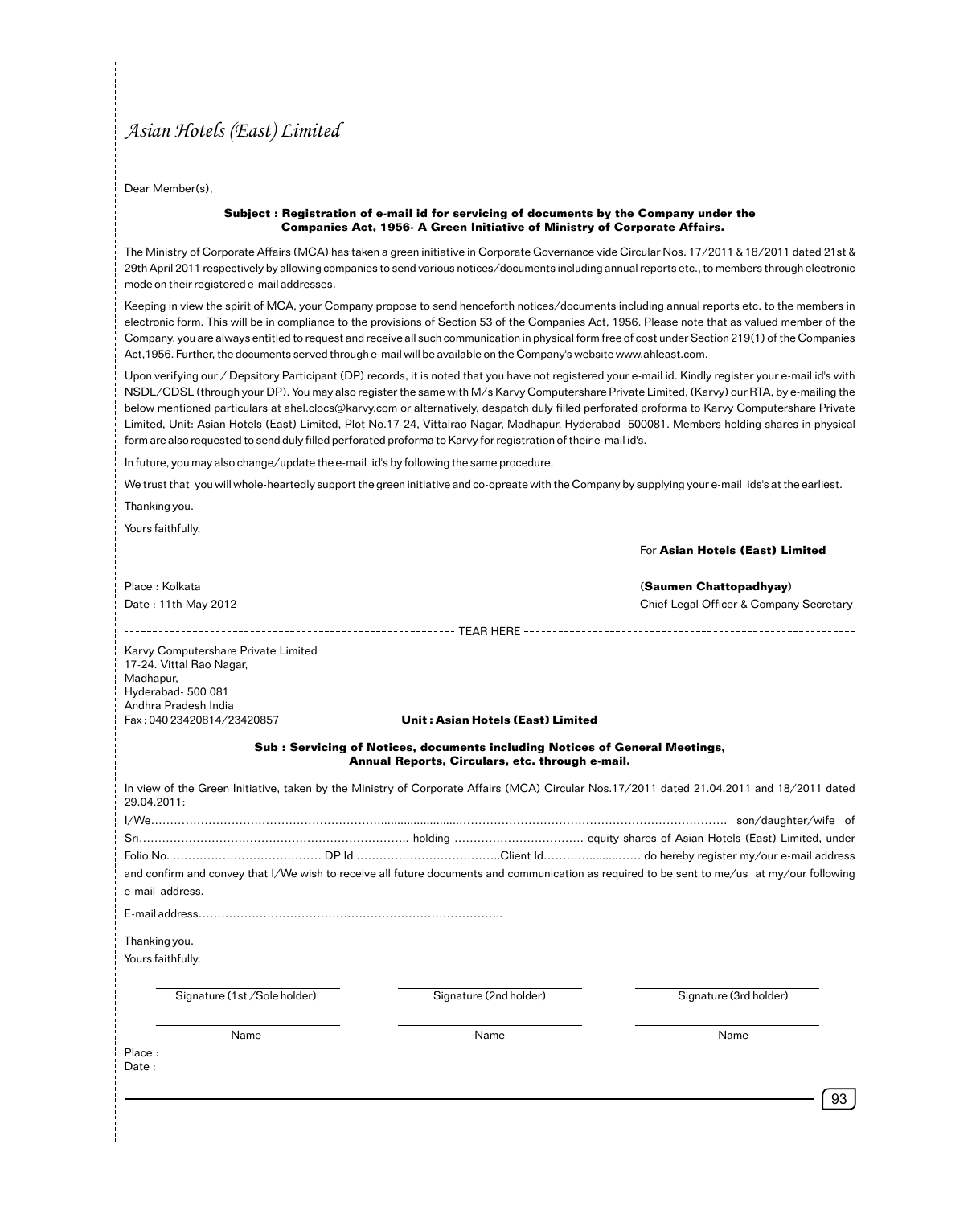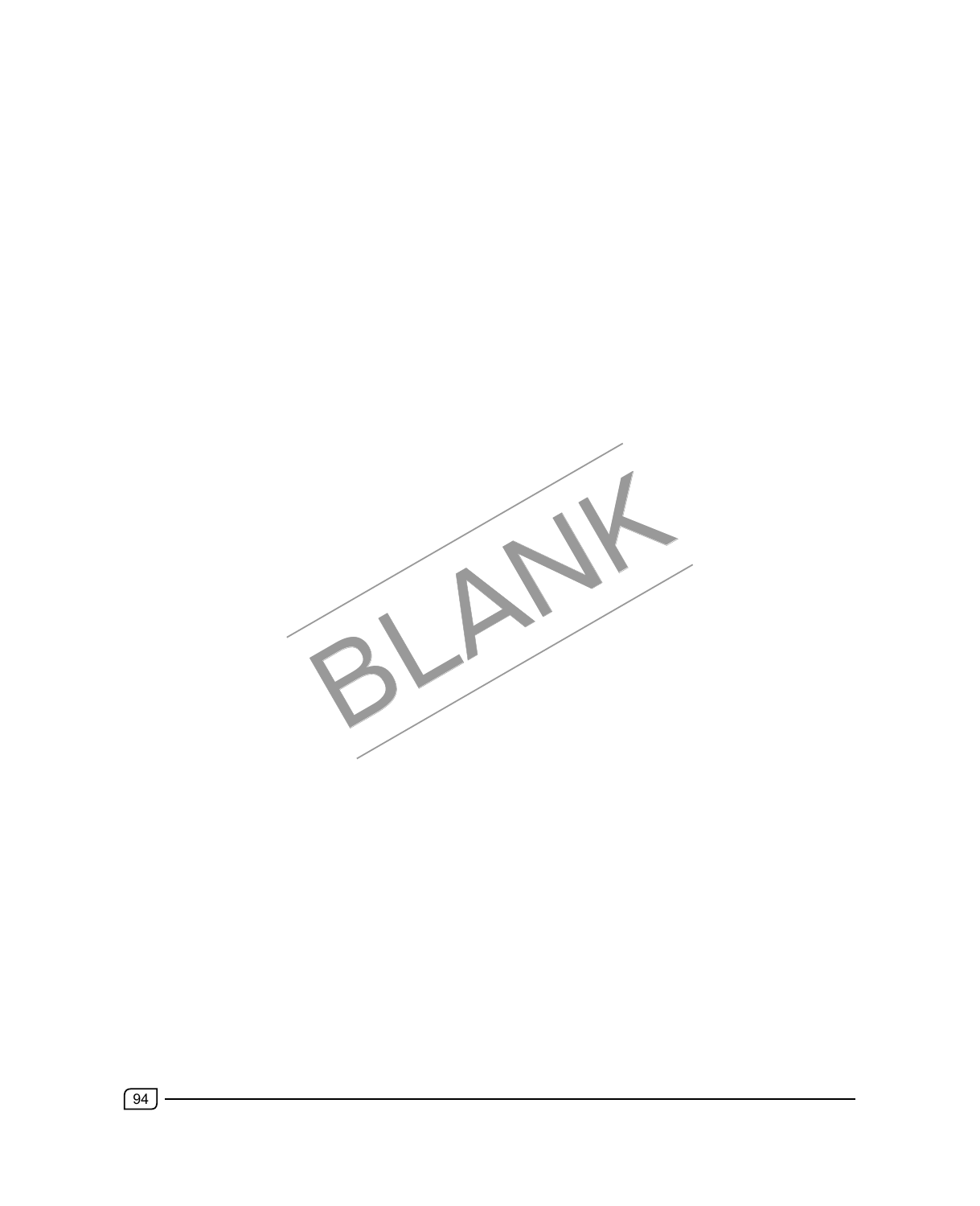Registered Office : Hyatt Regency Kolkata, JA-1, Sector-III, Salt Lake City, Kolkata 700 098

## **ATTENDANCE SLIP**

(To be handed over, duly filled in, at the entrance of the Meeting hall)

Name of the attending Member/Proxy\* (in block letters) ……………..........................................................................................................................

Member's name ………...........................................................................................................................................................................................….

Member's Folio/Client ID No. ……………………………………………………………………………No. of equity shares held ……………………………………………………………………

I hereby record my presence at the 5th Annual General Meeting of the Company on Thursday, the 19th July 2012 at 11.00 A.M. at Regency Ball Room, Hyatt Regency Kolkata, JA-1, Sector-III, Salt Lake City, Kolkata - 700 098.

\*Please strike off whichever is not applicable.

\*\*To be signed at the time of handing over the slip.

Signature of Member/Proxy\*\*

**IMPORTANT: Members are requested not to carry any briefcase, carry bag, shopping bag and the like to the venue since these will not be allowed inside for security reasons.** TEAR HERE

# *Asian Hotels (East) Limited*

Registered Office : Hyatt Regency Kolkata, JA-1, Sector-III, Salt Lake City, Kolkata 700 098

# **PROXY FORM**

| Ⅰ/We                                                                                                                                                                                                                    |                                                    |
|-------------------------------------------------------------------------------------------------------------------------------------------------------------------------------------------------------------------------|----------------------------------------------------|
|                                                                                                                                                                                                                         |                                                    |
|                                                                                                                                                                                                                         |                                                    |
|                                                                                                                                                                                                                         |                                                    |
|                                                                                                                                                                                                                         |                                                    |
| Meeting of the said Company to be held on Thursday, the 19th July 2012 at 11.00 A.M. at Regency Ball Room, Hyatt Regency Kolkata, JA-1, Sector-<br>III, Salt Lake City, Kolkata 700 098 and at any adjournment thereof. |                                                    |
|                                                                                                                                                                                                                         | Affix<br>Revenue<br>Stamp of<br>Member's Signature |
|                                                                                                                                                                                                                         |                                                    |
|                                                                                                                                                                                                                         |                                                    |
| Notes: a) The Proxy need not be a member of the Company.<br>b) The Proxy Form must be deposited at the Registered Office of the Company not less than 48 hours before the time of holding the meeting.                  |                                                    |
|                                                                                                                                                                                                                         |                                                    |
|                                                                                                                                                                                                                         |                                                    |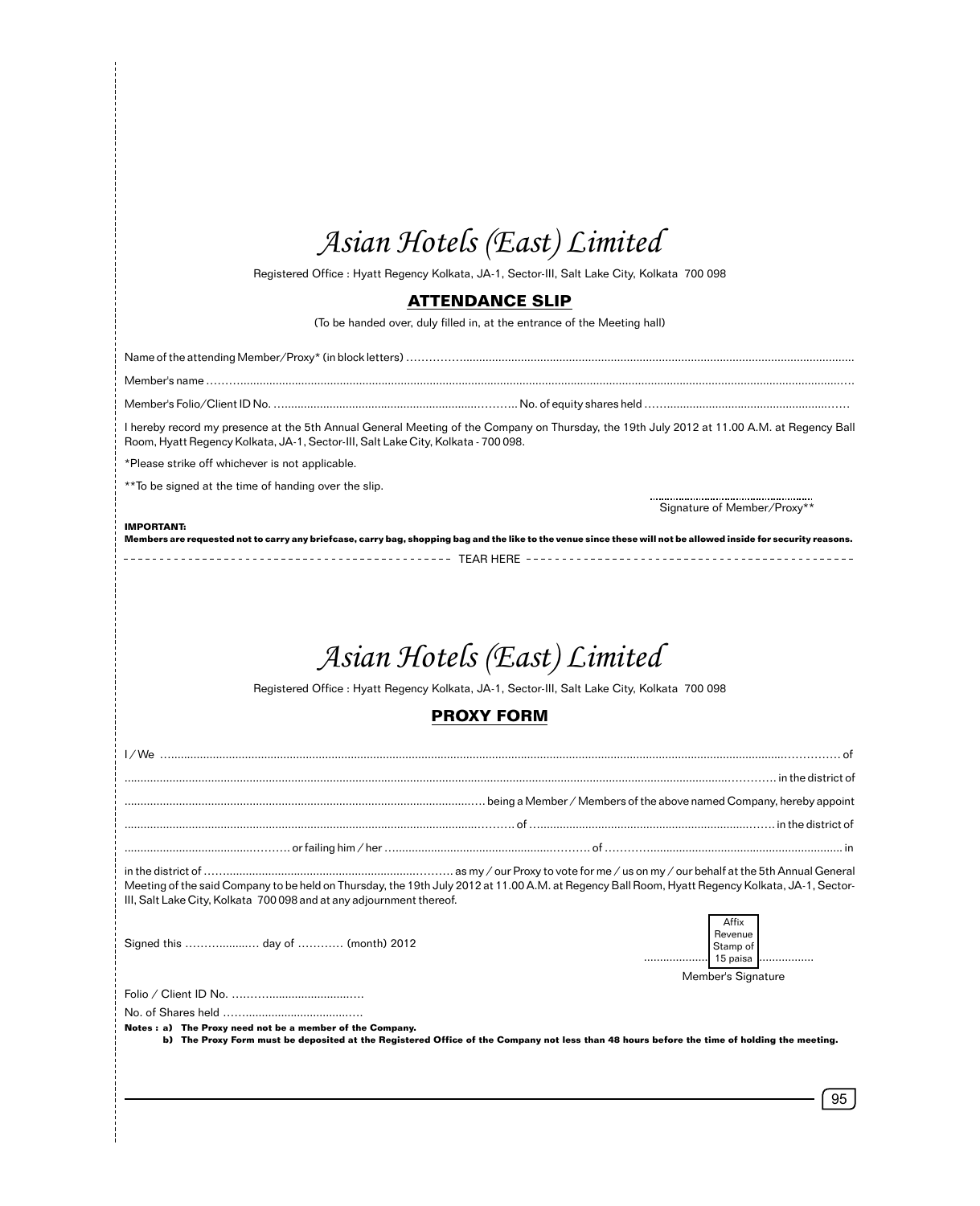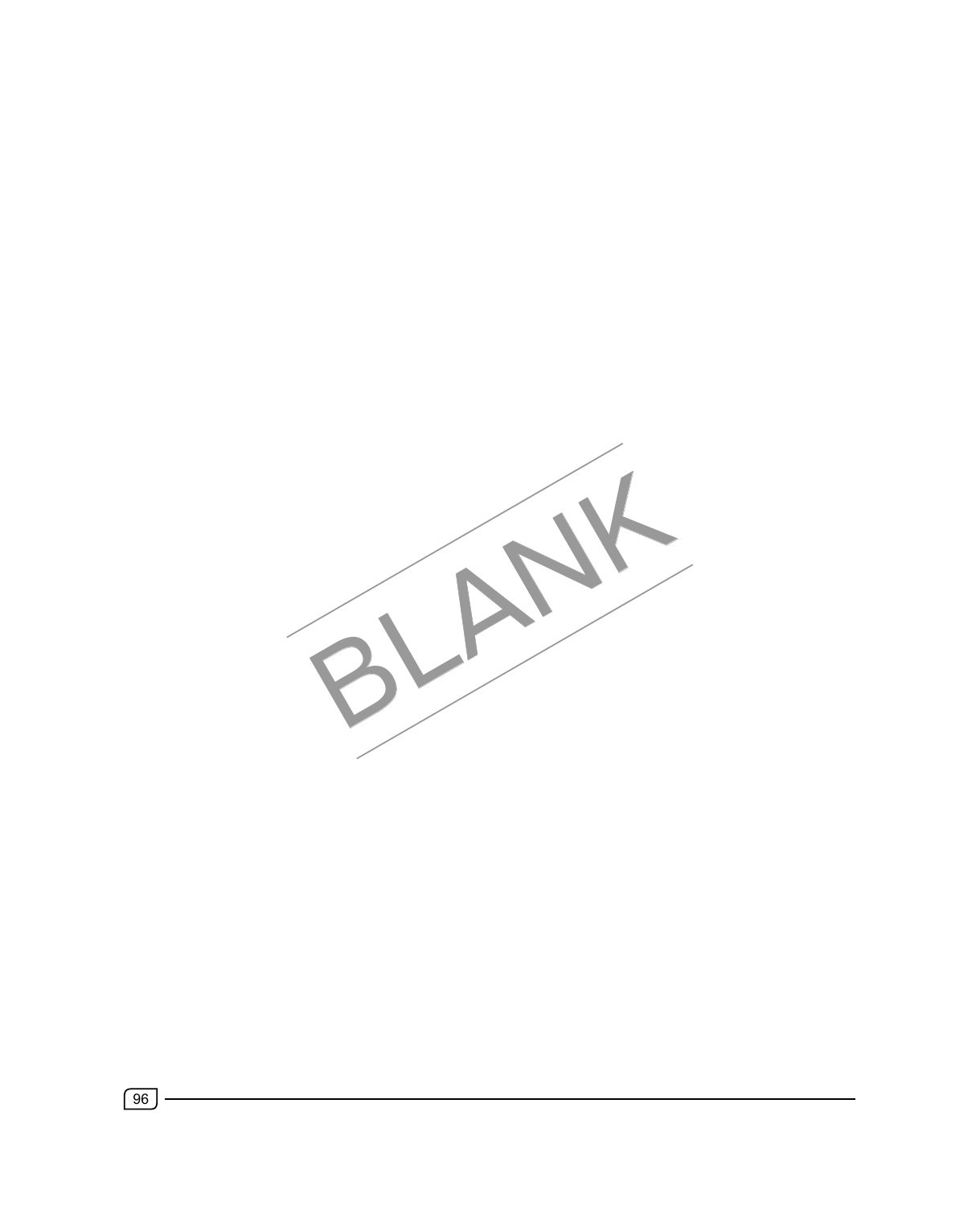